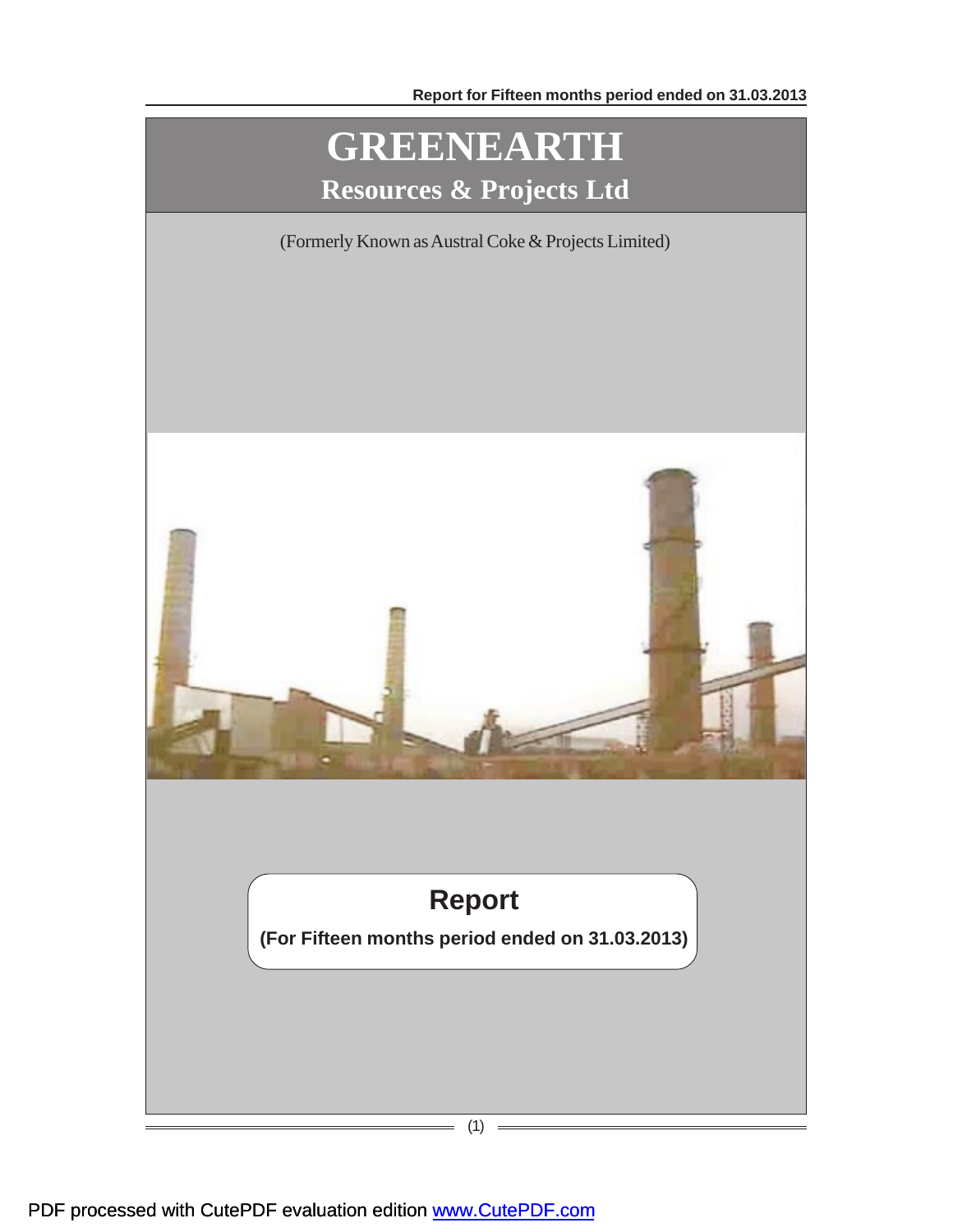# **Contents**

| 3  |
|----|
| 6  |
| 10 |
| 12 |
| 21 |
| 25 |
| 26 |
| 27 |
| 28 |
| 44 |
| 45 |
| 46 |
| 47 |
| 48 |
| 64 |
|    |

# **19th Annual General Meeting will be held on MONDAY 30TH SEPTEMBER, 2013 AT 05.00 pm at O2 Hotel & Restaurant, Near Airport, Kaikhali, Vip Road, Kolkata - 700 052**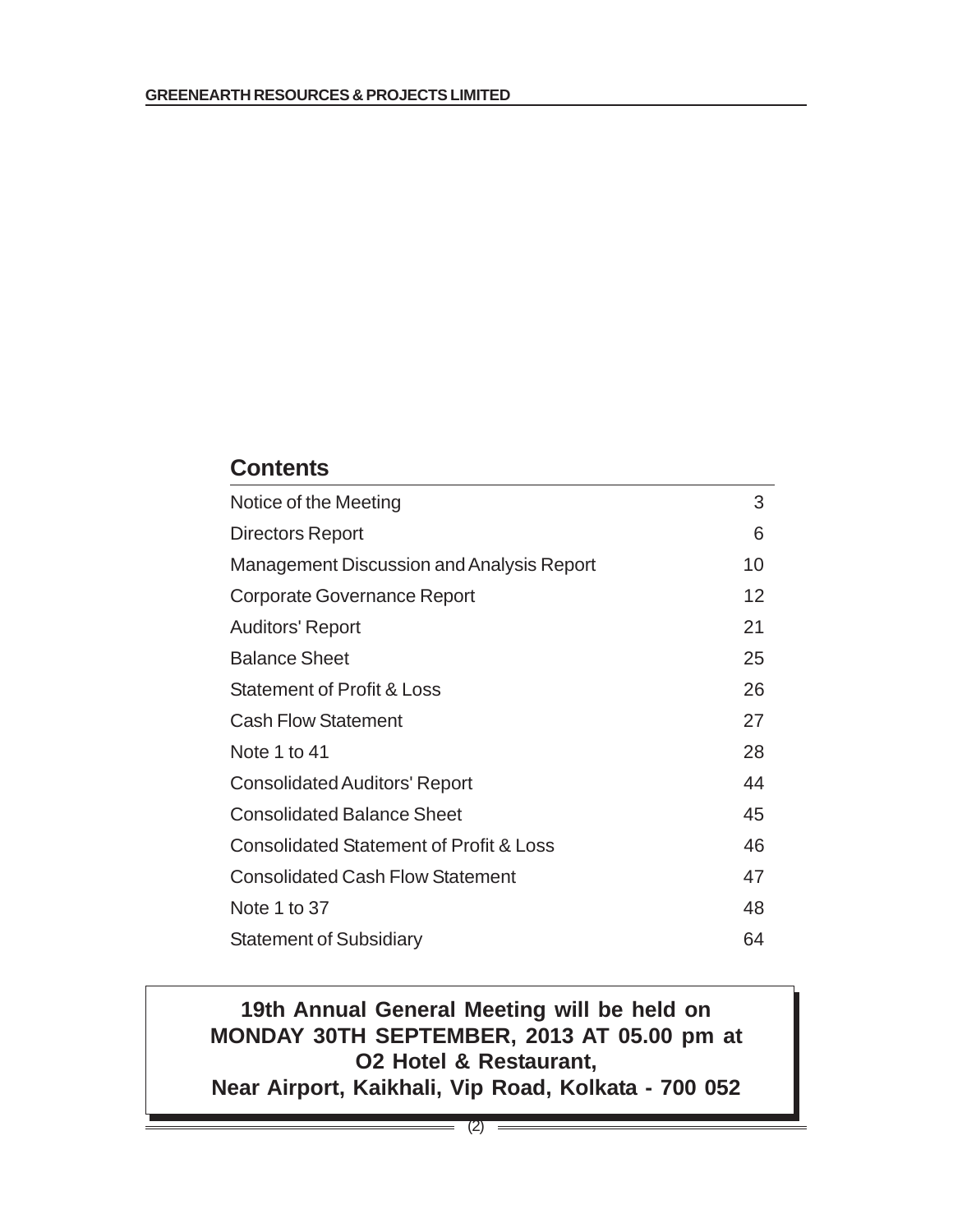#### **Board of Directors**

Mr. Ratan Lal Tamakhuwala Director Mr. M. M. Damani Managing Director Mr. Sunil Jawaharlal Mandloi Chairman

#### **Subsidiaries of Company**

Astra Mining Limitada Global Astra Pte Ltd

#### **Bankers**

State Bank of India IDBI Bank Ltd. Bank of India

#### **Auditor**

Mr. M.M. Mukherjee (Proprietor) M. Mukherjee & Associates Flat No-64-1 Mousami Co-operative Houseing society Ltd 15B,Ballygunge Circular Road Kolkata - 700019

#### **Registered office**

Natural Nest, Flat No.6-C 6Th Floor, New Town, Rajarhat, Kolkata -700157 . Tel.No.: 033-40056750

### **Factory**

Surve No.352,353/1,353/2 Village Lunava, Taluka –Bhachau,Dist-kutch Gujarat E-mail :contact@greenearth.net.in Website:www.greenearth.net.in

# **Registrar and Transfer Agent**

Link Intime India Pvt Ltd C- 13, Pannalal Silk Mills Compound L.B.S. Marg, Bhandup (W) Mumbai - 400078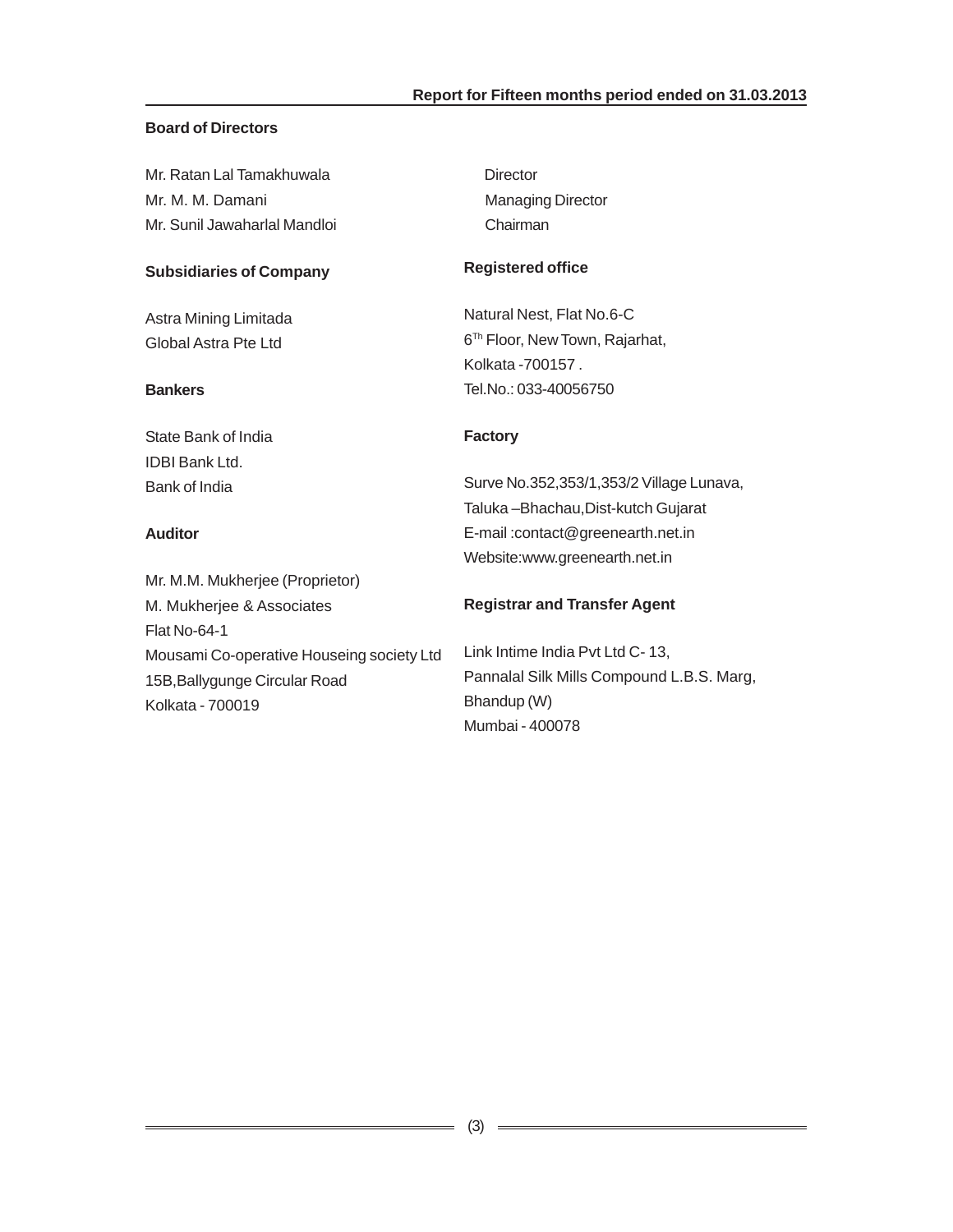# **Chairman's Message**

#### **Dear Shareholders,**

It's my proud and privilege to present the 19th Report of the Company for 15 (fifteen) months period ended on 31<sup>st</sup> March, 2013. This has been challenging Period – one that started with great promise and ended with lots of uncertainty and change. The total income of the Company is Rs 12253.78/- Lakhs and there is a loss of Rs 2824.97/- Lakhs.

We compliment Managing Director and his Associate team, who worked with alacrity and dedication to stabilize Company's operations in these tough conditions. I also appreciate the active cooperation of our employees, customers, partners, business Associates. Our Board of Directors as usual have been very supportive and provided requisite guidance in steering through these difficult times.

This is trying time for the Company, but there is also silver lining in terms of opportunity to put our house in order. Freeing up the cash from selling the assets which are not more frequently used, the company thinks to pay off the liabilities. To manage and in order to reduce the loans and liabilities of the Company the Board has decided to go for one time settlement with its creditors.

Despite of tough time, Greenearth Resources has initiated aggressive measures such as:

(a) offering innovative and improved products through our highly trained delivery and quality teams, (b) presenting the cost conscious customer 'value for money' products through value engineering and cost optimization, (c) rationalizing manpower resources and motivating them to take on additional responsibilities - the response from the dedicated Greenearth Resources and Projects Ltd team has been marvelous; the ease with which this has been accomplished demonstrates that sincerity of purpose and appropriate communication can draw the best out of people in crisis situations, (d) aggressive sales push through innovative marketing and (e) renewed customer orientation and focus.

We have initiated all the above steps while continuing our operations without disruption to the progress of the projects. These initiatives are expected to result in substantial improvements in operating efficiencies and reduction in cost.

Above mentioned measures combined with the moves underway to secure dedicated sources of coking coal is expected to greatly enhance the operating margins of the Indian operations.

Like everyone else I look forward to better and more upbeat times when the full potentials of the company can be actualized. We would continue to play a significant role in the Coal Industry. Being a responsible corporate we are committed to encourage and increase the quality of education of employees in India through which we can make short but significant contribution to the less privileged sections in the society.

Finally I would like to thank all shareholders, and well wishers for their continued support and trust in the Company.

With Best wishes

Sd/-

**Sunil Mandloi**

Chairman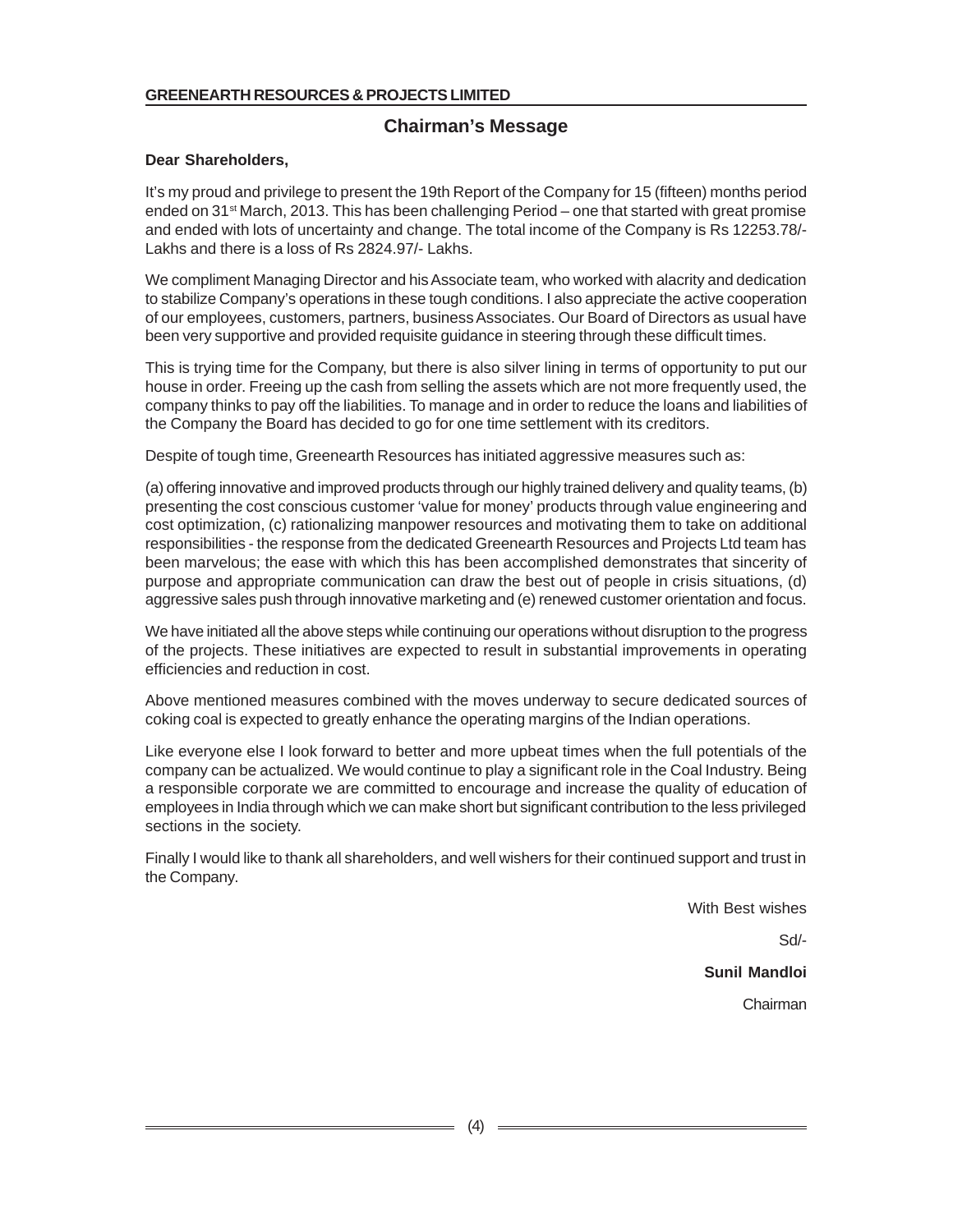# **NOTICE**

#### **NOTICE IS HEREBY GIVEN THAT THE 19TH ANNUAL GENERAL MEETING OF GREENEARTH RESOURCES & PROJECTS LIMITED WILL BE HELD ON MONDAY 30TH SEPTEMBER, 2013 AT 05.00 P.M. AT O2 HOTEL & RESTAURANT, NEAR AIRPORT, KAIKHALI, VIP ROAD, KOLKATA-700052 TO TRANSACT THE FOLLOWING BUSINESS: -**

#### **ORDINARY BUSINESS:**

- 1. To receive, consider and adopt the Audited Balance Sheet as at 31<sup>st</sup> March, 2013 and Profit and Loss Account for the period of 15 (fifteen) months ended on that date and the Reports of the Directors and Auditors thereon.
- **2.** To appoint M/S M. Mukherjee & Associates as a Statutory Auditor of the Company to hold office from conclusion of this Annual General Meeting until conclusion of the next Annual General Meeting of the company and fix their Remuneration.
- **3.** To appoint a Director in place of Mr. Ratan Lal Tamakhuwala, who retires by Rotation at the Annual General Meeting and being eligible, offers him for reappointment.
- **4.** To appoint a Director in place of Mr. Sunil Mandloi, who retires by Rotation at the Annual General Meeting and being eligible, offers him for reappointment.

#### **5. Sale of share of subsidiary Company Including out of India:**

To consider if thought fit, to pass with or without modification(s) if any, the following resolution as **Ordinary resolution**

"RESOLVED THAT the board is hereby authorized to sell of company's investment in Subsidiary companies equity shares including that of outside India.

**RESOLVED FURTHER THAT** the Board or any other person authorized by the board in this regard, be and is hereby authorized to do all such acts, deeds and things as may be necessary, desirable or expedient for giving effect to this resolution & Subjects to approval from the Share holders.

By Order of the Board of Directors

Sd/-

Place: Kolkata **M.M. Damani** Date: September 3, 2013 Managing Director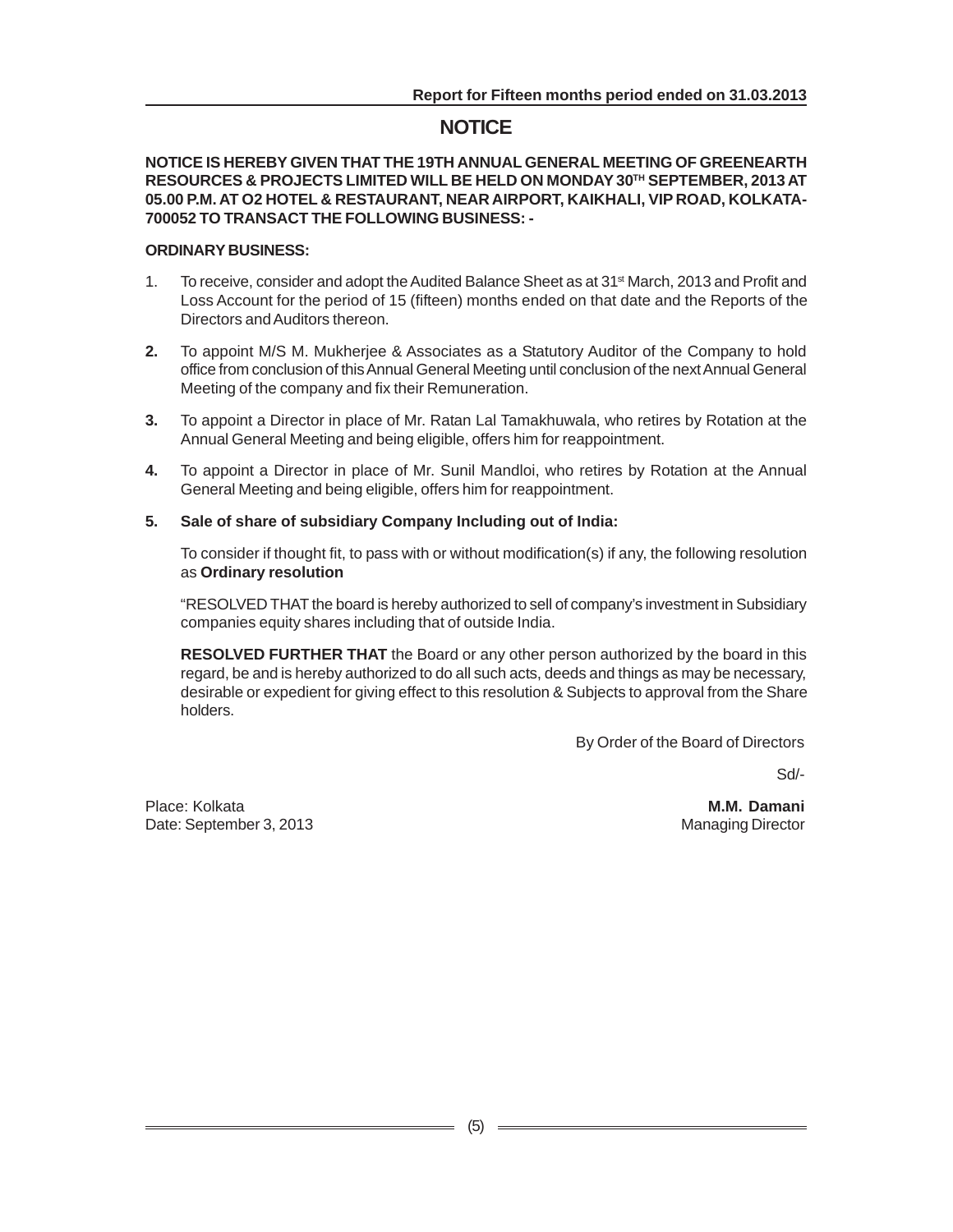# **NOTES:**

1. A MEMBER ENTITLED TO ATTEND AND VOTE AT THE MEETING, IS ENTITLED TO APPOINT A PROXY TO ATTEND AND ON A POLL TO VOTE INSTEAD OF HIMSELF AT THE MEETING.

A PROXY NEED NOT BE A MEMBER. A PROXY IN ORDER TO BE EFFECTIVE MUST BE RECEIVED BY THE COMPANY AT ITS REGISTERED OFFICE NOT LESS THAN 48 HOURS BEFORE THE MEETING.

- 2. The instrument(s) appointing the proxy, if any, shall be deposited at the Registered Office of the company at Natural Nest, Flat No.6-C ,6Th Floor, New Town, Rajarhat, Kolkata -700157 .
- 3. An explanatory statement pursuant to Section 173(2) of the Companies Act, 1956, relating to the Special Business to be transacted at the Annual General Meeting is attached.
- 4. The Register of, Members and the Share Transfer Books of the company will remain closed from 26.09.2013 to 30.09.2013 (both days inclusive).
- 5. Members (Those holding shares in the physical form only) are requested to inform the changes if any, in their registered address to the company's Share Transfer Agent.
- 6. For the convenience of the Members, an Attendance Slip is annexed to the Proxy Form. Members are requested to affix their signature at the space provided and fill up the particulars and hand over the attendance slip at the place of the Meeting.
- 7. Members desiring ·any information on the Accounts are requested to write to the Company at least one week before the meeting so as to enable the Management to keep the information ready and replies will be provided at the meeting.

By Order of the Board of Directors

Sd/-

Place: Kolkata **M.M. Damani** Date: September 3, 2013 Managing Director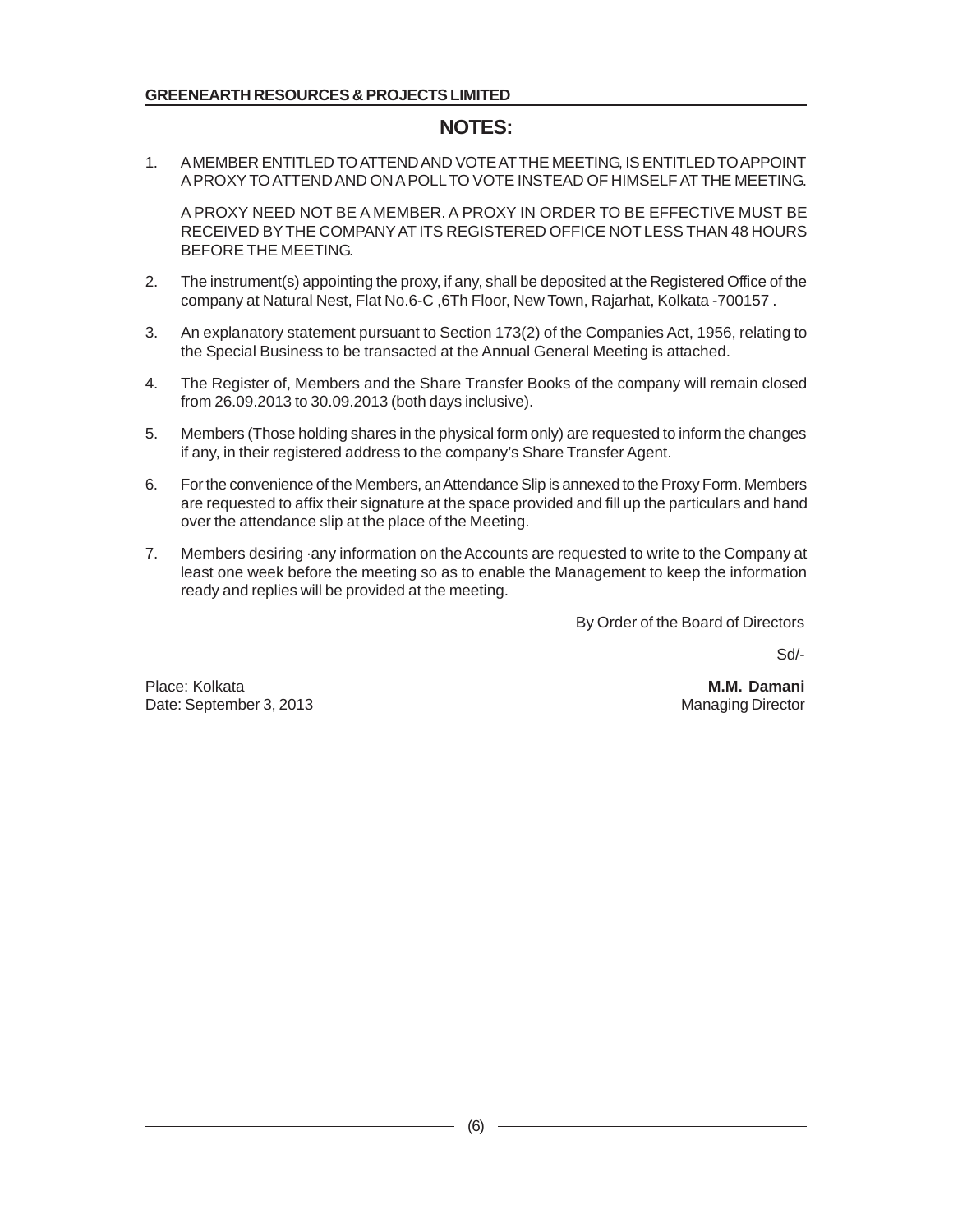# **EXPLANATORY' STATEMENT UNDER SECTION 173(2) OF THE COMPANIES ACT, 1956**.

#### **Item No.1**

To receive, consider and adopt the Audited Balance Sheet as at 31<sup>st</sup> March, 2013 and Profit and Loss Account for the period of 15 (fifteen) months ended on that date and the Reports of the Directors and Auditors thereon.

Your Directors recommends this resolution for your approval.

None of the Directors of the Company are interested in this resolution.

#### **Item No.2**

To appoint M/S M. Mukherjee & Associates as a Statutory Auditor of the Company to hold office from conclusion of this Annual General Meeting until conclusion of the next Annual General Meeting of the company and fix their Remuneration.

Your Directors recommends this resolution for your approval.

None of the Directors of the Company are interested in this resolution Except M/S M.Mukherjee & Associates chartered Accountant of the company.

#### **Item No.3**

To appoint a Director in place of Mr. Ratan Lal Tamakhuwala, who retires by Rotation at the Annual

General Meeting and being eligible, offers him for reappointment.

Your Directors recommends this resolution for your approval.

None of the Directors of the Company except Ratan lal Tamakhuwala are interested in this resolution.

#### **Item No.4**

To appoint a Director in place of Mr. Sunil Mandloi, who retires by Rotation at the Annual

General Meeting and being eligible, offers him for reappointment

Your Directors recommends this resolution for your approval.

None of the Directors of the Company except Sunil Mandloi are interested in this resolution.

**Item No.5** The Board of Directors has decided to sale to sell of company's investment in Subsidiary companies equity shares including that of outside India subjects to approval from share holders.

Your Directors recommends this resolution for your approval.

None of the Directors of the Company are interested in this resolution.

By Order of the Board of Directors

Sd/-

Place: Kolkata **M.M. Damani** Date: September 3, 2013 Managing Director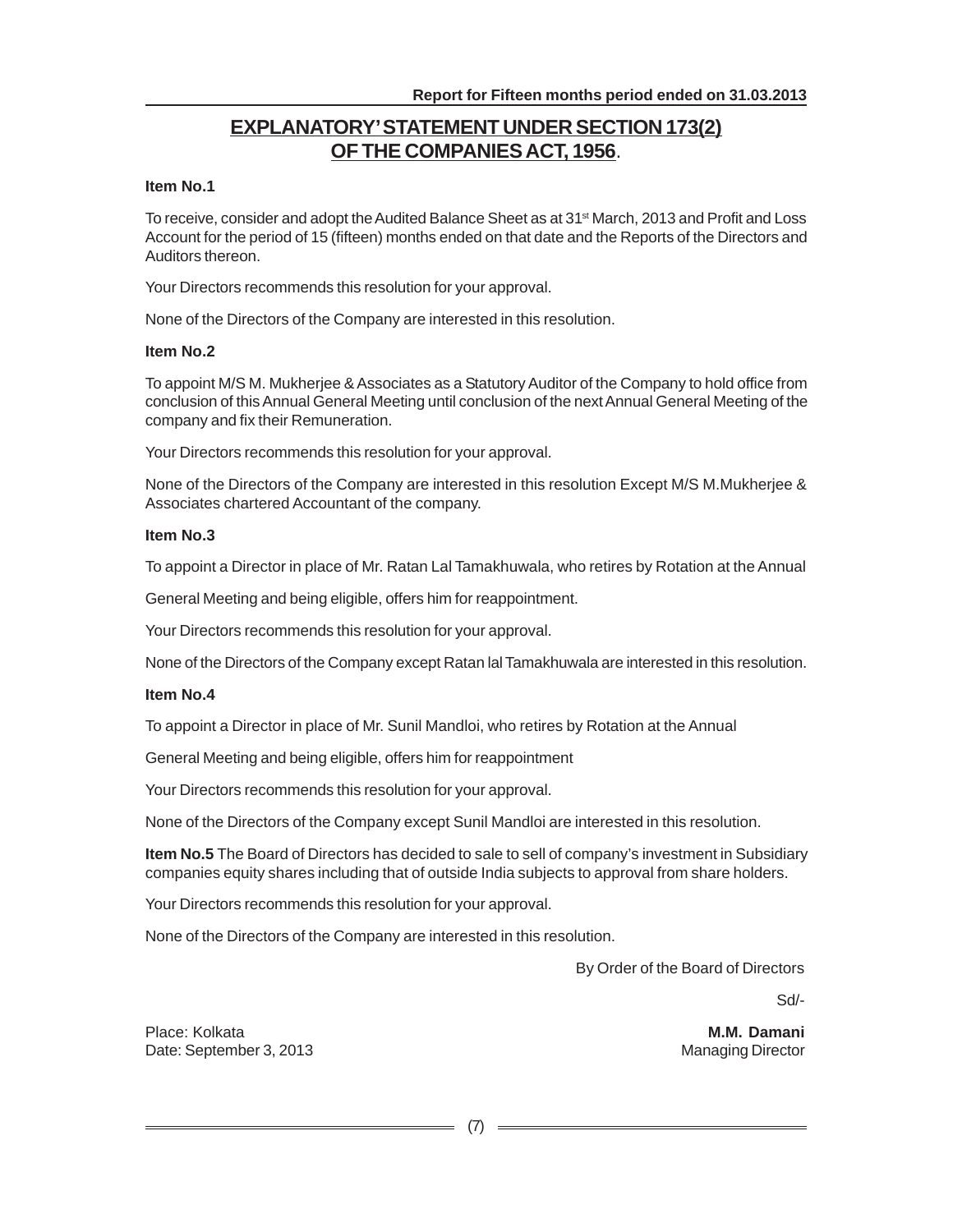# **DIRECTOR'S REPORT**

To,

#### The Members

Your Directors have pleasure in presenting their 19<sup>th</sup> Report for 15 months period starting from 01.01.2012 to 31.03.2013 on the business and operations of the company and the accounts for the 15 months period ended on 31<sup>st</sup> March, 2013.

#### **1. Performance of the Company:**

a) Revenue from operations: (Rs. In Lakhs)

| <b>Current Period (In Rs.)</b> | <b>Previous Period (In Rs.)</b> |
|--------------------------------|---------------------------------|
| 4698.89                        | 1513.26                         |

During the Period, almost all customer segments of the company saw a lower production level as compared to its optimum level.

During this Period, the turnover of Rs. 4698.89 Lakhs is much higher than previous period which is Rs. 1513.26 Lakhs.

|      |                                 | <b>PARTICULARS</b>                              | <b>Current Period</b><br>31.03.2013 (Rs.) | <b>Previous Period</b><br>31.12.2011 (Rs.) |
|------|---------------------------------|-------------------------------------------------|-------------------------------------------|--------------------------------------------|
| Ι.   |                                 | <b>Revenue From Operations</b>                  | 469,889,460                               | 151,326,305                                |
| II.  |                                 | <b>Cost of Sales</b>                            | 503,278,533                               | 290,240,502                                |
| III. |                                 | Gross profit (I-II)                             | (33, 389, 073)                            | (138, 914, 197)                            |
| IV.  |                                 | <b>Operating expenses:</b>                      |                                           |                                            |
|      | (1)                             | Selling and marketing expenses                  | 7,917,723                                 | 3,150,107                                  |
|      | (2)                             | Administrative expenses                         | 771,700,416                               | 661,917,379                                |
|      | (3)                             | Depreciation and amortization of assets         | 224,911,399                               | 1,107,579,210                              |
|      | (4)                             | Foreign currency exchange gains (losses), net   |                                           |                                            |
|      | <b>Total Operating Expenses</b> |                                                 | 1,004,529,539                             | 1,772,646,696                              |
| V.   | (1)                             | Results from operating activities (III - IV)    | (1,037,918,612)                           | (1,911,560,893)                            |
|      | (2)                             | Gains / (Loss) on sale of long-term investments |                                           | (962, 891)                                 |
|      | (3)                             | Other Income                                    | 755,488,098                               | 136,061,438                                |
|      | (4)                             | Other expenses:                                 |                                           |                                            |
|      |                                 | finance costs<br>(i)                            | 66,308                                    | 61,113,843                                 |
|      |                                 | (ii)<br><b>Others</b>                           |                                           |                                            |
| VI.  |                                 | Income before income tax                        | (282, 496, 821)                           | (1,837,576,189)                            |
|      | (1)                             | <b>Current Income Tax</b>                       |                                           |                                            |
|      | (2)                             | Deferred Tax Liability / (Asset)                |                                           | (11, 185, 320)                             |
| VII. |                                 | <b>Net Profit After Tax</b>                     | (282, 496, 821)                           | (1,826,390,869)                            |
|      | (3)                             | <b>Others</b>                                   |                                           |                                            |
|      |                                 | VIII. Profit for the period (VI-VII)            | (282, 496, 821)                           | (1,826,390,869)                            |
|      |                                 | IX. Earnings per equity share:                  |                                           |                                            |
|      | (1)                             | <b>Basic</b>                                    | (0.97)                                    | (6.29)                                     |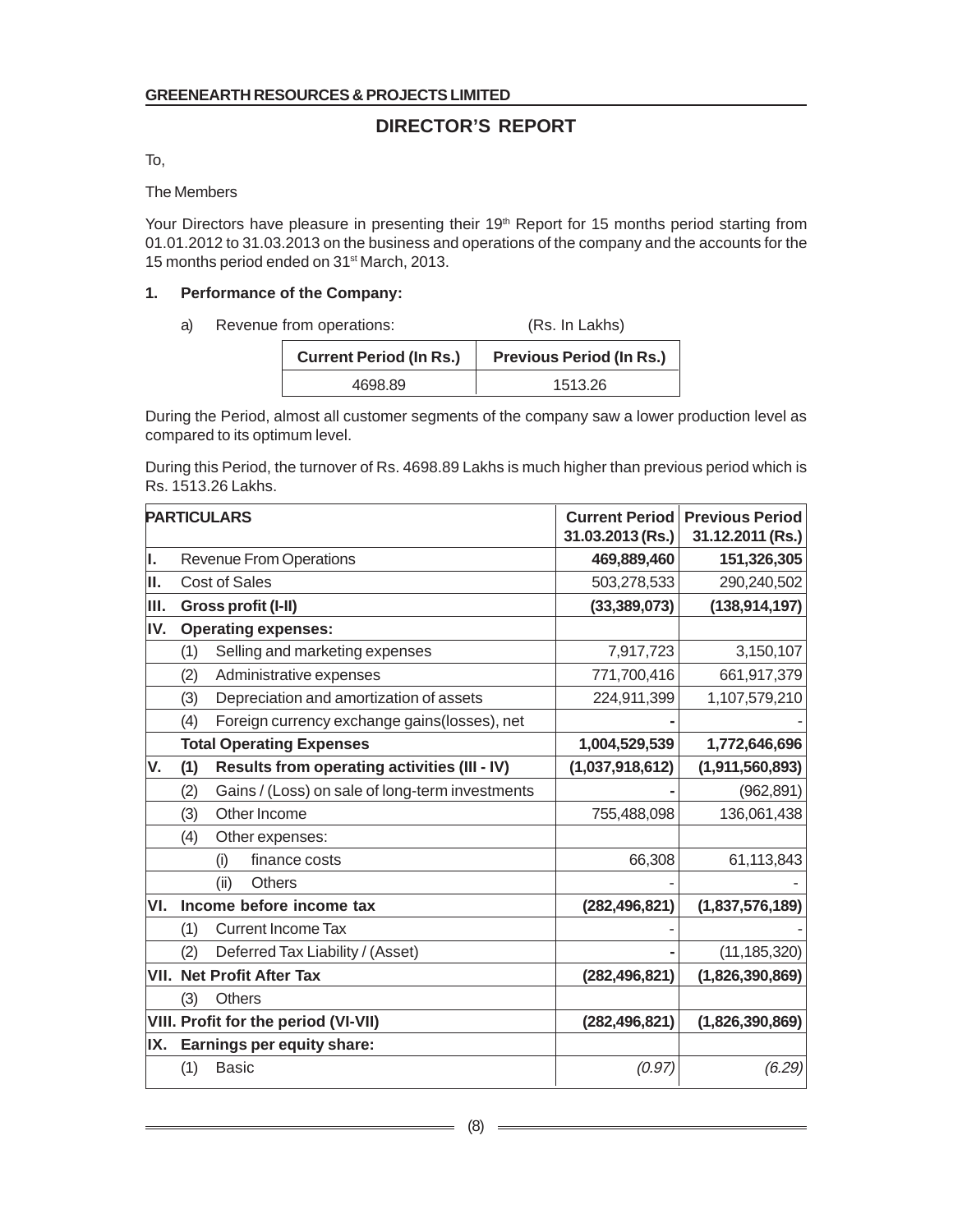#### **b) Financial Restructuring:**

Referring the previous and current financial Period results, the entire net worth of the Company has got eroded. The accumulated losses of company during the reporting period is Rs. 419.58 crores (P.Y. Accumulated Loss Rs.391.33 crores) and has incurred a cash loss of Rs. 5.67 crores (P.Y. Cash loss Rs.72.91 crores) and as such company falls within the definition of "sick industrial company" within the meaning of section 3(1)(o) of Sick Industrial Companies (Special Provisions) Act, 1985 (SICA). Consequently, for its rehabilitation, company's case is being pursued under the adjudication of Appellate Authority for Industrial and Financial Reconstruction (AAIFR).. Also, the company is under the process of continuous negotiations and one time settlement schemes with its bankers for revival of company. The management will take all possible steps for revival of the company.

#### **c. Dividend:**

In view of losses the directors of company has not recommended any dividend for the current Period.

#### **d. Term Deposits:**

During the Period under review, your Company has not accepted any deposit under Section 58A of the Companies Act, 1956 read with Companies (Acceptance of Deposits) Rules, 1975.

#### **e. Information under Section 217(2a) Of the Companies Act, 1956:**

None of the employees was in receipt of remuneration exceeding the limit specified under section 217(2A) of the Companies Act, 1956.

#### **f. Directors:**

Mr. Ratan Lal Tamakhuwala and Mr. Sunil Mandloi, Directors of the Company, retires by rotation and being eligible, offers himself for re-appointment at the ensuing Annual General Meeting of the Company. The Board has accepted the resignation of Mr. Om Prakash Singh who was appointed as a Director of the Company w.e.f. 19.01.2012 And Resigned on 04.01.2013.

#### **g. Director's Responsibility Statement As Required Under Section 217(2aa) Of The Companies Act, 1956 (As Amended)**

Your Directors state:

- a. that in the preparation of the annual accounts, the applicable accounting standards have been followed
- b. that we have selected such accounting policies and applied them consistently and made judgments and estimates that are reasonable and prudent so as to give a true and fair view of the state of affairs of the company at the end of March 2013 and the profit / Loss of the Company for the period of 15 (fifteen) months ended on that date.
- c. that we have taken proper and sufficient care for the maintenance of adequate accounting records in accordance with the provisions of the Companies Act, 1956 for safeguarding the assets of the Company and for preventing and detecting fraud and other irregularities
- d. that we have prepared the accounts for stated period on a going concern basis.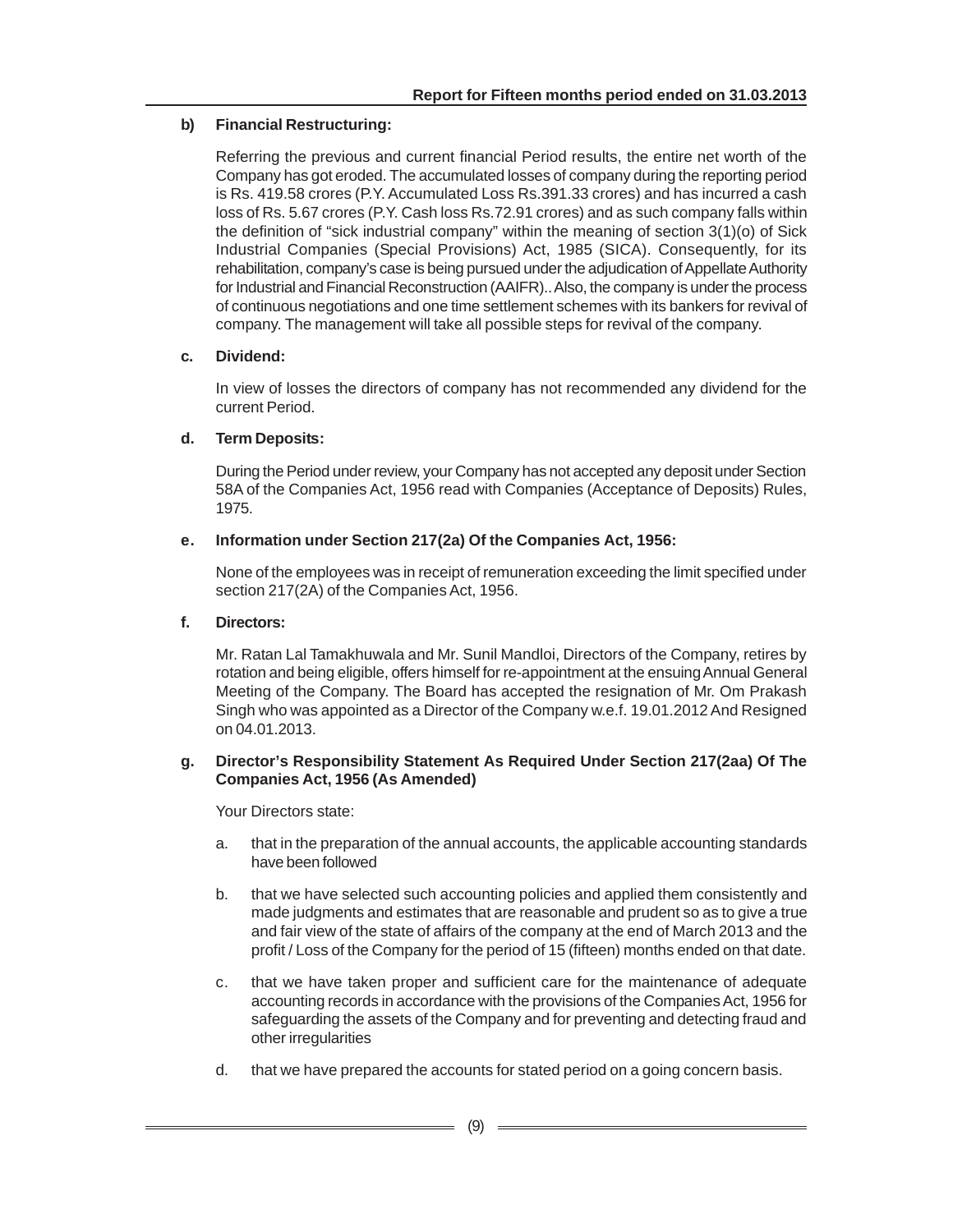#### **h. Auditors**

M/S. M. Mukherjee & Associates, Chartered Accountants have been re-appointed to hold office as Auditors of the Company for the financial year 2012 – 2013 from the conclusion of this Annual General Meeting until the conclusion of the next Annual General Meeting at the remuneration as may be decided upon by the board of directors.

#### **i. Conservation of Energy, Research & Development, Technology, Absorption and Foreign Exchange Earning & Outgo**

The information pertaining to conservation of energy, technology absorption, foreign exchange earnings and outgo, as required under section 217(1)(e) of the Companies Act, 1956 read with Companies (Disclosure of Particulars in the report of the Board of Directors) Rules, 1988 is given as per Annexure 'A' and forms part of Director's Report.

#### **j. Acknowledgements**

The Directors thank the Company's customers, vendors, investors, business associates, bankers for their support to the company. The Directors appreciate and value the contributions made by every member of the "Greenearth" family across the country.

For and on behalf of the Board of Director

Sd/-

Place: Kolkata **M.M. Damani** Date: 03.09.2013 Managing Director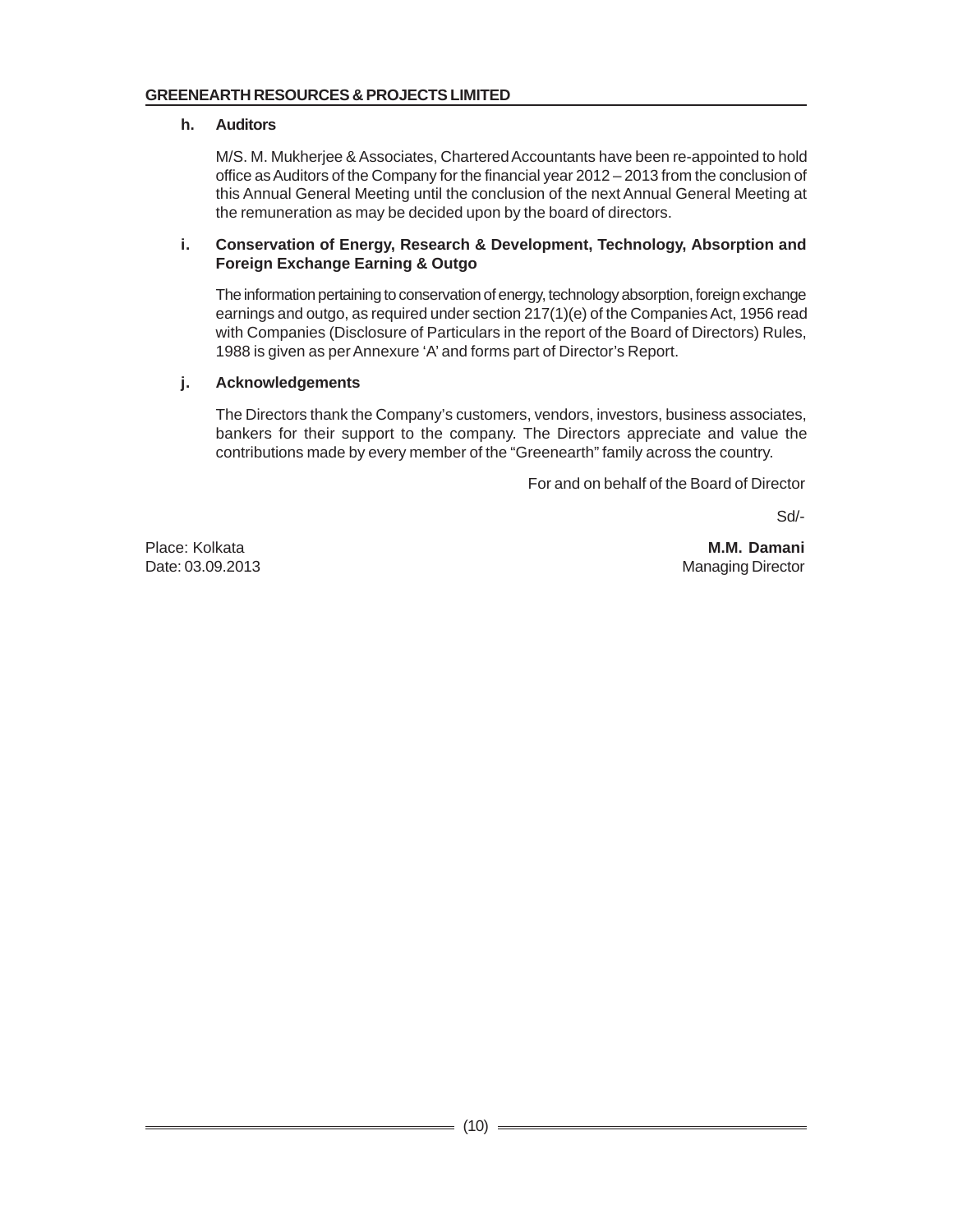# **ANNEXURE TO DIRECTORS REPORT**

#### **INFORMATION REQUIRED UNDER THE COMPANIES (DISCLOSURE OF PARTICULARS IN THE REPORT OF THE BOARD OF DIRECTORS) RULES, 1988**

Particulars with respect to Conservation of Energy, Technology Absorption as per section 217(1)(e) of the Companies Act, 1956 read with Company's (Disclosure of particulars in the Board of Directors) Rule, 1988 for the period ended 31<sup>st</sup> March 2013 are annexed to this report.

#### **CONSERVATION OF ENERGY, RESEARCH & DEVELOPMENT, TECHNOLOGY ABSORPTION & FOREIGN EXCHANGE EARNINGS AND OUTGO**

#### **A. CONSERVATION OF ENERGY**

The operations of the company are not energy intensive. However wherever possible the company strives to curtail the consumption of energy on continued basis. Further company has absorbed latest technology which is helpful in conserving energy.

#### **B. TECHNOLOGY ABSORPTION, ADAPTATION AND INNOVATION**

The Company over the Periods through its experience has developed modified and adopted unique technique of stamping of LAM Coke which increases the efficiency of Coke.

#### **FOREIGN EXCHANGE EARNINGS AND OUTGO**

Foreign exchange earnings and outgo during the fifteen months period ended on 31.03.2013 are as under.

| <b>PARTICULARS</b>        | <b>Current Period</b><br>31.03.2013 | <b>Previous Period</b><br>31.03.2012 |
|---------------------------|-------------------------------------|--------------------------------------|
| Foreign Exchange Earnings | NIL                                 | NIL                                  |
| Foreign Exchange Outgo    | NIL                                 | NIL                                  |

By Order of the Board of Directors

Sd/-

Place: Kolkata **M.M. Damani** Date: 03.09.2013 Managing Director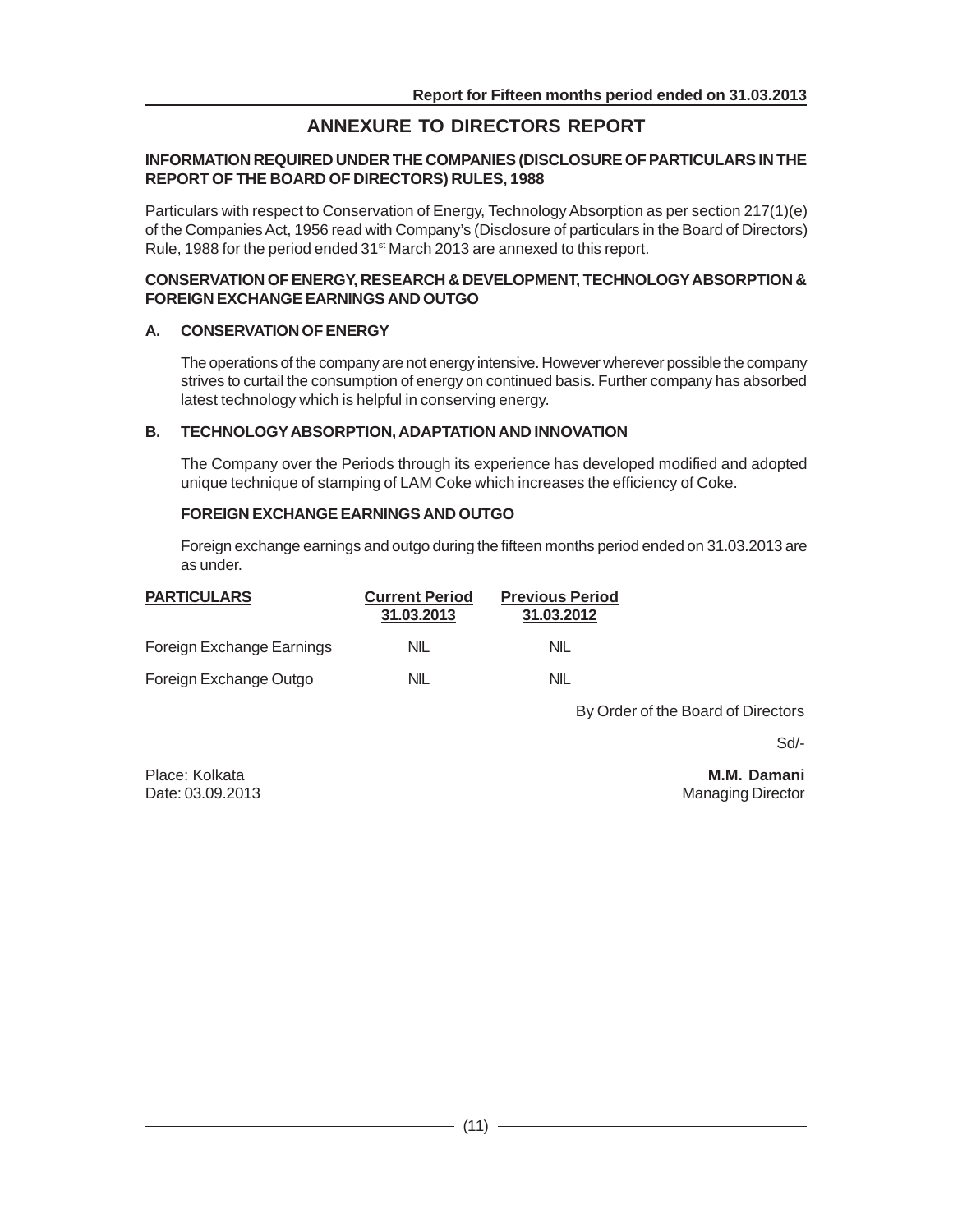# **Management Discussion and Analysis Report**

#### **Business Overview**

Greenearth Resources and Projects Ltd are involved in manufacturing and sale of low ash metallurgical (LAM) coke, refractory in India. Considering the strong prospects of the coke industry, the company has shifted its main focus to coke business. Coke is used by industries, such as steel, foundries, blast furnaces, zinc smelters, cement and the Ferro alloy manufacturers.

#### **Industry Dynamics**

Coke – a derivative of metallurgical coking coal is particularly a raw material used by various industries. Being a vital component in the process of conversion of metallurgical ores into metal, coke plays an important role in the metal industry. India's coke consumption has grown at a CAGR of around 6% since 1999-2000 due to the high growth in steel and pig iron consumption. The coke industry is dominated by large integrated steel plants (ISPs). Traditionally, coke production has been captive, thus ISPs leaving a meager surplus for merchant trading. But during the last 10 years, a number of pig iron plants have been built in India without captive coke making facilities. Also, most coke oven batteries are located in the eastern region of the country in proximity to steel units. As a result, coke consumers in the western and southern regions have to rely primarily on imported coke.

#### **Major Coke consuming industries**

- Pig iron producers and Steel Industry
- Foundry industry
- Ferro- alloys industry
- **Blast Furnaces**
- Zinc and lead producers
- Cement Industry

#### **Current Dynamics**

With the global slowdown engulfing the world, the infrastructure sector has also suffered contraction and consequently steel producer's world over have cut down production. This has caused a direct impact on coke demand and pulled down prices. Currently ranging around US\$250-300, coke prices have come to reasonable levels and steel producers have been benefitted with low raw material costs. Being cautious in the fragile market scenario, players are keeping low inventory levels and thus the coke demand has seen downturn in the last quarter. However, steel demand in India is far from softening on long term basis, and with inventory levels turning near to ground, the demand is once again expected to resurface. We expect the coke prices to lower at current level in the near term due to weak sentiments but recover to sustainable levels to nearly US\$350/tone in the medium to long term.

|                  | <b>Particulars</b>                                   | As at 31.03.2013<br>$($ ln Rs. $)$ | As at 31.12.2011<br>(ln Rs.) |
|------------------|------------------------------------------------------|------------------------------------|------------------------------|
|                  | <b>Balance Sheet</b>                                 |                                    |                              |
| a.               | <b>Share Capital</b>                                 | 29,02,96,040                       | 29,02,96,040                 |
| b.               | Reserves and Surplus                                 | 3,04,68,33,350                     | 3,04,68,33,350               |
| c.               | Profit & Loss (debit)                                | (4, 19, 57, 79, 083)               | (3,91,32,82,261)             |
| d.               | Long Term Borrowings                                 | 42,79,05,970                       | 42,79,05,970                 |
| е.               | Net Fixed Assets                                     | 1,19,57,18,178                     | 1,42,57,06,845               |
| f.               | Non-Current Investments                              | 72,37,58,680                       | 72,37,58,680                 |
| f.               | <b>Net Current Assets</b>                            | (2, 17, 28, 16, 128)               | (2, 12, 11, 62, 515)         |
|                  | <b>Profit and Loss Account</b>                       |                                    |                              |
| 1.               | Sales (Net of Return & Discount)                     | 46,98,89,460                       | 15, 13, 26, 305              |
| 2.               | Increase/(Decrease) in Stocks                        | (3, 16, 08, 827)                   | (11, 72, 56, 055)            |
| $\overline{2}$ . | Other Income                                         | 75,54,88,098                       | 13,60,61,438                 |
| 3.               | Profit /(Loss) Before Interest, Depreciation and Tax | (5,75,85,422)                      | (72,99,96,979)               |
| 4.               | Net Profit After Tax                                 | (28, 24, 96, 821)                  | (1,82,63,90,869)             |
| 5.               | Earnings / (Loss) Per Share                          | (0.97)                             | (6.29)                       |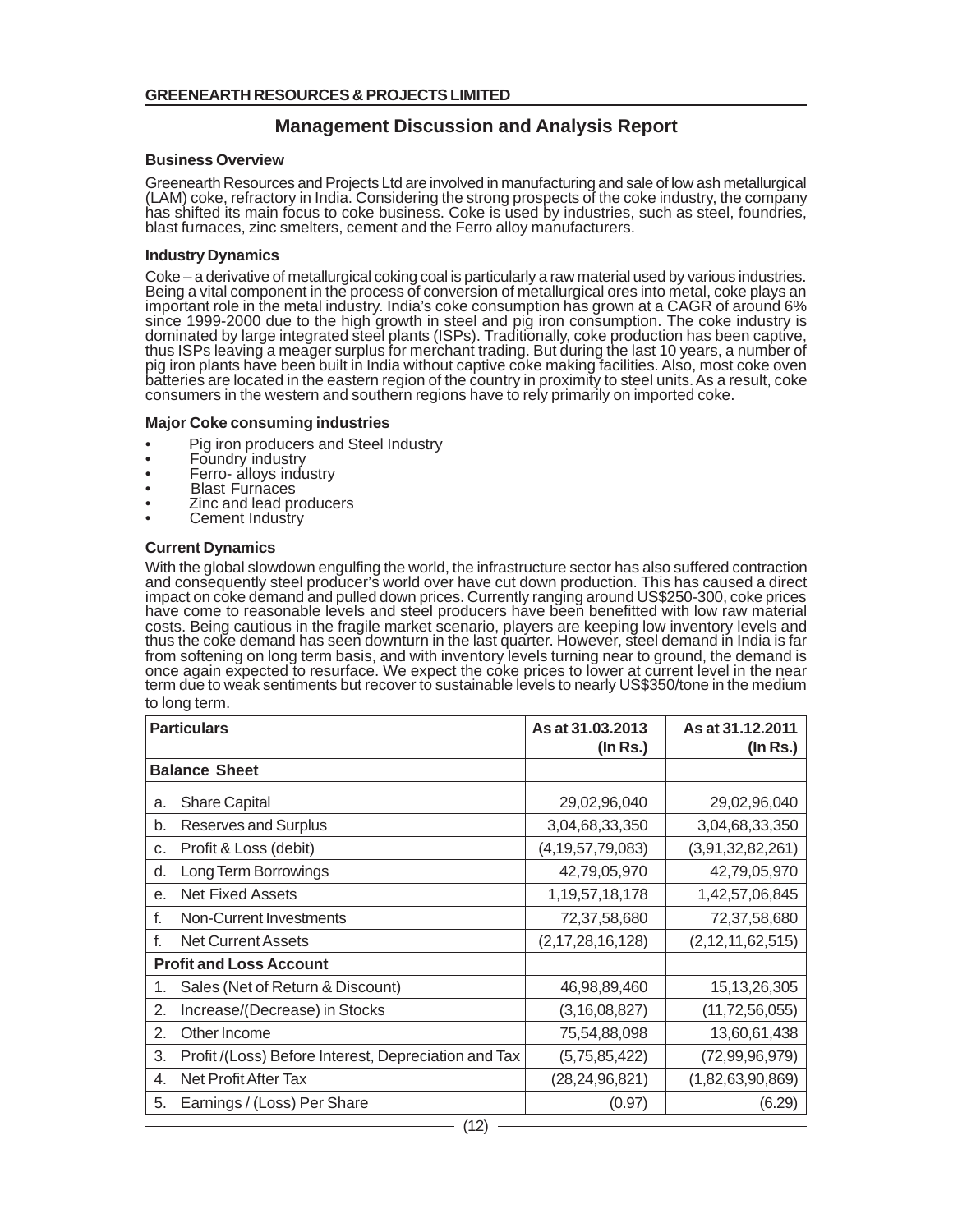#### **Risk and Threats to Business**

The Steel sector has been severely impacted due to the economic slowdown and the coal consumption as raw material also fell down. This sector requires large amount of funds for investment which has further brought the sector under pressure. Slowdown in industry generally and specifically to this industry and job losses are having adverse impact on the sector. Difficulty in getting finance at reasonable cost may hamper the business. While these concerns are valid to some extent, the Company believes that in near future we will be able to control the situation because of their skills, competencies, professional management and demand supply gap.

The Company has taken various initiatives to arrange the required funds for future requirements i.e. sale of land and unused structures, attracting investments for specific projects and diluting promoter's stake etc.

#### **Human resource management**

A strong brand image has been built thanks to the high standard of quality products delivered by the Company. This could not have been possible but for the dedicated professional and experienced manpower resources of the Company. The Company ensures best work environment and equal opportunities with better prospects of career development to all its employees. Best talent is attracted and retained by the Company.

#### **Information Technology**

The Company is continuously working and concentrating on IT to get maximum benefit for the organization. The Company has been able to use a good ERP system successfully commensurate with its size and nature of business. The Company has been able to manage such a large size of business successfully only because of excellent information technology systems and processes.

#### **Internal Control System and Their Adequacy**

The Company has an in-house internal audit department which examines and ensures adequate internal checks and control procedures. It also ensures proper accounting, records authorization, control of operations and compliance with law. The Company has a strong reporting system which evaluates and forewarns the management on issues related to compliance. Further the Company is continuously working to improve and strengthen internal check and control system to align with the expected growth in operations.

#### **Risk Management**

The Company is taking care of its risk management through robust risk management system. Risks are being identified to achieve its strategic business objective; plans are made, implemented and monitored to mitigate such risks.

#### **Compliance with Local Laws**

The Company believes strongly in complying with the laws of various states where it operates. The Company has well-established legal set up by appointing various expertized legal, financial and tax consultants for ensuring compliance with all statutes which are applicable periodically to its operations/ ventures. Any approvals or permissions related to specific operations are either handled by corporate legal cell or by the concerned department.

#### **Cautionary Statement**

In accordance with the Code of Corporate Governance approved by the Securities and Exchange Board of India, shareholders and readers are cautioned that in the case of data and information external to the Company, no representation is made on its accuracy or comprehensiveness though the same are based on sources believed to be reliable. Utmost care has been taken to ensure that the opinions expressed by the management herein contain its perceptions on the material impacts on the Company's operations but it is not exhaustive as they contain forward-looking statements which are extremely dynamic and increasingly fraught with risks and uncertainties. Actual results, performances, achievements or sequence of events may be materially different from the views expressed herein.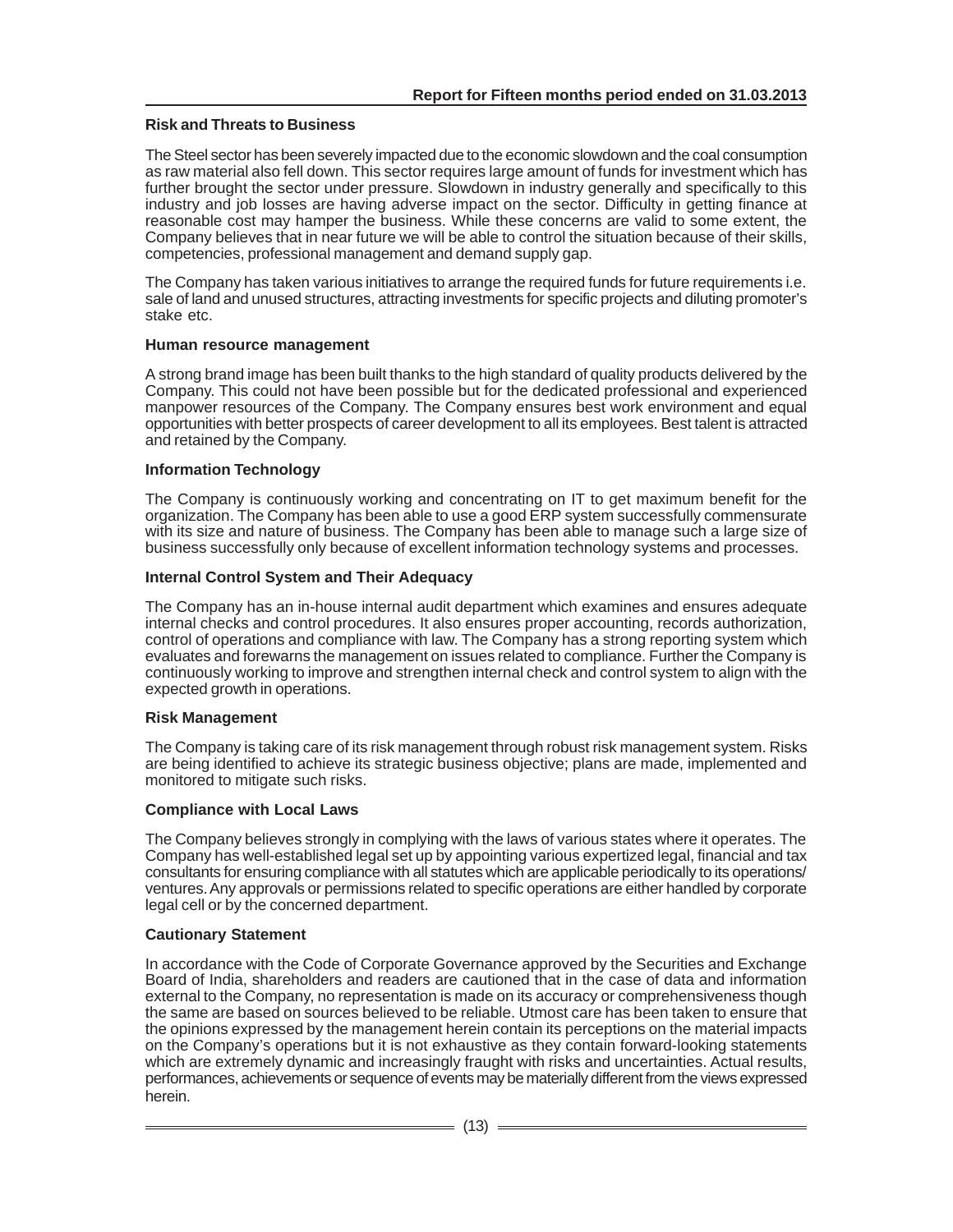# **CORPORATE GOVERNANCE**

#### **CORPORATE GOVERNANCE PHILOSOPHY**

Greenearth Resources and Projects Ltd has been in the forefront in adopting the best Governance Practices so as to promote ethical values, social responsibility, transparency, accountability, fairness, integrity and compliance with existing legislation. Our corporate governance mechanism is being implemented in its true letter and spirit so as to ensure that all the stakeholders of the company maximize their value legally, ethically and benefit in the long run, by way of sustained growth and value addition.

The company strives to adopt the best governance and disclosure practices with the following principles in mind:

- a) The Management of the Company are the trustees of the shareholders funds and not the owners of the same.
- b) Keep a clear distinction between personal and corporate resources.
- c) Disseminate clearly the internal function of the Company to the outside world.
- d) Comply with all applicable laws of land in which the Company operates.
- e) Maintain high degree of integrity in its disclosure.

In line with the Statutory Compliances as stated in Clause 49 of the Listing Agreement(s), the Company has fully complied with the same.

#### **1. COMPOSITION OF BOARD OF DIRECTORS**

The Company's policy is to maintain optimum combination of Executive and Non-Executive Directors. The Non-Executive Directors with their diverse knowledge, experience and expertise bring in their independent judgment in the deliberations and decisions of the Board.

The composition of the Board is in accordance with the requirements of the corporate Governance code of Listing Agreement with the stock exchanges. The Board of Directors consists of optimal combination of Non-executive and Independent directors during the Period.

The Company has a Non Executive Chairman and the number of Independent Directors is onethird of the total number of Directors,

None of the Directors on the Board is a member on more than 10 Committees and Chairman of more than 5 Committees (as specified in clause 49 of the Listing Agreement), across all the Companies in which he is a Director.

#### **a) Attendance of Board of Directors**

Our Board of Directors comprises of the following members and the details of meeting attended by directors are as under:-

| Sr. No. | <b>Name of Director</b>  | Category*                | <b>Attendance</b>        |                             |
|---------|--------------------------|--------------------------|--------------------------|-----------------------------|
|         |                          |                          | <b>Board</b><br>(Yes/No) | <b>Last AGM</b><br>(Yes/No) |
|         | Mr. Ratan Lal Tamkhuwala | Non Executive Director   |                          |                             |
| 2       | Mr. M. M. Damani         | <b>Managing Director</b> |                          |                             |
| 3       | Mr. Sunil Kumar Mandloi  | Director                 |                          |                             |
|         | *Mr. OM Prakash singh    | <b>Director</b>          | v                        |                             |

**\* Mr. Omprakash Singh Was Appointed As a Director of the company W.e.f 19.01.2012 and resigned on 04.03.2013**.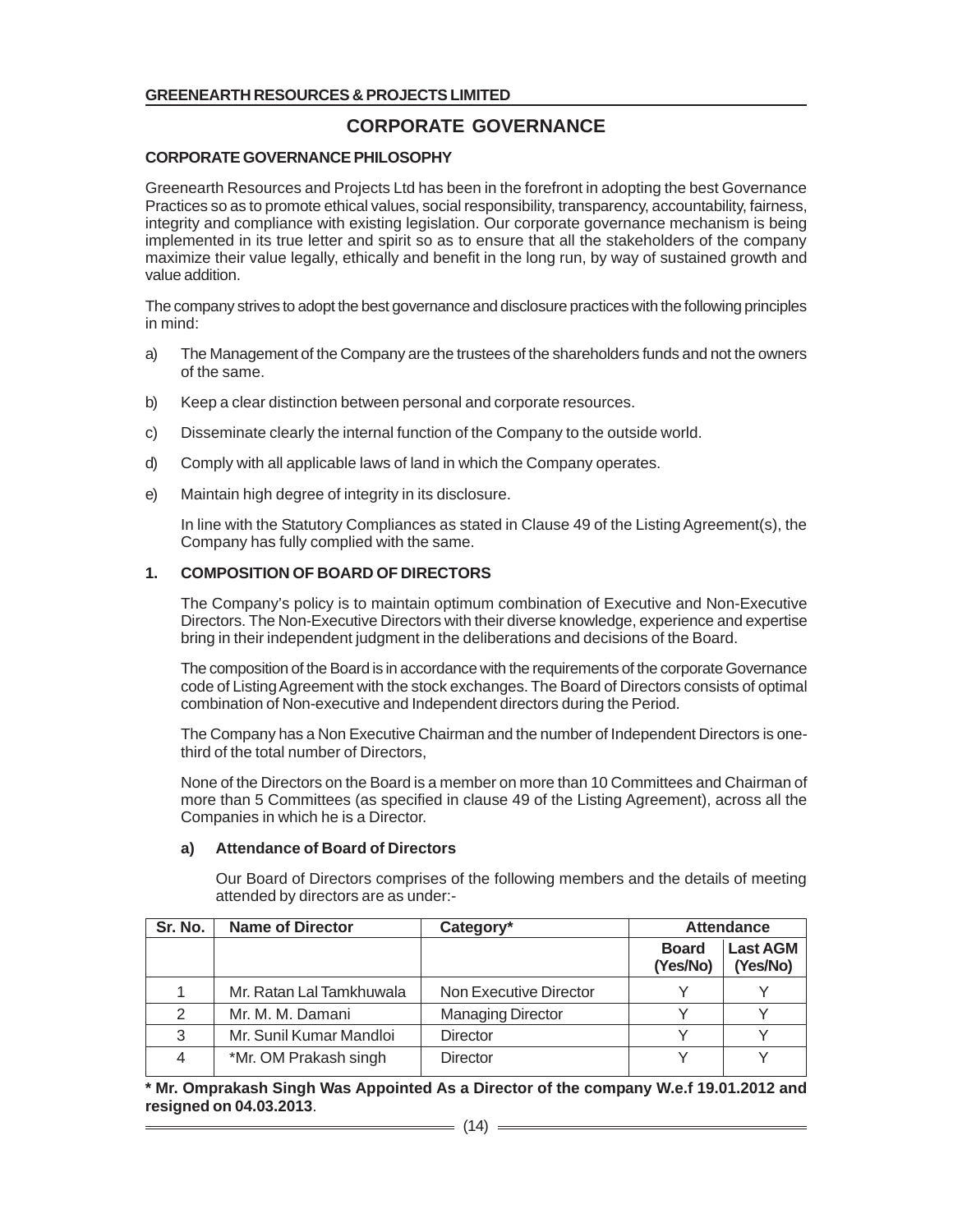#### **b) Board Procedure**

During the financial year 2012-2013, The Board of Directors met on the following dates: 15/05/2012, 14/08/2012, 10/11/2012, 14/02/2013. The gap between any two meetings did not exceed four months, as mentioned in clause 49 of the listing agreement. The dates of the meeting were generally decided in advance. Key information is placed before Board of Directors to appraise corporate governance.

#### **2. BOARD COMMITTEES**

Presently the Board has two Committees, Audit Committee and Investor Grievances/ Share Transfer Committee. Members of Audit Committee consist of non-executive Chairman with combination of executive and non-executive directors as Member while investor grievances / share transfer committee consist of two executive directors and one non-executive director.

#### **Board Compensation**

The compensation to the Directors is approved by the Shareholders and disclosed separately in Notes to Accounts. Compensation to the Managing Director(s) consists of fixed salary and/ or performance incentive. Sitting Fees payable to the Independent Directors is limited to a fixed amount per year approved by the Board and the shareholders.

The following committees have been formed in compliance with the Corporate Governance norms:

#### **3. AUDIT COMMITTEE**

Audit committee of the Board has been constituted in compliance with the provisions of Section 292A of the Companies Act, 1956 and Clause 49 of the Listing Agreement relating to the composition and terms of reference of the Audit Committee. Audit Committee is, inter alia, responsible for the financial reporting and ensuring compliance with the Accounting Standard and reviewing the financial policies of our company and to recommend the appointment of statutory auditors and internal auditors and to fix their remuneration. The Committee is responsible for reviewing the reports from internal auditors as well as the group Companies. The Committee will review all quarterly reports before submission of the same to the Board. Name of the directors who are members of the Committee and the details of meeting attended by directors are as under:

#### **Members of Committee:**

| Mr. Sunil Kumar Mandloi   | Chairman (Appointed w.e.f. May 13, 2011)   |
|---------------------------|--------------------------------------------|
| Mr. Ratan Lal Tamakhuwala | Member (appointed w.e.f. August 17, 2010)  |
| Mr. M. M. Damani          | Member (Appointed w.e.f. January 30, 2010) |

- a) Audit committee comprises executive and non-executive directors as a member.
- b) Attendance at the audit committee meeting: The committee met Four times during the Period and quorum was present for every meeting.
- c) Dates of the Audit committee meeting held: Audit Committee meetings were held during the year on 15<sup>th</sup> May, 2012, 14<sup>th</sup> August, 2012, 10<sup>th</sup> November, 2012 And 14<sup>th</sup> February, 2013.
- d) Chief Accounts Officer of our Company attends the Committee Meetings, Representatives of Statutory Auditors and Internal Auditors are invited to attend the meetings.
- e) Brief terms of reference:
	- i) Oversight of company's financial reporting process.
	- ii) Recommendation of appointment of external auditors and their remuneration.
	- iii) Review of quarterly, half yearly, annual and financial statements for the reported period of 15 (fifteen) months.
	- iv) Review of internal control system and internal audit function.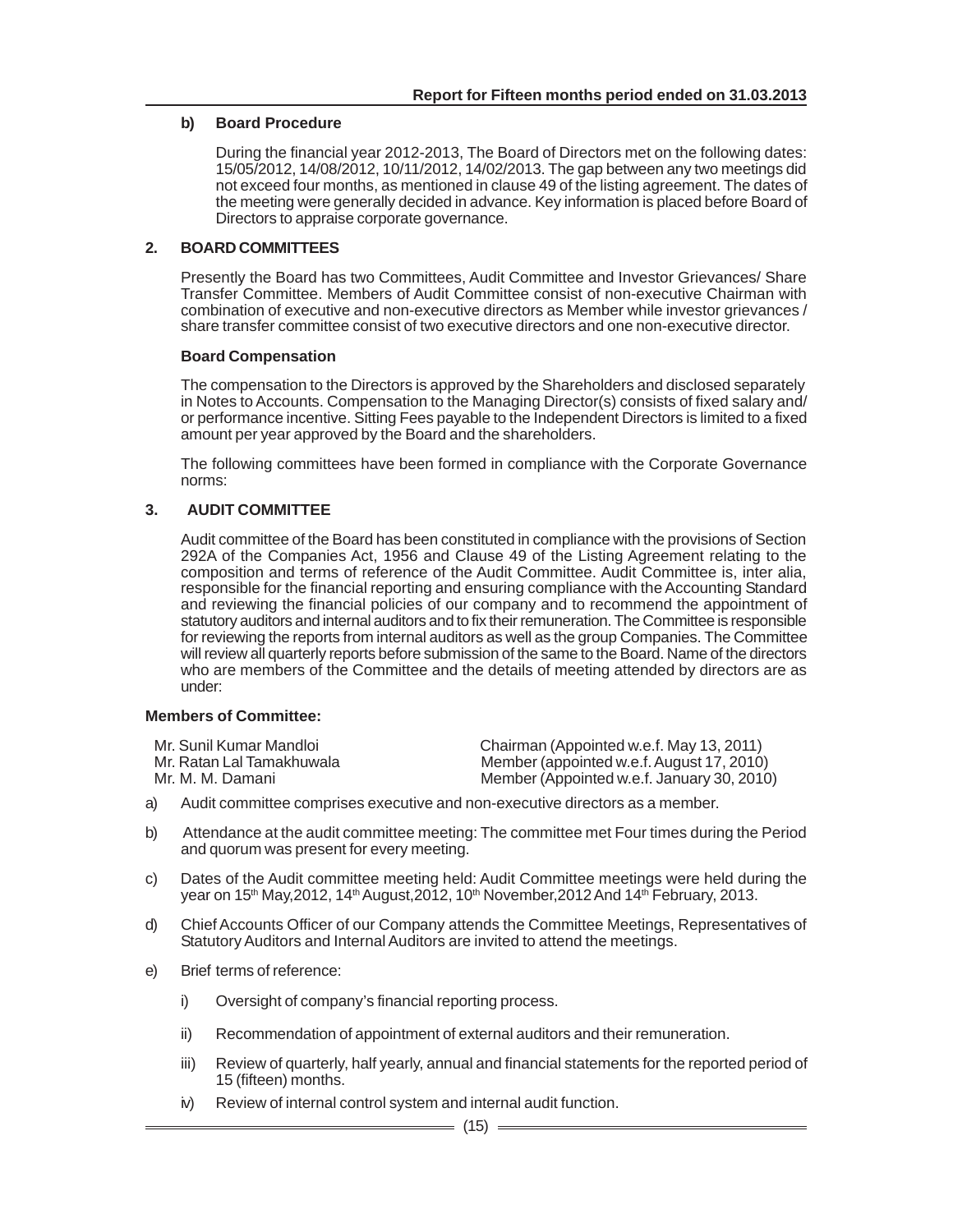- v) Management discussion and analysis of financial condition and results of operation.
- vi) Significant related party transactions.

#### **SHARE/DEBENTURE TRANSFER AND INVESTORS' GRIEVANCE COMMITTEE**

Our Company has constituted an investors relations committee comprising of 3 directors for speedy disposal of the share transfer requests received by our company. The committee along with overseeing share transfer work looks into the complaints received from investors.

The names of directors who are members of the Committee and the details of meeting attended by directors are as under:-

| Mr. Sunil Kumar Mandloi   | Member (Appointed w.e.f. May 13, 2011)     |
|---------------------------|--------------------------------------------|
| Mr. Ratan Lal Tamakhuwala | Chairman (appointed from August 17, 2010)  |
| Mr. M. M. Damani          | Member (Appointed w.e.f. January 30, 2010) |

Share/Debenture Transfer and Investors' Grievance Committee meetings were held Audit Committee meetings were held during the year on 15<sup>th</sup> May, 2012, 14<sup>th</sup> August, 2012, 10<sup>th</sup> November, 2012 And 14<sup>th</sup> February, 2013.

The Committee expresses its satisfaction with the Company's performance in dealing with the Investors' Grievances.

#### **SHAREHOLDING OF THE DIRECTORS IN OUR COMPANY**

The Articles of Association do not require the directors to hold any qualification shares. The present shareholding of Directors is detailed below:

| Name of the Director     | <b>Designation</b>       | No. of Shares<br>held | % of paid-up<br>share capital |
|--------------------------|--------------------------|-----------------------|-------------------------------|
| Mr. Ratan Lal Tamkhuwala | Director                 | <b>NIL</b>            | <b>NIL</b>                    |
| Mr. M. M. Damani         | <b>Managing Director</b> | <b>NIL</b>            | <b>NIL</b>                    |
| Mr. Sunil Kumar Mandloi  | <b>Director</b>          | <b>NIL</b>            | <b>NIL</b>                    |

#### **INTEREST OF DIRECTORS**

All Directors of our company may be deemed to be interested to the extent of fees, if any, payable to them for attending meetings of the Board or a Committee thereof as well as to the extent of other remuneration, reimbursement of expenses payable to them under the Articles of Association of our company.

All our Directors may also be deemed to be interested to the extent of Equity Shares, if any, already held by them or their relatives in our company or that may be subscribed for and allotted to them and also to the extent of any dividend payable to them and other distributions in respect of the said Equity Shares.

The Directors may also be regarded as interested in the Equity Shares, if any, held by or that may be subscribed by and allotted to the Companies, firms and trust, in which they are interested as Directors, Members, Partners or Trustees.

| DIRECTORS REMUNERATION/SITTING FEES FOR THE PERIOD ENDED ON 31 <sup>st</sup> March 2013: |
|------------------------------------------------------------------------------------------|
|------------------------------------------------------------------------------------------|

| Sr. No. | <b>Name of Director</b>  | <b>Remuneration/Sitting Fees</b> |
|---------|--------------------------|----------------------------------|
|         | Mr.Sunil Kumar Mandloi   | Rs.20000/-                       |
|         | Mr. Ratan Lal Tamkhuwala | Rs.20000/-                       |
|         | Mr. M. M. Damani         | Rs. 682622/-                     |
|         | <b>TOTAL</b>             | Rs.722622/-                      |

#### **GENERAL BODY MEETINGS:**

Details of Last three Annual General Meetings are as follows: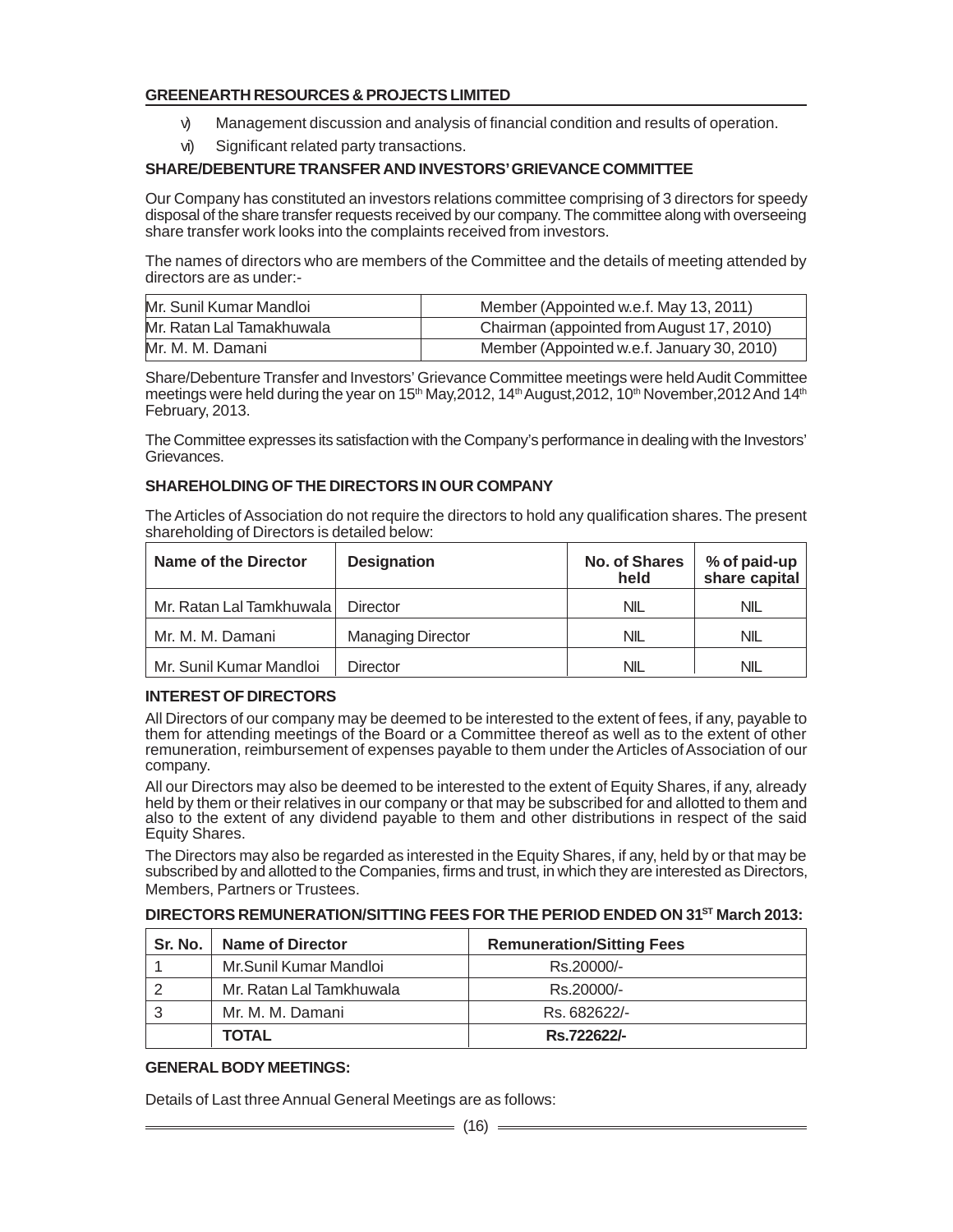# **Report for Fifteen months period ended on 31.03.2013**

| <b>AGM</b><br>NO. | Date               | Location                                                                         | <b>Time</b> | No. of<br><b>Special</b><br><b>Resolution</b><br><b>Passed</b> |
|-------------------|--------------------|----------------------------------------------------------------------------------|-------------|----------------------------------------------------------------|
| 16                | September 30, 2010 | O2 Hotels and Restaurants, Near Airport,<br>Kaikhali, VIP Road, Kolkata - 700052 | 2.30 p.m.   |                                                                |
| 17                | September 30, 2011 | O2 Hotels and Restaurants, Near Airport,<br>Kaikhali, VIP Road, Kolkata - 700052 | 4.30 p.m.   | $1^*$                                                          |
| 18                | February 13,2012   | O2 Hotels and Restaurants, Near Airport,<br>Kaikhali, VIP Road, Kolkata - 700052 | 5.00 p.m    |                                                                |

A Special Resolution was passed for the appointment of M/S M. Mukherjee & Associates as a new statutory auditor in place of M/S T. N. Datta & Associates.

### **MEANS OF COMMUNICATION**

Information like quarterly / half yearly / annual financial results and press releases on significant developments in the company that has been made available from time to time, has been submitted to the stock exchanges to enable them to put them on their websites and communicate to their members. The quarterly / half yearly / annual financial results are published in English and Regional newspapers. Moreover, a report on management discussion and analysis has been given elsewhere in this report.

### **CORPORATE ETHICS**

The Company adheres to the highest standards of business ethics, compliance with statutory and legal requirements and commitment to transparency in business dealings. A code of conduct for Board Members and Senior Management and A Code of Conduct for Prevention of Insider Trading as detailed below has been adopted.

Pursuant to Clause 49 (D) of the Listing Agreement and the Securities and Exchange Board of India (Insider Trading) Regulations (as amended) respectively:

#### **a) Code of Conduct for Board Members and Senior Management**

The Board of Directors of the company adopted the Code of Conduct for its members and Senior Management at their meeting. The Code Highlights Corporate Governance as the cornerstone for sustained management performance, for serving all the stakeholders and for instilling pride of association.

The Code is applicable to all directors and specified senior management executives the code impresses upon directors and senior management executives to uphold the interest of the company and its stakeholders and to endeavor to fulfill all the fiduciary obligations towards them. Another important principle on which the code is based is that the Directors and Senior Management Executives shall act in accordance with the highest standard of honesty, integrity, fairness, and ethical conduct and shall exercise utmost good faith, due care and integrity in performing their duties.

#### **Declaration affirming Compliance of Code of Conduct**

A Declaration by the Managing Director affirming Compliance of Board members and Senior Management personnel to the code are also annexed herewith.

# **b) Code of Conduct for Prevention of Insider Trading**

The Company has adopted a Code of Conduct for Prevention of Insider Trading for its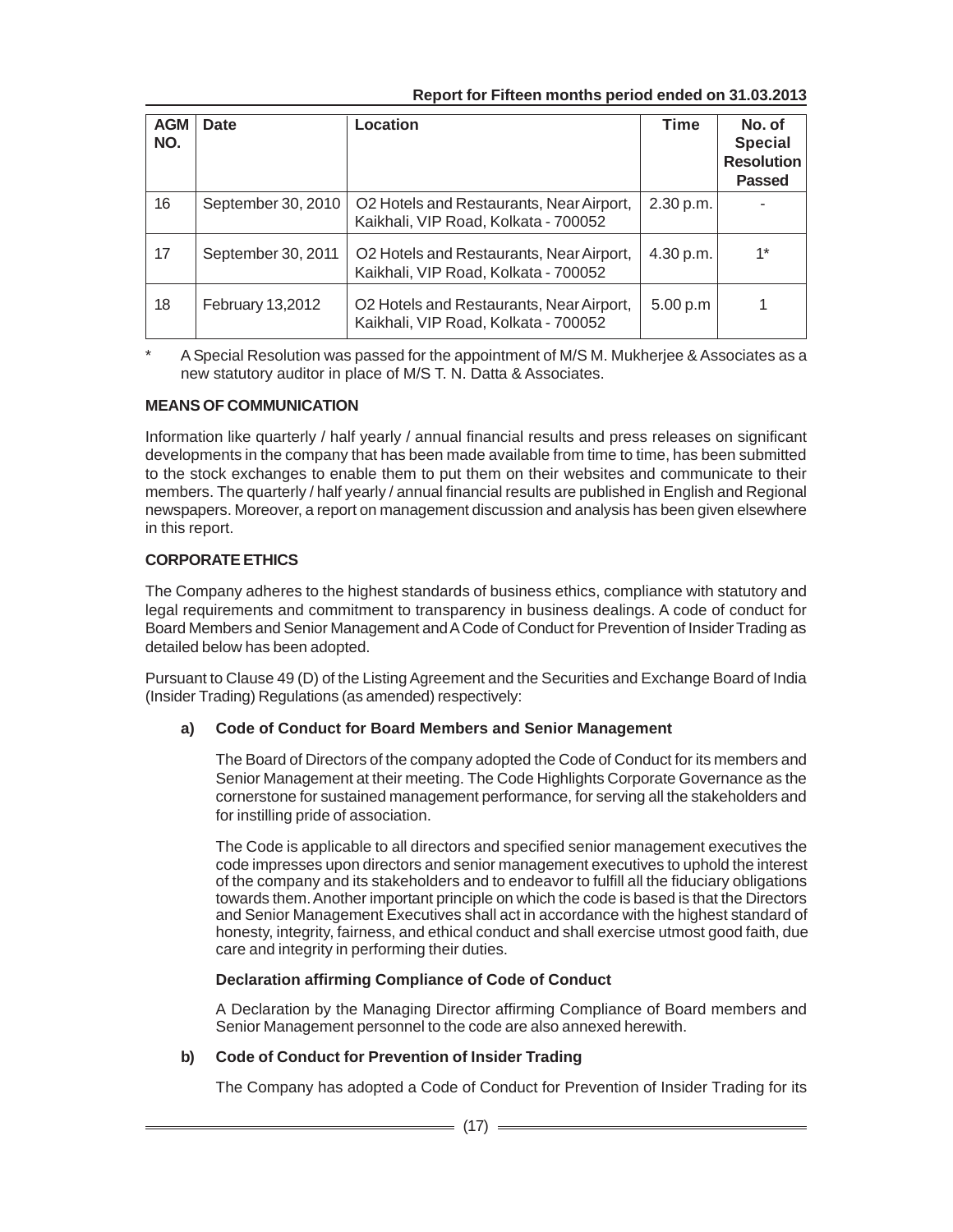Management, staff and Directors. The Code lays down guideline and procedures to be followed and disclosures to be made by directors, top level executives and staff whilst dealing in shares. Compliance Officer has been appointed for monitoring the said code.

#### **DISCLOSURES**

- a) There are no transactions, which have a potential conflict with the interests of the Company at large.
- b) The Company has complied with the requirements of the Stock Exchanges/SEBI/any other Statutory Authority on all the matters related to capital markets. There are no penalties or strictures imposed on the Company by the Stock Exchanges/SEBI/any other Statutory Authority relating to the above. However, SEBI through an ad interim ex-parte order dated September 01, 2009, has prohibited company from raising any further capital in any manner, directly or indirectly, whatsoever till further orders.
- c) The company affirms that no employee has been denied access to the Audit Committee.
- d) The company has complied with all mandatory requirements as stipulated in clause 49 of the listing agreement with stock exchange.
- e) The Company has fulfilled the following non mandatory requirements:

### **MANAGEMENT DISCUSSION AND ANALYSIS REPORT**

The Management Discussion and Analysis forms part of this Report for 15 (fifteen) months period ended on 31st March, 2013.

#### **COMPANY'S CORPORATE WEBSITE**

The Company's Corporate Website provides the comprehensive reference on Greenearth Resources and Projects Ltd's Management, Board Members, Vision, Mission and Policies and the financials etc of the Company, in compliance with the Provisions of Listing Agreement.

#### **GENERAL SHAREHOLDERS INFORMATION**

| <b>Registered Office of the Company</b> | Natural Nest, Flat No-6-C, 6TH Floor, New Town,<br>Rajarhat, Kolkata-700157.    |
|-----------------------------------------|---------------------------------------------------------------------------------|
| <b>19TH Annual General Meeting</b>      | Greenearth Resources and Projects Limited                                       |
| Date                                    | 30th September, 2013                                                            |
| Time                                    | 5.00 P.M.                                                                       |
| <b>Venue</b>                            | O2 Hotel and Restaurant, Near Airport, Kaikhali, VIP<br>Road, Kolkata - 700052. |
| Date of Book Closure                    | September 26, 2013 to September 30th 2013 (both<br>days inclusive)              |

#### **Listing of shares on stock exchanges and stock code**

| <b>SR. No.</b> | Name of the Stock Exchange/ Date                    | Stock code |
|----------------|-----------------------------------------------------|------------|
|                | The Bombay Stock Exchange Limited -04.09.2008       | 533016     |
|                | National Stock Exchange of India Limited-04.09.2008 | AUSTRAL-EQ |

#### **Listing Fees for the year 2012-2013**

Annual listing fees has been paid to BSE& NSE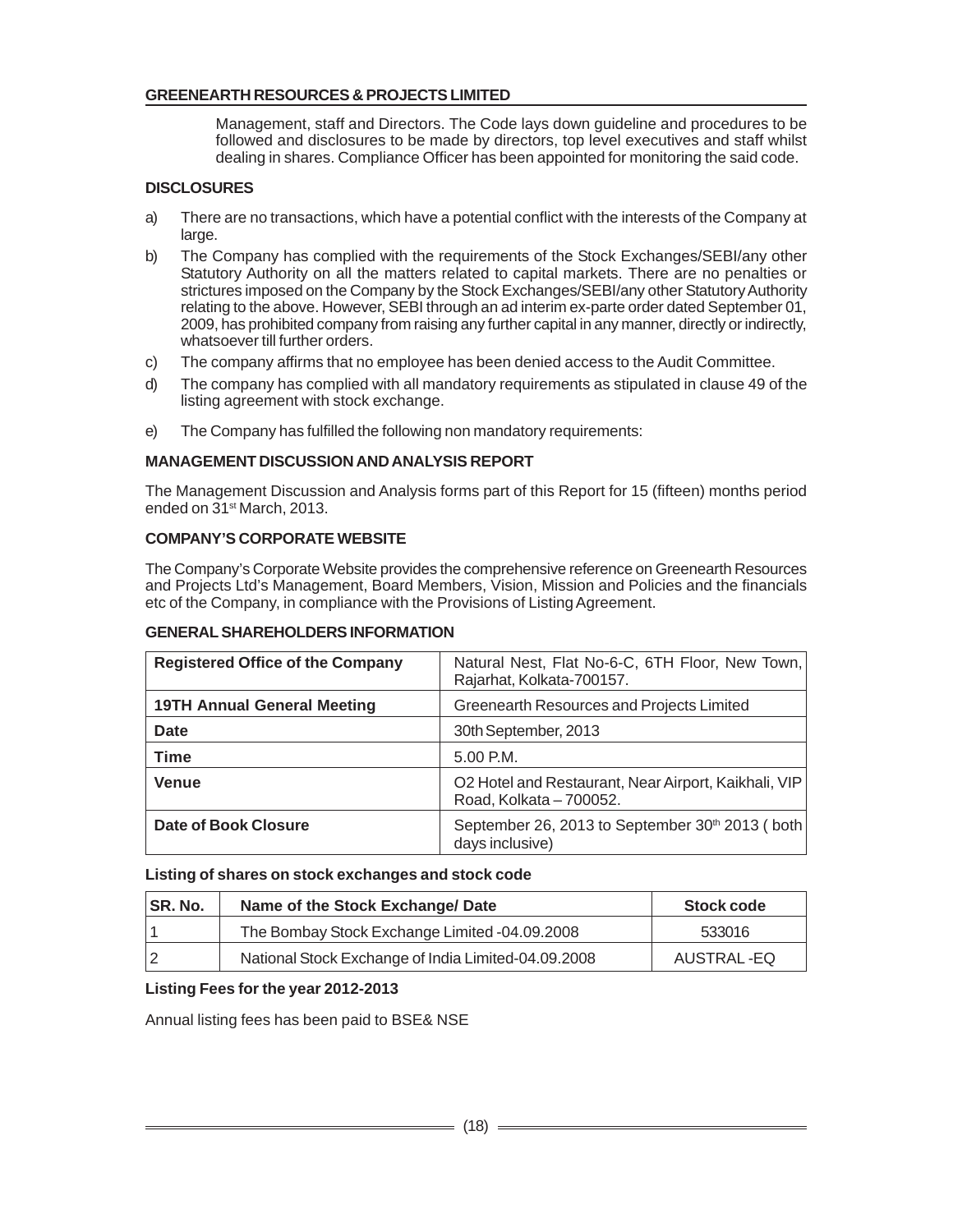| <b>Month</b>  | <b>High Price</b> | <b>Low Price</b> | <b>Close Price</b> | <b>No. of Shares</b> | <b>Total</b><br>Turnover (Rs.) |
|---------------|-------------------|------------------|--------------------|----------------------|--------------------------------|
| $Jan-12$      | 1.84              | 1.26             | 1.55               | 2921988              | 4665840                        |
| Feb-12        | 1.72              | 1.43             | 1.45               | 2651562              | 4245709                        |
| March-12      | 1.60              | 1.22             | 1.36               | 2441004              | 3403666                        |
| Apr-12        | 1.49              | 1.16             | 1.21               | 1362229              | 1765281                        |
| May-12        | 1.30              | 0.90             | 1.04               | 1786906              | 1979964                        |
| Jun-12        | 1.57              | 0.92             | 1.28               | 8405917              | 11444432                       |
| <b>Jul-12</b> | 1.36              | 0.92             | 0.99               | 5618533              | 6584895                        |
| Aug-12        | 1.02              | 0.83             | 0.85               | 1691181              | 1590055                        |
| Sep-12        | 0.99              | 0.82             | 0.98               | 1788789              | 1633828                        |
| $Oct-12$      | 1.69              | 1.00             | 1.16               | 4144787              | 5791138                        |
| <b>Nov-12</b> | 1.20              | 1.02             | 1.11               | 1810642              | 2002183                        |
| $Dec-12$      | 1.21              | 1.04             | 1.13               | 1668362              | 1873310                        |
| $Jan-13$      | 1.21              | 1.08             | 1.16               | 2883651              | 3327359                        |
| Feb-13        | 1.20              | 0.96             | 1.00               | 2288878              | 2583725                        |
| March-13      | 1.04              | 0.72             | 0.76               | 1679158              | 1472010                        |

#### **Market Price Data – \*BSE**

\* Price data of BSE are taken For the period of 15 months.

#### **Market Price Data – NSE\***

| <b>Month</b>  | <b>High</b> | Low  | <b>Volume (in Lacs)</b> |
|---------------|-------------|------|-------------------------|
| $Jan-12$      | 1.60        | 1.50 | 1.358218                |
| Feb-12        | 1.55        | 1.45 | 0.71141                 |
| March-12      | 1.35        | 1.25 | 2.264902                |
| Apr-12        | 1.25        | 1.20 | 0.622271                |
| May-12        | 1.10        | 1.00 | 0.76919                 |
| $Jun-12$      | 1.30        | 1.25 | 3.150899                |
| <b>Jul-12</b> | 1.00        | 0.95 | 0.71345                 |
| Aug-12        | 0.90        | 0.80 | 0.623443                |
| Sep-12        | 1.00        | 0.90 | 3.960861                |
| Oct-12        | 1.20        | 1.10 | 0.784423                |
| <b>Nov-12</b> | 1.15        | 1.05 | 1.388899                |
| $Dec-12$      | 1.15        | 1.05 | 0.863568                |
| Jan-1         | 1.20        | 1.15 | 0.729255                |
| Feb-13        | 1.05        | 1.00 | 0.880986                |
| March-13      | 0.80        | 0.75 | 1.272009                |

\* Price data of NSE are taken as on the last day of each month for the period of 15 months.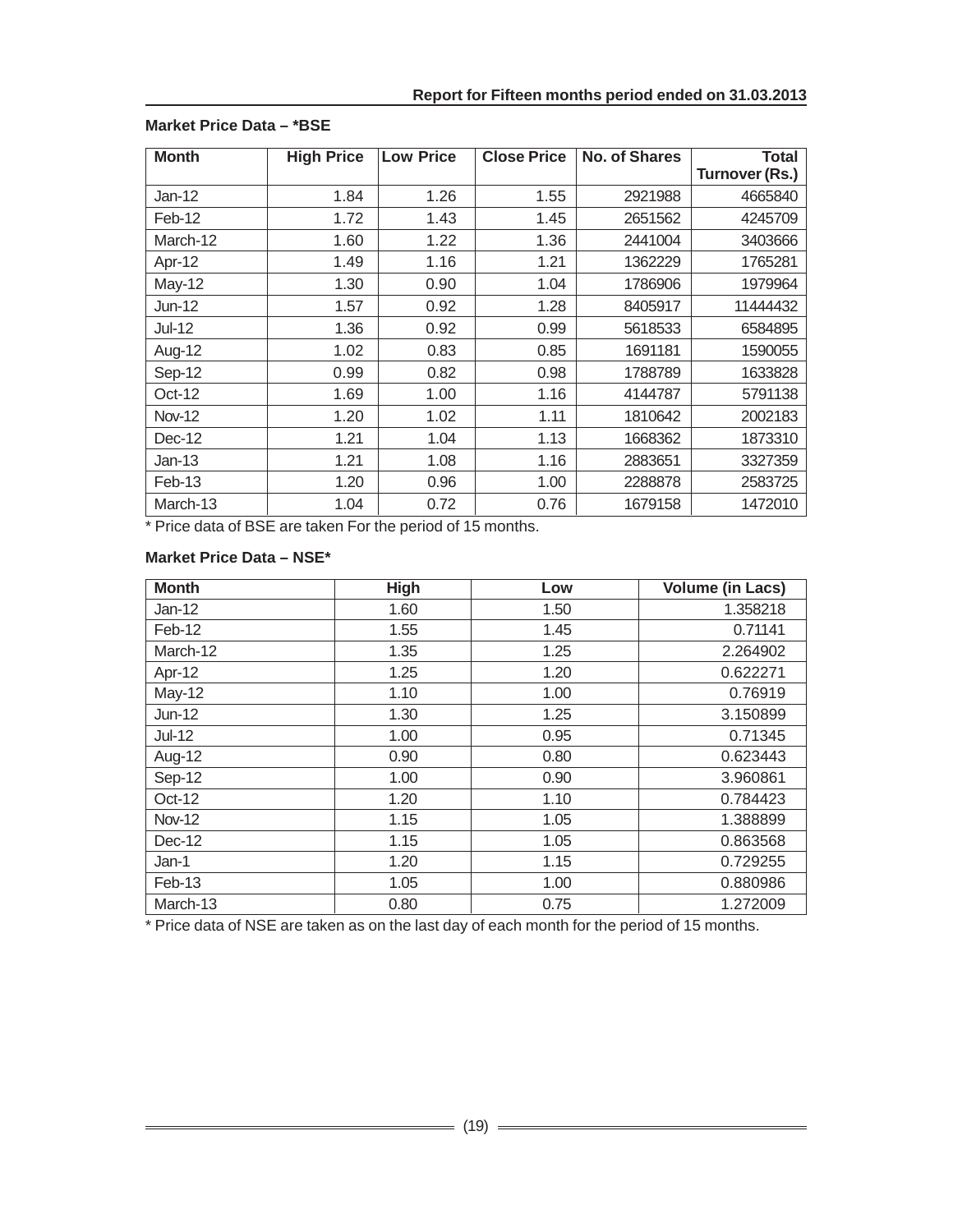# **Distribution of Shareholding**

The shareholding distribution of Equity shares as on 31.03.2013 is given hereunder:

# **Nominal Value of each share Rs. 1.00**

| <b>Shareholding of Nominal</b><br><b>Shares</b> | Number of<br><b>Shareholders</b> | $%$ of<br>Total | <b>Share</b><br>Amount (Rs.) | $%$ of<br>Total |
|-------------------------------------------------|----------------------------------|-----------------|------------------------------|-----------------|
| $1 - 500$                                       | 55080                            | 51.2058         | 13612055                     | 4.6890          |
| 501-1000                                        | 21809                            | 20.2750         | 19592253                     | 6.7491          |
| 1001-2000                                       | 13543                            | 12.5904         | 22,410,959                   | 7.7200          |
| 2001-3000                                       | 5119                             | 4.7589          | 13639790                     | 4.6986          |
| 3001-4000                                       | 2,493                            | 2.3176          | 9208187                      | 3.1720          |
| 4001-5000                                       | 2,740                            | 2.5473          | 13254592                     | 4.5659          |
| 5001-10000                                      | 3,854                            | 3.5829          | 29477393                     | 10.1543         |
| 10001 and above                                 | 2,928                            | 2.7220          | 169100811                    | 58.2512         |
| Total                                           | 107566                           | 100.0000        | 290,296,040                  | 100,0000        |

# **REGISTRAR AND TRANSFER AGENTS:**

Link Intime (India) Pvt. Ltd C-13, Pannalal Silk Milk Compound, Bhandup (W), Mumbai - 400078, Tele: (91 22) 25963838 Fax: (91 22) 25946969

# **PLANT LOCATIONS**

| Factory 1- Coke              | Village-Lunva, Taluka: Bhachau,<br>Distt: Kutch, Gujarat (India).                  |
|------------------------------|------------------------------------------------------------------------------------|
| <b>Factory 2- Refractory</b> | Survey No. 351, Village- lunva, Taluka: Bhachau,<br>Distt: Kutch, Gujarat (India). |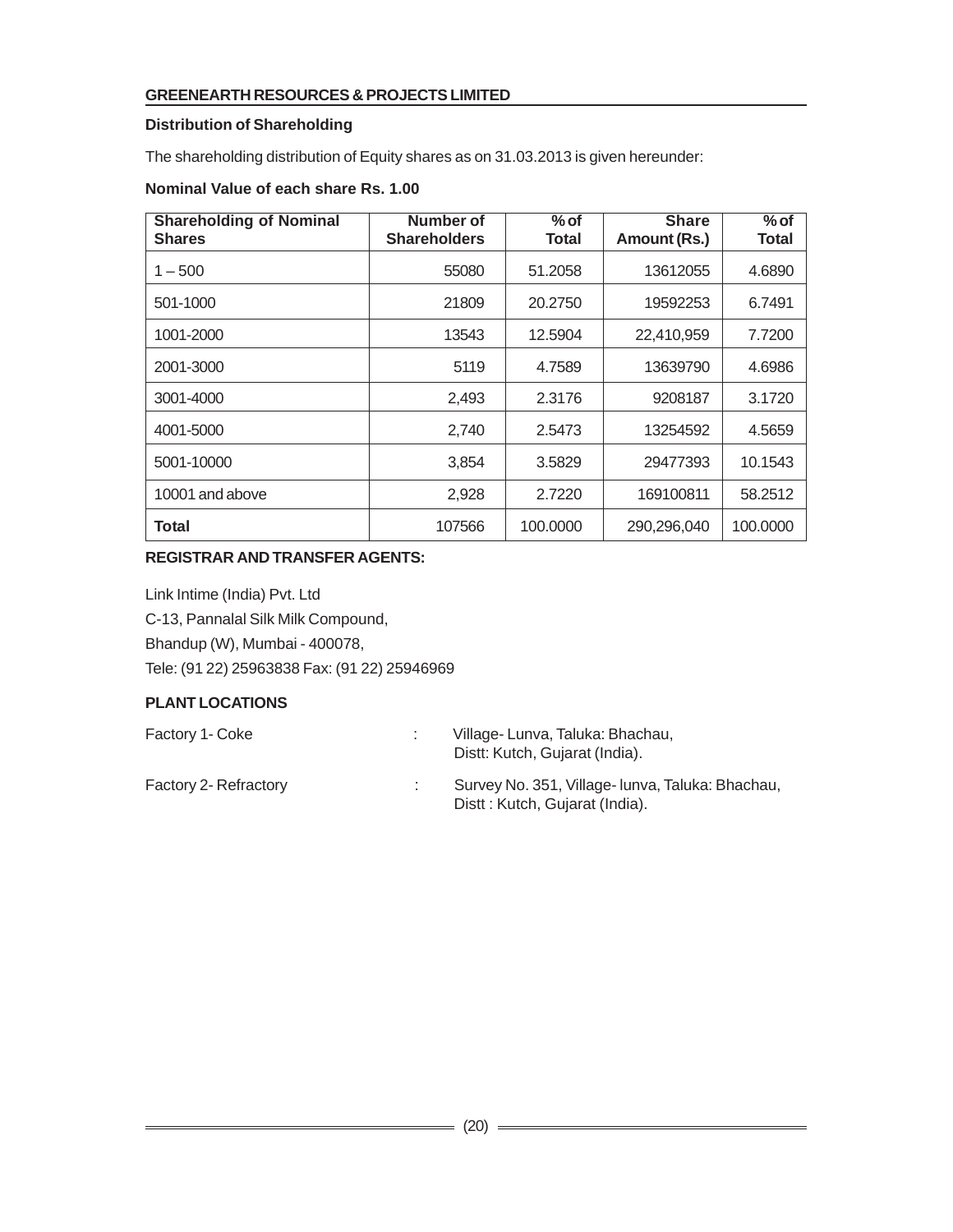# **CERTIFICATE OF COMPLIANCE WITH THE CODE OF CONDUCT POLICY**

The Board Members and the senior management Personnel have confirmed compliance with the Code of Conduct and Ethics for the period ended on 31<sup>st</sup> March, 2013, as provided under clause 49 of the Listing Agreements with the Stock Exchange.

**For Greenearth Resources and Projects Limited**

Sd/-

Place: Kolkata **M.M.Damani**<br>Date: 03.09.2013 **M.M.Damani**<br>Managing Director **Managing Director**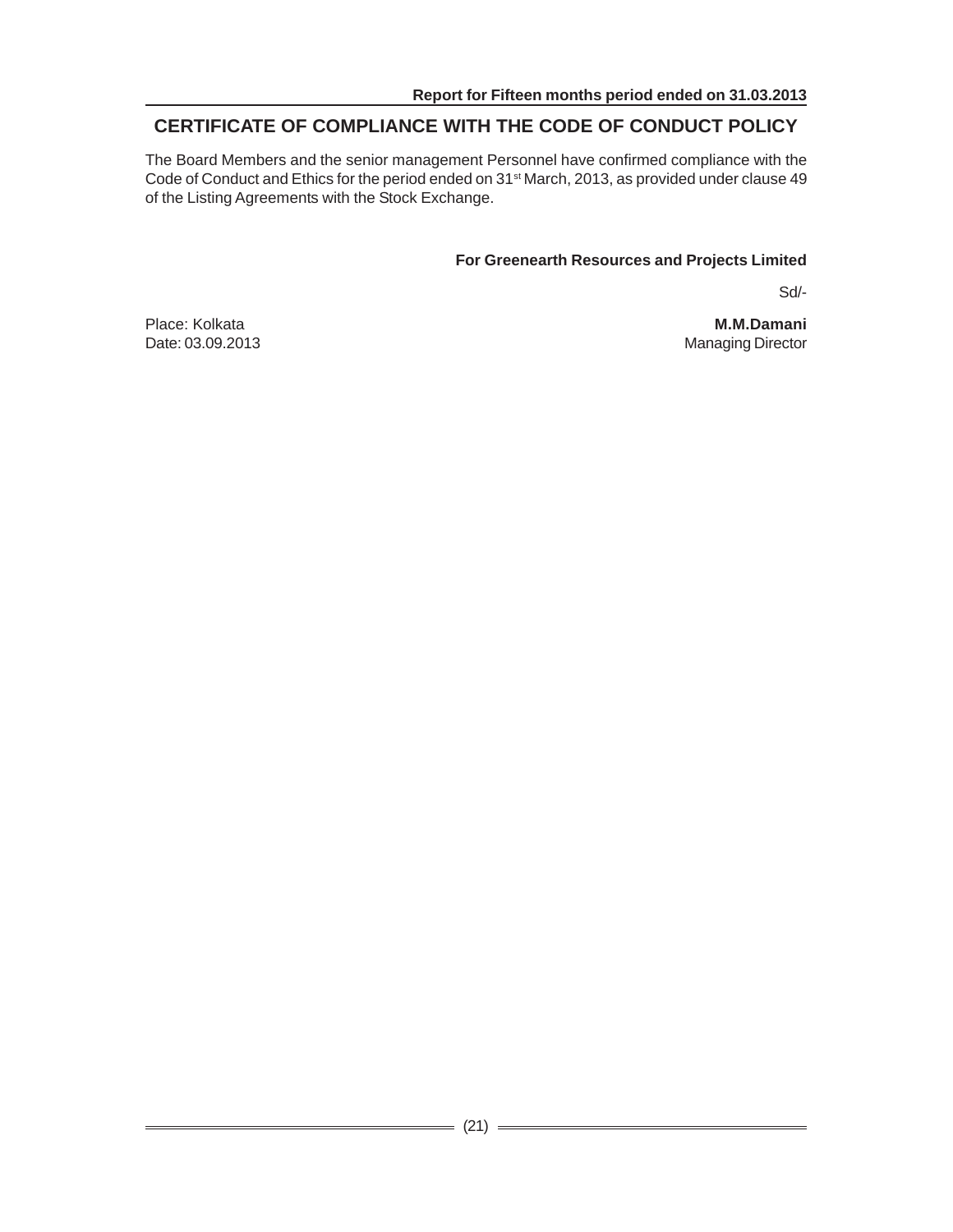# **COMPLIANCE CERTIFICATE OF THE AUDITORS**

A certificate from the auditors of the Company regarding compliance of conditions of Corporate Governance as stipulated under Clause 49 of the Listing Agreement is attached to this report.

#### **Auditors Certificate on Corporate Governance**

To,

The Members,

Greenearth Resources and Projects limited

We have examined the compliance of conditions of corporate governance by Greenearth Resources and Projects Limited for the Period ended on 31st March, 2013, as stipulated in clause 49 of the Listing Agreement of the said company with stock exchanges.

The compliance conditions of corporate governance are the responsibility of the management. Our examination was limited to procedures and implementation thereof, adopted by the company for ensuring the compliance of the conditions of the Corporate Governance. It is neither an audit nor an expression of opinion on the financial statements of the company.

In our opinion and to the best of our information and according to the explanations given to us:

We certify that the Company has complied with the conditions of Corporate Governance as stipulated in clause 49 of the Listing Agreement.

We further state that such compliance is neither an assurance as to the future viability of the Company nor the efficiency or effectiveness with which the management has conducted the affairs of the Company.

For and on behalf of

#### **M. Mukherjee & Associates**

Chartered Accountants

Sd/- **M. M. Mukherjee** (Proprietor) M. No.015254 FRN: 326127E

Place: Kolkata Date: 03.09.2013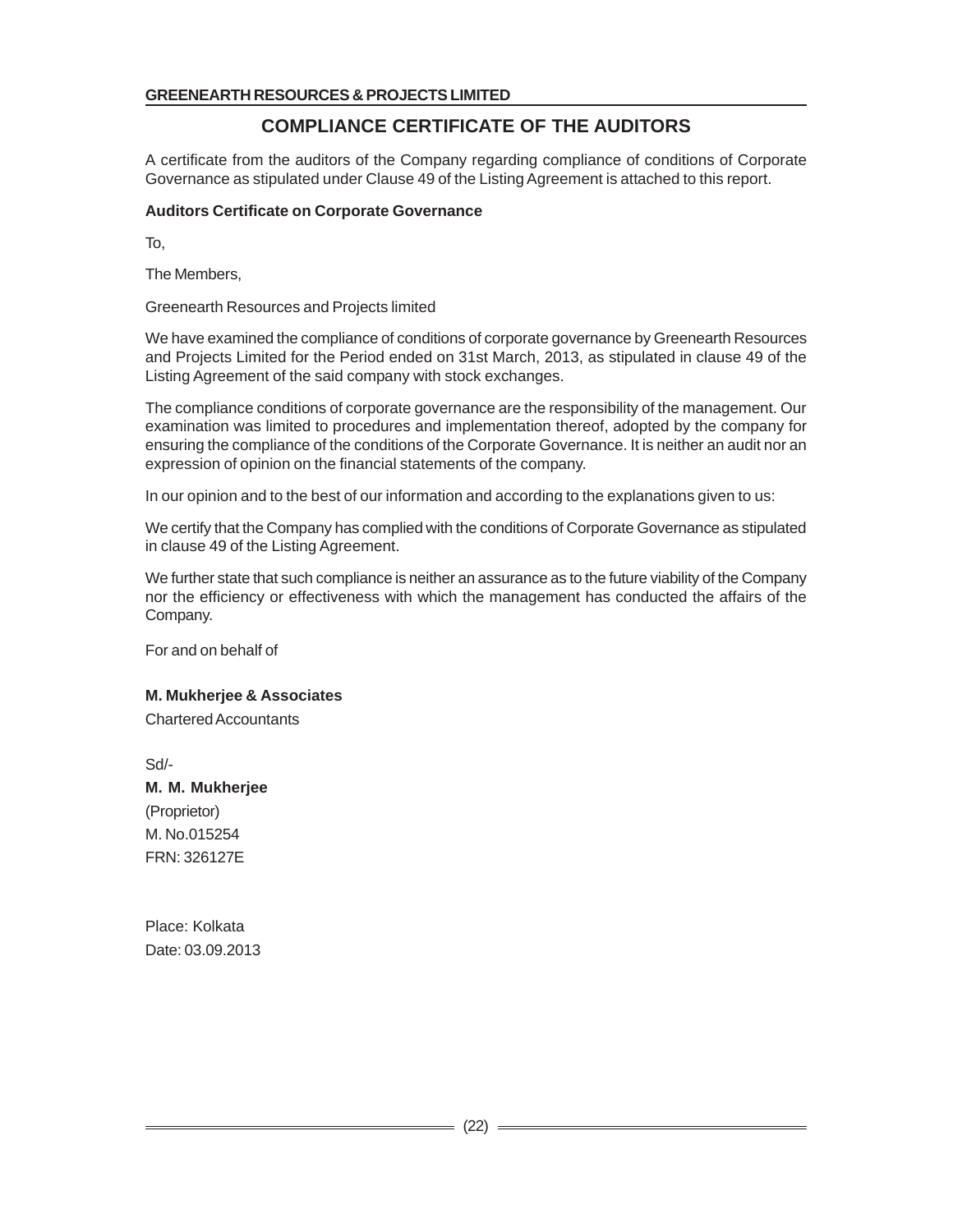# **Independent Auditor's Report**

To

#### The Members of **Greenearth Resource & Projects Limited**. Kolkata.

We have audited the accompanying financial statements of **M/s. Greenearth Resources & Projects Limited** ("the Company"), which comprise the Balance Sheet as at **March 31, 2013**, and the Statement of Profit and Loss and Cash Flow Statement for the period of **15 (fifteen) months** then ended, and a summary of significant accounting policies and other explanatory information.

Management is responsible for the preparation of these financial statements that give a true and fair view of the financial position, financial performance and cash flows of the Company in accordance with the Accounting Standards referred to in sub-section (3C) of section 211 of the Companies Act, 1956 ("the Act"). This responsibility includes the design, implementation and maintenance of internal control relevant to the preparation and presentation of the financial statements that give a true and fair view and are free from material misstatement, whether due to fraud or error.

Our responsibility is to express an opinion on these financial statements based on our audit. We conducted our audit in accordance with the Standards on Auditing issued by the Institute of Chartered Accountants of India. Those Standards require that we comply with ethical requirements and plan and perform the audit to obtain reasonable assurance about whether the financial statements are free from material misstatement.

An audit involves performing procedures to obtain audit evidence about the amounts and disclosures in the financial statements. The procedures selected depend on the auditor's judgment, including the assessment of the risks of material misstatement of the financial statements, whether due to fraud or error. In making those risk assessments, the auditor considers internal control relevant to the Company's preparation and fair presentation of the financial statements in order to design audit procedures that are appropriate in the circumstances. An audit also includes evaluating the appropriateness of accounting policies used and the reasonableness of the accounting estimates made by management, as well as evaluating the overall presentation of the financial statements.

We believe that the audit evidence we have obtained is sufficient and appropriate to provide a basis for our audit opinion.

In our opinion and to the best of our information and according to the explanations given to us, the financial statements give the information required by the Act in the manner so required and give a true and fair view in conformity with the accounting principles generally accepted in India, subject to our report as required under section 227(3) of the Act and annexure to our report:

- a) in the case of the Balance Sheet, of the state of affairs of the Company as at March 31, 2013;
- b) in the case of the Profit and Loss Account, of the profit/ loss for the 15 (fifteen) months ended on that date; and
- c) in the case of the Cash Flow Statement, of the cash flows for the 15 (fifteen) months period ended on that date.
	- 1. As required by the Companies (Auditor's Report) Order, 2003 ("theOrder") issued by the Central Government of India in terms of sub-section (4A) of section 227 of the Act, we enclose in the Annexure a statement on the matters specified in paragraphs 4 and 5 of the Order.
	- 2. Further to our comments in the Annexure referred to above, and as required by section 227(3) of the Act, we report that:
	- a. We have obtained all the information and explanations which to the best of our knowledge and belief were necessary for the purpose of our audit, except information and explanations read with auditors' report for the year ended 31.03.2010, 31.03.2011 and 9 months period ended on 31.12.2011;
	- b. In our opinion proper books of account as required by law have been kept by the Company so far as appears from our examination of those books;
	- c. The Balance Sheet, Statement of Profit and Loss, and Cash Flow Statement dealt with by this Report are in agreement with the books of account;
	- d. In our opinion, the Balance Sheet, Statement of Profit and Loss, and Cash Flow Statement comply with the Accounting Standards referred to in subsection (3C) of section 211 of the Companies Act, 1956;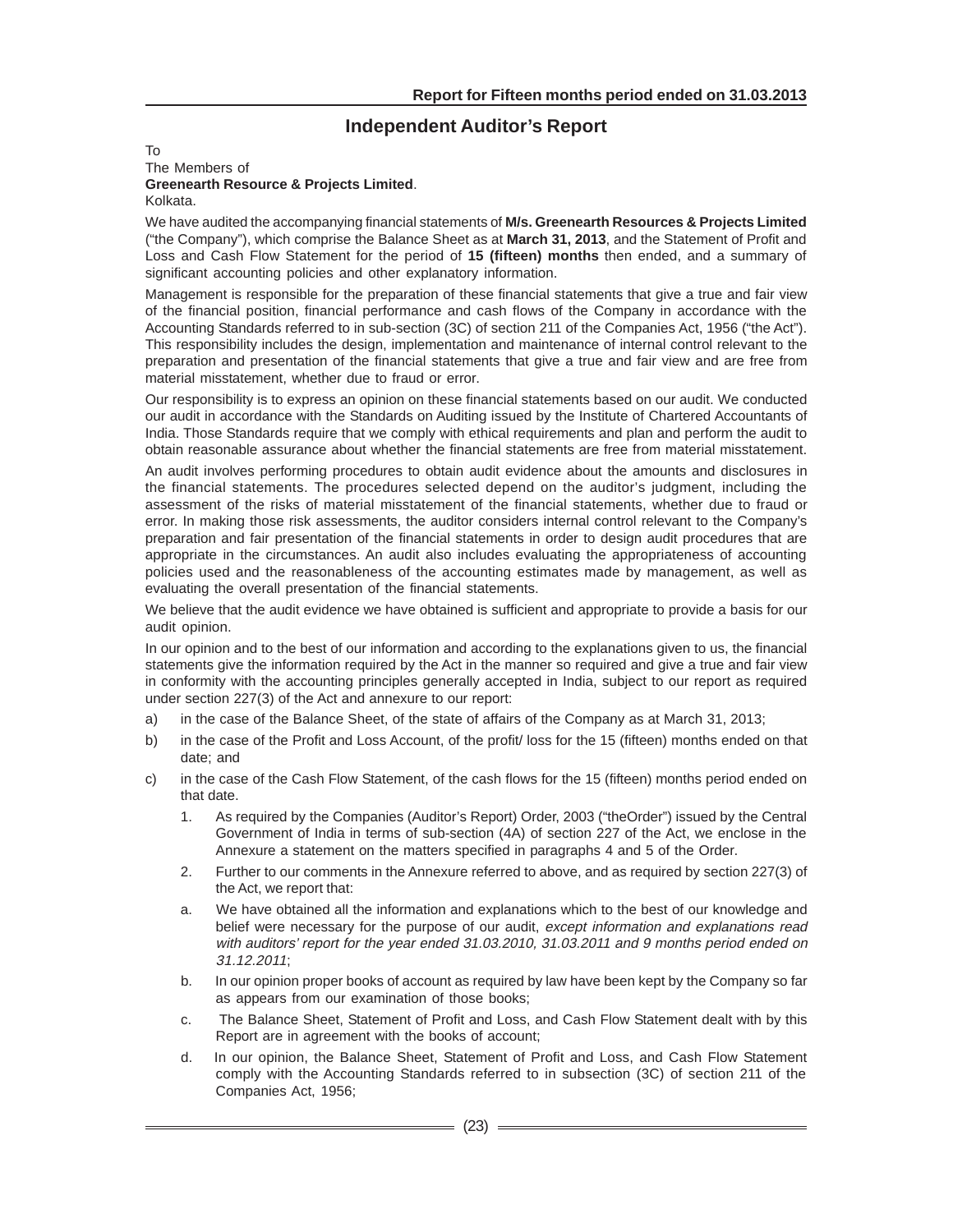- e. On the basis of written representations received from the directors as on March 31, 2013, and taken on record by the Board of Directors, none of the directors is disqualified as on March 31, 2013, from being appointed as a director in terms of clause (g) of sub-section (1) of section 274 of the Companies Act, 1956.
- f. Since the Central Government has not issued any notification as to the rate at which the cess is to be paid under section 441A of the Companies Act, 1956 nor has it issued any Rules under the said section, prescribing the manner in which such cess is to be paid, no cess is due and payable by the Company.
- g. We further report that:
	- Provision of doubtful debts and Balances written off, as contained in Note 28 forming part of Balance Sheet and Profit & Loss Statement, the Company has provided for the debtors and Creditors, having consequential effect on the profit for the reporting period,
	- As per AS-28 impairment of asset, company has not made an independent assessment of any indicators that may lead to impairment of assets,
	- As per AS-22 Accounting for Taxes on Income, and Note 24 forming part of Balance Sheet and Profit & Loss Statement, company has not provided for deferred tax assets or liabilities that may arise on account of timing differences which are capable of reversal in one or more subsequent periods, using the tax rates and tax laws that are enacted or substantively enacted.
	- Under the relevant provision of Income Tax Act, 1961, read with Note 24 forming part of Balance Sheet and Profit & Loss Statement,DCIT Kolkata, has referred the valuation of Fixed Assets of company to the Valuation Office, New Delhi of Income Tax Department, in order to finalize block assessment case u/s. 153A / 143(3) of the said Act, hence certain timing differences may become permanent in nature.
	- The Accumulated losses of the Company is Rs. 419.58 crores (Previous period:Loss Rs.391.32 crores) and its net worth isnegative Rs. 95.12 Crores (Previous period: Negative Rs.66.96 crores) as at the end of the reporting period which indicates erosion of Net worth of the Company. The Company can be termed as"SICK" within the meaning of clause (O) of sub section (1) of section 3 of the Sick Industrial Companies (Special Provision) Act, 1985. With regard to above, the Company's ability to continue as going concern is in doubt and will depend upon any revival programme by AAIFR/Government.
	- Company has not made any Provision for Interest on Working Capital Facility and Term Loan availed from Various Banks, the amounts not having been ascertained, as the same is not charged by Banks. This is because of classification of its account by the concerned Banks and Financial Institution as Non-performing Assets (NPA).
	- Company has received Notice u/s. 13(2) and Section 13(4) of Securitization and Reconstruction of Financial Assets and Enforcement of Security Interest Act, 2002 (No.3 of 2002) dated 17<sup>th</sup> October, 2011 from its banker, as the operation of and conduct of the financial assistance / credit facilities have become irregular and company's debt with its bankers has been classified as Non-Performing Asset (NPA) as per the guidelines issued by RBI.
	- During the period under review, an inquiry before the office of SFIO is pending, as per Note 21.bforming part of Balance Sheet and Profit & Loss Statement.
	- Balances of Loans, Sundry Debtors, Loans and Advances and Current Liabilities, are subject to confirmation from the respective parties and reconciliations, if any.

**For M. Mukherjee & Associates** (Chartered Accountants) FRN: 326127E sd/- **M. M. Mukherjee**

(Proprietor) Membership No.: 015254

Place: Kolkata Date: 03rd September, 2013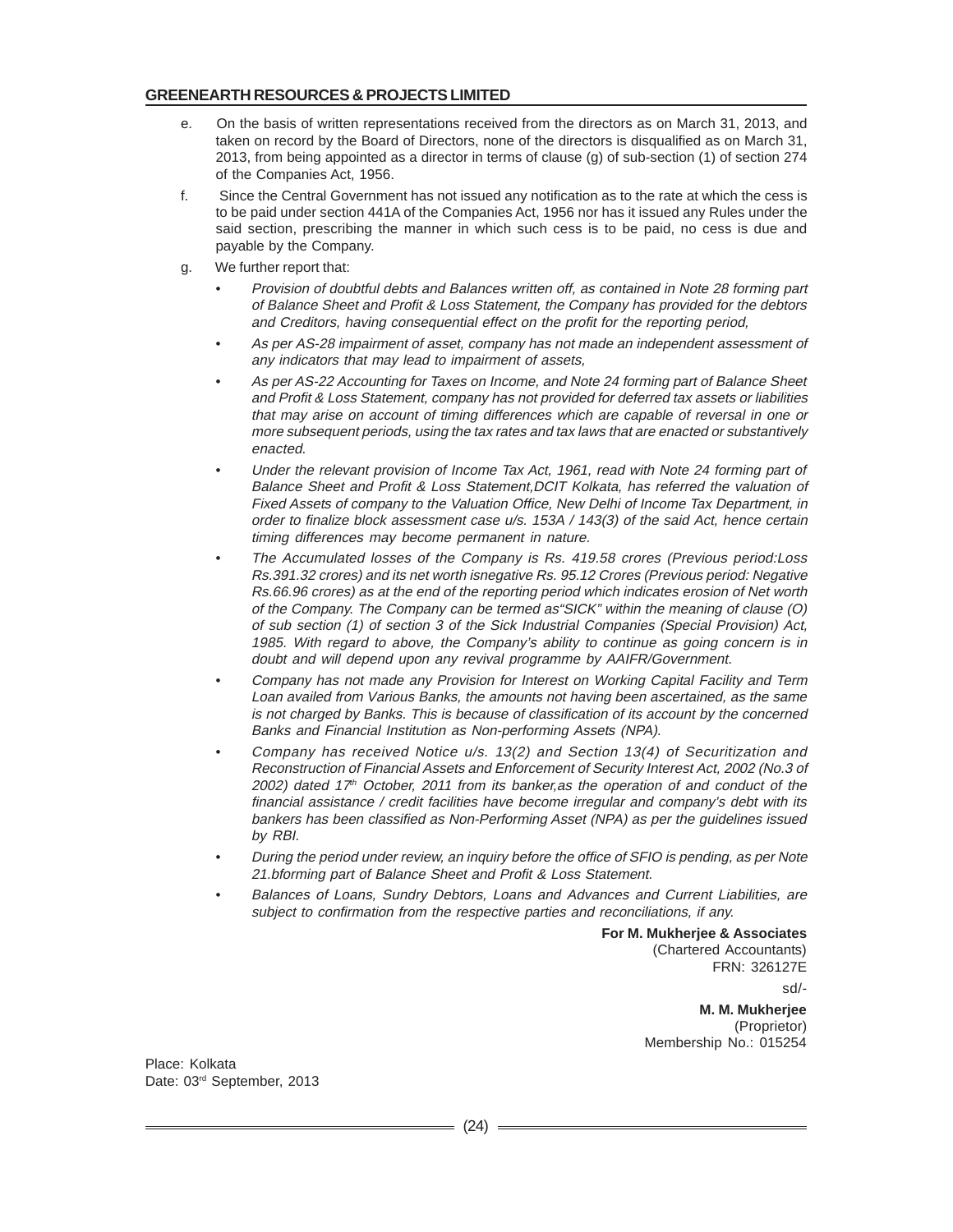# **ANNEXURE TO THE AUDITORS' REPORT**

**The Annexure referred to in paragraph 1 of the Our Report of even date to the members of Greenearth Resources and Projects Limited on the accounts of the company for the fifteen (15)months period ended on 31st March, 2013.**

On the basis of such checks as we considered appropriate and on the basis of examination of records and according to the information and explanation given to us during the course of our audit, we report that:

- **1**. (a) The company has maintained proper records showing full particulars including quantitative details and situation of its fixed assetssubject to the annexure to the Auditors Report for theyear ended on 31.03.2010, 31.03.2011 and nine months period ended on 31.12.2011.
	- (b) As explained to us, all fixed assets have not been physically verified by the management during the period but there is a regular programme of verification which, in our opinion, is reasonable having regard to the size of the Company and the nature of its assets. No material discrepancies were noticed on such verification.
	- (c) In our opinion and according to the information and explanations given to us, certain unused bricks reported under the head capital work in progress has been disposed off during the reporting periodhowever,it has no effecton the going concern assumption.
- **2**. (a) As explained to us, inventories have been physically verified during the reporting period by the management at reasonable intervals.
	- (b) In our opinion and according to the information and explanations given to us, the procedures of physical verification of inventories followed by the management are reasonable and adequate in relation to the size of the company and the nature of its business.
	- (c) In our opinion and on the basis of our examination of the records, the Company is generally maintaining proper records of its inventories. No material discrepancy was noticed on physical verification of stocks by the management as compared to book recordssubject to the annexure to the Auditors Report for theyear ended on 31.03.2010, 31.03.2011 and nine months period ended on 31.12.2011.
- **3**. (a) According to the information and explanations given to us and on the basis of our examination of the books of account, the Company had granted interest free unsecured loans, to companies and other parties listed in the register maintained under Section 301 of the Companies Act, 1956, repayable on call basis. The balances as at the close of the reporting period is Rs. 1.01 crores.

In our opinion, other terms and conditions on which the loans have been granted is prima facie, not prejudicial to the interest of the company.The said parties are regular in repayment of the loan and company is taking reasonable steps to recover the same.

(b) According to the information and explanations given to us and on the basis of our examination of the books of account, the Company had taken interest free unsecured loans from companies, and other parties listed in the register maintained under Section 301 of the Companies Act, 1956, repayable on call basis. The balances as at the close of the reporting period is Rs. 17.74 crores.

In our opinion, the other terms and conditions on which the loans have been taken is prima facie, not prejudicial to the interest of the company. The Company, in our opinion, is taking reasonable steps for repayment of the aforesaid loans.

- **4**. In our opinion and according to the information and explanations given to us, there is generally an adequate internal control procedure commensurate with the size of the company and the nature of its business, for the purchase of inventories & fixed assets and payment for expenses & for sale of goods. During the course of our audit, no major instance of continuing failure to correct anyweaknesses in the internal controls has been noticed.
- **5**. a) Based on the audit procedures applied by us and according to the information and explanations provided by the management, the particulars of contracts or arrangements referred to in section 301 of the Act have been entered in the register required to be maintained under that section.
	- b) As per information & explanations given to us and in our opinion, the transaction entered into by the company with parties covered u/s 301 of the Act have been made at reasonable prices having regard to the prevailing market prices at the relevant time.
- **6**. The Company has not accepted any deposits from the public covered under section 58A and 58AA of the Companies Act, 1956.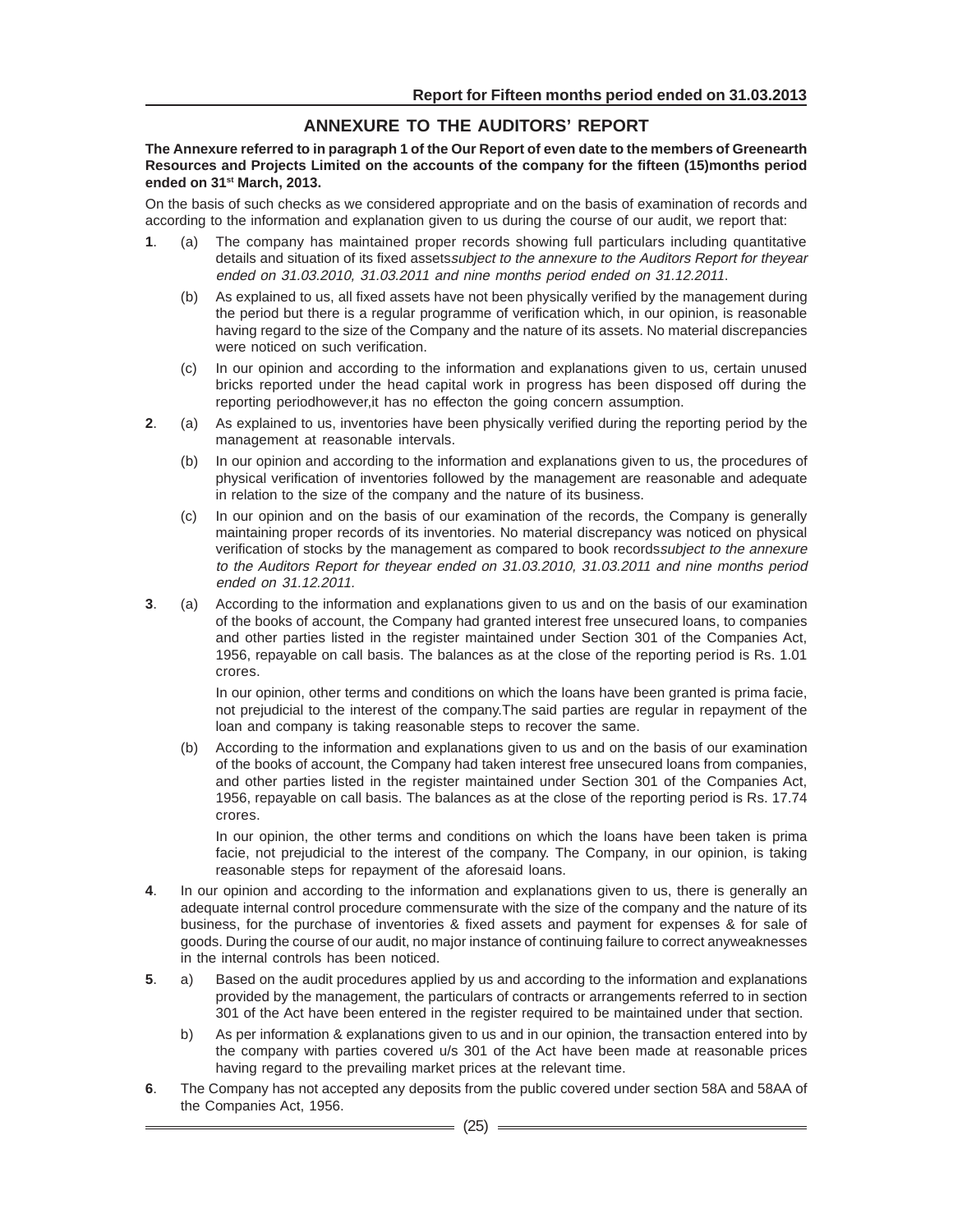- **7**. As per information & explanations given by the management, the Company has internal audit system commensurate with its size and the nature of its business.
- **8**. The Company is not required to maintain cost records under section 209(1) (d) of the Companies Act, 1956.
- **9**. (a) According to the records of the company, undisputed statutory dues including Provident Fund, Investor Education and Protection Fund, Employees' State Insurance, Income-tax, Sales-tax, Wealth Tax, Service Tax, Custom Duty, Excise Duty, cess to the extent applicable and any other statutory dues have generally been regularly deposited with the appropriate authorities. According to the information and explanations given to us there were no outstanding statutory dues as on 31<sup>st</sup> of March, 2013 for a period of more than six months from the date they became payable except income tax and sales tax.
- **10**. The Company has accumulated loss of Rs. 419.58 crores (Previous period loss Rs.391.33 crores) and has incurred cash loss of Rs. 5.67 Crores during the reporting period covered by our audit and cash loss of Rs. 72.91 crores in the immediately preceding reporting period.The Company may be classified as sick Company within the meaning of section  $3(1)(0)$  of SICA, as its case is being pursued with AAIFR,New Delhi.
- **11**. Based on our audit procedures and on the information and explanations given by the management, we are of the opinion that, the Company has defaulted in repayment of dues to a financial institutions and banks. In this pursuance, company has motioned one time settlement schemes to its bankers.
- **12**. According to the information and explanations given to us, the Company has not granted loans and advances on the basis of security by way of pledge of shares, debentures and other securities.
- **13.** The Company is not a chit fund or a nidhi /mutual benefit fund/society. Therefore, the provision of this clause of the Companies (Auditor's Report) Order, 2003 (as amended) is not applicable to the Company.
- **14**. According to information and explanations given to us, the Company is not dealing or trading in Shares, Securities, Debentures, Mutual funds & other Investments. Therefore, the requirements of clause 4(xiv) of the order relating to the maintenance of the proper records of the transactions are not applicable.
- **15**. According to the information and explanations given to us, the Company has given guarantees for loan taken by others from a bank or financial institution.In our opinion and according to the information and explanation given to us, the terms & conditions of the guarantees given by the company for loans taken by others from banks and financial institutions, are not prima facie prejudicial to the interest of the company.
- **16**. Based on our audit procedures and on the information given by the management, we report that the company has not raised any term loans during the reporting period.
- **17**. Based on the information and explanations given to us and on an overall examination of the Balance Sheet of the Company as at  $31<sup>st</sup>$  March, 2013, we report that no funds raised on short-term basis have been used for long-term investment by the Company.
- **18**. Based on the audit procedures performed and the information and explanations given to us by the management, we report that the Company has not made any preferential allotment of shares to the parties and companies covered in the register maintained under section 301 of the Companies Act, 1956 during the reporting period.
- **19**. The Company has not issued any secured debentures during the period, hence the question of creation of security or charge in respect of debenture issued does not apply.
- **20**. The Company has not raised any money by public issue during the reporting period.
- **21**. Based on the audit procedures performed and the information and explanations given to us, we report that no fraud on or by the Company has been noticed or reported by the company during the period under review, nor have we been informed of such case by the management.

**For M. Mukherjee & Associates** (Chartered Accountants) FRN: 326127E sd/-

**M. M. Mukherjee** (Proprietor) Membership No.: 015254

Place: Kolkata Date: 03rd September, 2013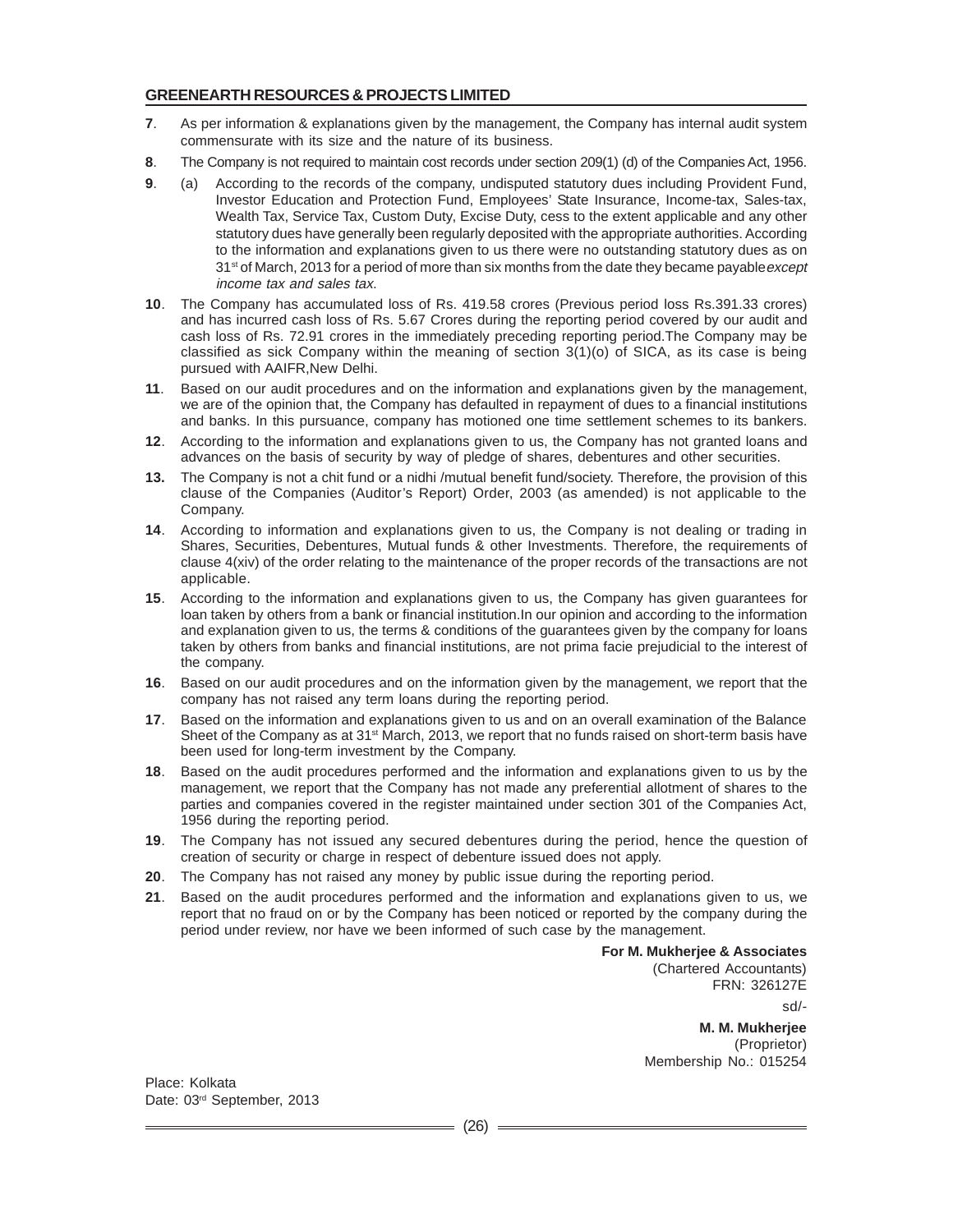#### **(Amt. in Rs.) PART I - BALANCE SHEET BALANCE SHEET AS AT MARCH 31st, 2013**

|                  |                | <b>PARTICULARS</b>                                                       | <b>NOTE</b>       | 31.03.2013                 | <b>Current Period Previous Period</b><br>31.12.2011 |
|------------------|----------------|--------------------------------------------------------------------------|-------------------|----------------------------|-----------------------------------------------------|
| L.               |                | <b>EQUITY AND LIABILITIES</b>                                            |                   |                            |                                                     |
|                  |                | <b>SHAREHOLDERS FUNDS:</b>                                               |                   |                            |                                                     |
|                  | (a)            | Share Capital                                                            | 1                 | 290,296,040                | 290,296,040                                         |
|                  | (b)            | Reserves & Surplus                                                       | $\overline{2}$    | (1, 148, 945, 733)         | (866, 448, 911)                                     |
|                  |                | <b>SHARE APPLICATION MONEY</b>                                           |                   |                            |                                                     |
|                  |                | <b>NON-CURRENT LIABILITIES:</b>                                          |                   |                            |                                                     |
|                  | (a)            | Long-term borrowings                                                     | 3                 | 427,905,970                | 427,905,970                                         |
|                  | (b)            | Deferred tax Liabilities (Net)                                           |                   | 270,004,227                | 270,004,228                                         |
|                  | (c)            | Long-term Provisions                                                     |                   |                            |                                                     |
|                  |                | <b>CURRENT LIABILITIES:</b>                                              |                   |                            |                                                     |
|                  | (a)            | Short-term borrowings                                                    | 4                 | 2,278,863,382              | 2,130,355,737                                       |
|                  | (b)            | Trade payables                                                           | 5                 | 256,280,935                | 1,092,905,453                                       |
|                  | (c)            | Other current Liabilities                                                | 6                 | 438,765,377                | 155,580,688                                         |
|                  | (d)            | Short-term provision                                                     | 7                 | 98,343,572                 | 98,343,572                                          |
|                  |                | <b>TOTAL</b>                                                             |                   | 2,911,513,769              | 3,598,942,777                                       |
| II.              | <b>ASSETS</b>  |                                                                          |                   |                            |                                                     |
|                  |                | <b>Non-Current assets:</b>                                               |                   |                            |                                                     |
|                  | (a)            | fixed assets                                                             |                   |                            |                                                     |
|                  |                | (i)<br>Tangible assets                                                   | 8                 | 1,124,198,103              | 1,349,186,770                                       |
|                  |                | Intangible assets<br>(ii)                                                |                   |                            |                                                     |
|                  |                | Capital Work-in-progress<br>(iii)                                        |                   | 71,520,075                 | 76,520,075                                          |
|                  |                | Intangible assets under development<br>(iv)                              |                   |                            |                                                     |
|                  | (b)            | Non-current investment                                                   | 9                 | 723,758,680                | 723,758,680                                         |
|                  | (c)            | Deferred tax assets(Net)                                                 |                   |                            |                                                     |
|                  | (d)            | Long-term loans and advances                                             |                   |                            |                                                     |
|                  | (e)            | Other non-current assets<br><b>Current assets:</b>                       |                   |                            |                                                     |
|                  | (a)            | <b>Current Investments</b>                                               |                   |                            |                                                     |
|                  | (b)            | Inventories                                                              | 10                | 38,782,691                 | 70,391,518                                          |
|                  | (c)            | Trade receivables                                                        | 11                | 98,138,526                 | 809,925,608                                         |
|                  | (d)            | Cash and cash equivalents                                                | 12                | 34,066,176                 | 40,321,741                                          |
|                  | (e)            | Short-term loans and advances                                            | 13                | 384,748,534                | 374,933,578                                         |
|                  | (f)            | Other Current assets                                                     | 14                | 436,300,986                | 153,904,807                                         |
|                  |                | <b>TOTAL</b>                                                             |                   | 2,911,513,769              | 3,598,942,777                                       |
|                  |                | Summary of significant accounting policies                               | 20                |                            |                                                     |
|                  |                | Notes to Accounts                                                        | 21 to 41          |                            |                                                     |
|                  |                | The accompanying notes are an integral part of the financial statements. |                   |                            |                                                     |
|                  |                |                                                                          |                   |                            |                                                     |
|                  |                | As Per our Report of even date attached.                                 |                   |                            |                                                     |
|                  |                | For M. Mukherjee & Associates<br>(Chartered Accountants)                 |                   | For and on Behalf of Board |                                                     |
|                  |                | Firm Regn. No. 326127E                                                   |                   |                            |                                                     |
|                  |                |                                                                          |                   |                            |                                                     |
| $sd/$ -          |                |                                                                          | $sd/-$            |                            | sd/-                                                |
| (M.M. Mukherjee) |                | (M.M. Damani)                                                            |                   | (Sunil Mandloi)            |                                                     |
|                  | Proprietor     |                                                                          | Managing Director |                            | Director                                            |
|                  |                | Membership No. 015254                                                    |                   |                            |                                                     |
|                  | Place: Kolkata |                                                                          |                   |                            |                                                     |
|                  |                | Date: 03rd September, 2013                                               |                   |                            |                                                     |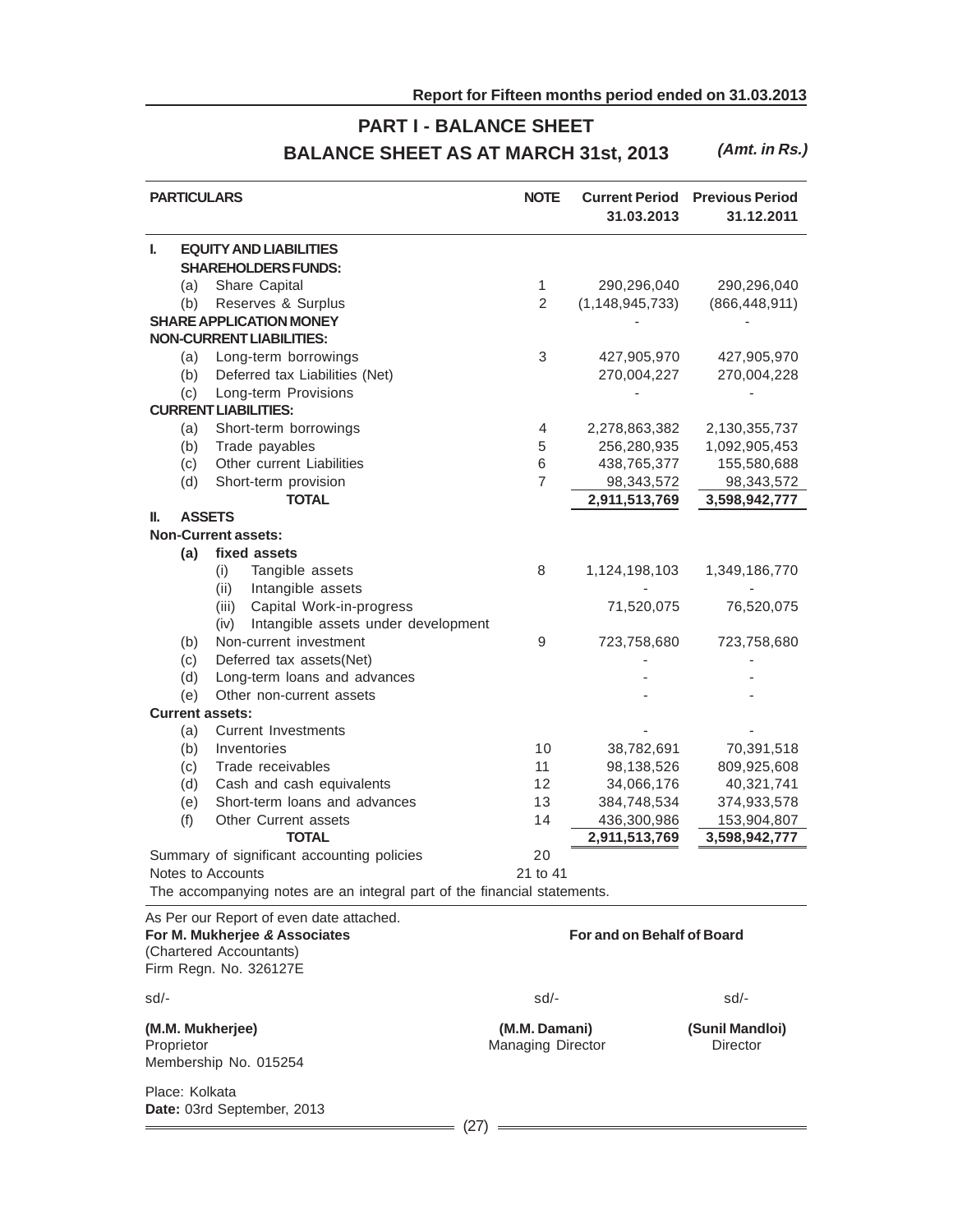# **PART II - STATEMENT OF PROFIT AND LOSS PROFIT & LOSS STATEMENT FOR THE FIFTEEN (15) MONTHS PERIOD ENDED ON MARCH 31st, 2013**

|                                                          |                | <b>PARTICULARS</b>                                                                                                            | <b>NOTE</b>                               | <b>Current Period</b><br>31.03.2013 | <b>Previous Period</b><br>31.12.2011   |
|----------------------------------------------------------|----------------|-------------------------------------------------------------------------------------------------------------------------------|-------------------------------------------|-------------------------------------|----------------------------------------|
| ı.                                                       |                | <b>Revenue From Operations</b>                                                                                                |                                           | 469,889,460                         | 151,326,305                            |
| II.                                                      |                | Cost of Sales                                                                                                                 | 15                                        | 503,278,533                         | 290,240,502                            |
| Ш.                                                       |                | Gross profit (I-II)                                                                                                           |                                           | (33, 389, 073)                      | (138, 914, 197)                        |
| IV.                                                      |                | <b>Operating expenses:</b>                                                                                                    |                                           |                                     |                                        |
|                                                          | (1)            | Selling and marketing expenses                                                                                                | 16                                        | 7,917,723                           | 3,150,107                              |
|                                                          | (2)            | Administrative expenses                                                                                                       | 17                                        | 771,700,416                         | 661,917,379                            |
|                                                          | (3)            | Depreciation and amortization of assets                                                                                       |                                           | 224,911,399                         | 1,107,579,210                          |
|                                                          | (4)            | Foreign currency exchange gains(losses), net                                                                                  |                                           |                                     |                                        |
|                                                          |                | <b>Total Operating Expenses</b>                                                                                               |                                           |                                     | 1,004,529,539 1,772,646,696            |
| V.                                                       | (1)            | Results from operating activities (III - IV)                                                                                  |                                           |                                     | $(1,037,918,612)$ $(1,911,560,893)$    |
|                                                          | (2)            | Gains / (Loss) on sale of long-term investments                                                                               |                                           |                                     | (962, 891)                             |
|                                                          | (3)            | Other Income                                                                                                                  | 18                                        | 755,488,098                         | 136,061,438                            |
|                                                          | (4)            | Other expenses:                                                                                                               |                                           |                                     |                                        |
|                                                          |                | (i)<br>finance costs                                                                                                          | 19                                        | 66,308                              | 61, 113, 843                           |
|                                                          |                | (ii)<br><b>Others</b>                                                                                                         |                                           |                                     |                                        |
| VI.                                                      |                | Income before income tax                                                                                                      |                                           |                                     | $(282, 496, 821)$ $(1, 837, 576, 189)$ |
|                                                          | (1)            | Current Income Tax                                                                                                            |                                           |                                     |                                        |
|                                                          | (2)            | Deferred Tax Liability / (Asset)                                                                                              |                                           |                                     | (11, 185, 320)                         |
|                                                          |                | <b>VII.</b> Net Profit After Tax                                                                                              |                                           | (282, 496, 821)                     | (1,826,390,869)                        |
|                                                          | (3)            | <b>Others</b>                                                                                                                 |                                           |                                     |                                        |
|                                                          |                | VIII. Profit for the period (VI-VII)                                                                                          |                                           | (282, 496, 821)                     | (1,826,390,869)                        |
| IX.                                                      |                | Earnings per equity share:                                                                                                    |                                           |                                     |                                        |
|                                                          | (1)            | <b>Basic</b>                                                                                                                  |                                           | (0.97)                              | (6.29)                                 |
|                                                          | (2)            | <b>Diluted</b>                                                                                                                |                                           |                                     |                                        |
|                                                          |                | Summary of significant accounting policies                                                                                    | 20                                        |                                     |                                        |
|                                                          |                | Notes to Accounts                                                                                                             | 21 to 41                                  |                                     |                                        |
|                                                          |                | The accompanying notes are an integral part of the financial statements                                                       |                                           |                                     |                                        |
|                                                          |                | As Per our Report of even date attached.<br>For M.Mukherjee & Associates<br>(Chartered Accountants)<br>Firm Regn. No. 326127E |                                           | For and on Behalf of Board          |                                        |
| sd/-                                                     |                |                                                                                                                               | $sd/-$                                    |                                     | sd/-                                   |
| (M. M. Mukherjee)<br>Proprietor<br>Membership No. 015254 |                |                                                                                                                               | (M.M. Damani)<br><b>Managing Director</b> |                                     | (Sunil Mandloi)<br>Director            |
|                                                          | Place: Kolkata | Date: 03rd September, 2013<br>(28)                                                                                            |                                           |                                     |                                        |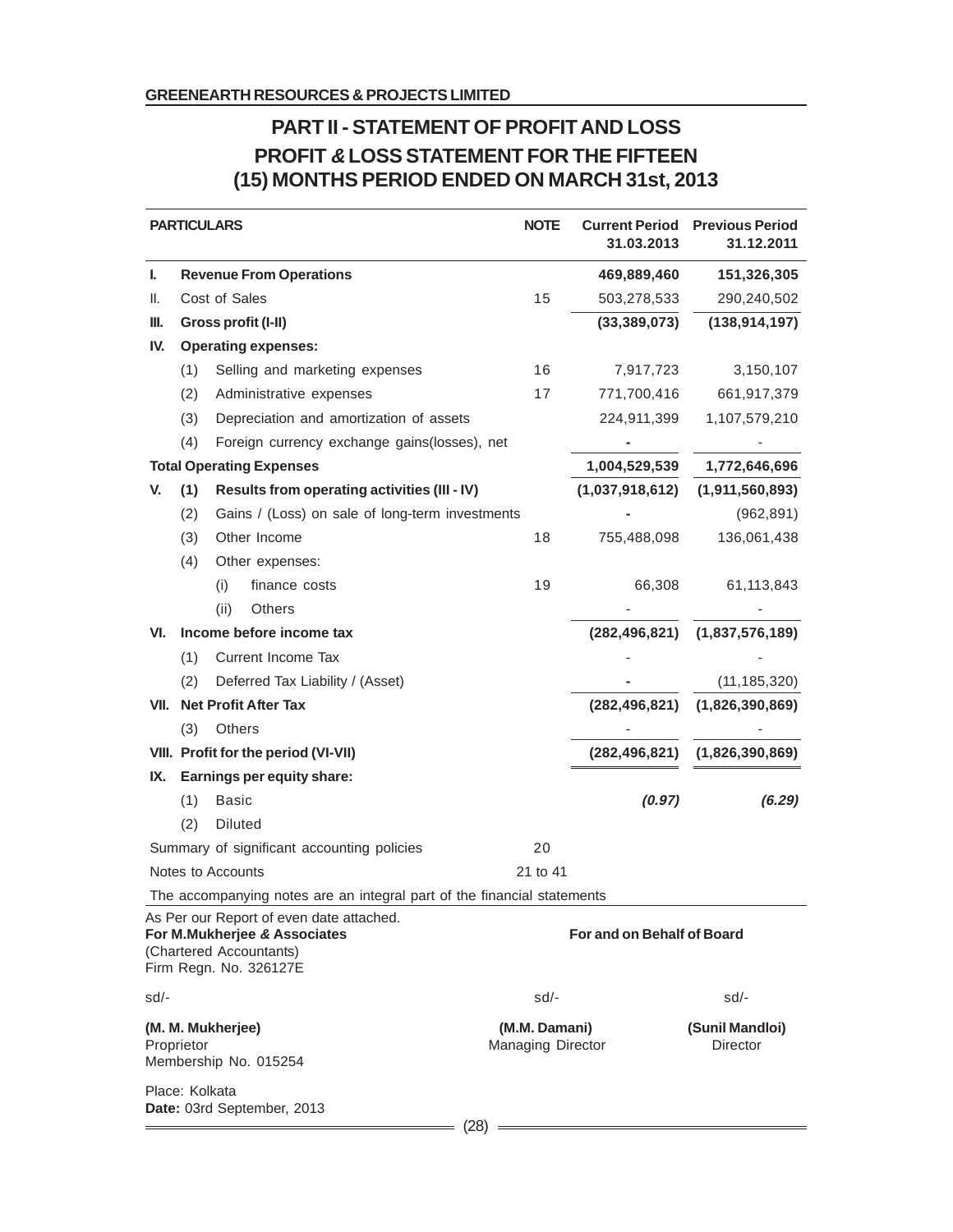#### **CASH FLOW STATEMENT FOR THE FIFTEEN MONTHS PERIOD ENDED 31 MARCH, 2013**

PURSUANT TO CLAUSE 32 OF THE LISTING AGREEMENT.

|    | <b>PARTICULARS</b>                                         | 15 months period<br>ended 31.03.2013<br>(Rs.) | 9 months period<br>ended 31.12.2011<br>(Rs) |
|----|------------------------------------------------------------|-----------------------------------------------|---------------------------------------------|
| А. | <b>CASH FROM OPERATING ACTIVITIES</b>                      |                                               |                                             |
|    | Net Profit before extra odinary items and Tax              | (282, 496, 821)                               | (1,837,576,188)                             |
|    | <b>Adjustment for:</b>                                     |                                               |                                             |
|    | Depreciation                                               | 224,911,399                                   | 154,392,782                                 |
|    | Preliminary Expenses written off                           | 854,540                                       | 875,033                                     |
|    | Finance Cost debited to Profit and loss account            | 66,308                                        | 61,113,843                                  |
|    | Non-Operating Items - (Dividend Income)                    | (2,985)                                       | (2, 146)                                    |
|    | Loss on sale of Assets(Net)                                |                                               | 962,891                                     |
|    | Loss/ (Profit) on Insurance claim recd on car theft        | (212, 943)                                    |                                             |
|    | Interest Credit to Profit and Loss Account                 | (151, 565)                                    | (2,666,411)                                 |
|    | <b>Operating Profit Before Working Capital Changes</b>     | (57,032,067)                                  | (1,622,900,196)                             |
|    | <b>Adjustment for:</b>                                     |                                               |                                             |
|    | (Increase)/Decrease in Trade and other Receivables         | 711,787,084                                   | 1,536,571,146                               |
|    | (Increase)/Decrease in Inventories                         | 31,608,827                                    | 117,256,055                                 |
|    | (Increase)/Decrease in other Current Assets                | (293,065,677)                                 | 806,972,872                                 |
|    | Increase/(Decrease) Current Liabilities and Provisions     | (404, 932, 185)                               | (1,613,403,868)                             |
|    | <b>Cash Generated From Other Operations</b>                | (11, 634, 014)                                | (775, 503, 991)                             |
|    | <b>Cash Flow Before Extraodinary Items</b>                 | (11, 634, 014)                                | (775,503,991)                               |
|    | Extraodinary Items (Impairment Loss)                       |                                               | 953,186,427                                 |
|    | <b>Net Cash From Operating Activities</b><br>(A)           | (11, 634, 014)                                | 177,682,436                                 |
| В. | <b>CASH FLOW FROM INVESTING ACTIVITIES</b>                 |                                               |                                             |
|    | Purchase of Fixed asset                                    | (24, 289)                                     |                                             |
|    | Interest & Dividend received                               | 154,550                                       | 2,668,557                                   |
|    | <b>Investment Sold</b>                                     |                                               | 4,037,102                                   |
|    | Insurance Claim received on car theft                      | 314,500                                       |                                             |
|    | Sale of Fixed Assets                                       | 5,000,000                                     |                                             |
|    | <b>Net Cash Used in Investing activities</b><br>(B)        | 5,444,761                                     | 6,705,659                                   |
| C. | <b>CASH FROM FINANCING ACTIVITY</b>                        |                                               |                                             |
|    | Proceeds from Borrowings                                   |                                               | (233, 358, 872)                             |
|    | Interest paid                                              |                                               | (61, 113, 843)                              |
|    | <b>Finance Cost</b>                                        | (66, 308)                                     |                                             |
|    | <b>Net Cash Used in Financing Activities</b><br>(C)        | (66, 308)                                     | (294, 472, 715)                             |
|    | Net Increase in Cash and Cash Equivalents<br>$(A)+(B)+(C)$ | (6, 255, 561)                                 | (110,084,620)                               |
|    | Cash & Cash Equivalents (Opening Balance)                  | 40,321,740                                    | 150,406,360                                 |
|    | <b>Cash &amp; Cash Equivalents (Closing Balance)</b>       | 34,066,176                                    | 40,321,740                                  |

Note: The cash flow statement has been prepared as per the indirect method as set out in AS-3 Cash flow statement - prescribed in the Companies (Accounting Standards) Rules, 2006. The figures in bracket indicates negative sign.

| As Per our Report of even date attached.<br>For M. Mukherjee & Associates<br>(Chartered Accountants)<br>Firm Regn. No. 326127E | For and on Behalf of Board                |                                    |
|--------------------------------------------------------------------------------------------------------------------------------|-------------------------------------------|------------------------------------|
| $sd/-$                                                                                                                         | $sd/$ -                                   | $sd/$ -                            |
| (M. M. Mukherjee)<br>Proprietor<br>Membership No. 015254                                                                       | (M.M. Damani)<br><b>Managing Director</b> | (Sunil Mandloi)<br><b>Director</b> |
| Place: Kolkata<br>Date: 03rd September, 2013                                                                                   |                                           |                                    |
|                                                                                                                                | 29                                        |                                    |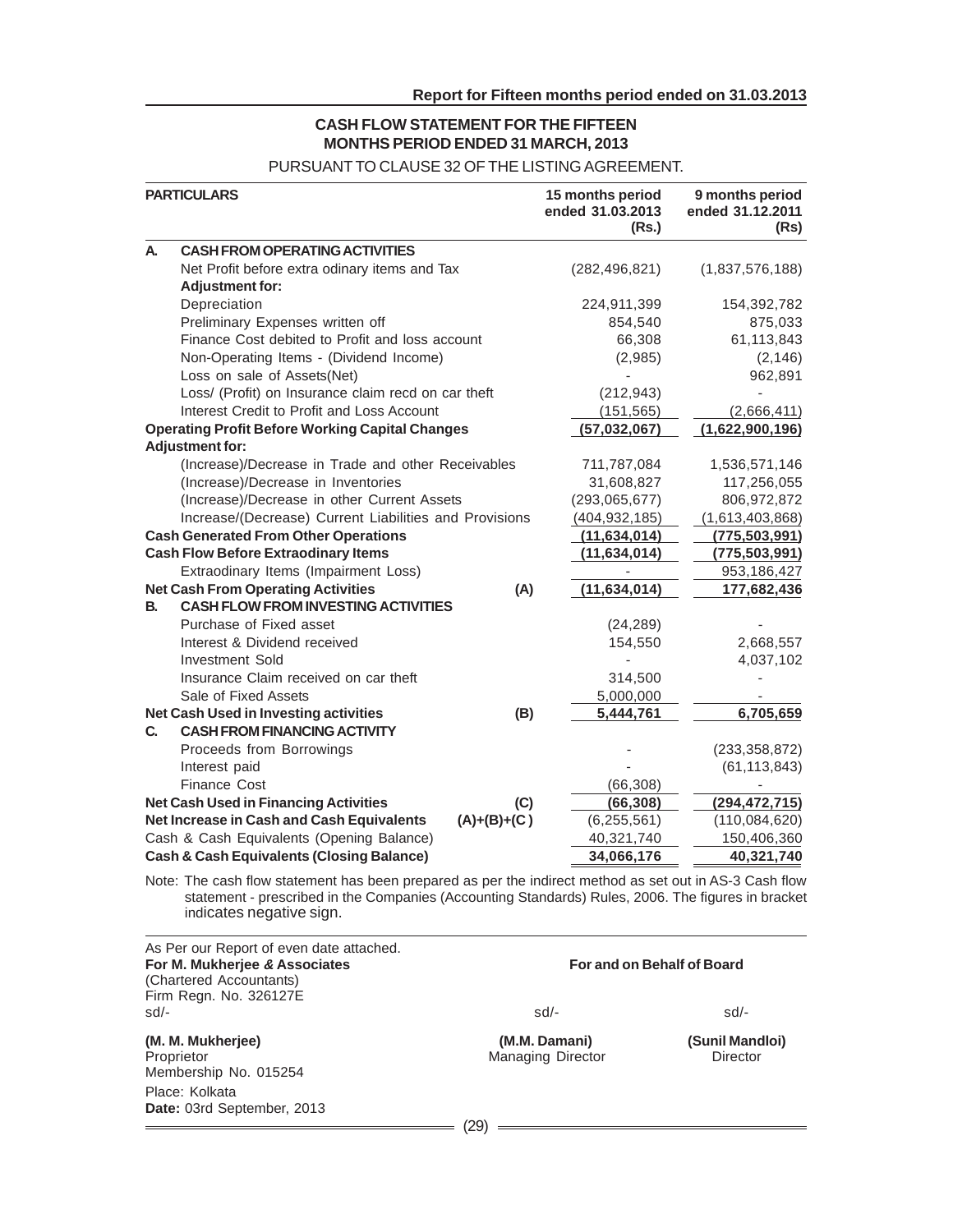|    | <b>PARTICULARS</b>                                                                                              | <b>Current Period</b><br>31.03.2013 | <b>Previous Period</b><br>31.12.2011 |
|----|-----------------------------------------------------------------------------------------------------------------|-------------------------------------|--------------------------------------|
|    | <b>NOTE - 1: SHARE CAPITAL</b>                                                                                  |                                     |                                      |
|    | <b>AUTHORISED SHARE CAPITAL</b><br>50,00,00,000 Equity share<br>(Previous Period: 50,00,00,000) of Rs. 1/- each | 50,00,00,000                        | 50,00,00,000                         |
|    | <b>ISSUED, SUBSCRIBED &amp; PAID-UP CAPITAL</b>                                                                 |                                     |                                      |
|    | 29,02,96,040 Equity Shares at Rs.1/- each fully paid up.<br>(Previous Period: 29,02,96,040)                     | 290,296,040                         | 290,296,040                          |
|    | <b>NOTE - 2: RESERVE &amp; SURPLUS</b>                                                                          |                                     |                                      |
|    | <b>Profit &amp; Loss Account</b>                                                                                | (282, 496, 821)                     | (1,826,390,869)                      |
|    | (Balance as per Profit & Loss Account)                                                                          |                                     |                                      |
|    | Add: Profit brought forward                                                                                     | (3,913,282,262)                     | (2,086,891,392)                      |
|    |                                                                                                                 | (4, 195, 779, 083)                  | (3,913,282,261)                      |
|    | Add: Share Premium A/c                                                                                          | 3,046,833,350                       | 3,046,833,350                        |
|    |                                                                                                                 | (1, 148, 945, 733)                  | (866, 448, 911)                      |
|    |                                                                                                                 |                                     |                                      |
|    | <b>NOTE - 3 : LONG-TERM BORROWINGS</b>                                                                          |                                     |                                      |
|    | Secured Loan (Term Loan)                                                                                        | 427,905,970                         | 427,905,970                          |
|    |                                                                                                                 |                                     |                                      |
|    | <b>NOTE - 4 : SHORT-TERM BORROWINGS</b>                                                                         |                                     |                                      |
| a. | Working capital from Banks                                                                                      | 2,101,401,981                       | 2,103,203,813                        |
| b. | Advances received from Intercompany                                                                             | 177,461,401                         | 27, 151, 924                         |
|    |                                                                                                                 | 2,278,863,382                       | 2,130,355,737                        |
|    |                                                                                                                 |                                     |                                      |
|    | <b>NOTE - 5: TRADE PAYABLES</b>                                                                                 |                                     |                                      |
|    | <b>Sundry Creditors</b>                                                                                         | 256,280,935                         | 1,092,905,453                        |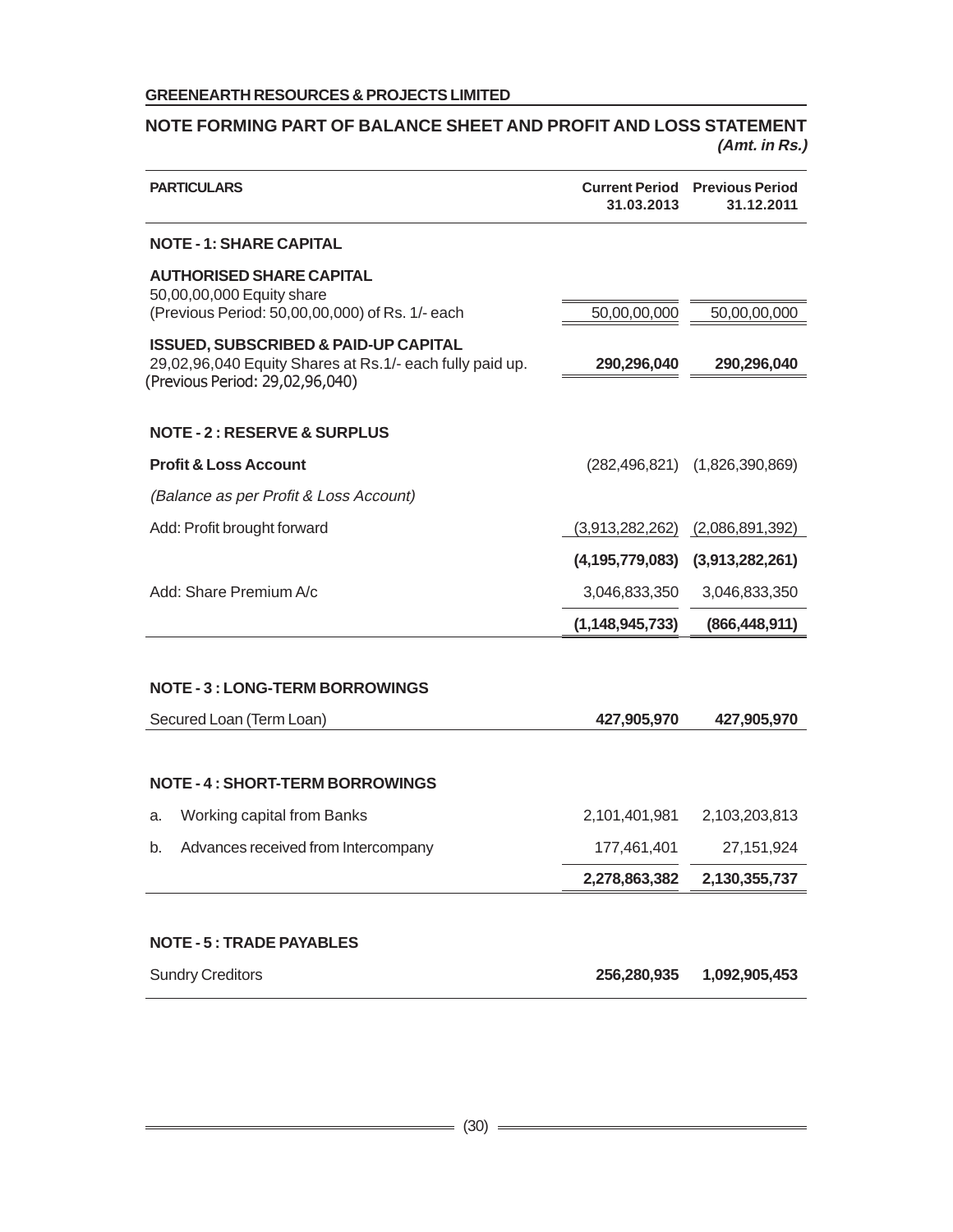# **NOTE FORMING PART OF BALANCE SHEET AND PROFIT AND LOSS STATEMENT (Amt. in Rs.)**

|    | <b>PARTICULARS</b>                         | 31.03.2013  | <b>Current Period Previous Period</b><br>31.12.2011 |
|----|--------------------------------------------|-------------|-----------------------------------------------------|
|    | <b>NOTE - 6: OTHER CURRENT LIABILITIES</b> |             |                                                     |
| a. | <b>Outstanding Liabilities</b>             | 8,301,485   | 28,458,666                                          |
| b. | Duties & Taxes                             | 430,430,083 | 127,088,213                                         |
| C. | Unpaid/Unclaimed dividend                  | 33,809      | 33,809                                              |
|    |                                            | 438,765,377 | 155,580,688                                         |
|    |                                            |             |                                                     |
|    | <b>NOTE - 7 : SHORT-TERM PROVISION</b>     |             |                                                     |
|    | Provision for Income Tax                   | 98,343,572  | 98,343,572                                          |

#### **NOTE - 8**

#### **FIXED ASSETS AS ON 31.03.2013**

#### **(Amt. in Rs.)**

| <b>PARTICULARS</b>            | <b>GROSS BLOCK</b><br><b>DEPRECIATION</b> |                               |                             | <b>NET BLOCK</b>          |                         |                              |                                                                     |                             |                     |
|-------------------------------|-------------------------------------------|-------------------------------|-----------------------------|---------------------------|-------------------------|------------------------------|---------------------------------------------------------------------|-----------------------------|---------------------|
|                               | AS ON<br>31.12.2011                       | <b>ADDITIONS</b>              | AS ON<br>31.03.13           | <b>UPTO</b><br>31.12.2011 | <b>FOR</b><br>15 Months | Adj.<br>during the<br>period | <b>UPTO</b><br>31.03.13                                             | AS ON<br>31.03.2013         | AS ON<br>31.12.2011 |
| LAND                          | 45.881.399                                |                               | 45.881.399                  |                           |                         |                              |                                                                     | 45.881.399                  | 45.881.399          |
| <b>BUILDING</b>               | 66,692,090                                |                               | 66,692,090                  | 26,710,032                | 4,997,757               |                              | 31,707,789                                                          | 34,984,301                  | 39,982,058          |
| <b>PLANT &amp; MACHINERY</b>  | 2,254,450,357                             | 24,289                        | 2,254,474,646               | 993,627,432               | 219,227,557             |                              | -1,212,854,989 1,041,619,657                                        |                             | 1,260,822,925       |
| OFFICE EQUIPMENTS             | 322.807                                   |                               | 322.807                     | 319.943                   | 1,432                   |                              | 321.375                                                             | 1.432                       | 2,864               |
| <b>COMPUTERS</b>              | 1,978,989                                 |                               | 1.978.989                   | 1,875,301                 | 51,844                  |                              | 1,927,145                                                           | 51,844                      | 103,688             |
| <b>FURNITURE AND FIXTURES</b> | 5,656,284                                 |                               | 5,656,284                   | 4,394,045                 | 285,582                 |                              | 4,679,627                                                           | 976,657                     | 1,262,239           |
| <b>VEHICLES</b>               | 4,640,063                                 | (581, 400)                    | 4,058,663                   | 3,508,466                 | 347,228                 | (479, 843)                   | 3,375,850                                                           | 682,813                     | 1,131,597           |
| <b>SUB-TOTAL</b>              | 2,379,621,989                             | (557.111)                     | 2.379.064.878 1.030.435.219 |                           | 224.911.399             | (479.843)                    |                                                                     | 1,254,866,775 1,124,198,103 | 1.349.186.770       |
| CAPITAL W.I.P.                | 76,520,075                                | (5,000,000)                   | 71,520,075                  |                           |                         |                              |                                                                     | 71,520,075                  | 76,520,075          |
| <b>TOTAL</b>                  | 2,456,142,064                             | (5,557,111)                   | 2,450,584,953 1,030,435,219 |                           | 224,911,399             | (479, 843)                   |                                                                     | 1,254,866,775 1,195,718,178 | 1,425,706,845       |
| PREVIOUS PERIOD               |                                           | 3,820,728,851 (1,364,586,787) | 2,456,142,064 1,287,442,798 |                           |                         |                              | 154, 392, 783   953, 186, 427   2, 209, 707, 781   1, 425, 706, 848 |                             | 2,533,286,052       |
| (31)                          |                                           |                               |                             |                           |                         |                              |                                                                     |                             |                     |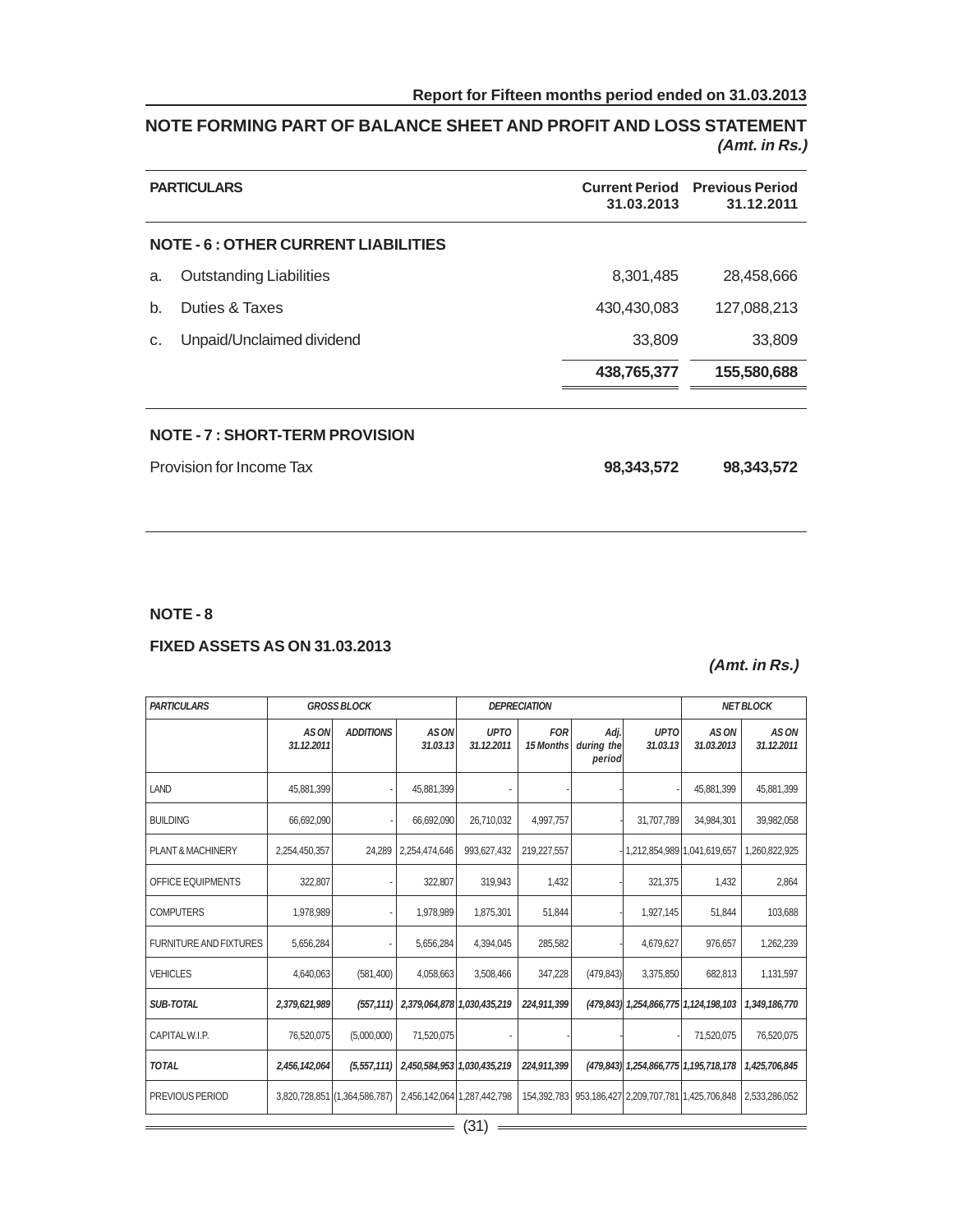| <b>PARTICULARS</b>                 |                                                                                              | <b>Current Period</b><br>31.03.2013 | <b>Previous Period</b><br>31.12.2011 |  |
|------------------------------------|----------------------------------------------------------------------------------------------|-------------------------------------|--------------------------------------|--|
|                                    | NOTE - 9 : NON-CURRENT INVESTMENTS                                                           |                                     |                                      |  |
| a)                                 | <b>Quoted - At Cost</b>                                                                      |                                     |                                      |  |
|                                    | 50,000 units of SBI Capital Protection Oriented Fund<br>(Market Value: Rs. 11.6431 Per Unit) | 500,000                             | 500,000                              |  |
| b)                                 | <b>Unquoted - At Cost</b>                                                                    |                                     |                                      |  |
|                                    | 64,300 Eq. Sh. of M/s Industrial Lamcoke Projects Ltd.                                       | 643,000                             | 643,000                              |  |
| C)                                 | <b>Unquoted - At Cost</b>                                                                    |                                     |                                      |  |
|                                    | Astra Mining Limitada                                                                        | 1,415,680                           | 1,415,680                            |  |
| d)                                 | <b>Unquoted - At Cost</b>                                                                    |                                     |                                      |  |
|                                    | 2,18,67,000 Equity Shares @                                                                  | 721,200,000                         | 721,200,000                          |  |
|                                    | SGD 1 of Global Astra Pte Ltd.                                                               |                                     |                                      |  |
|                                    |                                                                                              | 723,758,680                         | 723,758,680                          |  |
|                                    | <b>NOTE - 10: INVENTORIES</b>                                                                |                                     |                                      |  |
|                                    | (valued at lower of Cost or Net Realisable value)                                            |                                     |                                      |  |
| a.                                 | <b>Raw Materials</b>                                                                         | 22,943,102                          | 5,547,860                            |  |
| b.                                 | Stock in Process                                                                             | 4,567,189                           | 3,373,000                            |  |
| C.                                 | <b>Finished Goods</b>                                                                        | 10,339,276                          | 60,537,534                           |  |
| d.                                 | Stores, spares & consumables                                                                 | 933,124                             | 933,124                              |  |
|                                    |                                                                                              | 38,782,691                          | 70,391,518                           |  |
|                                    | <b>NOTE - 11: TRADE RECEIVABLES</b>                                                          |                                     |                                      |  |
|                                    | (Unsecured, considered good)                                                                 |                                     |                                      |  |
| a.                                 | Debts due for period more than 6 months                                                      | 789,673,453                         | 2,239,093,832                        |  |
| b.                                 | <b>Other Debts</b>                                                                           | 24,743,661                          | 52,639,083                           |  |
|                                    | <b>Total Debtors</b>                                                                         | 814,417,114                         | 2,291,732,915                        |  |
| Less: Provision for Doubtful Debts |                                                                                              | 716,278,588                         | 1,481,807,307                        |  |
| <b>Sundry Debtors (Net)</b>        |                                                                                              | 98,138,526                          | 809,925,608                          |  |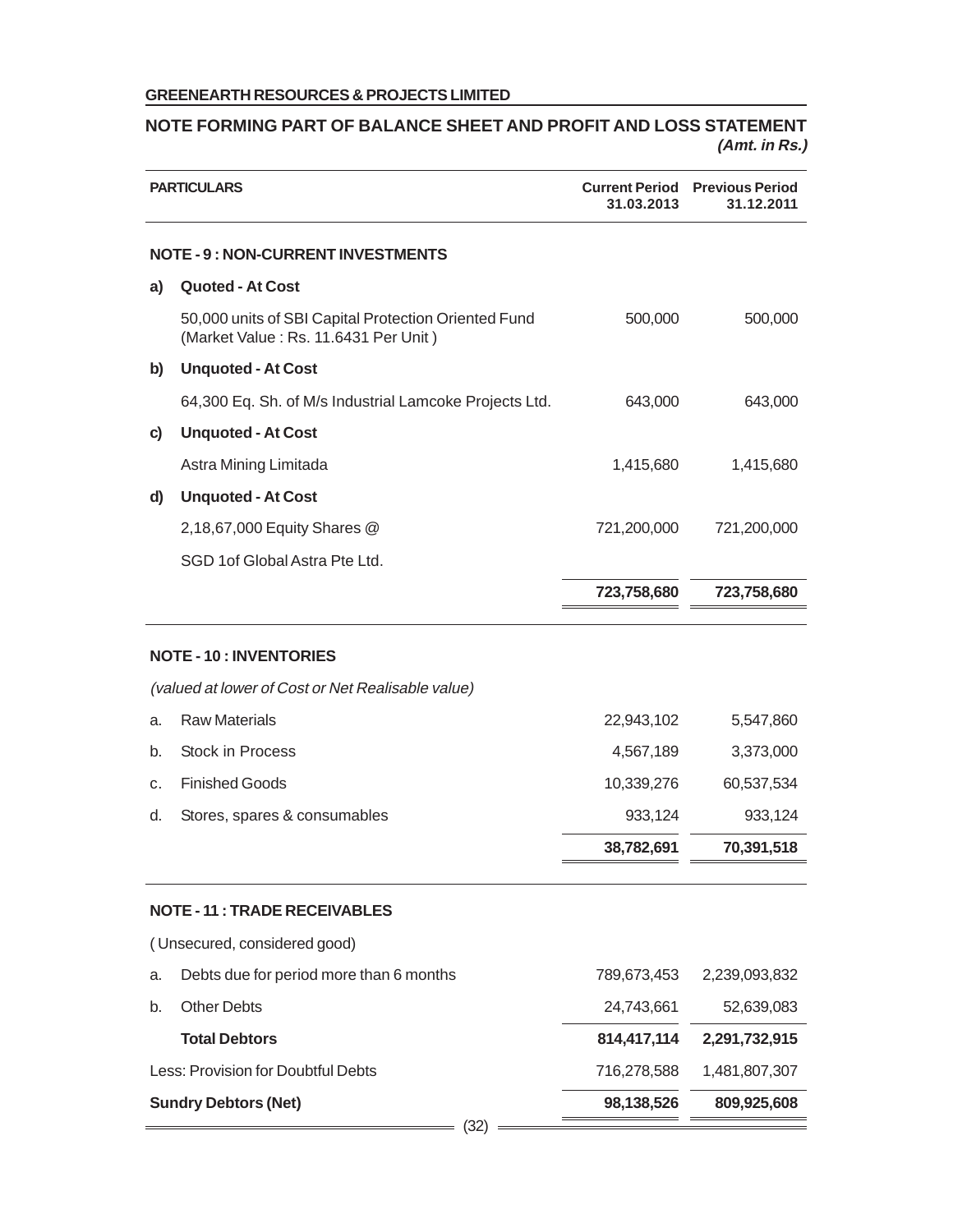|    | <b>PARTICULARS</b>                                 | <b>Current Period</b><br>31.03.2013 | <b>Previous Period</b><br>31.12.2011 |  |
|----|----------------------------------------------------|-------------------------------------|--------------------------------------|--|
|    | <b>NOTE - 12: CASH &amp; CASH EQUIVALENTS</b>      |                                     |                                      |  |
| a. | Cash in hand                                       | 275,447                             | 107,364                              |  |
| b. | <b>Balance with schedule Banks:</b>                |                                     |                                      |  |
|    | i.<br>On Current Accounts                          | 24,675,929                          | 29,412,017                           |  |
|    | ii.<br>On Fixed Deposits                           | 9,114,800                           | 10,802,360                           |  |
|    |                                                    | 34,066,176                          | 40,321,741                           |  |
|    |                                                    |                                     |                                      |  |
|    | <b>NOTE - 13 : SHORT-TERM LOANS &amp; ADVANCES</b> |                                     |                                      |  |
| a. | Advance Recoverable in cash or in kind             | 69,735,034                          | 69,708,445                           |  |
| b. | Loans & Advances                                   | 315,013,500                         | 305,225,133                          |  |
|    |                                                    | 384,748,534                         | 374,933,578                          |  |
|    |                                                    |                                     |                                      |  |
|    | <b>NOTE - 14 : OTHER CURRENT ASSETS</b>            |                                     |                                      |  |
| a. | <b>Sundry Deposits</b>                             | 13,270,315                          | 12,639,115                           |  |
| b. | <b>Other Receivables</b>                           | 33,718                              |                                      |  |
| C. | Duties & Taxes                                     | 282, 257, 476                       |                                      |  |
| d. | Advance Tax (Incl. Tax Deducted at Source)         | 48,139,700                          | 47,811,377                           |  |
|    |                                                    | 343,701,210                         | 60,450,492                           |  |
| е. | Preliminary Exp.                                   | 93,454,316                          | 94,329,348                           |  |
|    | Less: Written off during the period                | 854,540                             | 875,033                              |  |
|    |                                                    | 92,599,776                          | 93,454,315                           |  |
|    |                                                    | 436,300,986                         | 153,904,807                          |  |
|    |                                                    |                                     |                                      |  |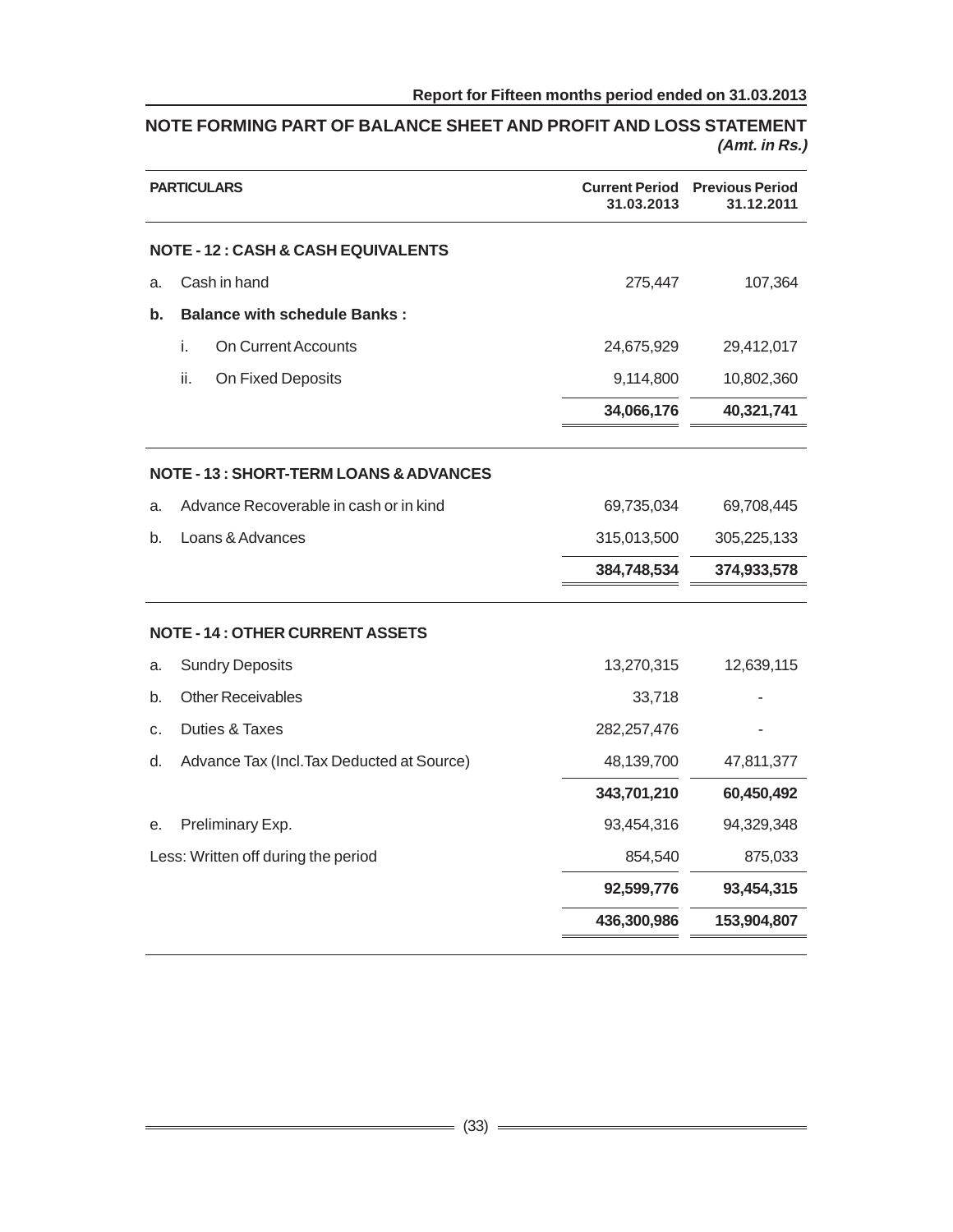|    | <b>PARTICULARS</b>                                 | <b>Current Period</b><br>31.03.2013 | <b>Previous Period</b><br>31.12.2011 |
|----|----------------------------------------------------|-------------------------------------|--------------------------------------|
|    | <b>NOTE - 15: COST OF SALES</b>                    |                                     |                                      |
| a. | Purchases                                          | 432,410,794                         | 139,652,388                          |
| b. | Stores consumed                                    | 5,311,045                           | 3,509,344                            |
| С. | Power, fuel and water charges                      | 8,040,357                           | 5,323,812                            |
| d. | Repairs and maintenance expenses                   | 3,842,910                           | 5,489,630                            |
| е. | Labour transportation & Port charges               | 18,688,738                          | 17,269,282                           |
| f. | Vehicle operation & maintenance expenses           | 3,375,861                           | 1,739,991                            |
| g. | (Increase)/Decrease in Stocks                      | 31,608,827                          | 117,256,055                          |
|    |                                                    | 503,278,533                         | 290,240,502                          |
|    |                                                    |                                     |                                      |
|    | <b>NOTE - 16: SELLING &amp; MARKETING EXPENSES</b> |                                     |                                      |
| a. | Advertisement and sales promotion expenses         | 3,695,575                           | 1,001,088                            |
| b. | Telecommunication charges                          | 573,232                             | 337,735                              |
| С. | Travelling & Conveyance expenses                   | 3,648,916                           | 1,811,284                            |
|    |                                                    | 7,917,723                           | 3,150,107                            |
|    |                                                    |                                     |                                      |
|    | <b>NOTE - 17: ADMINISTRATIVE EXPENSES</b>          |                                     |                                      |
| a. | <b>Audit Fees</b>                                  | 50,000                              | 50,000                               |
| b. | Salary and Wages Expenses                          | 8,994,031                           | 14,416,489                           |
| C. | <b>Printing &amp; Stationery</b>                   | 655,928                             | 491,779                              |
| d. | <b>Electricity Expenses</b>                        | 153,819                             | 106,538                              |
| е. | <b>Staff Welfare Expenses</b>                      | 647,871                             | 388,486                              |
| f. | Postage, Courier Expenses                          | 914,635                             | 877,664                              |
| g. | Rent, Rates, Taxes & Insurance Expenses            | 8,128,293                           | 3,006,017                            |
| h. | <b>Directors Remuneration</b>                      | 682,622                             | ۰                                    |
| i. | Legal & Professional Charges                       | 7,270,881                           | 6,474,411                            |
| j. | <b>Provision for Doubtful Debts</b>                | 716,278,588                         | 633,474,407                          |
| k. | <b>General Expenses</b>                            | 529,122                             | 1,265,179                            |
| I. | <b>Directors Sitting Fees</b>                      | 40,000                              |                                      |
| m. | <b>Computer Expenses</b>                           | 94,601                              | 189,927                              |
| n. | Misc. Balance written off                          | 26,382,534                          | 301,449                              |
| о. | Preliminary expenses written off                   | 854,540                             | 875,033                              |
| p. | Other Interest                                     | 22,951                              |                                      |
|    |                                                    | 771,700,416                         | 661,917,379                          |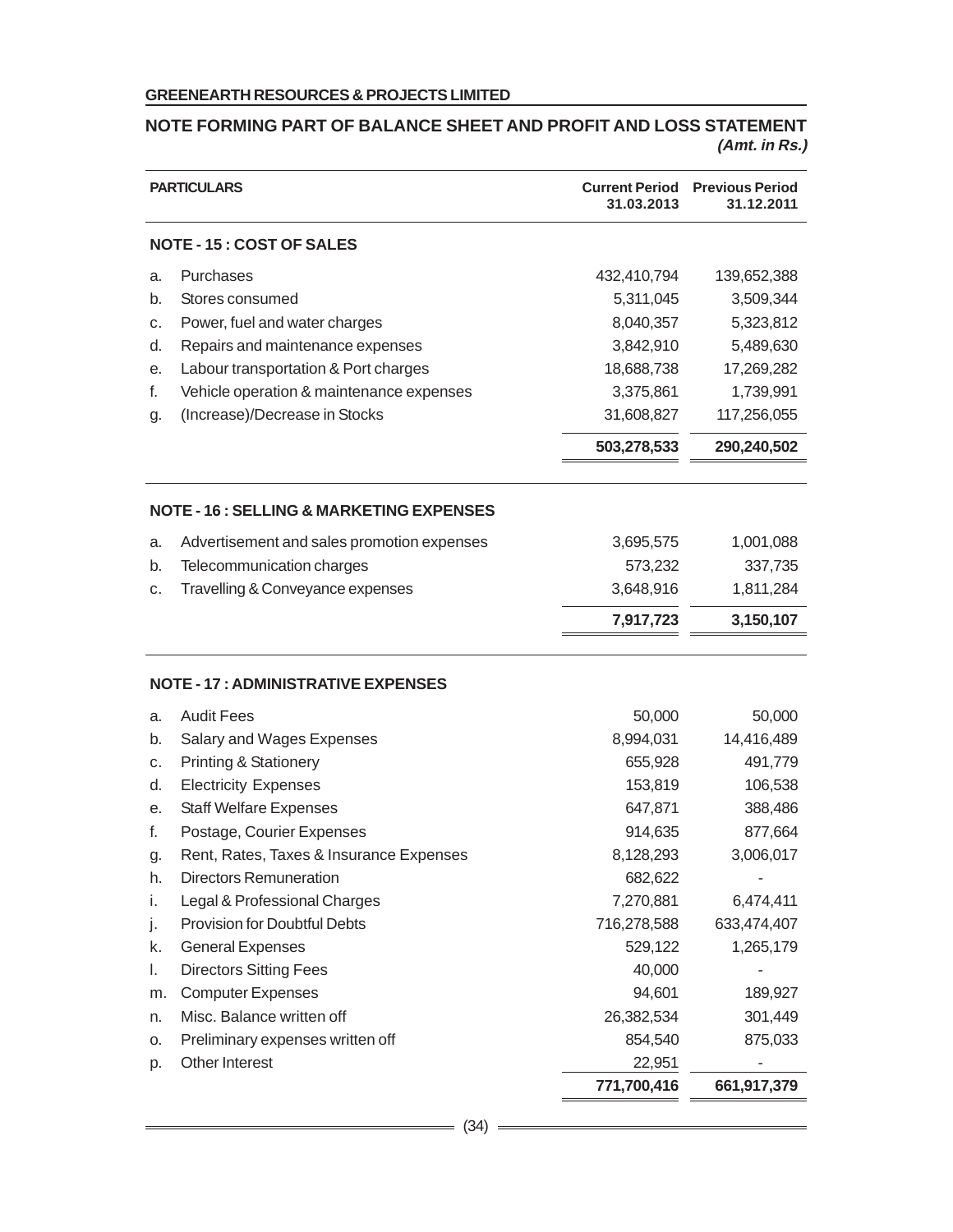|    | <b>PARTICULARS</b>                | <b>Current Period</b><br>31.03.2013 | <b>Previous Period</b><br>31.12.2011 |
|----|-----------------------------------|-------------------------------------|--------------------------------------|
|    | <b>NOTE - 18 : OTHER INCOME</b>   |                                     |                                      |
| a. | Interest reversal on Term Loan    |                                     | 133,392,881                          |
| b. | Interest earned on Fixed Deposits | 150,705                             | 2,666,411                            |
| C. | Interest earned                   | 302,270                             |                                      |
| d. | Dividend Income                   | 2,985                               | 2,146                                |
| е. | Sale of Scrap                     | 3,310,870                           |                                      |
| f. | Insurance Claim Car               | 212,943                             |                                      |
| g. | <b>Bad Debts recovered</b>        | 42,084                              |                                      |
| h. | Balances written off              | 751,145,702                         |                                      |
| i. | Other Income                      | 320,539                             |                                      |
|    |                                   | 755,488,098                         | 136,061,438                          |
|    | <b>NOTE - 19 : FINANCE COST</b>   |                                     |                                      |
| a. | <b>Bank &amp; Finance Charges</b> | 66,308                              | 61,113,843                           |
|    |                                   | 66,308                              | 61,113,843                           |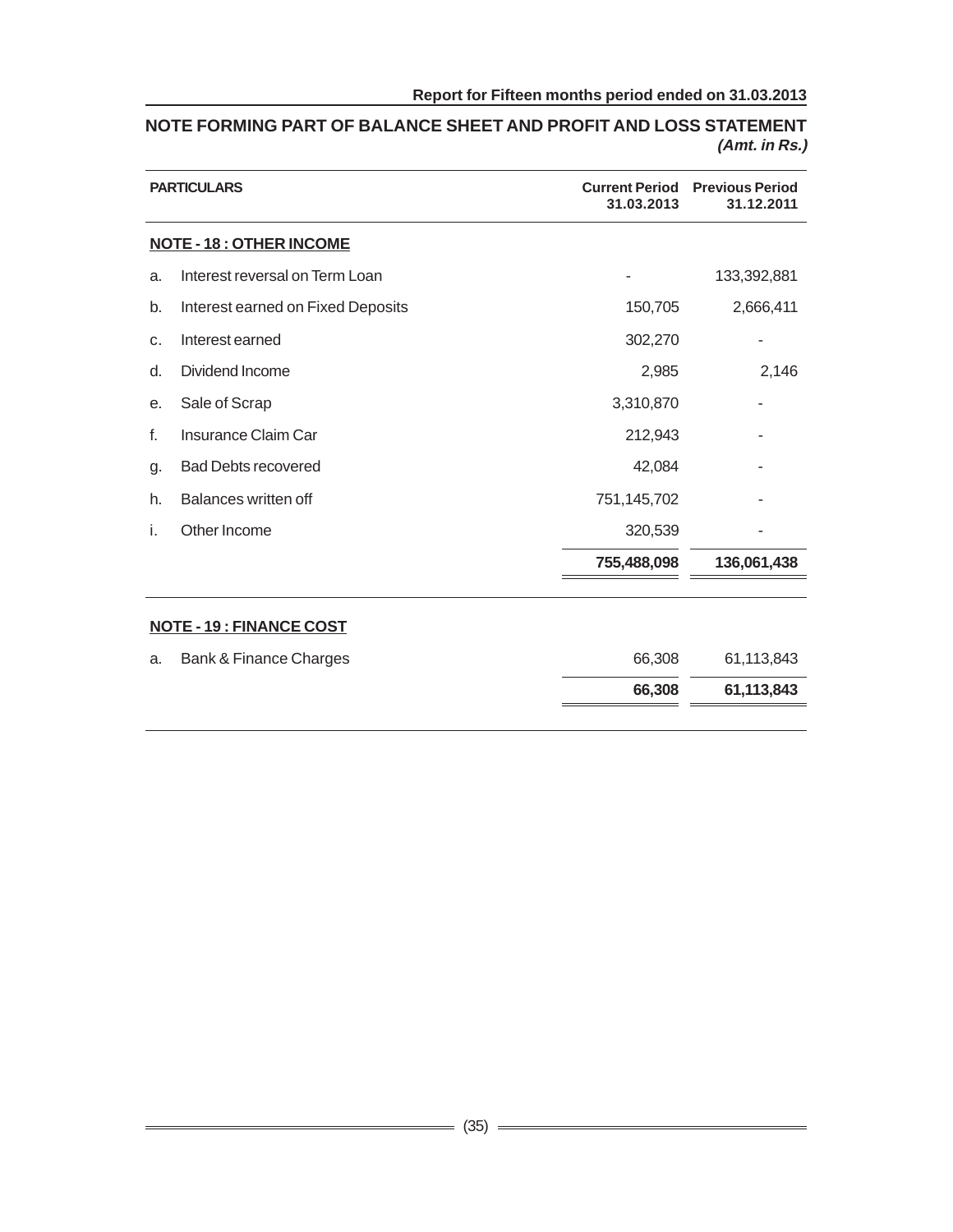## **SIGNIFICANT ACCOUNTING POLICIES and NOTES ON ACCOUNTS:**

#### **NOTE – 20**:**SIGNIFICANT ACCOUNTING POLICIES**

#### **20.1 Basis of Preparation of Financial Statements:**

- (a) The financial statements are prepared in accordance with Generally Accepted Accounting Principles (Indian GAAP) under the historical cost convention on accrual basis and on principles of going concern. The accounting policies are consistently applied by the Company except where otherwise stated.
- (b) The financial statements are prepared to comply in all material respects with the accounting standards notified by the Companies (Accounting Standards) Rules, 2006 and the relevant provisions of the Companies Act, 1956.
- (c) The preparation of the financial statements requires estimates and assumptions to be made that affect the reported amounts of assets and liabilities on the date of the financial statements and the reported amounts of revenues and expenses during the reporting period. Differences between the actual results and estimates are recognized in the period in which the results are known / materialized.
- (d) During the financial period ended on 31st March, 2013; figures related to previous financial periods had been presented on the basis of regenerated and /or reconstructed records prepared on the basis of bank statements, residuary information and on the basis of management representations due to the accidental loss of financials and other records while shifting of books of accounts, office documents and furniture from Corporate office (Mumbai) to Registered office (Kolkata).

#### **20.2 Fixed Assets**

Fixed Assets are stated at cost less accumulated depreciation and impairment loss, if any. The cost of an asset comprises of purchase price and any directly attributable cost of bringing the assets to its present condition for intended use.

Depreciation on the fixed assets has been provided on written down value method at the rates prescribed and in the manner specified in Schedule XIV to the Companies Act, 1956.

#### **20.3 Impairment of Assets**:

The company assesses at each balance sheet date whether there is any indication that an asset may be impaired. If any such indication exists, the company estimates the recoverable amount of the asset. If such recoverable amount of the asset or the recoverable amount of the cash generating unit to which the asset belong is less than its carrying amount, the carrying amount is reduced to its recoverable amount. If at the balance sheet date there is an indication that if a previously assessed impairment loss no longer exists, the recoverable amount is reassessed and the asset is reflected at the recoverable amount subject to a maximum of depreciated historical cost.

#### **20.4 Investments**

Investments are classified as current and long term investments. Current investments are stated at lower of cost or market value. Long term investments are stated at cost. However, when there is a decline in investment other than temporary, in the value of long term investment, the carrying value is reduced. Accordingly, each long term investment is carried at cost less provision for other than temporary diminution in the value.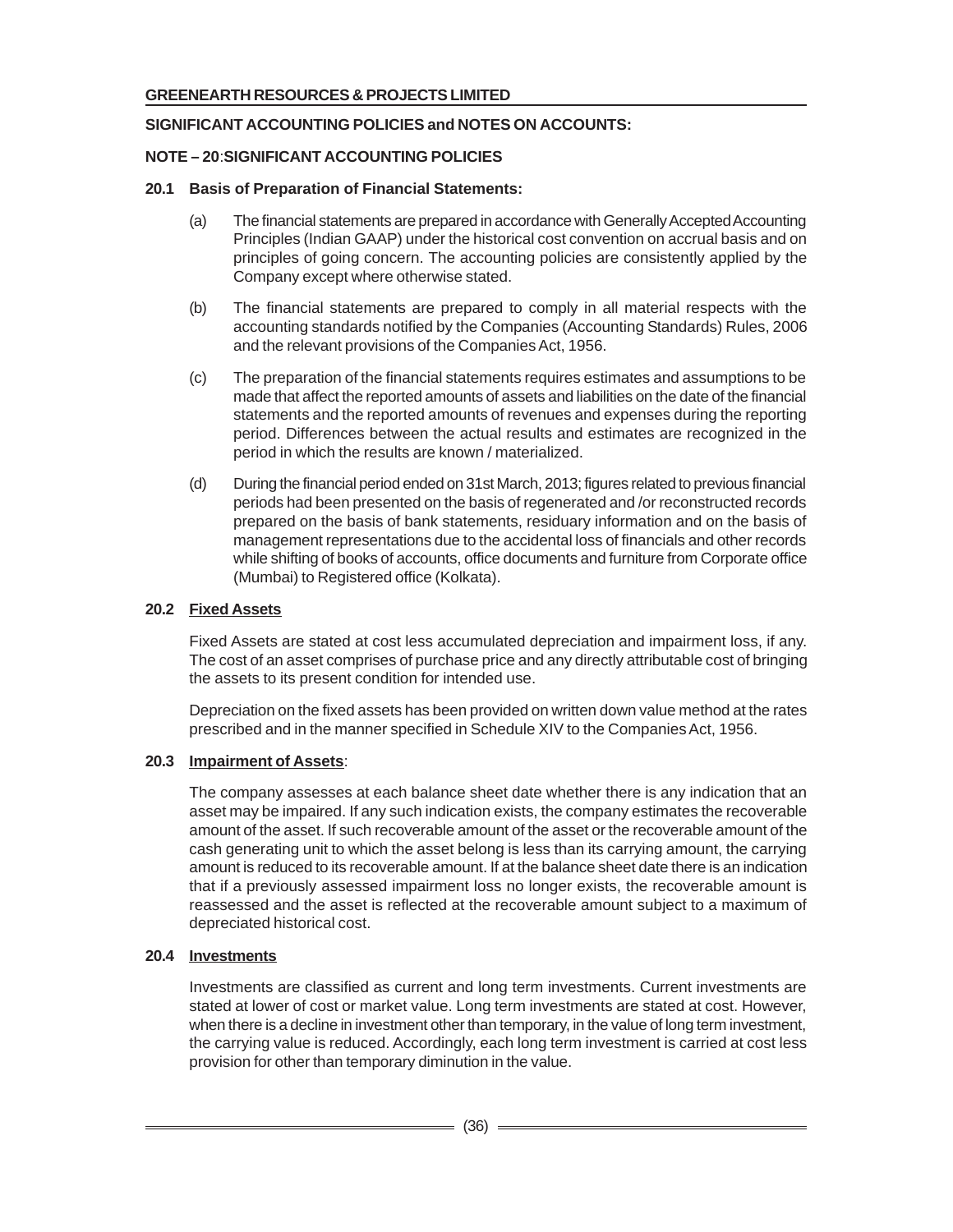#### **20.5 Foreign Currency Transactions**:

- a. Initial Recognition Foreign currency transactions are recorded in the reporting currency, by applying to the foreign currency amount the exchange rate between the reporting currency and the foreign currency at the date of the transaction.
- b. Conversion Foreign currency monetary items are reported using the closing rate. Non-monetary items, which are carried in terms of historical cost denominated in a foreign currency, are reported using the exchange rate on the date of transaction
- c. Exchange differences Exchange differences arising on the settlement or conversion of monetary current assets and liabilities are recognized as income or as expense in the period in which they arise.
- d. Forward Exchange Contracts –The premium or discount arising at the inception of forward exchange contracts is amortized as expense or income over the life of the contract. Exchange differences on such contracts are recognized in the statement of profit and loss in the period in which the exchange rates change. Any profit or loss arising on cancellation or renewal of foreign exchange contract is recognized as income or expense for the period.

#### **20.6 Inventories**

Inventories are measured at lower of cost or net realizable value. Stores and Spares parts are valued at cost.

#### **20.7 Revenue Recognition**:

- a. Revenue is recognized to the extent that it is probable that the economic benefits will flow to the company and the revenue can be reliably measured.
- b. Sale of goods Revenue is recognized when the significant risks and rewards of ownership of the goods have passed to the buyer. Sales revenue is shown at net of sales return, discounts and rebates.
- c. Interest -Revenue is recognized on a time proportion basis taking into account the amount outstanding and the rate applicable
- d. Dividends Revenue is recognized as and when received.

#### **20.8 Employees' Retirement Benefits**:

Contribution to Provident Fund is accounted when accrued. The company have the policy of encashing unutilized leave however there is no unutilized leave at the end of the year.

#### **20.9 Borrowing Cost**:

Interest and other borrowing cost on specific borrowings, relatable to qualifying assets are capitalized as part of the cost of such assets upto the date when such asset is ready for its intended use. All other borrowing cost is charged to the profit and Loss Account.

#### **20.10 Earnings Per Share**:

The basic earnings per share are calculated by dividing the profit after Tax for the period attributable to equity shareholders by the weighted average number of Equity Shares outstanding during the period.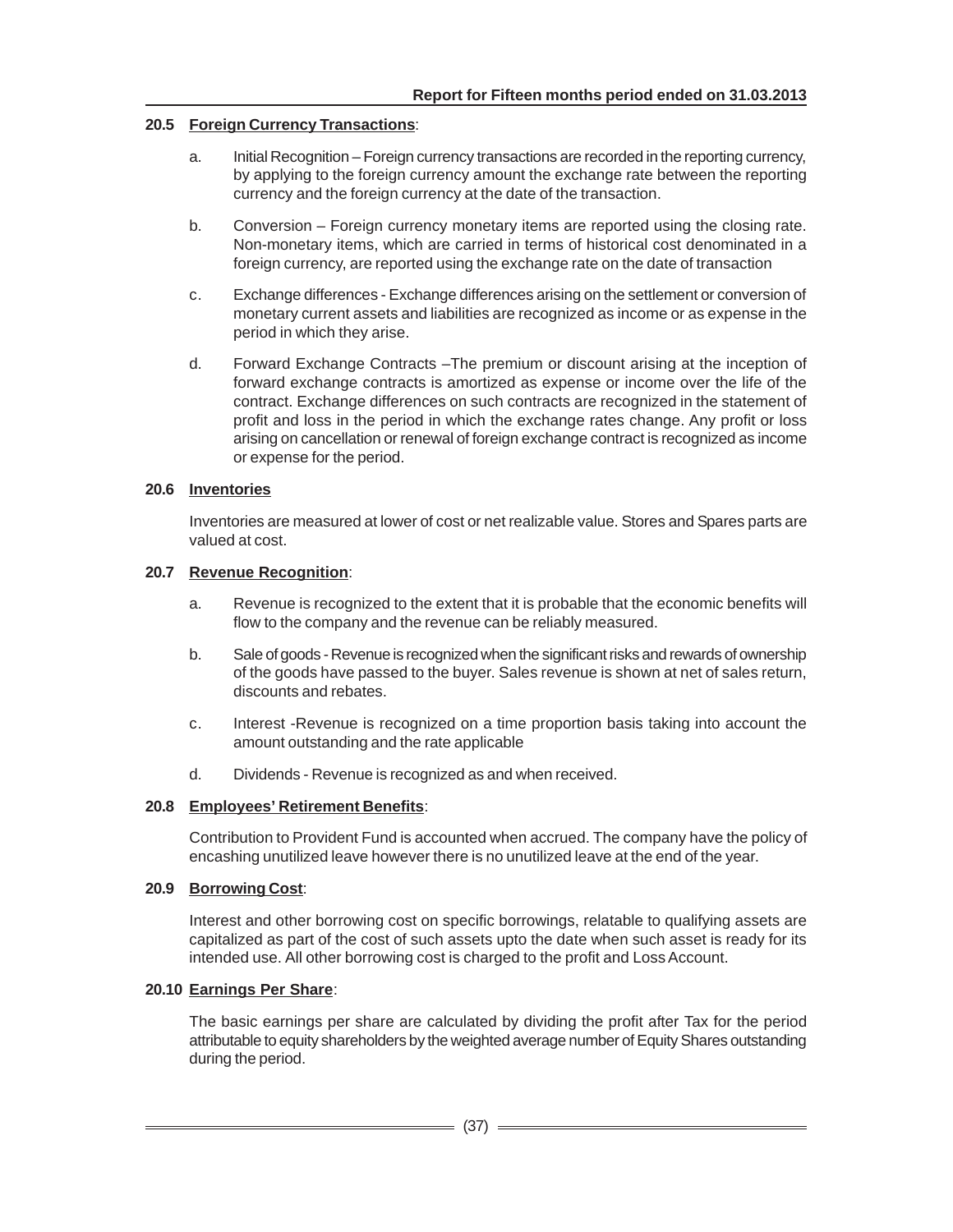#### **20.11 Taxes on Income**:

Tax expense comprises of current tax, and deferred tax.

- (a) Current income tax is measured at the amount expected to be paid to the tax authorities, computed in accordance with the applicable tax rates and tax laws.
- (b) Deferred Tax arising on account of "timing differences" and which are capable of reversal in one or more subsequent periods is recognized, using the tax rates and tax laws that are enacted or substantively enacted. Deferred tax asset is recognized only to the extent there is reasonable certainty with respect to reversal of the same in future years as a matter of prudence.

#### **20.12 Provisions, Contingent Liabilities and Contingent Assets:**

- a. A provision is recognized when the company has a present obligation as a result of past event and it is probable that an outflow of resources will be required to settle the obligation, in respect of which a reliable estimate can be made.
- b. Contingent Liabilities are not provided for in the accounts and are shown separately in the Notes on Account.

#### **20.13 Miscellaneous Expenditure**:

Miscellaneous expenditure is written off to the profit and loss account, depending upon the nature and expected future benefits of such expenditure. The management reviews the amortization period on a regular basis and if expected future benefits from such expenditure are significantly lower or higher from previous estimates, the amortization period is accordingly changed.

# **NOTES TO ACCOUNTS:**

#### **NOTE - 21: Contingent liabilities**:

a. Corporate Guarantee given on behalf of Associate/Group Companies as on Balance Sheet date is aggregating to Rs. 389.03/-crores approx., details of which has been tabulated below:

(Rs. In crores)

| Sr.  |                | <b>For Company/Bank</b>                     | <b>-Sanctioned Credit Facility-</b> |         |       |           |
|------|----------------|---------------------------------------------|-------------------------------------|---------|-------|-----------|
| No.  |                |                                             | <b>Term Loan</b>                    | LC & BG | cc    | Total Rs. |
| I.   |                | <b>Sancia Global Infraprojects Limited:</b> |                                     |         |       |           |
|      | a.             | State Bank of India                         | 14.50                               | 24.40   | 10.00 | 48.90     |
|      | b <sub>1</sub> | Bank of India                               | 93.88                               | 20.00   | 5.00  | 118.88    |
| Ш.   |                | <b>Newsaw Infraprojects Limited:</b>        |                                     |         |       |           |
|      | a.             | State Bank of India                         | 13.75                               | 18.00   | 7.50  | 39.25     |
|      | b.             | State Bank of Hyderabad                     | 15.00                               |         | ٠     | 15.00     |
| III. |                | Sancia Infraglobal Private Limited:         |                                     |         |       |           |
|      | a.             | Indian Overseas Bank                        | 100.00                              |         | ٠     | 100.00    |
|      | b.             | Punjab National Bank                        | 67.00                               |         | ٠     | 67.00     |
|      |                | <b>Total Rs.</b>                            | 304.13                              | 62.40   | 22.50 | 389.03    |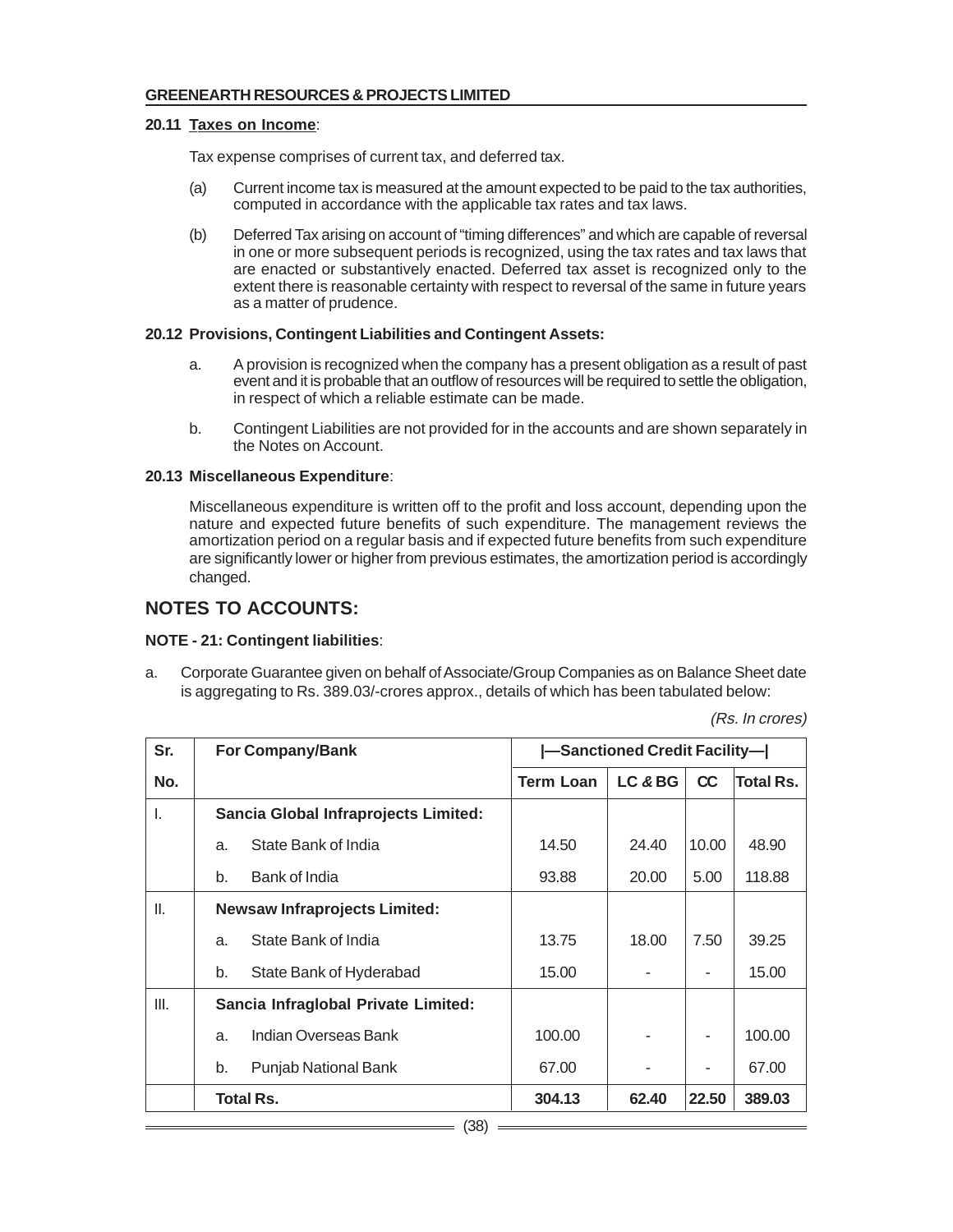- b. During the reporting period, proceedings of SFIO is pending before its adjudication. Also, finalization of case filed by SFIO, bearing CC No. 30694/12 for violation of section 215 read with section 218 of the companies act, 1956, CC No.30696/12 for violation of section 372A of companies act, 1956, and CC No. 30695/12 for violation of sub-section (1) of section 383Aof the companies Act, 1956is imminent before the office of Chief Metropolitan Magistrate, Kolkata. Since the liability is not materialized yet, hence no provision regarding the same has been made in the books of accounts, however the management is under the process of filing a compounding application before 10<sup>th</sup> Metropolitan Magistrate Court, Kolkata.
- c. On 02<sup>nd</sup> July, 2012, M/s. Aum Saw Pipe and Industries Private Limited has filed an Arbitration Petition (L) No.994 of 2013, with the Hon'ble Bombay High Court before the lordship of Mr. Justice Ranjit More, to obtain control over the current management of company in pursuance to the open offer place by M/s. Aum Saw Pipe & Industries Private Limited before the shareholders of company however,the matter is still under dispute and the board of directors do not anticipate any monetary demands against the same.Company has already intimated about termination of open offer to Bombay Stock Exchange.
- d. Other contingent liabilities as may arise on account of non or delayed compliance of certain fiscal statutes – Amount Unascertainable (Previous period-Amount Unascertainable).

# **NOTE - 22: Secured Loans: Term Loan**

- a. Term Loan I, II & III from State Bank of India is secured by the following:
	- i. First charge on entire assets created out of bank finance (Refractory and coke manufacturing units at village Lunva, Gujarat) and entire current assets of the company, present and future
	- ii. Second Pari-passu charge on entire fixed assets of the company
	- iii. First pari-passi charge over commercial land at Bachhau, Village Lunva, Gujarat
	- iv. First charge on the commercial land at village lunva, commercial land at Silvassa, residential premises at Goregaon (Mumbai), office premises at Andheri (w) Mumbai.
	- v. Personal guarantee of the Chairman & Managing Director of the company
- b. Term Loan from Bank of India is secured by the following:
	- i. Ist Pari Passu Charge on Land at village Lunva, Gujarat
	- ii. Ist Pari Passu Charge on movable plant & machinery, furniture & fixture etc. created out of the bank finance on factory land and building.
- c. Term Loan from State Bank of Indore has been fully repaid by the company, and the respective charges / liens of bank on the immovable asset (residential premises at Andheri of director) secured for such purpose, have been relinquished.

# **Working Capital & Letter of Credit:**

Working Capital & Letter of Credit facility from State Bank of Indore which has been **taken over by State Bank of India**is secured by the following:

a. Primarily secured by hypothecation of entire stocks of raw materials, stocks-in-process, finished goods and stores & spares, book-debts and goods-in-transit covered by documents of title thereto on First pari passu basis with other working capital lenders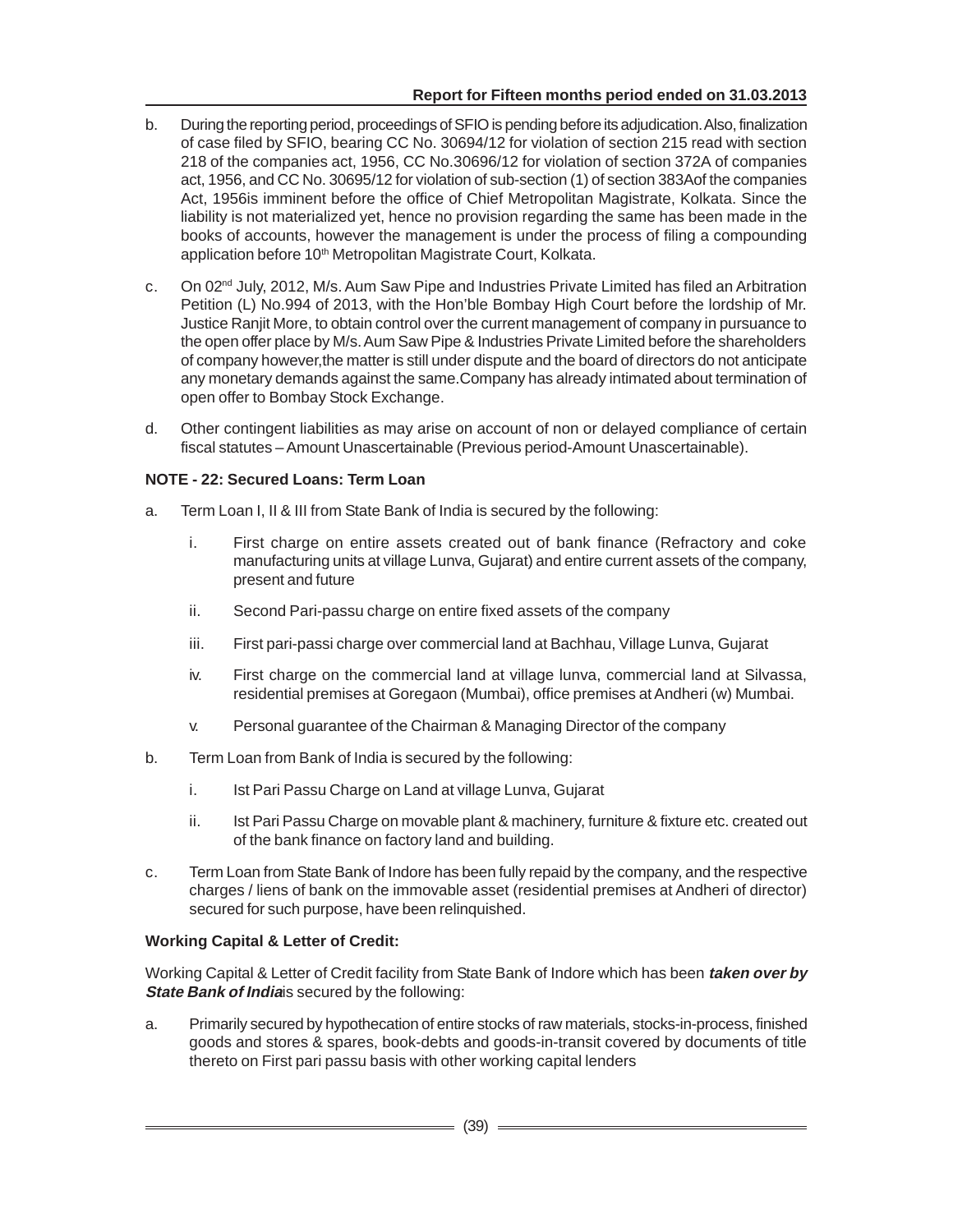- b. Collaterally secured by second pari passu charge on entire fixed assets of the company, and first pari passu charge over commercial land at village Lunva Gujarat
- c. Personal guarantee of the Chairman & Managing Director of the company.

#### **Working Capital & Letter of Credit facility from State Bank of India is secured by the following:**

- a. Entire current assets of the company, present and future
- b. Second Pari-passu charge on entire fixed assets of the company
- c. First pari-passi charge over commercial land at Bachhau, Village Lunva, Gujarat
- d. First charge on the commercial land at village lunva, commercial land at Silvassa, premises at Goregaon (Mumbai), office premises at Andheri (w) Mumbai.
- e. Personal guarantee of the Chairman & Managing Director of the company

### **Working Capital & Letter of Credit facility from Bank of India is secured by the following:**

- a. Ist Pari-passu charge on the current assets of the company with working capital lenders.
- b. Pledge of term deposit receipts
- c. Collaterally secured by 2nd Pari Passu charge on entire movable plant and machinery of the company
- d. Collaterally secured by 2nd pari passu charge by way of EQM of specified commercial lands at village Lunva & Maassat in Dadra & Nagar Haveli, Residential & Commercial premises at Mumbai
- e. Personal guarantee of the Chairman & Managing Director of the company.

#### **Working Capital & Letter of Credit facility from IDBI Bank is secured by the following:**

- a. Primarily secured by first pari passu charge on the entire current assets of the company.
- b. Collaterally secured by second pari passu charge on entire fixed assets.
- c. Personal guarantee of the Chairman & Managing Director of the company

**NOTE - 23: Provision for Interest and other expenses**: Provision of Interest on Term Loans and Working Capital Loans has not been recognized during the period, as bankers has classified company's account as Non-Performing Asset (NPA) and company has motioned one time-settlement schemes to bankers at various point of time.However, necessary provisions have been made for all known liabilities at the end of the year which are adequate in management's opinion.

# **NOTE – 24: Deferred Tax Asset / Liability**:

During the reporting period, the valuation of fixed assets of company is under progression with the office of Income Tax Valuation Department, Delhi, as referred by DCIT, Kolkata, in order to finalize block assessment under section 153A/143(3) of Income Tax Act, 1961, which may have substantial effect on the carrying value of fixed assets shown in the balance sheet,due to which certain timing differences may become permanent in nature. Hence,pending assessment with the income tax authorities and in order to circumvent complexity in accounts, **no provision has been made during the reporting period in respect of deferred tax asset or liability as per AS-22.**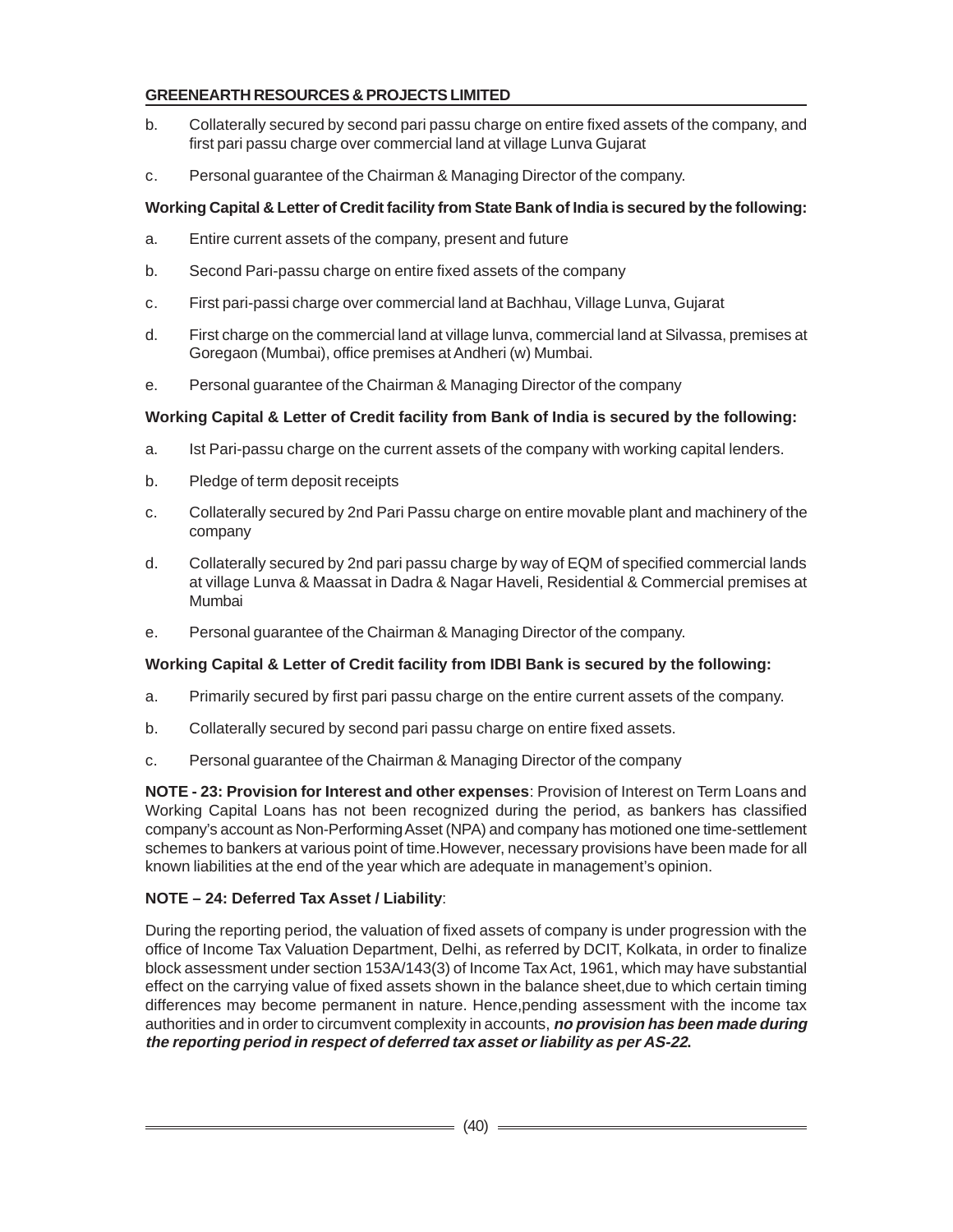However, considering effect of provisional assessment made by Assessing Officer, Kolkata and pending outcome of valuation with Valuation officer of Income Tax Department, Components of Deferred Tax Liability as per AS-22, and "Accounting for Taxes on Income" shall be as follows:

| (Rs. In Lakhs) |  |
|----------------|--|
|                |  |

| <b>Particulars</b>               |                        | As at<br>31.12.2011 | <b>Charge/credit</b><br>for the period | As at<br>31.03.2013 |
|----------------------------------|------------------------|---------------------|----------------------------------------|---------------------|
| a.                               | Deferred Tax Liability | 3463.25             | 2158.24                                | 5621.49             |
| b.                               | Deferred Tax Asset     | 763.21              |                                        | 763.21              |
| Net Deferred Tax Liability (a-b) |                        | 2700.04             | 2158.24                                | 4858.28             |

**NOTE- 25:**None of the creditors have informed us as to their status of being micro, small and medium Enterprise as per Micro, small and medium enterprises development Act, 2006.

### **NOTE – 26: Managerial remuneration:**

Managing Directors – Salary including other benefits for fifteen months period Rs.6,82,622/- (Previous period: Nil)

**NOTE – 27**: Balances appearing under the head of Investments, Loans, Sundry Debtors, Sundry Creditors, Loans & Advances and deposits are subject to confirmations, reconciliation and adjustments, if any.

**NOTE – 28**: In the opinion of the Board of Directors, the Sundry Debtors, Loans and Advances have a value on realization in the ordinary course of business at least equal to the amount stated in the Balance Sheet after providing for necessary provisions in respect of doubtful and / or disputed balances thereof amounting to Rs. 71.63 crores (P.Y. Rs.148.18 crores). These balances are under various stages of negotiations and follow-up. Company is not confident of recovery of these amounts. During the reporting period, recovery litigations are pending before the court of law against disputed parties recoverable as sundry debtors and loans and advances. Also, Company has written off certain creditors and payables amounting to Rs. 75.11 crores (P.Y. 84.83 crores) shown under the head 'Other Income', having consequential effect on profit for the reporting period.

**NOTE – 29**: The accumulated losses of company during the reporting period is Rs. 419.58 crores (P.Y. Accumulated Loss Rs.391.33 crores) and has incurred a cash loss of Rs. 5.67 crores (P.Y. Cash loss Rs.72.91 crores) and as such company falls within the definition of "sick industrial company" within the meaning of section 3(1)(o) of Sick Industrial Companies (Special Provisions) Act, 1985 (SICA). Consequently, for its rehabilitation, company's case is being pursued under the adjudication of Appellate Authority for Industrial and Financial Reconstruction (AAIFR).

**NOTE - 30**: As at the end of reporting period,the foreign Subsidiaries of the Company i.e., Global Astra Pte Ltd., (84.07% holding) and Astra Mining LDA, (80.00% holding) has accumulated heavy losses due to expiration of Mining License, and doubtful recovery of certain advances. This may affect the assumption of "Going Concern" of Subsidiary Companies,however, board of director has decided not to provide for diminution in value of Investments in subsidiary, as the said Investment is long-term in nature.

# **NOTE – 31: Segment Reporting (AS -17):**

The Company has two primary segments i.e., "Coke" and "Refractory". The summary of revenue generated and capital employed thereon has been tabulated below: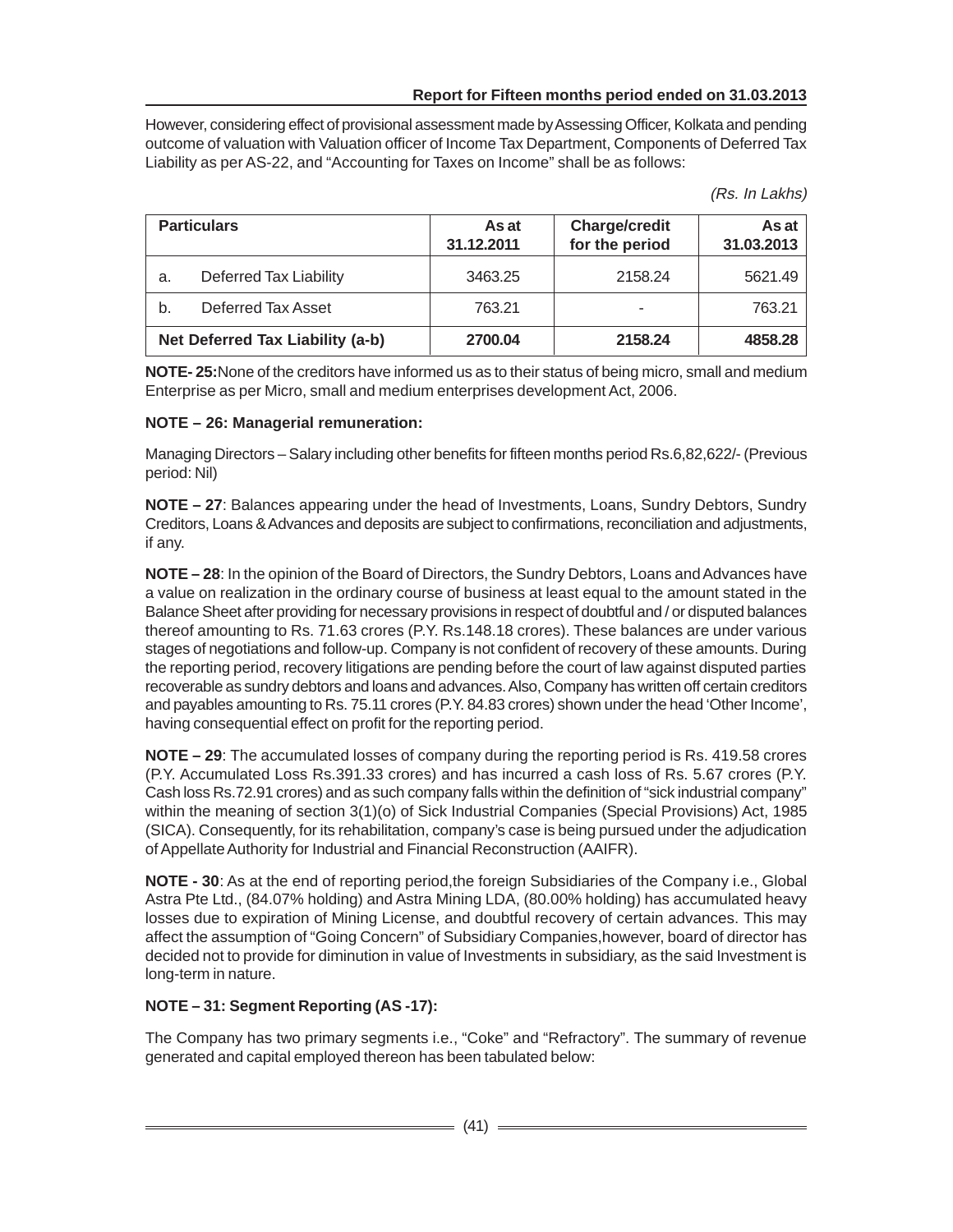(Rs. In Lakhs)

| <b>Particulars</b>    | <b>Coal/Coke</b> |            | <b>Refractory</b> |            |
|-----------------------|------------------|------------|-------------------|------------|
|                       | 31.03.2013       | 31.12.2011 | 31.03.2013        | 31.12.2011 |
| Segment Revenue       | 4689.36          | 1654.84    | 9.54              | 36.85      |
| Net Profit before tax | (2695.29)        | (17409.24) | (127.06)          | (76.94)    |
| Capital Employed      | (2801.65)        | (6447.93)  | (164.35)          | (348.76)   |

#### **NOTE – 32: Related Party Disclosures**:

#### **Key Managerial Personnel of the company:**

| Sr. No. | <b>Name of Managerial Personnel</b> | <b>Nature of Relationship</b> |
|---------|-------------------------------------|-------------------------------|
|         | Mr. Ratanlal Tamakhuwala            | Promoter/Director             |
| ◠       | Mr. Sunil Jawaharlal Mandloi        | Director                      |
| 3       | Mr. Mehmood Mohammedali Damani      | <b>Managing Director</b>      |

#### **Enterprises under the control of Key Managerial Personnel:**

- a. Sancia Global Infraprojects Limited
- b. Newsaw Infraprojects Limited
- c. Sancia Infraglobal Private Limited

#### **Subsidiary Companies**:

- a. Global Astra Pte Ltd., Singapore.
- b. Astra Mining Limitada, Mozambique.

#### **Following transactions were carried out in the ordinary course of business with the parties during the reporting period referred above:**

**(Rs. In Lakhs)**

| <b>Particulars</b>                                   | <b>Enterprise of which</b><br>the company is an Management<br>associate | Key<br><b>Personnel</b> | <b>Enterprise in which</b><br>key management<br>personnel has<br>significant influence |
|------------------------------------------------------|-------------------------------------------------------------------------|-------------------------|----------------------------------------------------------------------------------------|
| <b>Remuneration or Sitting Fess</b><br>paid/provided |                                                                         | 7.22                    |                                                                                        |
| Purchase                                             |                                                                         |                         |                                                                                        |
| Corporate Guarantee                                  |                                                                         |                         | 38903.00                                                                               |
| Loans and Advances: Taken<br>during the period       |                                                                         | 35.00                   | 102.24                                                                                 |
| Loans and Advances: Given<br>during the period       |                                                                         | 0.10                    | 156.77                                                                                 |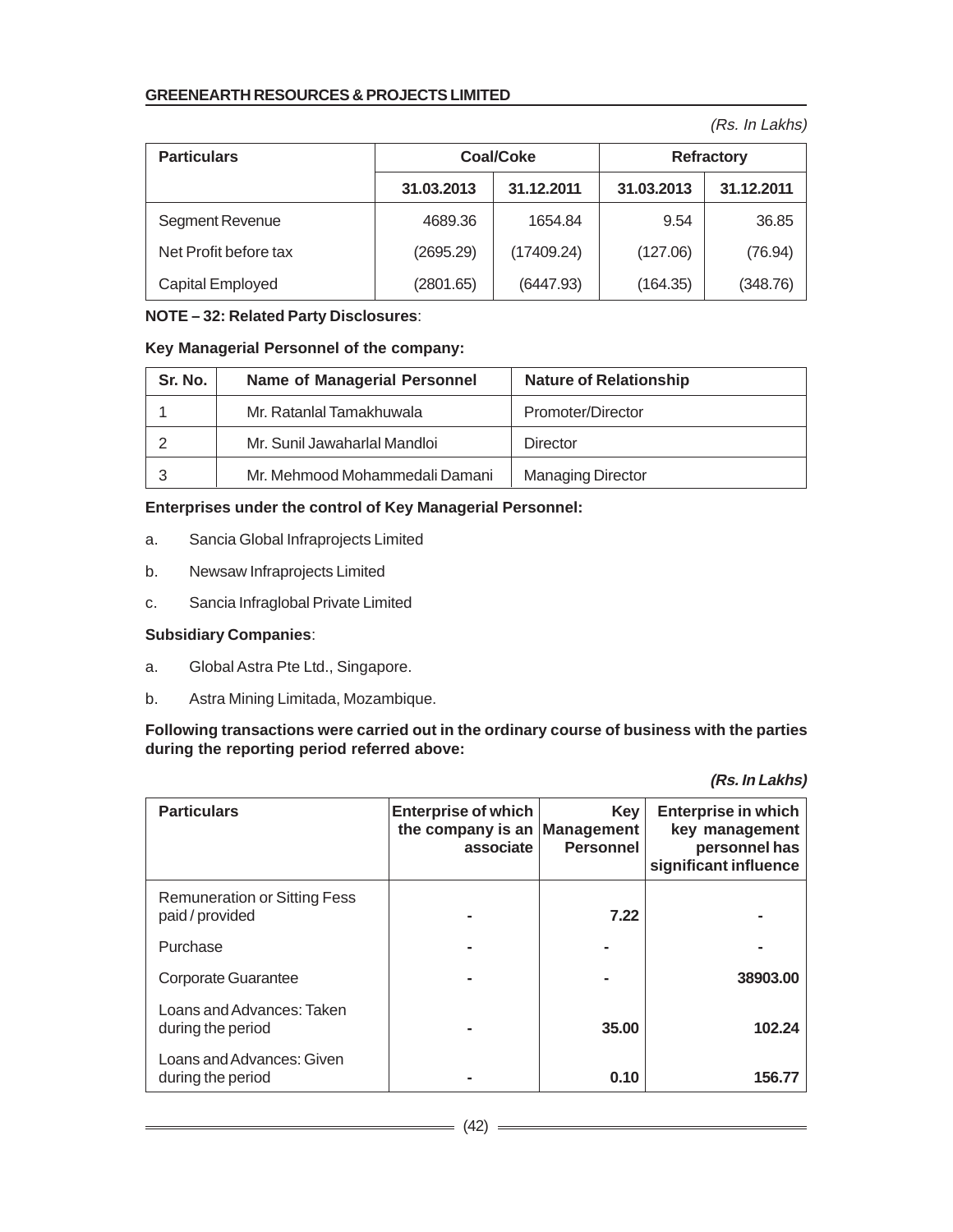**NOTE – 33**: No adjustment is considered necessary in respect of appreciation/erosion in the book value of investments as the said investments are of long-term nature.

**NOTE – 34**: Interest payable to suppliers on delayed payments is being accounted for only after acceptance of such claims by the Company.

**NOTE – 35**: No provision for gratuity has been made since no employee has yet put in qualifying number of years of service.

**NOTE – 36**: Inventory as at the close of the year is carried as taken, valued and certified by the management.

#### **NOTE – 37: Computation of Earnings Per Share (AS-20): (Basic and Diluted)**

(Rs. In Lakhs)

| <b>Particulars</b>                                       | Period ended<br>31.03.2013 | <b>Period ended</b><br>31.12.2011 |
|----------------------------------------------------------|----------------------------|-----------------------------------|
| Amounts used as numerator in calculating Basic EPS (Rs.) | (2,824.96)                 | (18,263.91)                       |
| No. of Equity Shares used as denominator (Nos.)          | 29,02,96,040               | 29,02,96,040                      |
| Nominal value per Equity Share (Rs.)                     | 1 rupee                    | 1 rupee                           |
| Earnings/(Loss) Per Share (Basic and Diluted) (Rs.)      | (0.97)                     | (6.29)                            |
|                                                          |                            |                                   |

| NOTE - 38: Auditors' Remuneration includes: |  |  |
|---------------------------------------------|--|--|
|---------------------------------------------|--|--|

*(Rs. In Lakhs)* 

| <b>Particulars</b> |      | Current Period (Rs.)   Previous Period (Rs.) |
|--------------------|------|----------------------------------------------|
| Audit Fees<br>а.   | 0.50 | 0.50                                         |
| Total              | 0.50 | 0.50                                         |

**Note:** Figures shown above are exclusive of service tax.

**NOTE – 39**: Additional information pursuant to Provisions of Part II of Schedule VI to the Companies Act, 1956 to the extent applicable to the company:

#### (a) **Particulars of Capacity and Production**:

| <b>Description</b>                   | <b>Units</b> | <b>Installed Capacity</b> |                             | <b>Actual Production</b>                                |                             |
|--------------------------------------|--------------|---------------------------|-----------------------------|---------------------------------------------------------|-----------------------------|
|                                      |              |                           | Period ended   Period ended | on 31.03.2013 on 31.12.2011 on 31.03.2013 on 31.12.2011 | Period ended   Period ended |
| Low-Ash Metallurgical<br>Coke (F.G.) | M.T.         | 3,75,000 per<br>annum     | 3.75.000<br>per annum       | 23598.41                                                | 26535.24                    |

#### (b) **Particulars of Sales and Stock**:

| <b>Description</b>               | <b>Units</b> | <b>Period ended on 31,03,2013</b> |             | <b>Period ended on 31.12.2011</b> |             |
|----------------------------------|--------------|-----------------------------------|-------------|-----------------------------------|-------------|
|                                  |              | LAMC (F.G.)                       | Coal (R.M.) | LAMC (F.G.)                       | Coal (R.M.) |
| Opening stock                    | M.T.         | 8191.01                           | 683.22      | 9647.87                           | 423.92      |
|                                  | Rs.          | 5,97,35,000                       | 31,59,400   | 169,802,530                       | 5,002,256   |
| Closing stock                    | M.T.         | 941.32                            | 1916.23     | 8191.006                          | 683.22      |
|                                  | Rs.          | 99,52,797                         | 2,05,54,642 | 59,735,000                        | 3,159,400   |
| *Sales/Transfer to<br>Production | M.T.         | 30848.1                           | 38689.2     | 27992.1                           | 34631       |
|                                  | Rs.          | 32,61,64,207                      | ٠           | 148,467,831                       |             |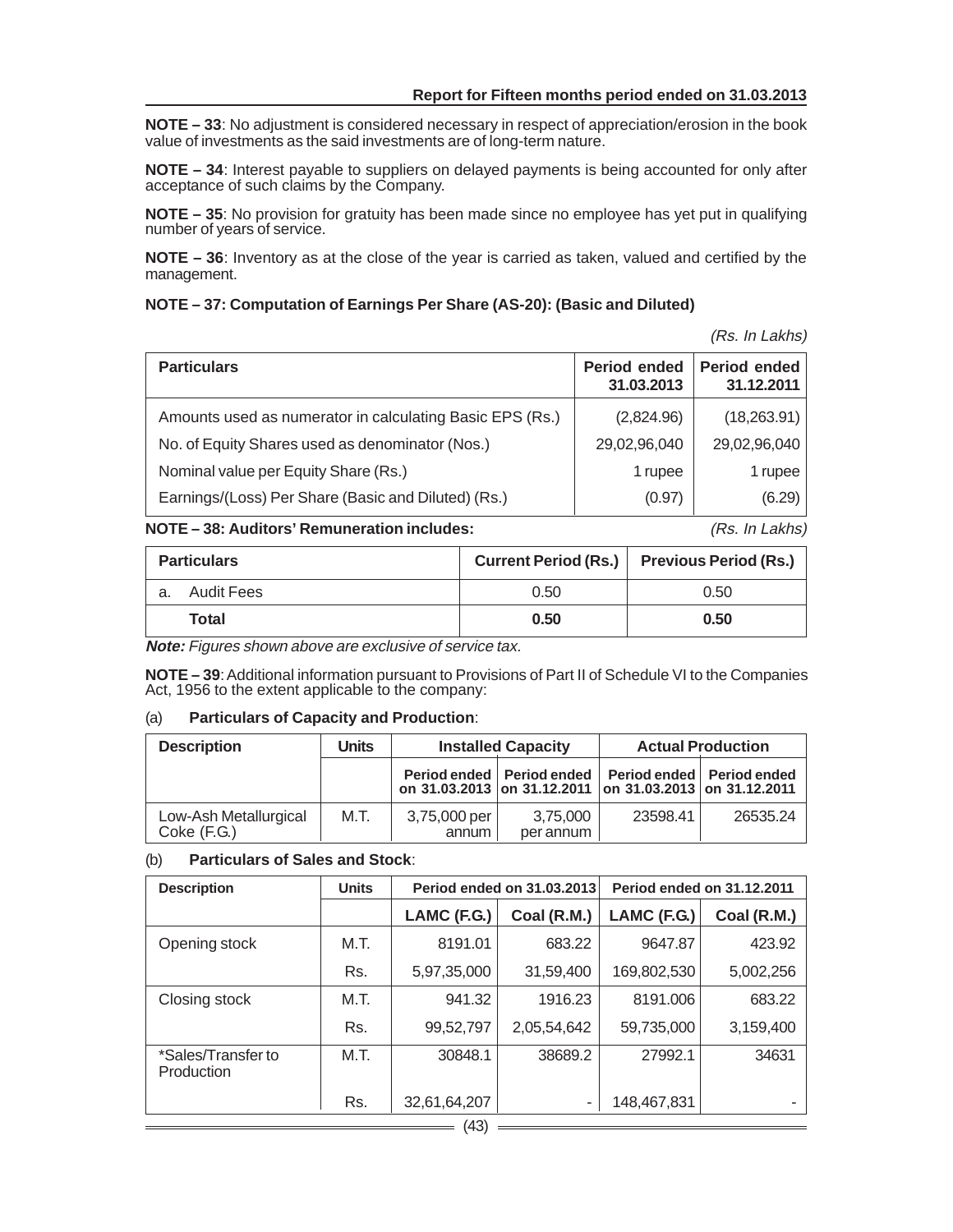Note: During the period under review, sales has been shown at average cost for comparison at same level.

#### **(c) Particulars of Raw Material Consumed:**

| <b>Description</b> |             |                       | Period ended on 31.03.2013 Period ended on 31.12.2011 |                        |
|--------------------|-------------|-----------------------|-------------------------------------------------------|------------------------|
|                    | Qtv. (M.T.) | Value Rs.             | $Q$ tv. (M.T.)                                        | Value Rs.              |
| Raw Coal           |             | 38689.20 41,50,03,834 |                                                       | 26535.200 31,31,15,360 |

#### (d) **Other Additional Information**:

#### i) CIF Value of Imports: Raw Materials: Coal

| <b>Description</b> | Period ended on 31.03.2013 Period ended on 31.12.2011 |
|--------------------|-------------------------------------------------------|
| Raw Materials      | Nil                                                   |

ii) Value of Imported / Indigenous Raw Materials: Coal

| <b>Raw Materials</b> |              | <b>Period ended on 31.03.2013</b> | <b>Period ended on 31.12.2012</b> |               |  |
|----------------------|--------------|-----------------------------------|-----------------------------------|---------------|--|
|                      | Rs.          | $\frac{0}{0}$                     | Rs.                               | $\frac{0}{0}$ |  |
| Imported             | Nil          | 0.00                              | Nil                               | 0.00          |  |
| Indigenous           | 43,24,10,794 | 100.00                            | 14,45,01,940                      | 100.00        |  |
| Total                | 43,24,10,794 | 100.00                            | 14,45,01,940                      | 100.00        |  |

**NOTE - 40**: Previous figures have been re-grouped, re-classified and rearranged wherever considered necessary.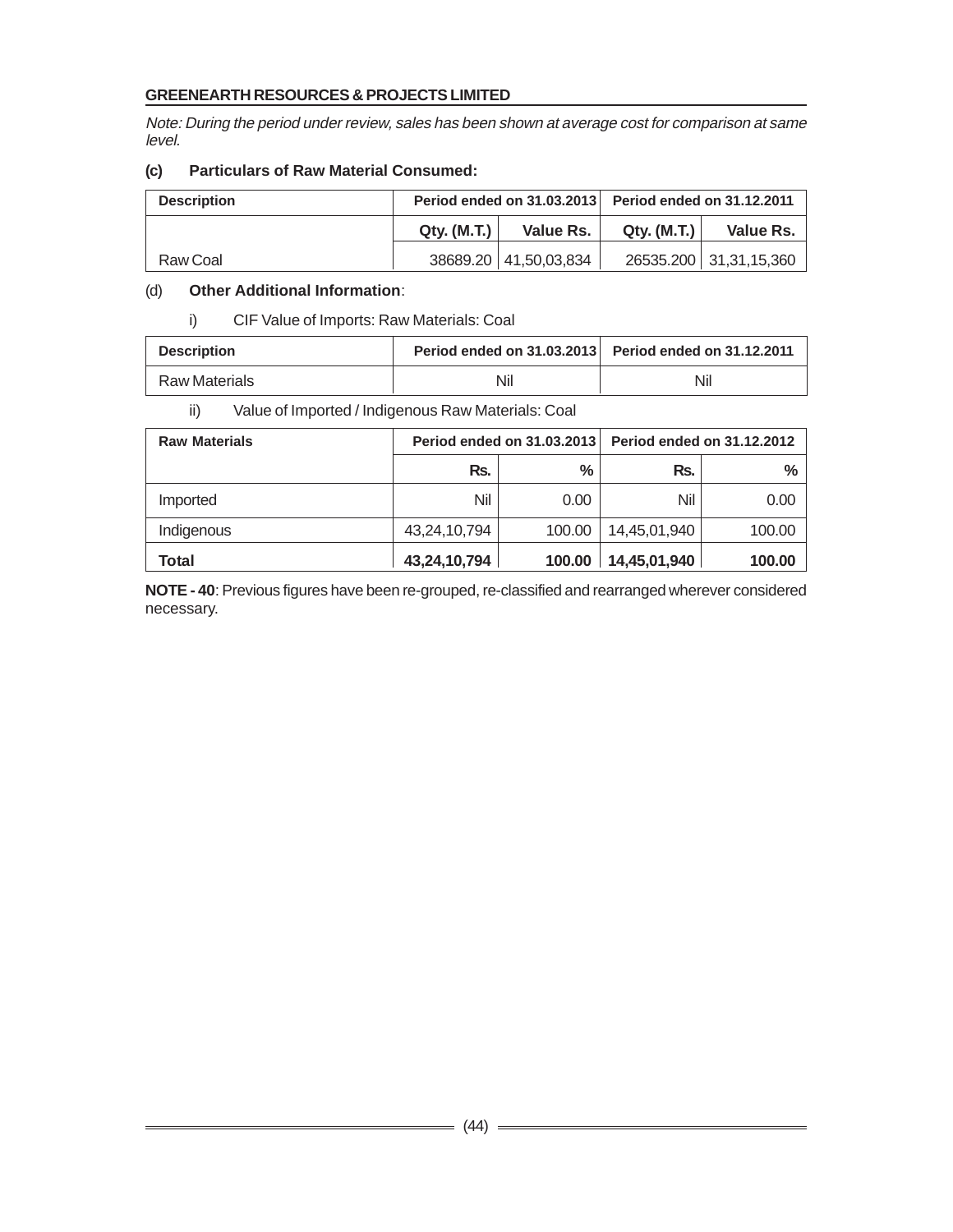# **NOTE – 41: BALANCE SHEET ABSTRACT AND COMPANY'S GENERAL BUSINESS PROFILE:**

| <b>Registration Details</b>                                                                                                    |                             |                                                                     |                             |
|--------------------------------------------------------------------------------------------------------------------------------|-----------------------------|---------------------------------------------------------------------|-----------------------------|
| Registration No.                                                                                                               | 63008                       | <b>State Code</b>                                                   | 21                          |
| Capital raised during the year (Rs. In Lakhs)                                                                                  |                             |                                                                     |                             |
| Public Issue                                                                                                                   |                             | <b>Right Issue</b>                                                  |                             |
| Bonus Issue                                                                                                                    |                             | <b>Private Placement</b>                                            |                             |
| Position of Mobilisation and Development of Funds (Rs. In Lakhs)                                                               |                             |                                                                     |                             |
| <b>Total Liabilities</b>                                                                                                       | 29,115.14                   | <b>Total Assets</b>                                                 | 29,115.14                   |
| <b>Sources of Funds</b>                                                                                                        |                             | <b>Application of Funds</b>                                         |                             |
| Paid up share capital                                                                                                          | 2,902.96                    | <b>Net Fixed Assets</b>                                             | 11,957.18                   |
| Reserve and Surplus                                                                                                            | (11, 489.46)                | Investments                                                         | 7,237.59                    |
|                                                                                                                                |                             | <b>Net Current Assets</b>                                           | (21, 728.16)                |
| Secured Loan                                                                                                                   | 25,293.08                   | Miscellaneous Expenditure                                           | 926                         |
| <b>Unsecured Loan</b>                                                                                                          | 1,774.61                    |                                                                     |                             |
| <b>Deferred Tax Liability</b>                                                                                                  | 2,700.04                    |                                                                     |                             |
| <b>Performance of Company:</b>                                                                                                 |                             |                                                                     |                             |
| Turnover / Total Revenue                                                                                                       | 12,253.78                   | <b>Total Expenditure</b>                                            | 15,078.74                   |
| <b>Profit Before Tax</b>                                                                                                       | (2,824.97)                  | <b>Profit After Tax</b>                                             | (2,824.97)                  |
| Earnings per share                                                                                                             | (0.97)                      | Dividend Rate%                                                      |                             |
|                                                                                                                                |                             | Generic Names of Three Principal Products / Services of the company |                             |
| (as per monetary terms)                                                                                                        |                             |                                                                     |                             |
| <b>Product Description</b>                                                                                                     | Coal, Coke and Refractories |                                                                     |                             |
| Item Code (ITC Code)                                                                                                           | 2704 0030                   |                                                                     |                             |
| <b>Service Description</b>                                                                                                     |                             |                                                                     |                             |
| As Per our Report of even date attached.<br>For M. Mukherjee & Associates<br>(Chartered Accountants)<br>Firm Regn. No. 326127E |                             | For and on Behalf of Board                                          |                             |
| sd/-                                                                                                                           |                             | $sd/$ -                                                             | sd/-                        |
| (M.M. Mukherjee)<br>Proprietor<br>Membership No. 015254                                                                        |                             | (M.M. Damani)<br>Managing Director                                  | (Sunil Mandloi)<br>Director |
| Place: Kolkata<br>Date: 03rd September, 2013                                                                                   |                             |                                                                     |                             |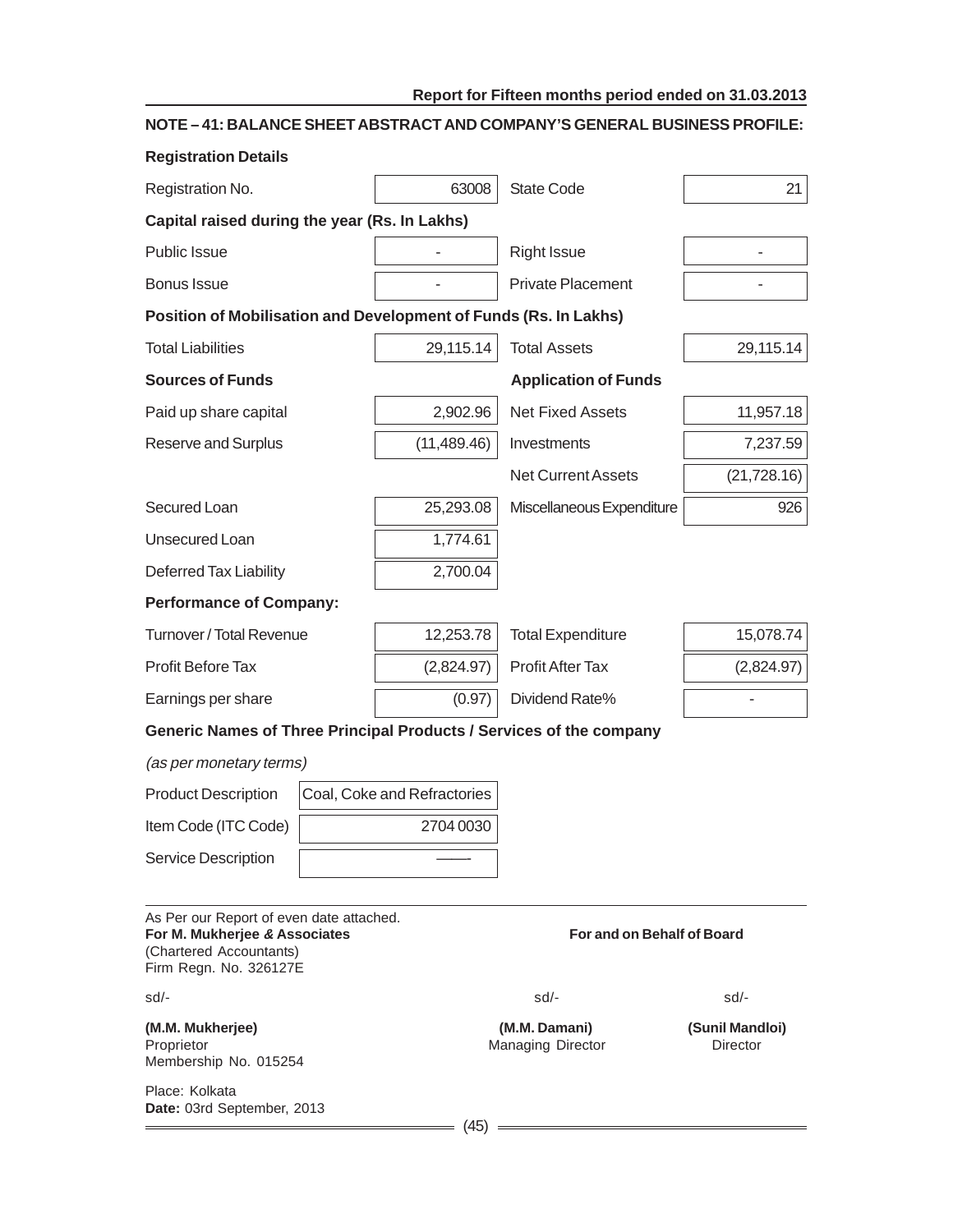# **CONSOLIDATED ACCOUNTS**

\_\_\_\_\_\_\_\_\_\_\_\_\_\_\_\_\_\_\_\_\_\_\_\_\_\_\_\_\_\_\_\_\_\_\_\_\_\_\_\_\_\_\_\_\_\_\_\_\_\_\_\_\_\_\_\_\_\_\_\_\_\_\_\_\_\_\_\_\_\_\_\_\_\_\_\_\_\_

#### **AUDITOR'S REPORT ON CONSOLIDATED FINANCIAL STATEMENTS OF GREENEARTH RESOURCES & PROJECTS LIMITED AND ITS SUBSIDIARY**

To,

The Board of Directors of M/s. Greenearth Resources & Projects Limited

Kolkata,

We have examined the attached Consolidated Balance Sheet of **Greenearth Resources & Projects Ltd.**and its subsidiaries as at **31st March, 2013**. The Consolidated Profit & Loss Account and the Consolidated Cash Flow Statement for the **fifteen months period** ended as on that date, annexed thereto in which are incorporated the accounts of the subsidiary, audited by other auditor. These financial statements are the responsibility of the company management. Our responsibility is to express an opinion on these financial statements based on our audit.

We conduct our audit in accordance with auditing standards generally accepted in India. Those Standards require that we plan and perform the audit to obtain reasonable assurance about whether the financial statements are free of material misstatements. An audit includes examining on a test basis, evidence supporting the amounts and disclosures in the financial statements. An audit also includes assessing the accounting principles used and significant estimates made by management, as well as evaluating the overall financial statement presentation. We believe that our audit provides a reasonable basis for our opinion.

We did not audit the financial statements of the subsidiaries for the fifteen months period ended on 31st March, 2013. These financial statements have to be audited by other auditors. The accounts of its Overseas subsidiaries i.e. "Global Astra Pte. Ltd" & Astra Mining LDA has been consolidated on the basis of Unaudited financial statements prepared for the fifteen months period ended on 31st March, 2013.

We report that the consolidated financial statements have been prepared by the Company in accordance with the requirements of Accounting Standard 21 (AS-21) on Consolidated Financial Statements issued by the Institute of Chartered Accountants of India.

On the basis of the information and explanations given to us, we are of the opinion that the said consolidated financial statements read together with Independent Auditors' Report, significant Accounting Policies and notes to Accounts forming part thereof, give a true and fair view in conformity with the accounting principles generally accepted.

- a) in the case of the Consolidated Balance Sheet, of the state of affairs of the Company and its subsidiaries as at 31st March, 2013;
- b) in the case of the Consolidated Profit and Loss Account , of the consolidated results of operations of the Company and its subsidiaries for the period ended on that date; and
- c) in the case of the Consolidated Cash Flow Statement, of the consolidated cash flows of the Company and its subsidiaries for the period ended on that date.

**For M. Mukherjee & Associates** (Chartered Accountants) FRN: 326127E sd/- **M.M. Mukherjee**

(Proprietor) Membership No.: 015254

Place: Kolkata Date: 03rd September, 2013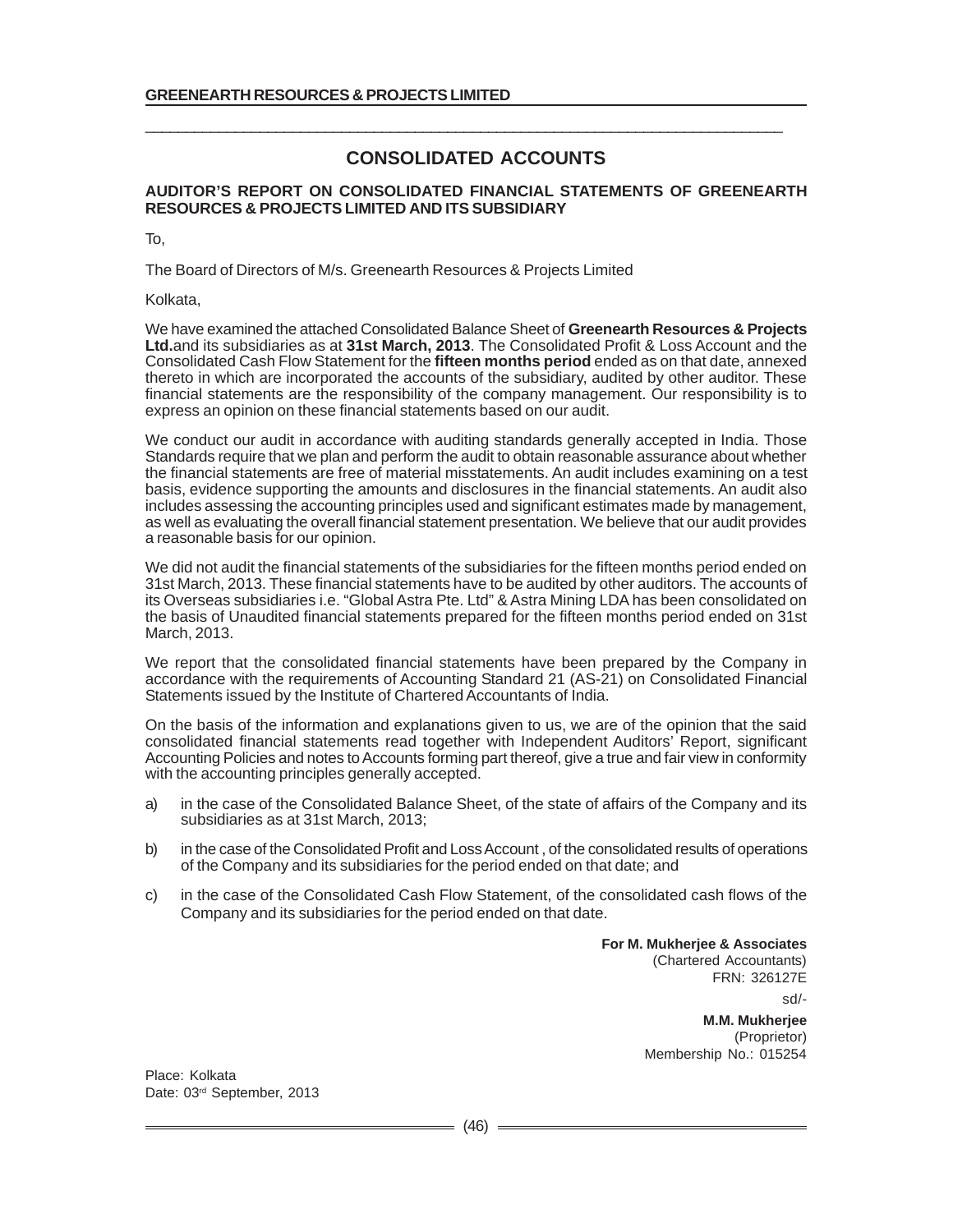# **PART I - CONSOLIDATED BALANCE SHEET**

# **CONSOLIDATD BALANCE SHEET AS AT MARCH 31st, 2013**

**(Amt. in Rs.)**

|      | <b>PARTICULARS</b> |      |                                                                          | <b>NOTE</b>       | 31.03.2013                 | <b>Consolidated Rs. Consolidated Rs.</b><br>31.12.2011 |
|------|--------------------|------|--------------------------------------------------------------------------|-------------------|----------------------------|--------------------------------------------------------|
| ı.   |                    |      | <b>EQUITY AND LIABILITIES</b>                                            |                   |                            |                                                        |
|      |                    |      | <b>SHAREHOLDERS FUNDS:</b>                                               |                   |                            |                                                        |
|      |                    | (a)  | Share Capital                                                            | $\mathbf{1}$      | 290,296,040                | 290,296,040                                            |
|      |                    | (b)  | Reserves & Surplus                                                       | $\overline{2}$    | (1,875,653,619)            | (929, 712, 717)                                        |
|      |                    |      | <b>SHARE APPLICATION MONEY</b>                                           |                   |                            |                                                        |
|      |                    |      | <b>MINORITY INTEREST</b>                                                 |                   |                            | 27,757,792                                             |
|      |                    |      | <b>NON-CURRENT LIABILITIES:</b>                                          |                   |                            |                                                        |
|      |                    | (a)  | Long-term borrowings                                                     | 3                 | 427,905,970                | 427,905,970                                            |
|      |                    | (b)  | Deferred tax Liabilities (Net)                                           |                   | 270,004,227                | 270,004,228                                            |
|      |                    | (c)  | Long-term Provisions                                                     |                   |                            |                                                        |
|      |                    |      | <b>CURRENT LIABILITIES:</b>                                              |                   |                            |                                                        |
|      |                    | (a)  | Short-term borrowings                                                    | 4                 | 2,278,863,382              | 2,130,355,737                                          |
|      |                    | (b)  | Trade payables                                                           | 5                 | 256,280,935                | 1,122,691,489                                          |
|      |                    | (c)  | Other current Liabilities                                                | 6                 | 444,928,196                | 155,580,685                                            |
|      |                    | (d)  | Short-term provision                                                     | $\overline{7}$    | 98,343,572                 | 98,343,572                                             |
|      |                    |      | <b>TOTAL</b>                                                             |                   | 2,190,968,702              | 3,593,222,796                                          |
| Ш.   | <b>ASSETS</b>      |      |                                                                          |                   |                            |                                                        |
|      |                    |      | <b>Non-Current assets:</b>                                               |                   |                            |                                                        |
|      |                    |      | (a) fixed assets                                                         |                   |                            |                                                        |
|      |                    | (i)  | Tangible assets                                                          | 8                 | 1,124,198,103              | 1,349,186,769                                          |
|      |                    | (ii) | Intangible assets                                                        |                   |                            |                                                        |
|      |                    |      | (iii) Capital Work-in-progress                                           |                   | 71,520,075                 | 76,520,075                                             |
|      |                    | (iv) | Intangible assets under development                                      |                   |                            |                                                        |
|      | (b)                |      | Non-current investment                                                   | 9                 | 1,143,000                  | 1,143,000                                              |
|      | (c)                |      | Deferred tax assets(Net)                                                 |                   |                            |                                                        |
|      | (d)                |      | Long-term loans and advances                                             |                   |                            |                                                        |
|      | (e)                |      | Other non-current assets                                                 |                   |                            |                                                        |
|      |                    |      | <b>Current assets:</b>                                                   |                   |                            |                                                        |
|      | (a)                |      | <b>Current Investments</b>                                               |                   |                            |                                                        |
|      | (b)                |      | Inventories                                                              | 10                | 38,782,691                 | 70,391,518                                             |
|      | (c)                |      | Trade receivables                                                        | 11                | 98,138,526                 | 809,925,608                                            |
|      | (d)                |      | Cash and cash equivalents                                                | 12                | 35,625,743                 | 42,764,630                                             |
|      | (e)                |      | Short-term loans and advances                                            | 13                | 385,259,579                | 1,089,386,389                                          |
|      | (f)                |      | Other Current assets                                                     | 14                | 436,300,986                | 153,904,807                                            |
|      |                    |      | <b>TOTAL</b>                                                             |                   | 2,190,968,702              | 3,593,222,796                                          |
|      |                    |      | Summary of significant accounting policies                               | 20                |                            |                                                        |
|      | Notes to Accounts  |      |                                                                          | 21 to 37          |                            |                                                        |
|      |                    |      | The accompanying notes are an integral part of the financial statements. |                   |                            |                                                        |
|      |                    |      | As Per our Report of even date attached.                                 |                   |                            |                                                        |
|      |                    |      | For M. Mukherjee & Associates                                            |                   | For and on Behalf of Board |                                                        |
|      |                    |      | (Chartered Accountants)                                                  |                   |                            |                                                        |
|      |                    |      | Firm Regn. No. 326127E                                                   |                   |                            |                                                        |
| sd/- |                    |      |                                                                          | $sd/-$            |                            | $sd/-$                                                 |
|      | (M. M. Mukherjee)  |      |                                                                          | (M.M. Damani)     |                            | (Sunil Mandloi)                                        |
|      | Proprietor         |      |                                                                          | Managing Director |                            | Director                                               |
|      |                    |      | Membership No. 015254                                                    |                   |                            |                                                        |
|      | Place: Kolkata     |      |                                                                          |                   |                            |                                                        |
|      |                    |      | Date: 03rd September, 2013                                               |                   |                            |                                                        |
|      |                    |      | (47)                                                                     |                   |                            |                                                        |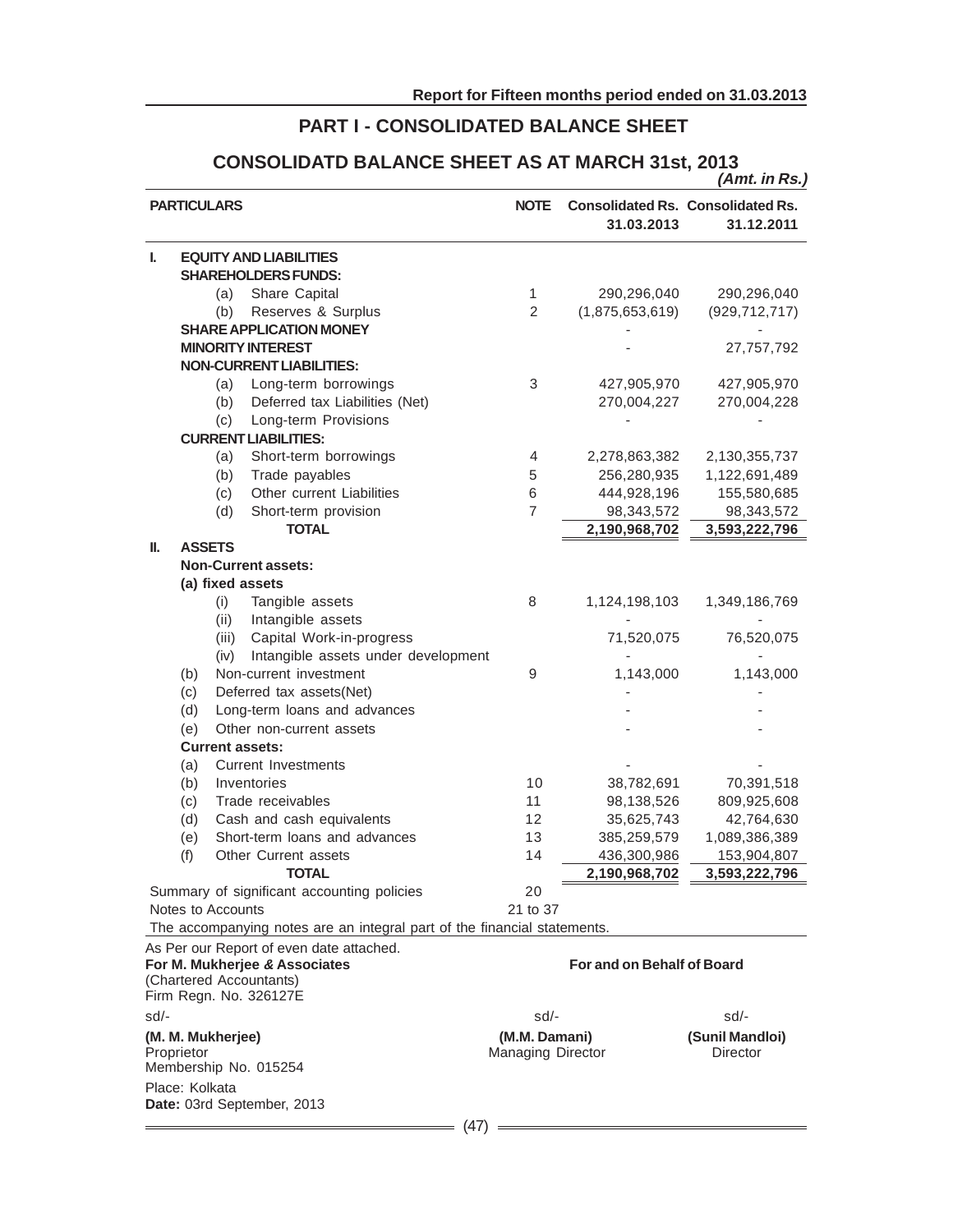# **PART II - CONSOLIDATED STATEMENT OF PROFIT AND LOSS**

# **CONSOLIDATED PROFIT & LOSS STATEMENT FOR THE FIFTEEN (15) MONTHS PERIOD ENDED MARCH 31st, 2013**

|                                                                            | <b>PARTICULARS</b> |              |                                                                                                                                | <b>NOTE</b>                               | <b>Consolidated Rs. Consolidated Rs.</b><br>31.03.2013 | 31.12.2011                             |
|----------------------------------------------------------------------------|--------------------|--------------|--------------------------------------------------------------------------------------------------------------------------------|-------------------------------------------|--------------------------------------------------------|----------------------------------------|
| ı.                                                                         |                    |              | <b>Revenue From Operations</b>                                                                                                 |                                           | 469,889,460                                            | 151,326,305                            |
| Ш.                                                                         |                    |              | <b>Cost of Sales</b>                                                                                                           | 15                                        | 503,278,533                                            | 290,240,501                            |
| Ш.                                                                         |                    |              | Gross profit (I-II)                                                                                                            |                                           | (33, 389, 073)                                         | (138, 914, 197)                        |
| IV.                                                                        |                    |              | <b>Operating expenses:</b>                                                                                                     |                                           |                                                        |                                        |
|                                                                            | (1)                |              | Selling and marketing expenses                                                                                                 | 16                                        | 7,917,723                                              | 3,150,107                              |
|                                                                            | (2)                |              | Administrative expenses                                                                                                        | 17                                        | 1,378,976,967                                          | 2,133,675,659                          |
|                                                                            | (3)                |              | Depreciation and amortization of assets                                                                                        |                                           | 224,911,399                                            | 1,112,435,358                          |
|                                                                            | (4)                |              | Foreign currency exchange gains (losses), net                                                                                  |                                           |                                                        |                                        |
| <b>Total Operating Expenses</b>                                            |                    |              |                                                                                                                                |                                           | 1,611,806,090                                          | 3,249,261,124                          |
| V.                                                                         | (1)                |              | Results from operating activities (III - IV)                                                                                   |                                           |                                                        | $(1,645,195,162)$ $(3,388,175,321)$    |
|                                                                            | (2)                |              | Gains / (Loss) on sale of long-term                                                                                            |                                           |                                                        |                                        |
|                                                                            |                    |              | investments                                                                                                                    |                                           |                                                        | (962, 891)                             |
|                                                                            | (3)                |              | Other Income                                                                                                                   | 18                                        | 755,488,098                                            | 136,061,438                            |
|                                                                            | (4)                |              | Other expenses:                                                                                                                |                                           |                                                        |                                        |
|                                                                            |                    | (i)          | finance costs                                                                                                                  | 19                                        | 67,404                                                 | 61,136,442                             |
|                                                                            |                    | (ii)         | Others                                                                                                                         |                                           |                                                        |                                        |
|                                                                            |                    |              | VI. Income before income tax                                                                                                   |                                           | (889, 774, 468)                                        | (3,314,213,215)                        |
|                                                                            | (1)                |              | <b>Current Income Tax</b>                                                                                                      |                                           |                                                        |                                        |
|                                                                            | (2)                |              | Deferred Tax Liability / (Asset)                                                                                               |                                           |                                                        | (11, 185, 320)                         |
|                                                                            |                    |              | <b>VII. Net Profit After Tax</b>                                                                                               |                                           | (889, 774, 468)                                        | (3,303,027,896)                        |
|                                                                            | (3)                |              | Others                                                                                                                         |                                           |                                                        |                                        |
|                                                                            |                    |              | VIII. Profit for the period (VI-VII)                                                                                           |                                           |                                                        | $(889, 774, 468)$ $(3, 303, 027, 896)$ |
|                                                                            |                    |              | IX. Earnings per equity share:                                                                                                 |                                           |                                                        |                                        |
|                                                                            | (1)                | <b>Basic</b> |                                                                                                                                |                                           | (3.07)                                                 | (11.38)                                |
|                                                                            | (2)                |              | <b>Diluted</b>                                                                                                                 |                                           |                                                        |                                        |
|                                                                            |                    |              | Summary of significant accounting policies                                                                                     | 20                                        |                                                        |                                        |
|                                                                            |                    |              | Notes to accounts                                                                                                              | 21 to 37                                  |                                                        |                                        |
|                                                                            |                    |              | The accompanying notes are an integral part of the financial statements                                                        |                                           |                                                        |                                        |
|                                                                            |                    |              | As Per our Report of even date attached.<br>For M. Mukherjee & Associates<br>(Chartered Accountants)<br>Firm Regn. No. 326127E |                                           | For and on Behalf of Board                             |                                        |
| $sd/-$                                                                     |                    |              |                                                                                                                                | sd/-                                      |                                                        | $sd/-$                                 |
| (M. M. Mukherjee)<br>Proprietor<br>Membership No. 015254<br>Place: Kolkata |                    |              |                                                                                                                                | (M.M. Damani)<br><b>Managing Director</b> |                                                        | (Sunil Mandloi)<br>Director            |

**Date:** 03rd September, 2013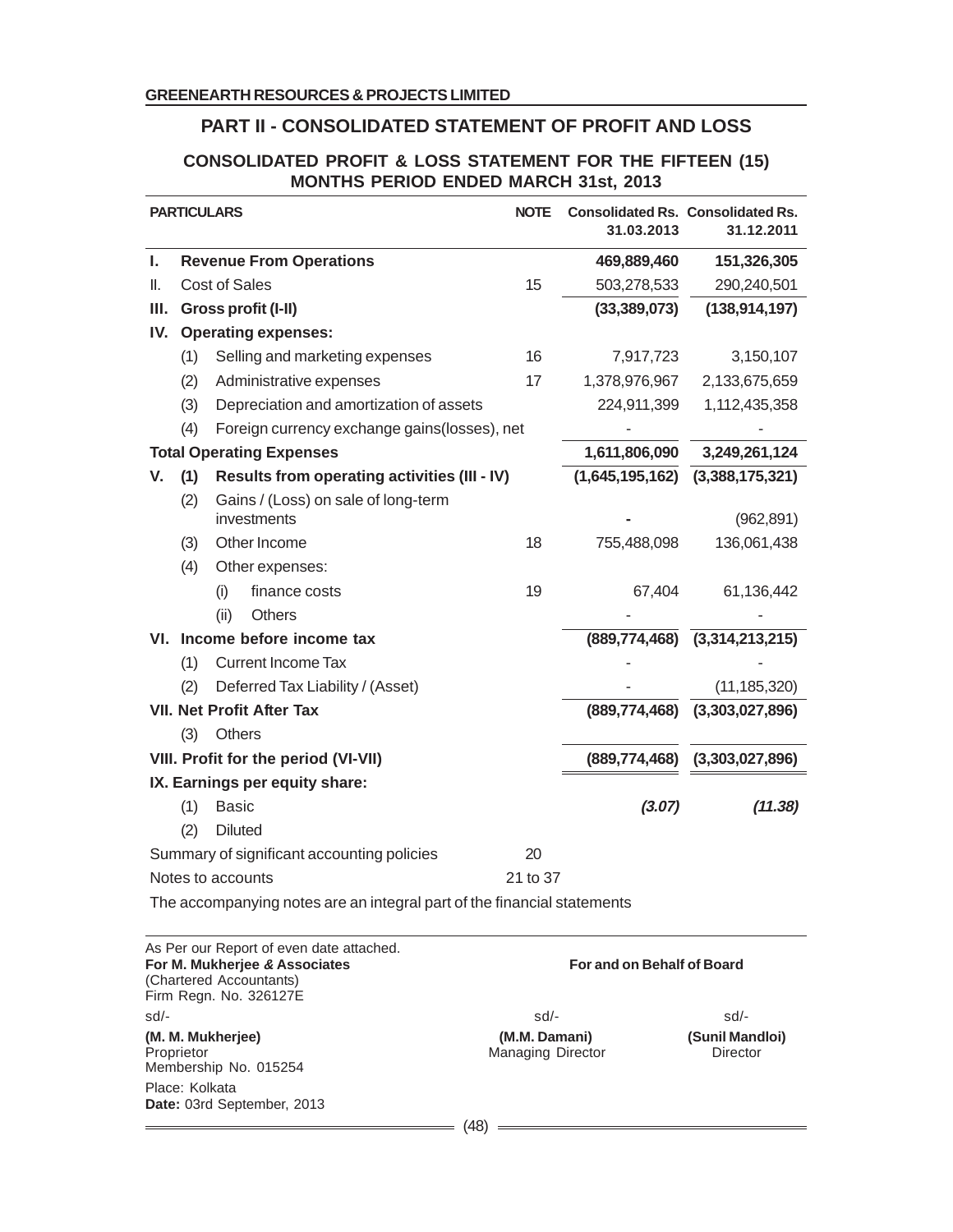# **CONSOLIDATED CASH FLOW STATEMENT FOR THE FIFTEEN MONTHS PERIOD ENDED 31 MARCH, 2013**

| <b>PARTICULARS</b>                                     |               | 15 months period<br>ended 31.03.2013<br>(Rs.) | 9 months period<br>ended 31.12.2011<br>(Rs) |
|--------------------------------------------------------|---------------|-----------------------------------------------|---------------------------------------------|
| <b>CASH FROM OPERATING ACTIVITIES</b><br>А.            |               |                                               |                                             |
| Net Profit before extra ordinary items and Tax         |               | (889, 774, 468)                               | (3,314,213,215)                             |
| <b>Adjustment for:</b>                                 |               |                                               |                                             |
| Depreciation                                           |               | 224,911,399                                   | 154,392,782                                 |
| Preliminary Expenses written off                       |               | 854,540                                       | 875,033                                     |
| Finance Cost debited to Profit and loss account        |               | 67,404                                        | 61,136,442                                  |
| Non-Operating Items - (Dividend Income)                |               | (2,985)                                       | (2, 146)                                    |
| Loss on sale of Assets(Net)                            |               |                                               | 962,891                                     |
| Loss/ (Profit) on Insurance claim recd on car theft    |               | (212, 943)                                    |                                             |
| Interest Credit to Profit and Loss Account             |               | (452, 976)                                    | (2,666,411)                                 |
| Foreign Currency Translation Reserve                   |               | 31,160,522                                    | 120,192,067                                 |
| <b>Operating Profit Before Working Capital Changes</b> |               | (633, 449, 506)                               | (2,979,322,557)                             |
| <b>Adjustment for:</b>                                 |               |                                               |                                             |
| (Increase)/Decrease in Trade and other Receivables     |               | 711,787,082                                   | 1,536,571,146                               |
| (Increase)/Decrease in Inventories                     |               | 31,608,827                                    | 117,256,055                                 |
| (Increase)/Decrease in other Current Assets            |               | 420,876,090                                   | 670,680,237                                 |
| Increase/(Decrease) Current Liabilities and Provisions |               | (456, 313, 190)                               | (1,590,506,853)                             |
| <b>Cash Generated From Other Operations</b>            |               | 74,509,305                                    | (2, 245, 321, 972)                          |
| <b>Cash Flow Before Extraordinary Items</b>            |               | 74,509,305                                    | (2, 245, 321, 972)                          |
| Extraordinary Items (Refer Note 24)                    |               | (87, 326, 959)                                | 2,423,149,466                               |
| <b>Net Cash From Operating Activities</b>              | (A)           | (12, 817, 654)                                | 177,827,494                                 |
| <b>CASH FLOW FROM INVESTING ACTIVITIES</b><br>В.       |               |                                               |                                             |
| Purchase of Fixed asset                                |               | (24, 289)                                     |                                             |
| Interest & Dividend received                           |               | 455,961                                       | 2,668,557                                   |
| <b>Investment Sold</b>                                 |               |                                               | 4,037,102                                   |
| Insurance Claim received on car theft                  |               | 314,500                                       |                                             |
| Sale of Fixed Assets                                   |               | 5,000,000                                     |                                             |
| <b>Net Cash Used in Investing activities</b>           | (B)           | 5,746,172                                     | 6,705,659                                   |
| <b>CASH FROM FINANCING ACTIVITY</b><br>C.              |               |                                               |                                             |
| Proceeds from Borrowings                               |               |                                               | (233, 358, 872)                             |
| Interest paid                                          |               |                                               | (61, 136, 442)                              |
| <b>Finance Cost</b>                                    |               | (67, 404)                                     |                                             |
| <b>Net Cash Used in Financing Activities</b>           | (C)           | (67, 404)                                     | (294, 495, 314)                             |
| Net Increase in Cash and Cash Equivalents              | $(A)+(B)+(C)$ | (7, 138, 887)                                 | (109, 962, 161)                             |
| Cash & Cash Equivalents (Opening Balance)              |               | 42,764,630                                    | 152,726,791                                 |
| <b>Cash &amp; Cash Equivalents (Closing Balance)</b>   |               | 35,625,743                                    | 42,764,630                                  |

# PURSUANT TO CLAUSE 32 OF THE LISTING AGREEMENT.

Note: The cash flow statement has been prepared under the indirect method as set out in AS-3 Cash flow statement - prescribed in the Companies (Accounting Standards) Rules, 2006. The figures in bracket indicates negative sign.

As Per our Report of even date attached. **For M. Mukherjee & Associates For and on Behalf of Board** (Chartered Accountants) Firm Regn. No. 326127E sd/- sd/- sd/- **(M. M. Mukherjee) (M.M. Damani) (Sunil Mandloi)** Managing Director Membership No. 015254 Place: Kolkata **Date:** 03rd September, 2013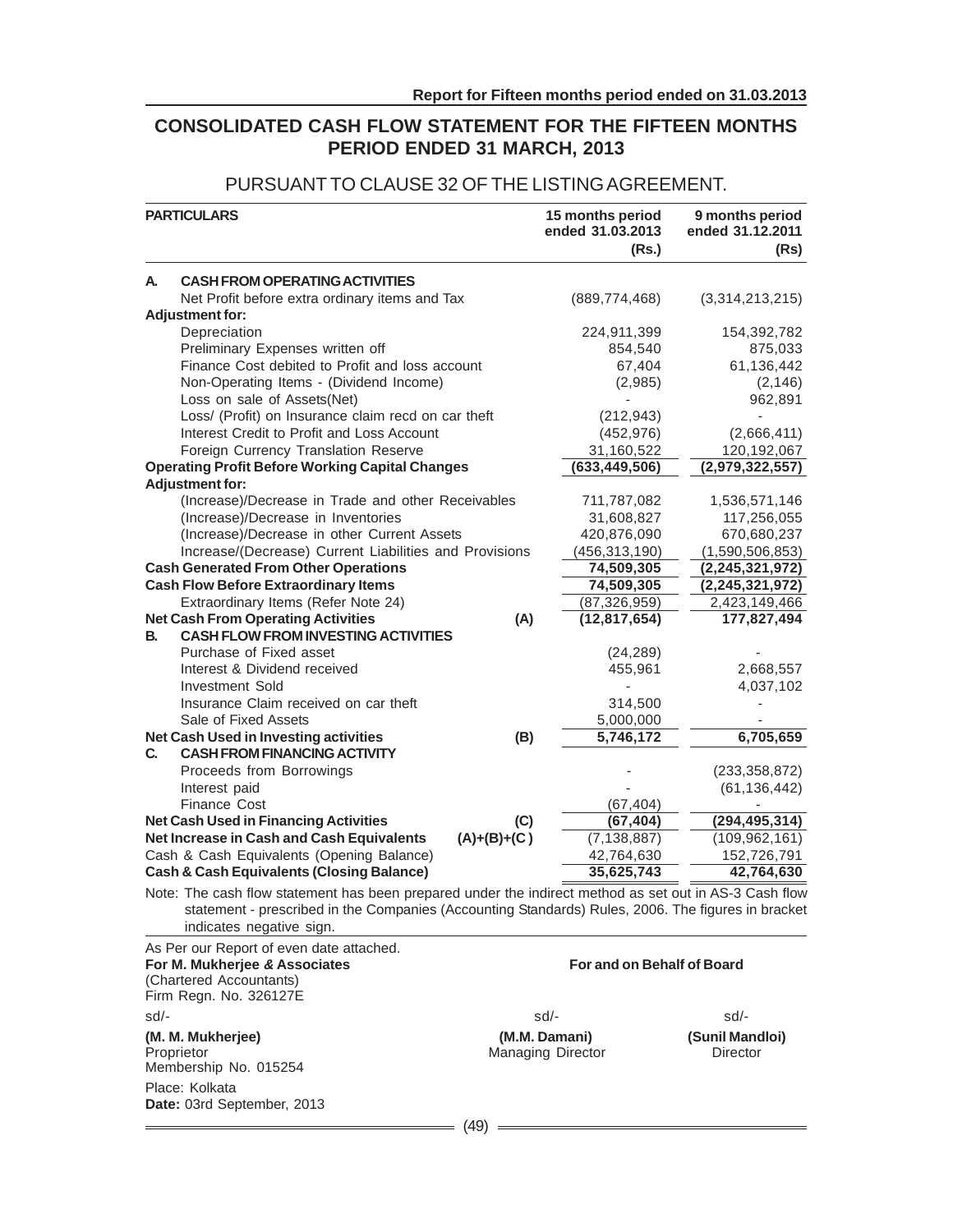# **NOTE FORMING PART OF CONSOLIDATED BALANCE SHEET AND PROFIT AND LOSS STATEMENT**

| <b>PARTICULARS</b>                                       | <b>Consolidated Rs. Consolidated Rs.</b><br>31.03.2013 | 31.12.2011                    |
|----------------------------------------------------------|--------------------------------------------------------|-------------------------------|
| <b>NOTE - 1: SHARE CAPITAL</b>                           |                                                        |                               |
| <b>AUTHORISED SHARE CAPITAL</b>                          |                                                        |                               |
| 50,00,00,000 Equity share of Rs. 1/- each                | 500,000,000                                            | 500,000,000                   |
| <b>ISSUED, SUBSCRIBED &amp; PAID-UP CAPITAL</b>          |                                                        |                               |
| 29,02,96,040 Equity Shares at Rs.1/- each fully paid up. | 290,296,040                                            | 290,296,040                   |
| <b>NOTE - 2: RESERVE &amp; SURPLUS</b>                   |                                                        |                               |
| <b>Profit &amp; Loss Account</b>                         |                                                        | (889,774,468) (3,303,027,896) |
| (Balance as per Profit & Loss Account)                   |                                                        |                               |
| Add: Profit brought forward                              | (5,391,037,114)                                        | (2,088,009,218)               |
|                                                          | (6,280,811,582)                                        | (5,391,037,114)               |
| Add: Share Premium A/c                                   | 3,046,833,350                                          | 3,046,833,350                 |
| Add: Capital Reserve / (Goodwill) on consolidation       | 808,964,621                                            | 896,291,576                   |
| Add: Foreign Currency Translation Reserve                | 549,359,993                                            | 518,199,471                   |
|                                                          | (1,875,653,618)                                        | (929, 712, 717)               |
| <b>NOTE - 3: LONG-TERM BORROWINGS</b>                    |                                                        |                               |
| Secured Loan (Term Loan)                                 | 427,905,970                                            | 427,905,970                   |
| <b>NOTE - 4 : SHORT-TERM BORROWINGS</b>                  |                                                        |                               |
| Working capital from Banks<br>a.                         | 2,101,401,981                                          | 2,103,203,813                 |
| b. Advances received from Intercompany                   | 177,461,401                                            | 27, 151, 924                  |
|                                                          | 2,278,863,382                                          | 2,130,355,737                 |
| <b>NOTE - 5: TRADE PAYABLES</b>                          |                                                        |                               |
| <b>Sundry Creditors</b>                                  | 256,280,935                                            | 1,122,691,489                 |

 $\equiv$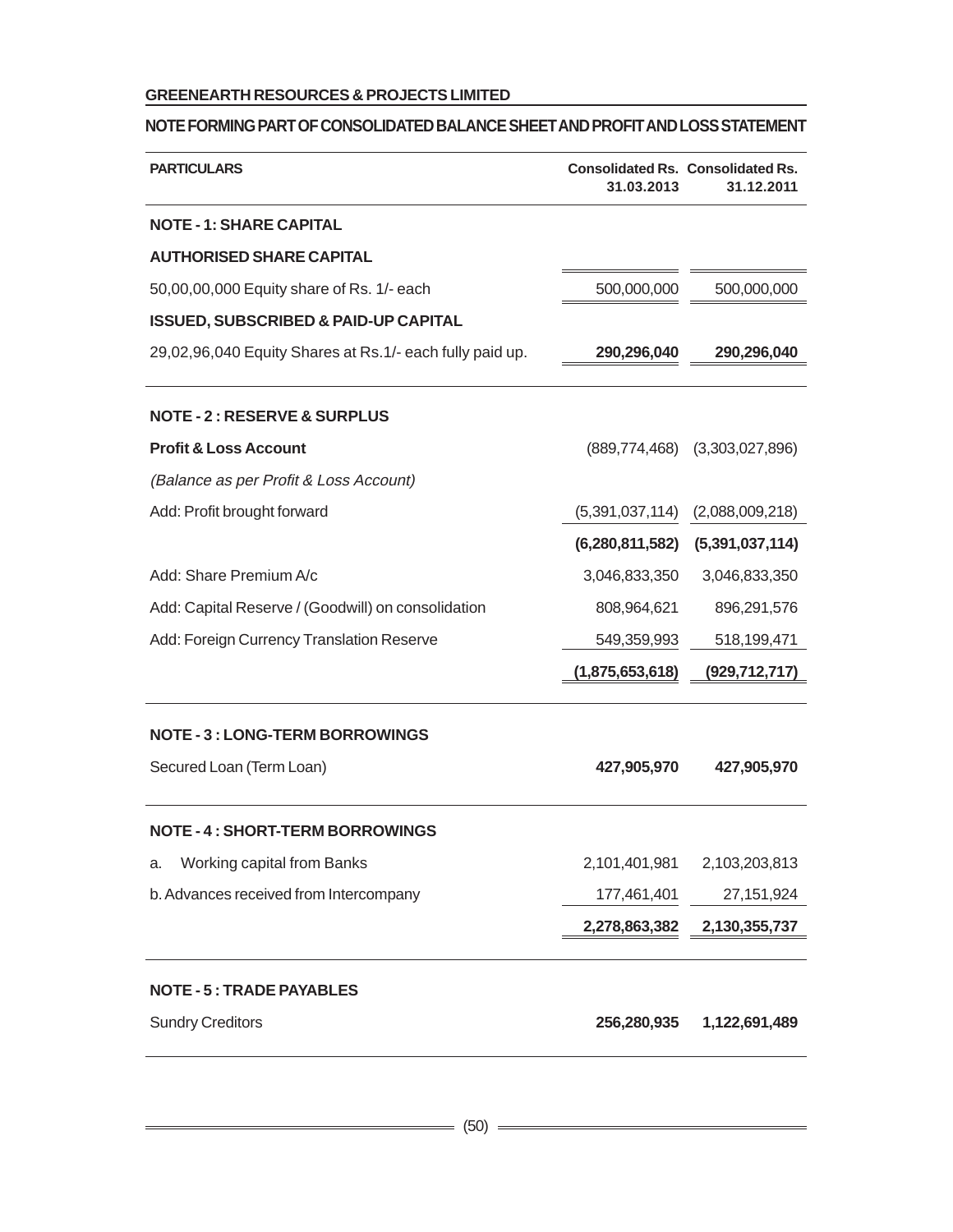|    | <b>PARTICULARS</b>                         | Consolidated Rs. Consolidated Rs.<br>31.03.2013 | 31.12.2011  |
|----|--------------------------------------------|-------------------------------------------------|-------------|
|    | <b>NOTE - 6: OTHER CURRENT LIABILITIES</b> |                                                 |             |
| a. | <b>Outstanding Liabilities</b>             | 14,464,304                                      | 28,458,663  |
| h. | Duties & Taxes                             | 430,430,083                                     | 127,088,213 |
| c. | Unpaid/Unclaimed dividend                  | 33,809                                          | 33,809      |
|    |                                            | 444,928,196                                     | 155,580,685 |
|    |                                            |                                                 |             |
|    |                                            |                                                 |             |

# **NOTE FORMING PART OF CONSOLIDATED BALANCE SHEET AND PROFIT AND LOSS STATEMENT**

# **NOTE - 7 : SHORT-TERM PROVISION**

| Provision for Income Tax | 98,343,572 | 98,343,572 |
|--------------------------|------------|------------|
|                          |            |            |

# **NOTE - 8**

#### **CONSOLIDATED FIXED ASSETS AS ON 31.03.2013**

#### **(Amt. in Rs.)**

| <b>PARTICULARS</b>            |                     | <b>GROSS BLOCK</b>            |                             |                           | <b>DEPRECIATION</b>     |                              |                                                       | <b>NET BLOCK</b>    |                     |
|-------------------------------|---------------------|-------------------------------|-----------------------------|---------------------------|-------------------------|------------------------------|-------------------------------------------------------|---------------------|---------------------|
|                               | AS ON<br>31.12.2011 | <b>ADDITIONS</b>              | AS ON<br>31.03.13           | <b>UPTO</b><br>31.12.2011 | <b>FOR</b><br>15 Months | Adj.<br>during the<br>period | <b>UPTO</b><br>31.03.13                               | AS ON<br>31.03.2013 | AS ON<br>31.12.2011 |
| LAND                          | 45.881.399          |                               | 45,881,399                  |                           |                         |                              |                                                       | 45,881,399          | 45,881,399          |
| <b>BUILDING</b>               | 66,692,090          |                               | 66,692,090                  | 26.710.032                | 4,997,757               |                              | 31,707,789                                            | 34.984.301          | 39,982,058          |
| PLANT & MACHINERY             | 2,254,450,357       | 24,289                        | 2,254,474,646               | 993,627,432               | 219,227,557             |                              | 1,212,854,989 1,041,619,657                           |                     | 1,260,822,925       |
| OFFICE EQUIPMENTS             | 322,807             |                               | 322,807                     | 319,943                   | 1,432                   |                              | 321,375                                               | 1,432               | 2,864               |
| <b>COMPUTERS</b>              | 1.978.989           |                               | 1.978.989                   | 1,875,301                 | 51,844                  |                              | 1,927,145                                             | 51,844              | 103,688             |
| <b>FURNITURE AND FIXTURES</b> | 5,656,284           |                               | 5,656,284                   | 4,394,045                 | 285,582                 |                              | 4,679,627                                             | 976,657             | 1,262,239           |
| <b>VEHICLES</b>               | 4,640,063           | (581, 400)                    | 4,058,663                   | 3,508,466                 | 347,228                 | (479, 843)                   | 3,375,850                                             | 682,813             | 1,131,597           |
| <b>SUB-TOTAL</b>              | 2,379,621,989       | (557, 111)                    | 2,379,064,878 1,030,435,219 |                           | 224,911,399             |                              | (479,843) 1,254,866,775 1,124,198,103                 |                     | 1,349,186,770       |
| CAPITAL W.I.P.                | 76,520,075          | (5,000,000)                   | 71,520,075                  |                           |                         |                              |                                                       | 71,520,075          | 76,520,075          |
| <b>TOTAL</b>                  | 2,456,142,064       | (5,557,111)                   | 2,450,584,953 1,030,435,219 |                           | 224,911,399             |                              | (479,843) 1,254,866,775 1,195,718,178                 |                     | 1,425,706,845       |
| PREVIOUS PERIOD               |                     | 5,570,772,457 (3,114,630,393) | 2,456,142,064 1,287,442,798 |                           |                         |                              | 154,392,782 2,703,230,033 2,209,707,781 1,425,706,844 |                     | 428,329,659         |
|                               |                     |                               |                             | (51)                      |                         |                              |                                                       |                     |                     |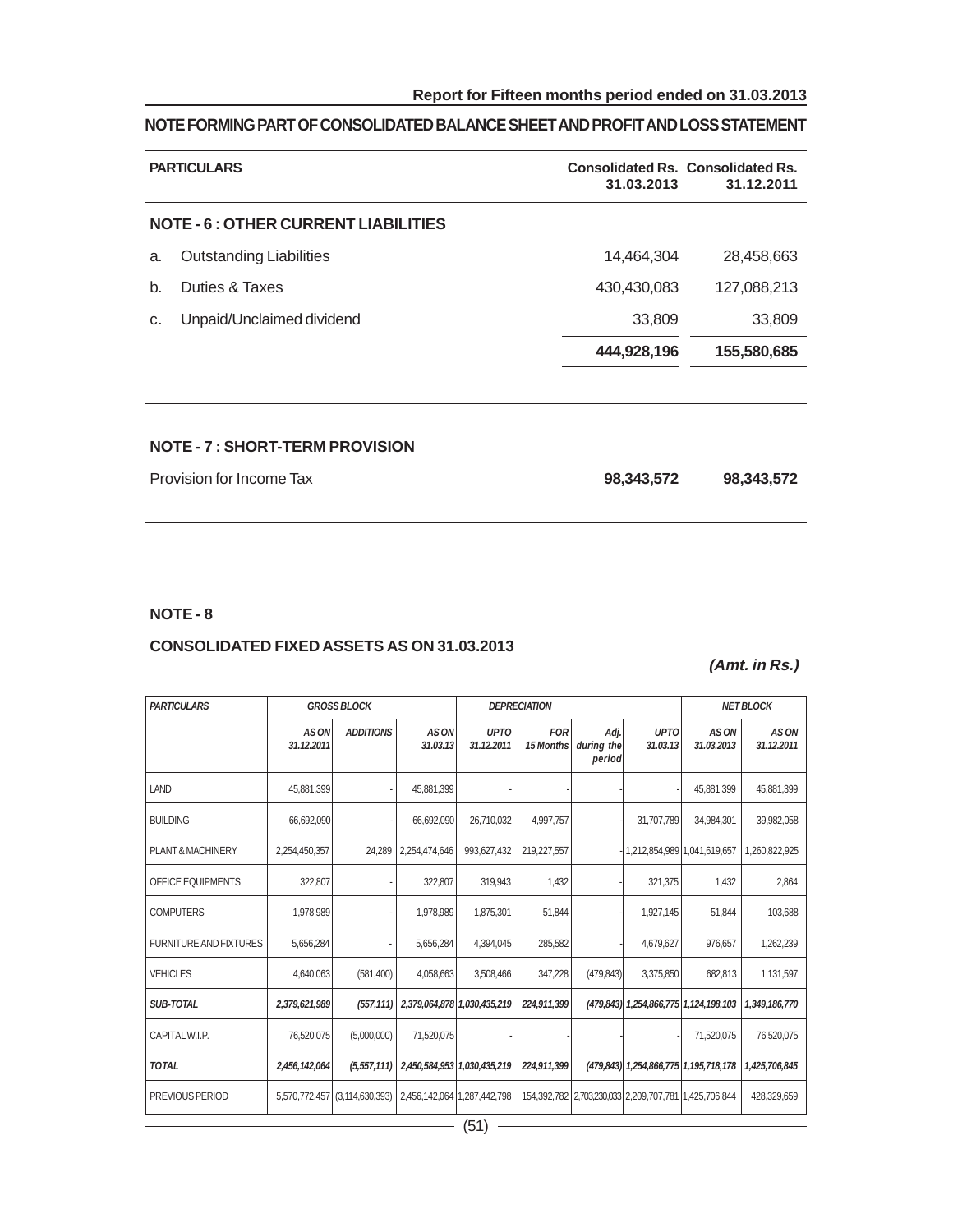# **NOTE FORMING PART OF CONSOLIDATED BALANCE SHEET AND PROFIT AND LOSS STATEMENT**

|    | <b>PARTICULARS</b>                                     | 31.03.2013  | <b>Consolidated Rs. Consolidated Rs.</b><br>31.12.2011 |
|----|--------------------------------------------------------|-------------|--------------------------------------------------------|
|    | NOTE - 9: NON-CURRENT INVESTMENTS                      |             |                                                        |
| a) | <b>Quoted - At Cost</b>                                |             |                                                        |
|    | 50,000 units of SBI Capital Protection Oriented Fund   | 500,000     | 500,000                                                |
|    | (Market Value: Rs. 11.6431 Per Unit)                   |             |                                                        |
| b) | <b>Unquoted - At Cost</b>                              |             |                                                        |
|    | 64,300 Eq. Sh. of M/s Industrial Lamcoke Projects Ltd. | 643,000     | 643,000                                                |
|    |                                                        | 1,143,000   | 1,143,000                                              |
|    | <b>NOTE - 10 : INVENTORIES</b>                         |             |                                                        |
|    | (valued at lower of Cost or Net Realisable value)      |             |                                                        |
| a. | <b>Raw Materials</b>                                   | 22,943,102  | 5,547,860                                              |
| b. | Stock in Process                                       | 4,567,189   | 3,373,000                                              |
| c. | <b>Finished Goods</b>                                  | 10,339,276  | 60,537,534                                             |
| d. | Stores, spares & consumables                           | 933,124     | 933,124                                                |
|    |                                                        | 38,782,691  | 70,391,518                                             |
|    | <b>NOTE - 11: TRADE RECEIVABLES</b>                    |             |                                                        |
|    | (Unsecured, considered good)                           |             |                                                        |
| a. | Debts due for period more than 6 months                | 789,673,453 | 2,239,093,832                                          |
| b. | <b>Other Debts</b>                                     | 24,743,661  | 52,639,083                                             |
|    | <b>Total Debtors</b>                                   | 814,417,114 | 2,291,732,915                                          |
|    | Less: Provision for Doubtful Debts                     | 716,278,588 | 1,481,807,307                                          |
|    | <b>Sundry Debtors (Net)</b>                            | 98,138,526  | 809,925,608                                            |
|    |                                                        |             |                                                        |

 $\qquad \qquad =$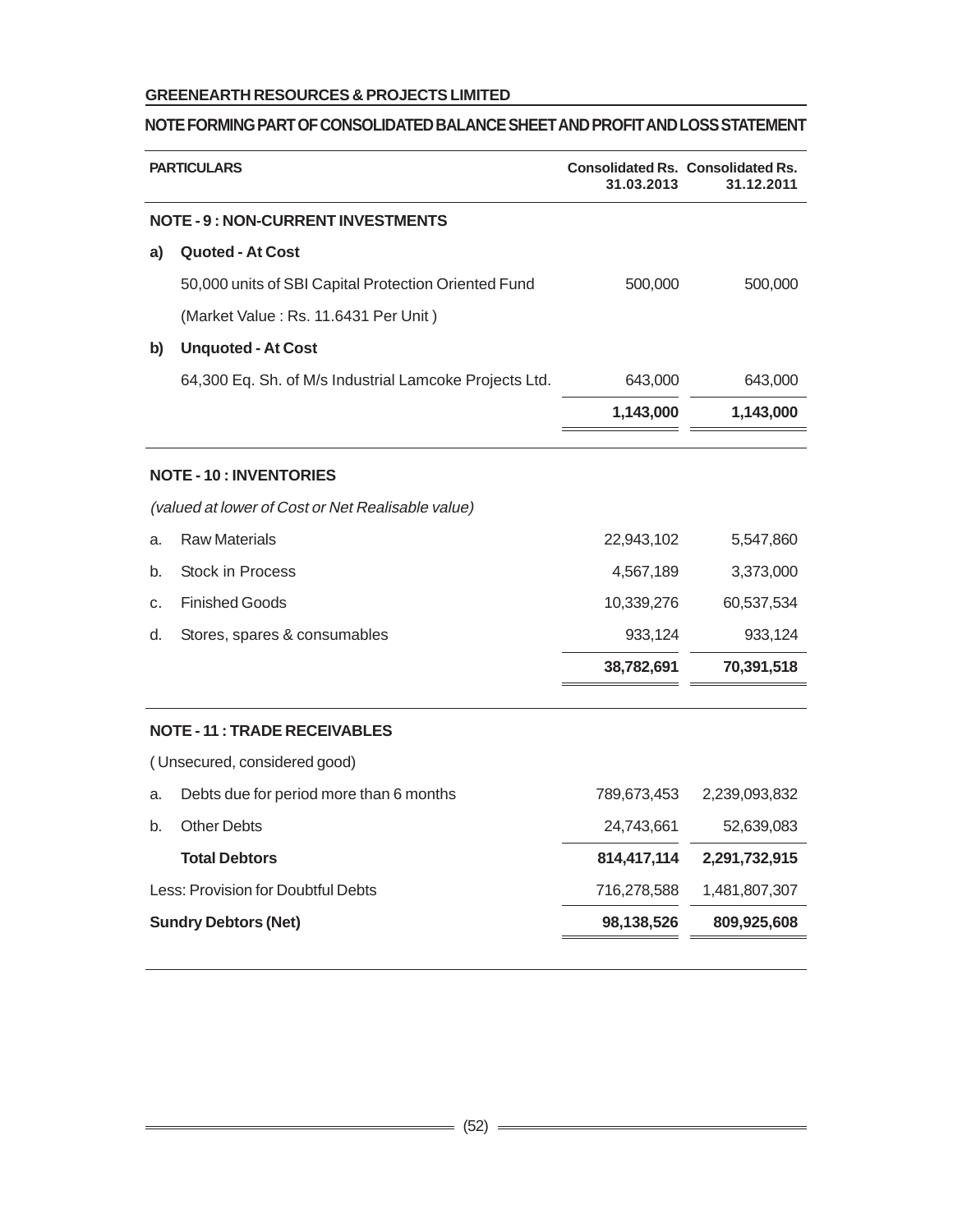|    | <b>PARTICULARS</b>                            | <b>Consolidated Rs. Consolidated Rs.</b><br>31.03.2013 | 31.12.2011    |
|----|-----------------------------------------------|--------------------------------------------------------|---------------|
|    | <b>NOTE - 12: CASH &amp; CASH EQUIVALENTS</b> |                                                        |               |
| a. | Cash in hand                                  | 1,761,770                                              | 611,328       |
| b. | <b>Balance with schedule Banks:</b>           |                                                        |               |
|    | i.<br>On Current Accounts                     | 24,749,173                                             | 31,350,942    |
|    | On Fixed Deposits<br>ii.                      | 9,114,800                                              | 10,802,360    |
|    |                                               | 35,625,743                                             | 42,764,630    |
|    | NOTE - 13 : SHORT-TERM LOANS & ADVANCES       |                                                        |               |
| a. | Advance Recoverable in cash or in kind        | 69,735,035                                             | 784,161,258   |
| b. | Loans & Advances                              | 315,524,544                                            | 305,225,131   |
|    |                                               | 385,259,579                                            | 1,089,386,389 |
|    | <b>NOTE - 14: OTHER CURRENT ASSETS</b>        |                                                        |               |
| a. | <b>Sundry Deposits</b>                        | 13,270,315                                             | 12,639,115    |
| b. | <b>Other Receivables</b>                      | 33,718                                                 |               |
| c. | Duties & Taxes                                | 282,257,476                                            |               |
| d. | Advance Tax (Incl. Tax Deducted at Source)    | 48,139,700                                             | 47,811,377    |
|    |                                               | 343,701,210                                            | 60,450,492    |
| е. | Preliminary Exp.                              | 93,454,316                                             | 94,329,348    |
|    | Less: Written off during the period           | 854,540                                                | 875,033       |
|    |                                               | 92,599,776                                             | 93,454,315    |
|    |                                               | 436,300,986                                            | 153,904,807   |

# **NOTE FORMING PART OF CONSOLIDATED BALANCE SHEET AND PROFIT AND LOSS STATEMENT**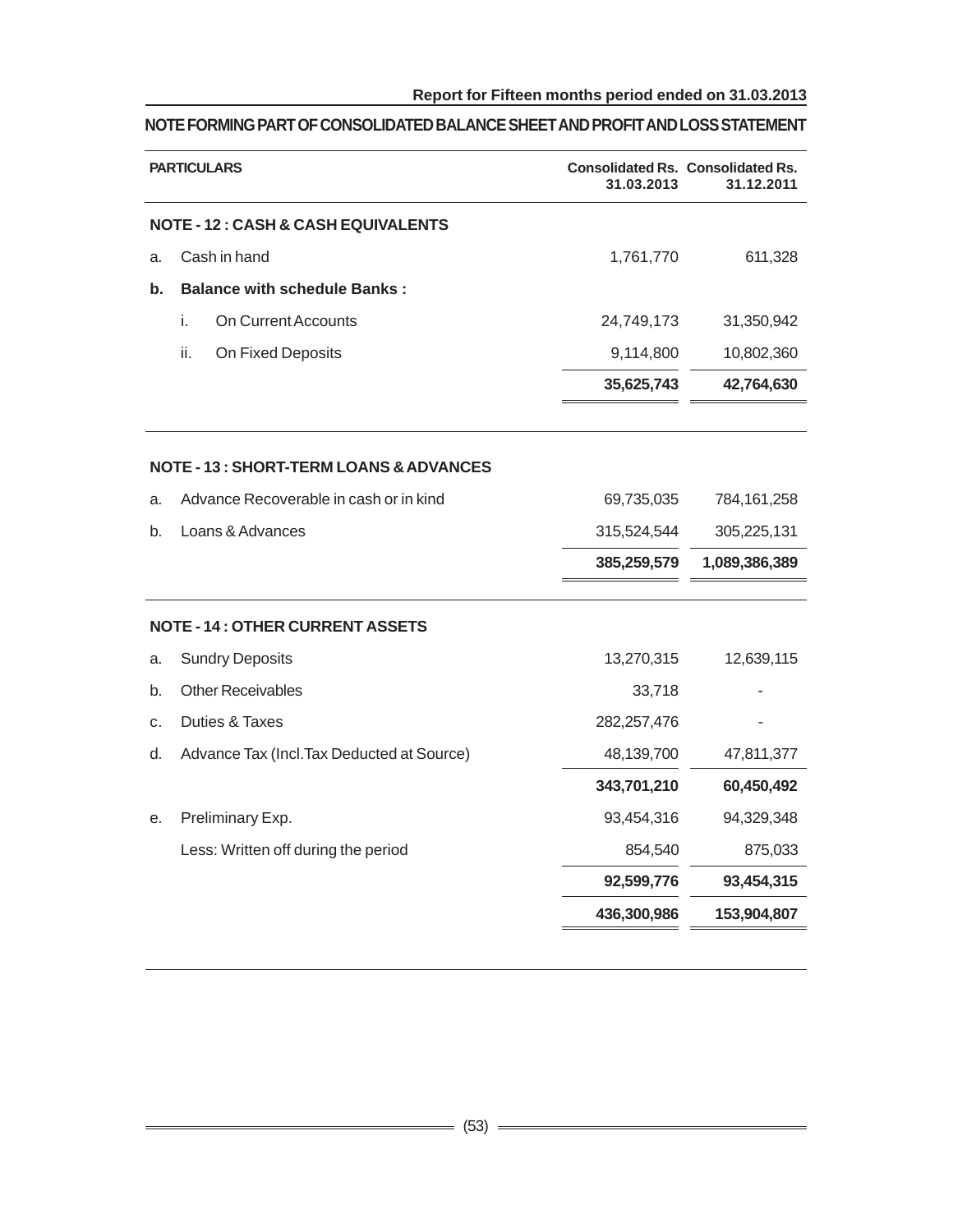# **NOTE FORMING PART OF CONSOLIDATED BALANCE SHEET AND PROFIT AND LOSS STATEMENT**

|    | <b>PARTICULARS</b>                                 | 31.03.2013    | <b>Consolidated Rs. Consolidated Rs.</b><br>31.12.2011 |
|----|----------------------------------------------------|---------------|--------------------------------------------------------|
|    | <b>NOTE - 15: COST OF SALES</b>                    |               |                                                        |
| a. | Purchases                                          | 432,410,794   | 139,652,388                                            |
| b. | Stores consumed                                    | 5,311,045     | 3,509,344                                              |
| С. | Power, fuel and water charges                      | 8,040,357     | 5,323,812                                              |
| d. | Repairs and maintenance expenses                   | 3,842,910     | 5,489,630                                              |
| е. | Labour transportation & Port charges               | 18,688,738    | 17,269,282                                             |
| f. | Vehicle operation & maintenance expenses           | 3,375,861     | 1,739,991                                              |
| g. | (Increase)/Decrease in Stocks                      | 31,608,827    | 117,256,055                                            |
|    |                                                    | 503,278,533   | 290,240,501                                            |
|    | <b>NOTE - 16: SELLING &amp; MARKETING EXPENSES</b> |               |                                                        |
|    |                                                    |               |                                                        |
| a. | Advertisement and sales promotion expenses         | 3,695,575     | 1,001,088                                              |
| b. | Telecommunication charges                          | 573,232       | 337,735                                                |
| С. | Travelling & Conveyance expenses                   | 3,648,916     | 1,811,284                                              |
|    |                                                    | 7,917,723     | 3,150,107                                              |
|    | <b>NOTE - 17: ADMINISTRATIVE EXPENSES</b>          |               |                                                        |
| a. | <b>Audit Fees</b>                                  | 119,181       | 138,947                                                |
| b. | Salary and Wages Expenses                          | 8,994,031     | 14,416,489                                             |
| С. | <b>Printing &amp; Stationery</b>                   | 655,928       | 491,779                                                |
| d. | <b>Electricity Expenses</b>                        | 153,819       | 106,538                                                |
| е. | <b>Staff Welfare Expenses</b>                      | 647,871       | 388,486                                                |
| f. | Postage, Courier Expenses                          | 914,635       | 877,664                                                |
| g. | Rent, Rates, Taxes & Insurance Expenses            | 8,128,293     | 3,006,017                                              |
| h. | <b>Directors Remuneration</b>                      | 682,622       | 73,787                                                 |
| I. | Legal & Professional Charges                       | 7,271,630     | 6,474,411                                              |
| j. | Provision for Doubtful Debts/Advances              | 1,323,388,206 | 633,474,407                                            |
| κ. | <b>General Expenses</b>                            | 626,125       | 1,269,819                                              |
| ı. | <b>Directors Sitting Fees</b>                      | 40,000        |                                                        |
| m. | <b>Computer Expenses</b>                           | 94,601        | 189,927                                                |
| n. | Misc. Balance written off                          | 26,382,534    | 301,449                                                |
| о. | Preliminary expenses written off                   | 854,540       | 875,033                                                |
| p. | Other Interest                                     | 22,951        |                                                        |
| q. | Mining License written off                         |               | 1,471,590,906                                          |
|    |                                                    | 1,378,976,967 | 2,133,675,659                                          |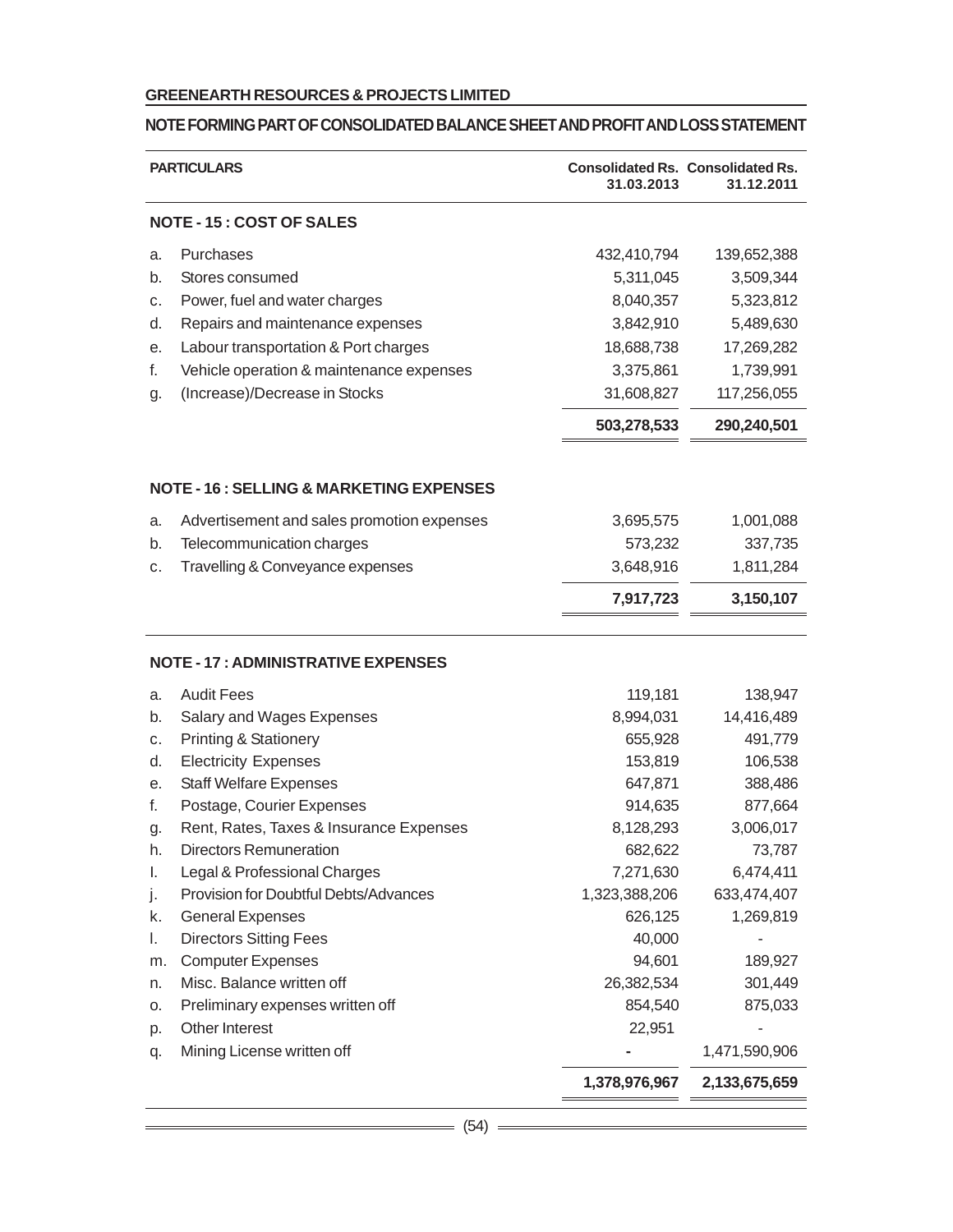|    | <b>PARTICULARS</b>                | 31.03.2013  | <b>Consolidated Rs. Consolidated Rs.</b><br>31.12.2011 |
|----|-----------------------------------|-------------|--------------------------------------------------------|
|    | <b>NOTE - 18: OTHER INCOME</b>    |             |                                                        |
| a. | Interest reversal on Term Loan    |             | 133,392,881                                            |
| b. | Interest earned on Fixed Deposits | 150,705     | 2,666,411                                              |
| C. | Interest earned                   | 302,270     |                                                        |
| d. | Dividend Income                   | 2,985       | 2,146                                                  |
| е. | Sale of Scrap                     | 3,310,870   |                                                        |
| f. | Insurance Claim Car               | 212,943     |                                                        |
| g. | <b>Bad Debts recovered</b>        | 42,084      |                                                        |
| h. | Balances written off              | 751,145,702 |                                                        |
| i. | Other Income                      | 320,539     |                                                        |
|    |                                   | 755,488,098 | 136,061,438                                            |
|    | <b>NOTE - 19: FINANCE COST</b>    |             |                                                        |
| a. | <b>Bank &amp; Finance Charges</b> | 67,404      | 61,136,442                                             |
|    |                                   |             |                                                        |

# **NOTE FORMING PART OF CONSOLIDATED BALANCE SHEET AND PROFIT AND LOSS STATEMENT**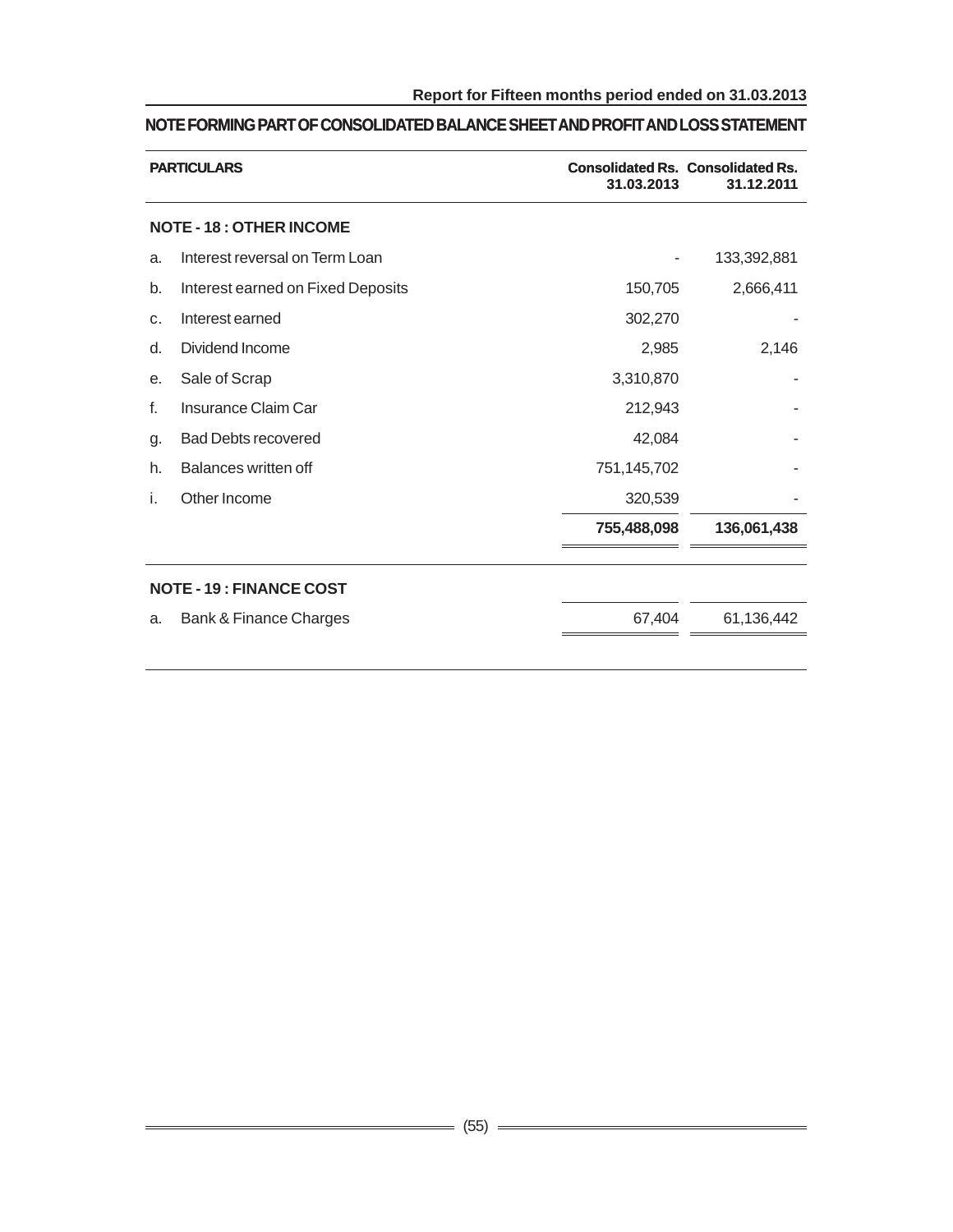#### **NOTES ANNEXED TO AND FORMING PART OF THE CONSOLIDATED BALANCE SHEET AS AT 31STMARCH, 2013 AND CONSOLIDATED STATEMENT OF PROFIT OR LOSS FOR THE PERIOD ENDED ON THAT DATE:**

# **NOTE – 20:SIGNIFICANT ACCOUNTING POLICIES**

#### 20.1 **Basis of Consolidation:**

- **a.** The consolidated financial statements relate to Greenearth Resources & Projects Ltd. and its subsidiaries Global Astra Pte. Ltd., Singapore and Astra Mining Lda., Mozambique.
- **b.** The consolidated Financial Statements have been prepared in accordance with Accounting Standard 21 issued by Institute of Chartered Accountants of India:
	- i. The financial statements of the Company and its subsidiary have been combined on a line to line basis by adding together like items of assets, liabilities, income and expenses
	- ii. Intergroup balances, intergroup transactions and resulting unrealized profits /losses have been eliminated in full
	- iii. Figures pertaining to the subsidiary have been reclassified to bring them in line with parent Company's financial statements.
	- iv. In consonance with AS 21 and generally accepted reporting norms an unaudited financial statement of its subsidiary Global Astra Pte Ltd. Singapore & Astra Mining Lda, Mozambique for the period ended 31st March, 2013 has been consolidated with the holding company.

#### 20.2 **Basis of Preparation of Financial Statements:**

- a. The financial statements are prepared in accordance with Generally Accepted Accounting Principles (Indian GAAP) under the historical cost convention on accrual basis and on principles of going concern. The accounting policies are consistently applied by the Company except where otherwise stated.
- b. The financial statements are prepared to comply in all material respects with the accounting standards notified by the Companies (Accounting Standards) Rules, 2006 and the relevant provisions of the Companies Act, 1956.
- c. The preparation of the financial statements requires estimates and assumptions to be made that affect the reported amounts of assets and liabilities on the date of the financial statements and the reported amounts of revenues and expenses during the reporting period. Differences between the actual results and estimates are recognized in the period in which the results are known / materialized.
- d. During the financial period ended on 31st March, 2013; figures in respect of holding company, related to previous financial periods had been presented on the basis of regenerated and / or reconstructed records prepared on the basis of bank statements, residuary information and on the basis of management representations due to the accidental loss of financials and other records while shifting of books of accounts, office documents and furniture from Corporate office (Mumbai) to Registered office (Kolkata).

#### 20.3 **Fixed Assets**

Fixed Assets are stated at cost less accumulated depreciation and impairment loss, if any. The cost of an asset comprises of purchase price and any directly attributable cost of bringing the assets to its present condition for intended use.

Depreciation on the fixed assets has been provided on written down value method at the rates prescribed and in the manner specified in Schedule XIV to the Companies Act, 1956.

#### 20.4 **Impairment of Assets**:

The company assesses at each balance sheet date whether there is any indication that an asset may be impaired. If any such indication exists, the company estimates the recoverable amount of the asset. If such recoverable amount of the asset or the recoverable amount of the cash generating unit to which the asset belong is less than its carrying amount, the carrying amount is reduced to its recoverable amount. If at the balance sheet date there is an indication that if a previously assessed impairment loss no longer exists, the recoverable amount is reassessed and the asset is reflected at the recoverable amount subject to a maximum of depreciated historical cost.

#### 20.5 **Investments**

Investments are classified as current and long term investments. Current investments are stated at lower of cost or market value. Long term investments are stated at cost. However, when there is a decline in investment other than temporary, in the value of long term investment, the carrying value is reduced. Accordingly, each long term investment is carried at cost less provision for other than temporary diminution in the value.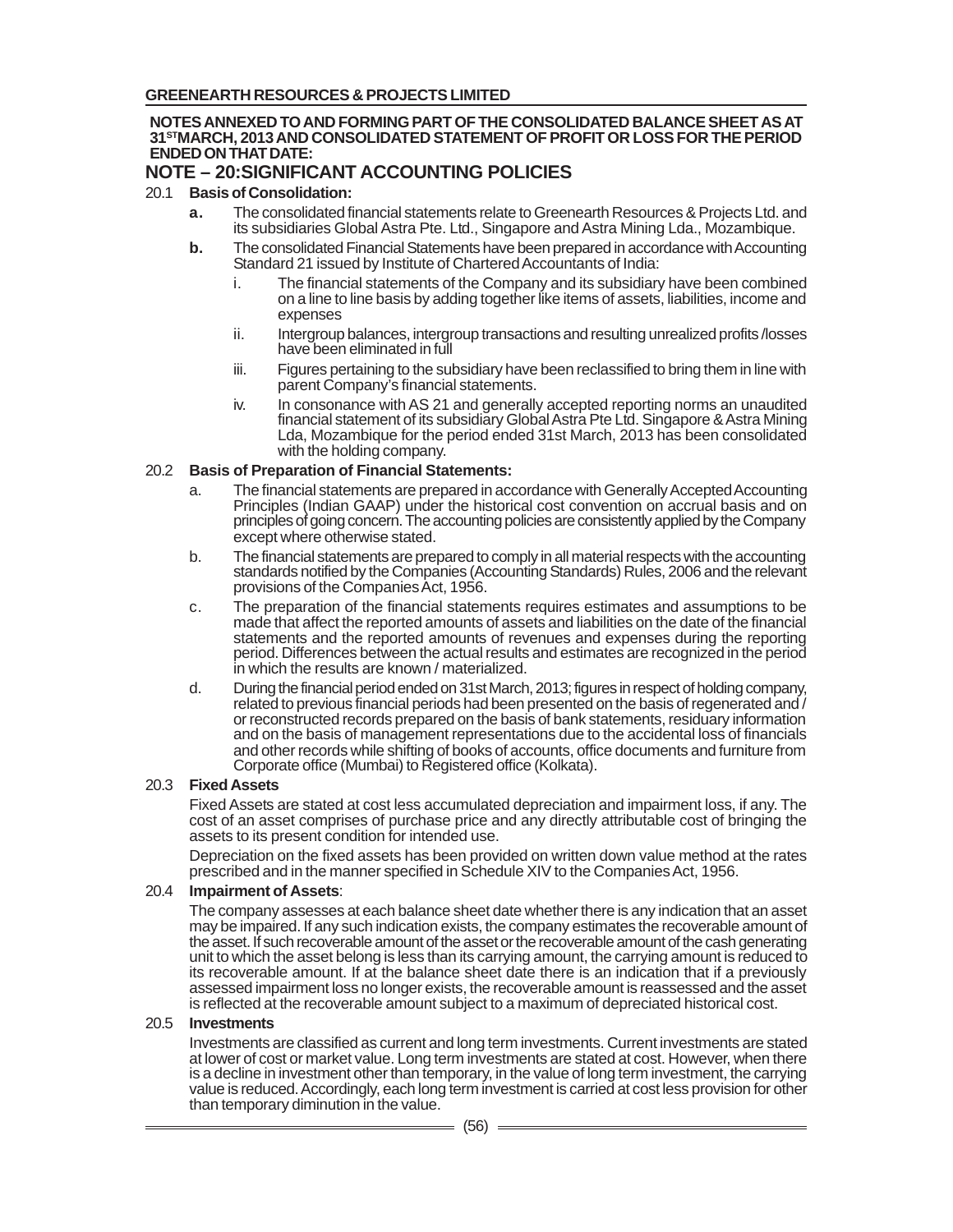#### 20.6 **Foreign Currency Transactions**:

- a. Initial Recognition Foreign currency transactions are recorded in the reporting currency, by applying to the foreign currency amount the exchange rate between the reporting currency and the foreign currency at the date of the transaction.
- b. Conversion Foreign currency monetary items are reported using the closing rate. Nonmonetary items, which are carried in terms of historical cost denominated in a foreign currency, are reported using the exchange rate on the date of transaction
- c. Exchange differences Exchange differences arising on the settlement or conversion of monetary current assets and liabilities are recognized as income or as expense in the period in which they arise.
- d. Forward Exchange Contracts –The premium or discount arising at the inception of forward exchange contracts is amortized as expense or income over the life of the contract. Exchange differences on such contracts are recognized in the statement of profit and loss in the period in which the exchange rates change. Any profit or loss arising on cancellation or renewal of foreign exchange contract is recognized as income or expense for the period.

#### 20.7 **Inventories**

Inventories are measured at lower of cost or net realizable value. Stores and Spares parts are valued at cost.

#### 20.8 **Revenue Recognition**:

- a. Revenue is recognized to the extent that it is probable that the economic benefits will flow to the company and the revenue can be reliably measured.
- b. Sale of goods Revenue is recognized when the significant risks and rewards of ownership of the goods have passed to the buyer. Sales revenue is shown at net of sales return, discounts and rebates.
- c. Interest -Revenue is recognized on a time proportion basis taking into account the amount outstanding and the rate applicable.
- d. Dividends Revenue is recognized as and when received.

#### 20.9 **Employees' Retirement Benefits**:

Contribution to Provident Fund is accounted when accrued. The company have the policy of encashing unutilized leave however there is no unutilized leave at the end of the period.

#### 20.10 **Borrowing Cost**:

Interest and other borrowing cost on specific borrowings, relatable to qualifying assets are capitalized as part of the cost of such assets upto the date when such asset is ready for its intended use. All other borrowing cost is charged to the profit and Loss Account.

#### 20.11 **Earnings Per Share**:

The basic earnings per share are calculated by dividing the profit after Tax for the period attributable to equity shareholders by the weighted average number of Equity Shares outstanding during the period.

#### 20.12 **Taxes on Income**:

Tax expense comprises of current tax, and deferred tax.

- (a) Current income tax is measured at the amount expected to be paid to the tax authorities, computed in accordance with the applicable tax rates and tax laws.
- (b) Deferred Tax arising on account of "timing differences" and which are capable of reversal in one or more subsequent periods is recognized, using the tax rates and tax laws that are enacted or substantively enacted. Deferred tax asset is recognized only to the extent there is reasonable certainty with respect to reversal of the same in future years as a matter of prudence.

#### 20.13 **Provisions, Contingent Liabilities and Contingent Assets:**

- a. A provision is recognized when the company has a present obligation as a result of past event and it is probable that an outflow of resources will be required to settle the obligation, in respect of which a reliable estimate can be made.
- b. Contingent Liabilities are not provided for in the accounts and are shown separately in the Notes on Account.

#### 20.14 **Miscellaneous Expenditure**:

Miscellaneous expenditure is written off to the profit and loss account, depending upon the nature and expected future benefits of such expenditure. The management reviews the amortization period on a regular basis and if expected future benefits from such expenditure are significantly lower or higher from previous estimates, the amortization period is accordingly changed.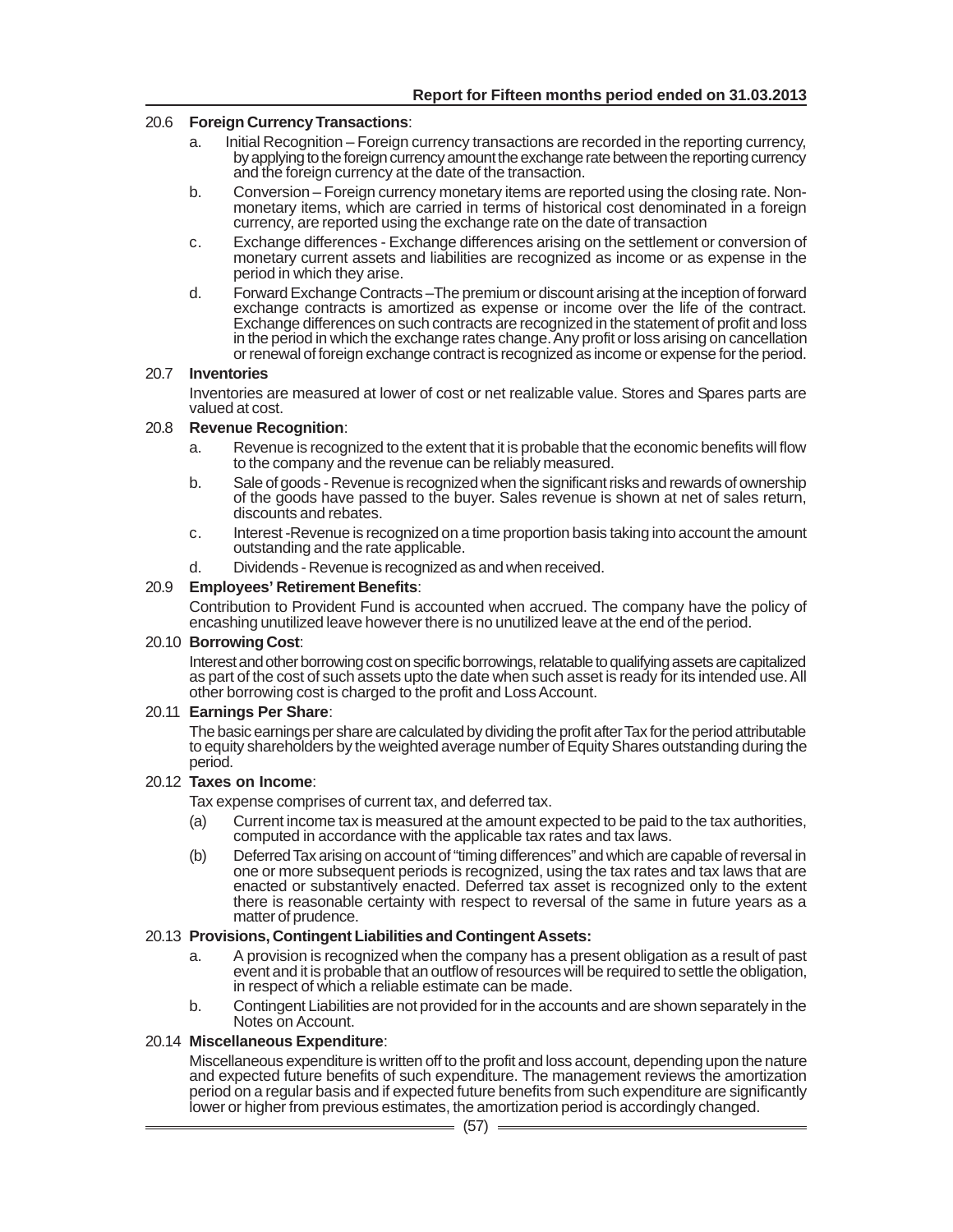# **NOTES TO ACCOUNTS:**

#### **NOTE – 21: Contingent liabilities**:

a. Corporate Guarantee given on behalf of Associate/Group Companies as on Balance Sheet date is aggregating to Rs. 389.03crores approx., details of which has been tabulated below:

|  | (Rs. In crores) |
|--|-----------------|
|  |                 |

| Sr.  | <b>For Company/Bank</b>                     | <b>-Sanctioned Credit Facility-</b> |         |       |                  |
|------|---------------------------------------------|-------------------------------------|---------|-------|------------------|
| No.  |                                             | <b>Term Loan</b>                    | LC & BG | cc    | <b>Total Rs.</b> |
| L.   | <b>Sancia Global Infraprojects Limited:</b> |                                     |         |       |                  |
|      | State Bank of India<br>a.                   | 14.50                               | 24.40   | 10.00 | 48.90            |
|      | Bank of India<br>b.                         | 93.88                               | 20.00   | 5.00  | 118.88           |
| II.  | <b>Newsaw Infraprojects Limited:</b>        |                                     |         |       |                  |
|      | State Bank of India<br>a.                   | 13.75                               | 18.00   | 7.50  | 39.25            |
|      | State Bank of Hyderabad<br>b.               | 15.00                               |         |       | 15.00            |
| III. | Sancia Infraglobal Private Limited:         |                                     |         |       |                  |
|      | Indian Overseas Bank<br>a.                  | 100.00                              |         |       | 100.00           |
|      | b.<br>Punjab National Bank                  | 67.00                               |         |       | 67.00            |
|      | <b>Total Rs.</b>                            | 304.13                              | 62.40   | 22.50 | 389.03           |

- b. During the reporting period, proceedings of SFIO is pending before its adjudication. Also, finalization of case filed by SFIO, bearing CC No. 30694/12 for violation of section 215 read with section 218 of the companies act, 1956, CC No.30696/12 for violation of section 372A of companies act, 1956, and CC No. 30695/12 for violation of sub-section (1) of section 383Aof the companies Act, 1956is imminent before the office of Chief Metropolitan Magistrate, Kolkata. Since the liability is not materialized yet, hence no provision regarding the same has been made in the books of accounts, however the management is under the process of filing a compounding application before 10<sup>th</sup> Metropolitan Magistrate Court, Kolkata.
- c. On 02<sup>nd</sup> July, 2012, M/s. Aum Saw Pipe and Industries Private Limited has filed an Arbitration Petition (L) No.994 of 2013, with the Hon'ble Bombay High Court before the lordship of Mr. Justice Ranjit More, to obtain control over the current management of company in pursuance to the open offer place by M/s. Aum Saw Pipe & Industries Private Limited before the shareholders of company however,the matter is still under dispute and the board of directors do not anticipate any monetary demands against the same.Company has already intimated about termination of open offer to Bombay Stock Exchange.
- d. Other contingent liabilities as may arise on account of non or delayed compliance of certain fiscal statutes – Amount Unascertainable (Previous period-Amount Unascertainable).

#### **NOTE – 22: Secured Loans: Term Loan**

- a. Term Loan I, II & III from State Bank of India is secured by the following:
	- $=$  (58)  $=$ i. First charge on entire assets created out of bank finance (Refractory and coke manufacturing units at village Lunva, Gujarat) and entire current assets of the company, present and future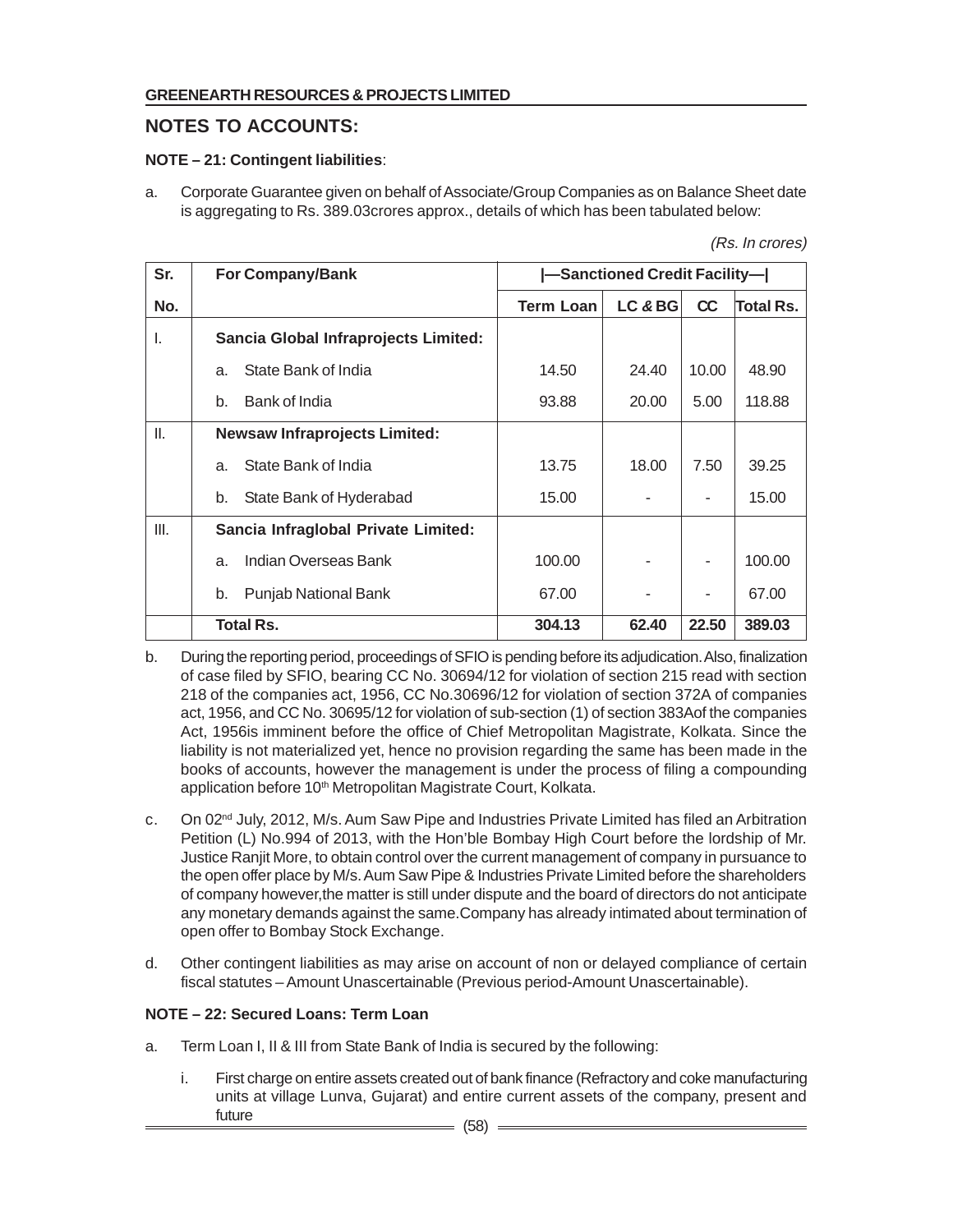- ii. Second Pari-passu charge on entire fixed assets of the company
- iii. First pari-passi charge over commercial land at Bachhau, Village Lunva, Gujarat
- iv. First charge on the commercial land at village lunva, commercial land at Silvassa, residential premises at Goregaon (Mumbai), office premises at Andheri (w) Mumbai.
- v. Personal guarantee of the Chairman & Managing Director of the company
- b. Term Loan from Bank of India is secured by the following:
	- i. Ist Pari Passu Charge on Land at village Lunva, Gujarat
	- ii. Ist Pari Passu Charge on movable plant & machinery, furniture & fixture etc. created out of the bank finance on factory land and building.
- c. Term Loan from State Bank of Indore has been fully repaid by the company, and the respective charges / liens of bank on the immovable assets (residential premises at Andheri of director) secured for such purpose, have been relinquished.

#### **Working Capital & Letter of Credit:**

Working Capital & Letter of Credit facility from State Bank of Indore which has been **taken over by State Bank of India**is secured by the following:

- a. Primarily secured by hypothecation of entire stocks of raw materials, stocks-in-process, finished goods and stores & spares, book-debts and goods-in-transit covered by documents of title thereto on First pari passu basis with other working capital lenders
- b. Collaterally secured by second pari passu charge on entire fixed assets of the company, and first pari passu charge over commercial land at village Lunva Gujarat
- c. Personal guarantee of the Chairman & Managing Director of the company.

#### **Working Capital & Letter of Credit facility from State Bank of India is secured by the following:**

- a. Entire current assets of the company, present and future
- b. Second Pari-passu charge on entire fixed assets of the company
- c. First pari-passi charge over commercial land at Bachhau, Village Lunva, Gujarat
- d. First charge on the commercial land at village lunva, commercial land at Silvassa, premises at Goregaon (Mumbai), office premises at Andheri (w) Mumbai.
- e. Personal guarantee of the Chairman & Managing Director of the company.

#### **Working Capital & Letter of Credit facility from Bank of India is secured by the following:**

- a. Ist Pari-passu charge on the current assets of the company with working capital lenders.
- b. Pledge of term deposit receipts
- c. Collaterally secured by 2nd Pari Passu charge on entire movable plant and machinery of the company
- d. Collaterally secured by 2nd pari passu charge by way of EQM of specified commercial lands at village Lunva & Maassat in Dadra & Nagar Haveli, Residential & Commercial premises at Mumbai
- e. Personal guarantee of the Chairman & Managing Director of the company.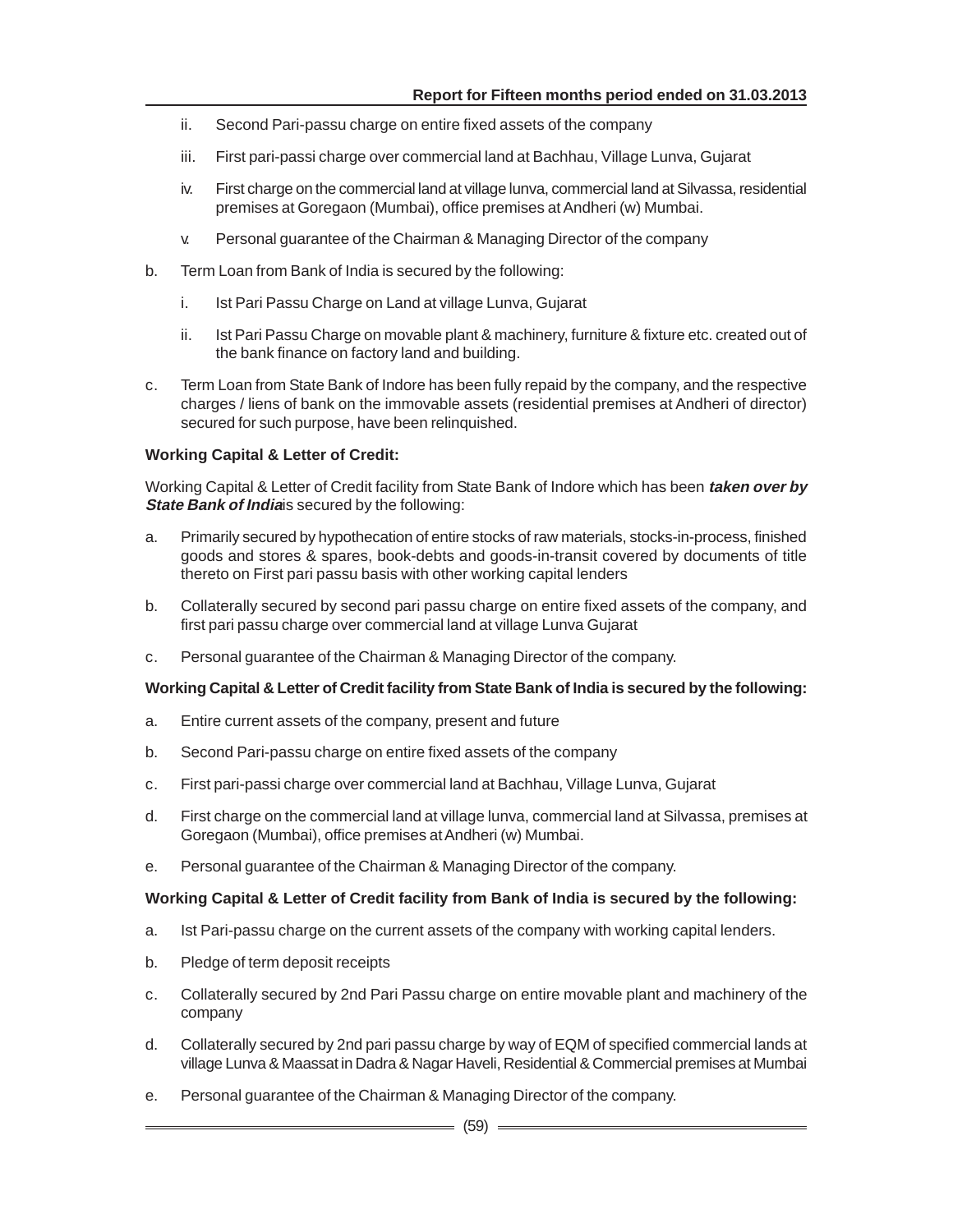# **Working Capital & Letter of Credit facility from IDBI Bank is secured by the following:**

- a. Primarily secured by first pari passu charge on the entire current assets of the company.
- b. Collaterally secured by second pari passu charge on entire fixed assets.
- c. Personal guarantee of the Chairman & Managing Director of the company

**NOTE – 23: Minority Interest:** Since during the reporting period, the accumulated losses in the books of subsidiary companies attributable to minority interest has exceeded minority'sshare in equity of subsidiaries companies hence, no minority interest has been recognized in the consolidated balance sheet for the reporting period. The debit balance in minority interest has been adjusted before capital reserve of holding company arising out of consolidation of books of accounts.

**NOTE – 24: Extraordinary Items**: In consolidated cash flow statement, during the reporting period, extraordinary items reflects Rs.8.73 crores in respect of decrease in capital reserve arising out of consolidation of subsidiary companies books of accounts and during the previous period, Rs. 242.31 crores is an adjustment on account of impairment of fixed assets.

**NOTE – 25: Provision for Interest and other expenses**: Provision of Interest on Term Loans and Working Capital Loans has not been recognized during the period, as bankers has classified company's account as Non-Performing Asset (NPA) and company has motioned one time-settlement schemes to bankers at various point of time.However, necessary provisions have been made for all other known liabilities at the end of the period which are adequate in management's opinion.

# **NOTE – 26: Deferred Tax Asset / Liability**:

During the reporting period, the valuation of fixed assets of company is under progression with the office of Income Tax Valuation Department, Delhi, as referred by DCIT, Kolkata, in order to finalize block assessment under section 153A/143(3) of Income Tax Act, 1961, which shall have substantial effect on the carrying value of fixed assets shown in the balance sheet,due to which certain timing differences may become permanent in nature. Hence,pending assessment with the income tax authorities and in order to circumvent complexity in accounts, **no provision has been made during the reporting period in respect of deferred tax asset or liability as per AS-22.**

However, considering effect of provisional assessment made by Assessing Officer, Kolkata and pending outcome of valuation with Valuation officer of Income Tax Department, Components of Deferred Tax Liability as per AS-22, and "Accounting for Taxes on Income" shall be as follows**:**

(Rs. In Lakhs)

|    | <b>Particulars</b>               | As at<br>31.12.2011 | <b>Charge/credit</b><br>for the period | As at<br>31.03.2013 |
|----|----------------------------------|---------------------|----------------------------------------|---------------------|
| a. | Deferred Tax Liability           | 3463.25             | 2158.24                                | 5621.49             |
| b. | Deferred Tax Asset               | 763.21              |                                        | 763.21              |
|    | Net Deferred Tax Liability (a-b) | 2700.04             | 2158.24                                | 4858.28             |

**NOTE – 27**: None of the creditors have informed us as to their status of being micro, small and medium Enterprise as per Micro, small and medium enterprises development Act, 2006.

#### **NOTE – 28: Managerial remuneration:**

Managing Directors – Salary including other benefits for 15 (fifteen) months period is Rs.6,82,622/- (Previous period Nil)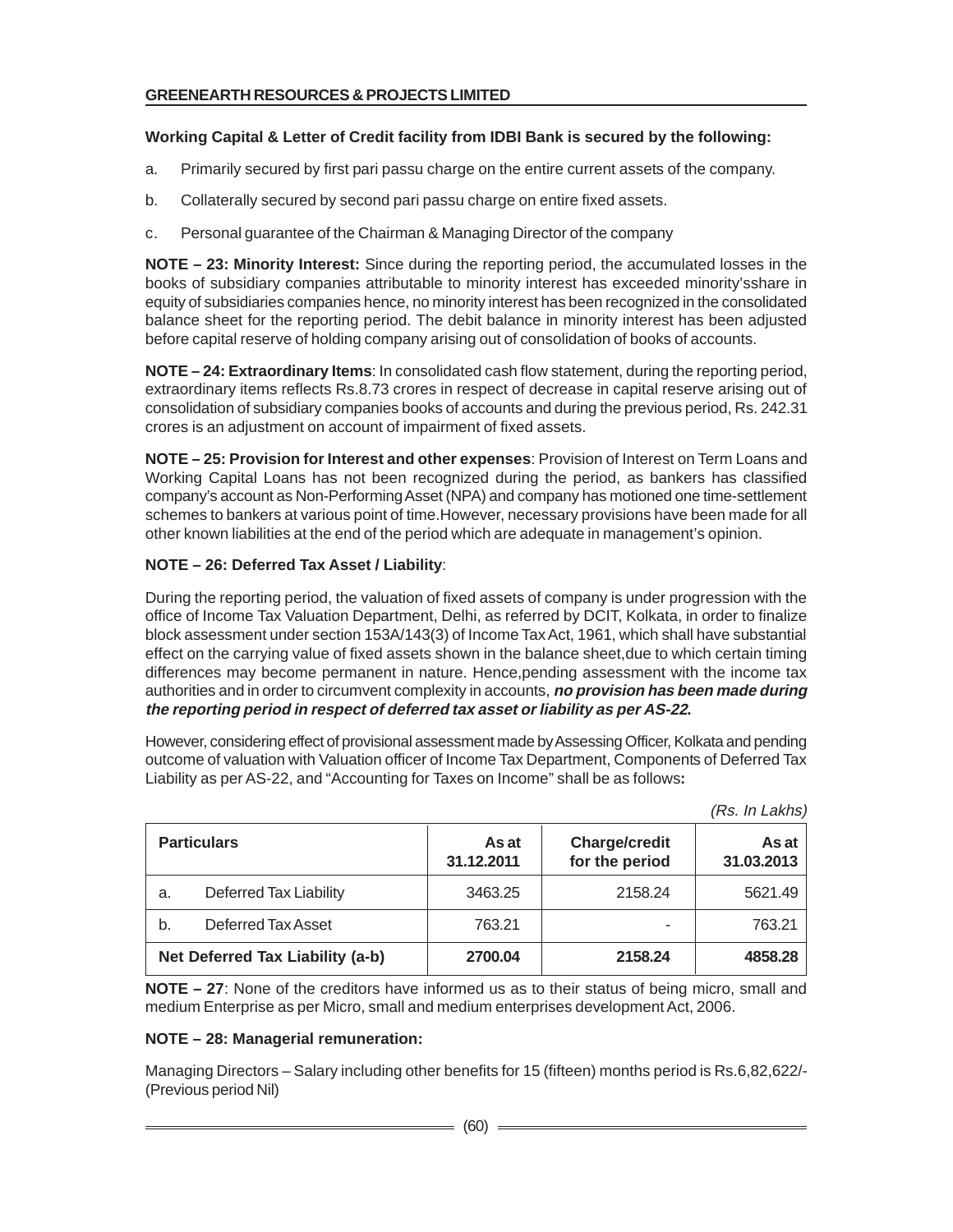**NOTE – 29**: Balancesappearing under the head of Investments, Loans, Sundry Debtors, Sundry Creditors, Loans & Advances and deposits are subject to confirmations, reconciliation and adjustments, if any.

**NOTE – 30**: In the opinion of the management of subsidiary company, loans and advances have a value on realization in the ordinary course of business at least equal to the amount stated in its Balance Sheet after providing for necessary provisions in respect of doubtful and / or disputed balances thereof amounting to Rs. 60.71 crores (holding company's share i.e., 84.07% of 72.21 crores), which is included in provisions for doubtful Debts/Advances Rs.132.34 crores as shown in Note 17.j. forming part of consolidated profit and loss statement. These balances are under various stages of negotiations and follow-up, however subsidiary company is not doubtful regarding recovery of these amounts.

#### **NOTE – 31: Segment Reporting (AS -17):**

The Company has two primary segments i.e., "Coke" and "Refractory". The summary of revenue generated and capital employed thereon has been tabulated below:

|  |  | (Rs. In Lakhs) |
|--|--|----------------|
|--|--|----------------|

| <b>Particulars</b>     | Coal/Coke  |            | <b>Refractory</b> |            |
|------------------------|------------|------------|-------------------|------------|
|                        | 31.03.2013 | 31.12.2011 | 31.03.2013        | 31.12.2011 |
| <b>Segment Revenue</b> | 4689.36    | 1654.84    | 9.54              | 36.85      |
| Net Profit before tax  | (2695.29)  | (17409.24) | (127.06)          | (76.94)    |
| Capital Employed       | (2801.65)  | (6447.93)  | (164.35)          | (348.76)   |

**NOTE – 32: Related Party Disclosures**:

#### **Key Managerial Personnel of the company:**

| Sr. No. | <b>Name of Managerial Personnel</b> | <b>Nature of Relationship</b> |
|---------|-------------------------------------|-------------------------------|
|         | Mr. Ratanlal Tamakhuwala            | Promoter/Director             |
|         | Mr. Sunil Jawaharlal Mandloi        | Director                      |
| 3       | Mr. Mehmood Mohammedali Damani      | <b>Managing Director</b>      |

#### **Enterprises under the control of Key Managerial Personnel:**

- a. Sancia Global Infraprojects Limited
- b. Newsaw Infraprojects Limited
- c. Sancia Infraglobal Private Limited

#### **Subsidiary Companies**:

- a. Global Astra Pte Ltd., Singapore
- b. Astra Mining Limitada, Mozambique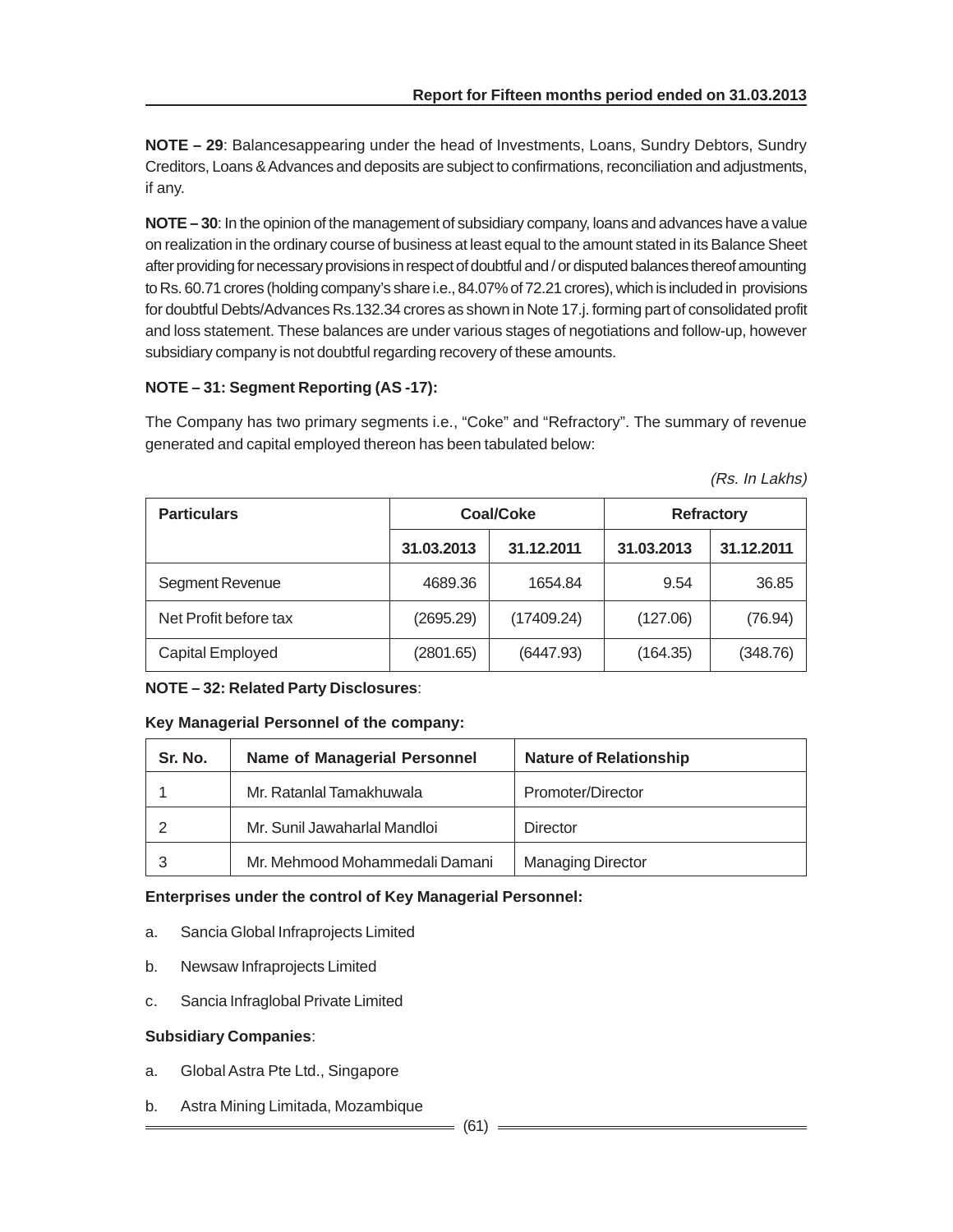**Following transactions were carried out in the ordinary course of business with the parties during the reporting period referred above:**

| <b>Particulars</b>                             | <b>Enterprise of which</b><br>the company is an $\vert$ Management<br>associate | Key<br><b>Personnel</b> | <b>Enterprise in which</b><br>key management<br>personnel has<br>significant influence |
|------------------------------------------------|---------------------------------------------------------------------------------|-------------------------|----------------------------------------------------------------------------------------|
| Remuneration paid/provided                     |                                                                                 | 7.22                    |                                                                                        |
| Purchase                                       |                                                                                 |                         |                                                                                        |
| Corporate Guarantee                            |                                                                                 |                         | 38903.00                                                                               |
| Loans and Advances:<br>Taken during the period |                                                                                 | 35.00                   | 102.24                                                                                 |
| Loans and Advances:<br>Given during the period |                                                                                 | 0.10                    | 156.77                                                                                 |

**NOTE – 33: Computation of Earnings Per Share (AS-20): (Basic and Diluted)**

(Rs. In Lakhs)

| <b>Particulars</b>                                       | <b>Period ended</b><br>31.03.2013 | Period ended<br>31.12.2011 |
|----------------------------------------------------------|-----------------------------------|----------------------------|
| Amounts used as numerator in calculating Basic EPS (Rs.) | (8,897.74)                        | (33,030.28)                |
| No. of Equity Shares used as denominator (Nos.)          | 29,02,96,040                      | 29,02,96,040               |
| Nominal value per Equity Share (Rs.)                     | 1 rupee                           | 1 rupee                    |
| Earnings/(Loss) Per Share (Basic and Diluted) (Rs.)      | (3.07)                            | (11.38)                    |

# **NOTE - 34: Auditors' Remuneration includes:**

(Rs. In Lakhs)

| <b>Particulars</b> |      | Current Period (Rs.)   Previous Period (Rs.) |  |
|--------------------|------|----------------------------------------------|--|
| Audit Fees<br>а.   | 1.19 | 1.38                                         |  |
| Total              | 1.19 | 1.38                                         |  |

**Note:** Figures shown above are exclusive of service tax.

**NOTE – 35**: Additional information pursuant to Provisions of Part II of Schedule VI to the Companies Act, 1956 to the extent applicable to the company: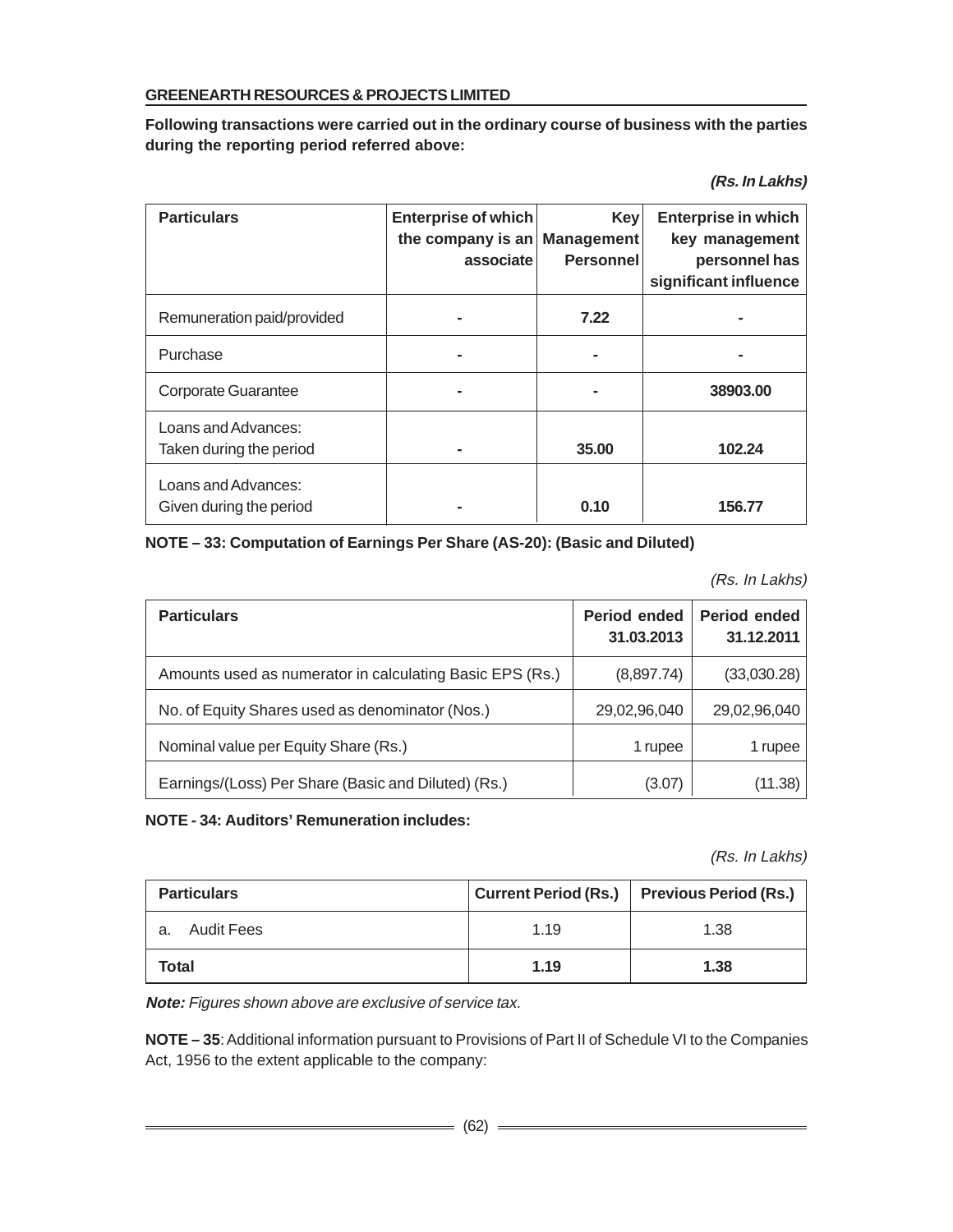| <b>Description</b>                   | <b>Units</b> | <b>Installed Capacity</b> |                                                                                                                      | <b>Actual Production</b> |          |
|--------------------------------------|--------------|---------------------------|----------------------------------------------------------------------------------------------------------------------|--------------------------|----------|
|                                      |              |                           | Period ended   Period ended   Period ended   Period ended<br>on 31.03.2013 on 31.12.2011 on 31.03.2013 on 31.12.2011 |                          |          |
| Low-Ash Metallurgical<br>Coke (F.G.) | M.T.         | 3,75,000 per<br>annum     | 3,75,000 per<br>annum                                                                                                | 23598.41                 | 26535.24 |

### (a) **Particulars of Capacity and Production**:

#### (b) **Particulars of Sales and Stock**:

| <b>Description</b>               | <b>Units</b> | Period ended on 31.03.2013 |             |             | <b>Period ended on 31.12.2011</b> |
|----------------------------------|--------------|----------------------------|-------------|-------------|-----------------------------------|
|                                  |              | LAMC (F.G.)                | Coal (R.M.) | LAMC (F.G.) | Coal (R.M.)                       |
| Opening stock                    | M.T.         | 8191.01                    | 683.22      | 9647.87     | 423.92                            |
|                                  | Rs.          | 5,97,35,000                | 31,59,400   | 169,802,530 | 5,002,256.00                      |
| Closing stock                    | M.T.         | 941.32                     | 1,916.23    | 8191.006    | 683.22                            |
|                                  | Rs.          | 99,52,797                  | 2,05,54,642 | 59,735,000  | 3.159.400.00                      |
| *Sales/Transfer to<br>Production | M.T.         | 30848.1                    | 38,689.20   | 27992.1     | 34,631.00                         |
|                                  | Rs.          | 32.61.64.207               | ۰           | 148.467.831 |                                   |

Note: During the period under review, sales has been shown at average cost for comparison at same level.

# **(c) Particulars of Raw Material Consumed:**

| <b>Description</b> | Period ended on 31.03.2013 Period ended on 31.12.2011 |                          |                |                        |
|--------------------|-------------------------------------------------------|--------------------------|----------------|------------------------|
|                    | $Q$ ty. (M.T.)                                        | Value Rs.                | $Q$ ty. (M.T.) | Value Rs.              |
| Raw Coal           |                                                       | 38689.200   41,50,03,834 |                | 26535.200 31,31,15,360 |

#### (d) **Other Additional Information**:

i) CIF Value of Imports: Raw Materials: Coal

| <b>Description</b>   |     | Period ended on 31.03.2013 Period ended on 31.12.2011 |
|----------------------|-----|-------------------------------------------------------|
| <b>Raw Materials</b> | Nil | Nil                                                   |

ii) Value of Imported / Indigenous Raw Materials: Coal

| <b>Raw Materials</b> | <b>Period ended on 31.03.2013</b> |        | <b>Period ended on 31.12.2012</b> |        |
|----------------------|-----------------------------------|--------|-----------------------------------|--------|
|                      | Rs.                               | %      | Rs.                               | ℅      |
| Imported             | Nil                               | 0.00   | Nil                               | 0.00   |
| Indigenous           | 43,24,10,794                      | 100.00 | 14,45,01,940                      | 100.00 |
| Total                | 43,24,10,794                      | 100.00 | 14,45,01,940                      | 100.00 |

**NOTE – 36**: Previous figures have been re-grouped, re-classified and rearranged wherever considered necessary.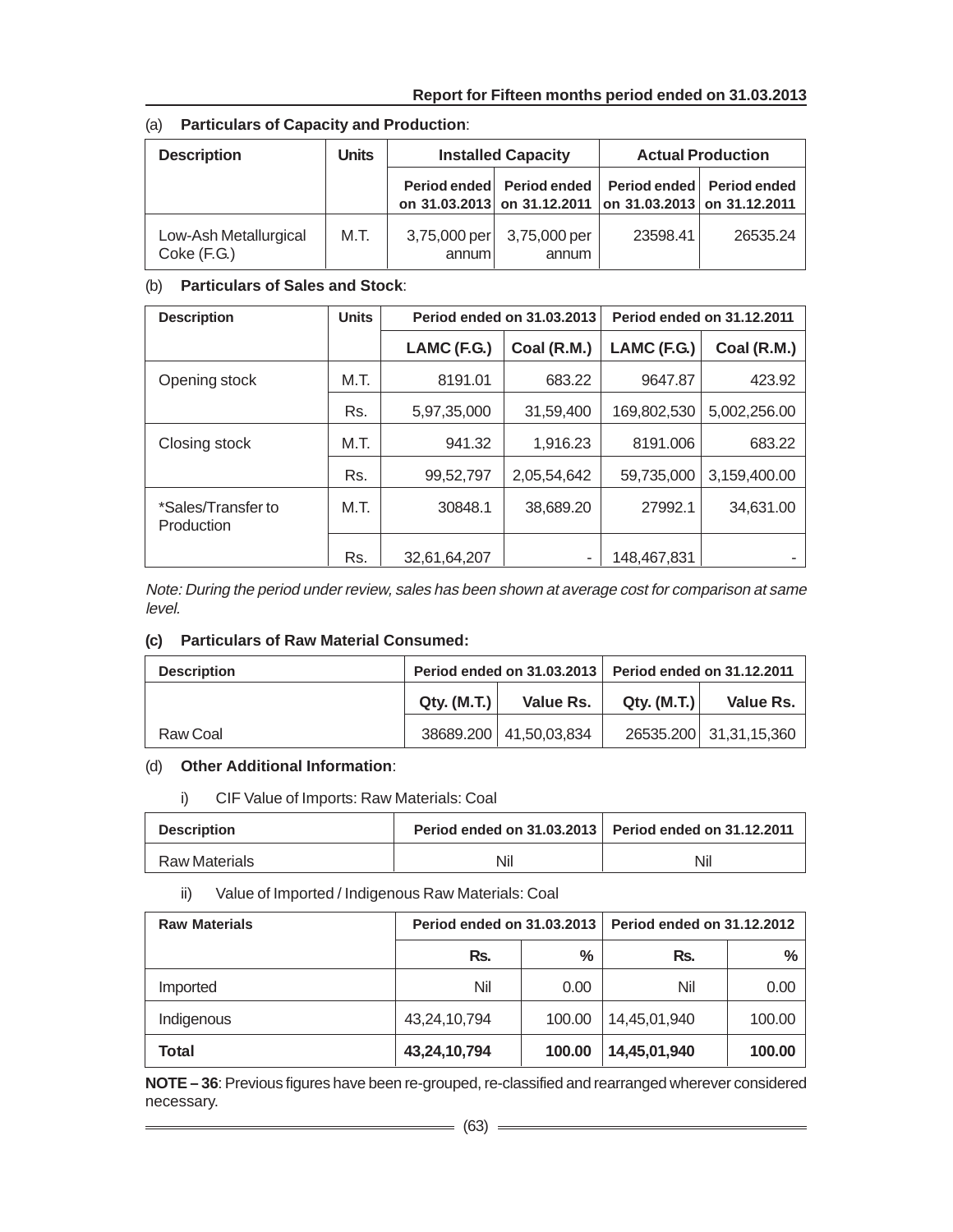### **NOTE – 37: CONSOLIDATED BALANCE SHEET ABSTRACT AND COMPANY'S GENERAL BUSINESS PROFILE**:

| <b>Registration Details</b>                                         |              |                             |             |
|---------------------------------------------------------------------|--------------|-----------------------------|-------------|
| Registration No.                                                    | 63008        | <b>State Code</b>           | 21          |
| Capital raised during the period (Rs. In Lakhs)                     |              |                             |             |
| Public Issue                                                        |              | <b>Right Issue</b>          |             |
| <b>Bonus Issue</b>                                                  |              | <b>Private Placement</b>    |             |
| Position of Mobilisation and Development of Funds (Rs. In Lakhs)    |              |                             |             |
| <b>Total Liabilities</b>                                            | 21,909.69    | <b>Total Assets</b>         | 21,909.69   |
| <b>Sources of Funds</b>                                             |              | <b>Application of Funds</b> |             |
| Paid up share capital                                               | 2,902.96     | <b>Net Fixed Assets</b>     | 11,957.18   |
| Reserve and Surplus                                                 | (18, 756.54) | Investments                 | 11.43       |
|                                                                     |              | <b>Net Current Assets</b>   | (21,769.08) |
| Secured Loan                                                        | 25,293.08    | Miscellaneous Expenditure   | 926.00      |
| <b>Unsecured Loan</b>                                               | 1,774.61     |                             |             |
| Deferred Tax Liability                                              | 2,700.04     |                             |             |
| <b>Performance of Company:</b>                                      |              |                             |             |
| Turnover / Total Revenue                                            | 12,253.78    | <b>Total Expenditure</b>    | 21,151.52   |
| Profit Before Tax                                                   | (8,897.74)   | <b>Profit After Tax</b>     | (8,897.74)  |
| Earnings per share                                                  | $-3.07$      | Dividend Rate%              |             |
| Generic Names of Three Principal Products / Services of the company |              |                             |             |
| (as per monetary terms)                                             |              |                             |             |
| Product Description   Coal, Coke and Refractories                   |              |                             |             |
| Item Code (ITC Code)                                                | 2704 0030    |                             |             |
| <b>Service Description</b>                                          |              |                             |             |

As Per our Report of even date attached. **For M. Mukherjee & Associates For and on Behalf of Board** (Chartered Accountants) Firm Regn. No. 326127E sd/- sd/- sd/- **(M. M. Mukherjee) (M.M. Damani) (Sunil Mandloi)** Membership No. 015254

Place: Kolkata **Date:** 03rd September, 2013

Managing Director

 $= (64) =$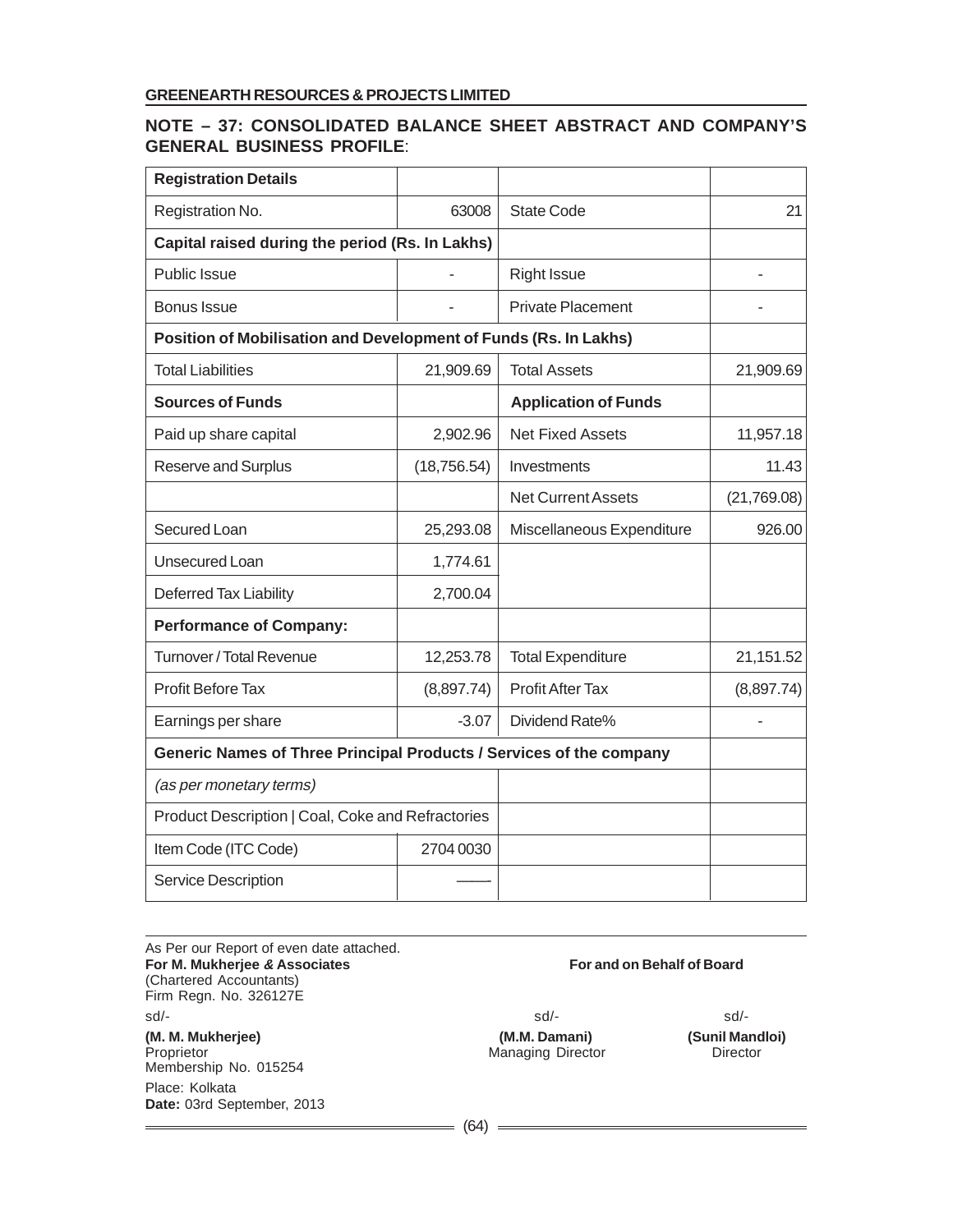### **STATEMENT PURSUANT TO SECTION 212 OF THE COMPANIES ACT, 1956 RELATING TO THE INTEREST IN THE SUBSIDIARY COMPANIES:**

| 1. | Name of the Subsidiary Company                                                                                                                                                          | Astra Mining LDA |
|----|-----------------------------------------------------------------------------------------------------------------------------------------------------------------------------------------|------------------|
| 2. | The financial year of the subsidiary company ended on                                                                                                                                   | 31.03.2013       |
| 3. | Date from which it became subsidiary                                                                                                                                                    | 29.05.2008       |
| 4. | No. of shares held by Greenearth Resources &<br>a)<br>Projects Ltd. (holding company) in the subsidiary Company.                                                                        |                  |
|    | Extent of interest of Holding company at the end<br>b)<br>of the financial year of the subsidiary company                                                                               | 80%              |
| 5. | Net aggregate amount, so far as it concerns the<br>Members of Greenearth Resources and Projects Ltd.<br>and is not dealt with in the Company's accounts, of the<br>Subsidiary's profits |                  |
|    | Profit/(loss) for the Subsidiary's previous financial year<br>a)                                                                                                                        | Rs. (60,84,688)  |
|    | Profit/ (loss) for the previous financial years<br>b)<br>of the subsidiary since it became the subsidiary of<br>Greenearth Resources & Projects Ltd                                     | Rs. (61,30,490)  |
| 6. | Net aggregate amount of the Profits of the subsidiary so far as<br>those Profits are dealt with in Greenearth Resources & Projects Itd.                                                 |                  |
|    | For the Subsidiary's financial year<br>a)                                                                                                                                               | Nil              |
|    | For the previous financial years, since it became the<br>b)<br>Subsidiary of Greenearth Resources & Projects Ltd                                                                        | Nil              |

As Per our Report of even date attached. **For M. Mukherjee & Associates For and on Behalf of Board** (Chartered Accountants) Firm Regn. No. 326127E sd/- sd/- sd/- **(M. M. Mukherjee) (M.M. Damani) (Sunil Mandloi)** Membership No. 015254

Place: Kolkata

**Date:** 03rd September, 2013

Managing Director

 $=$  (65)  $=$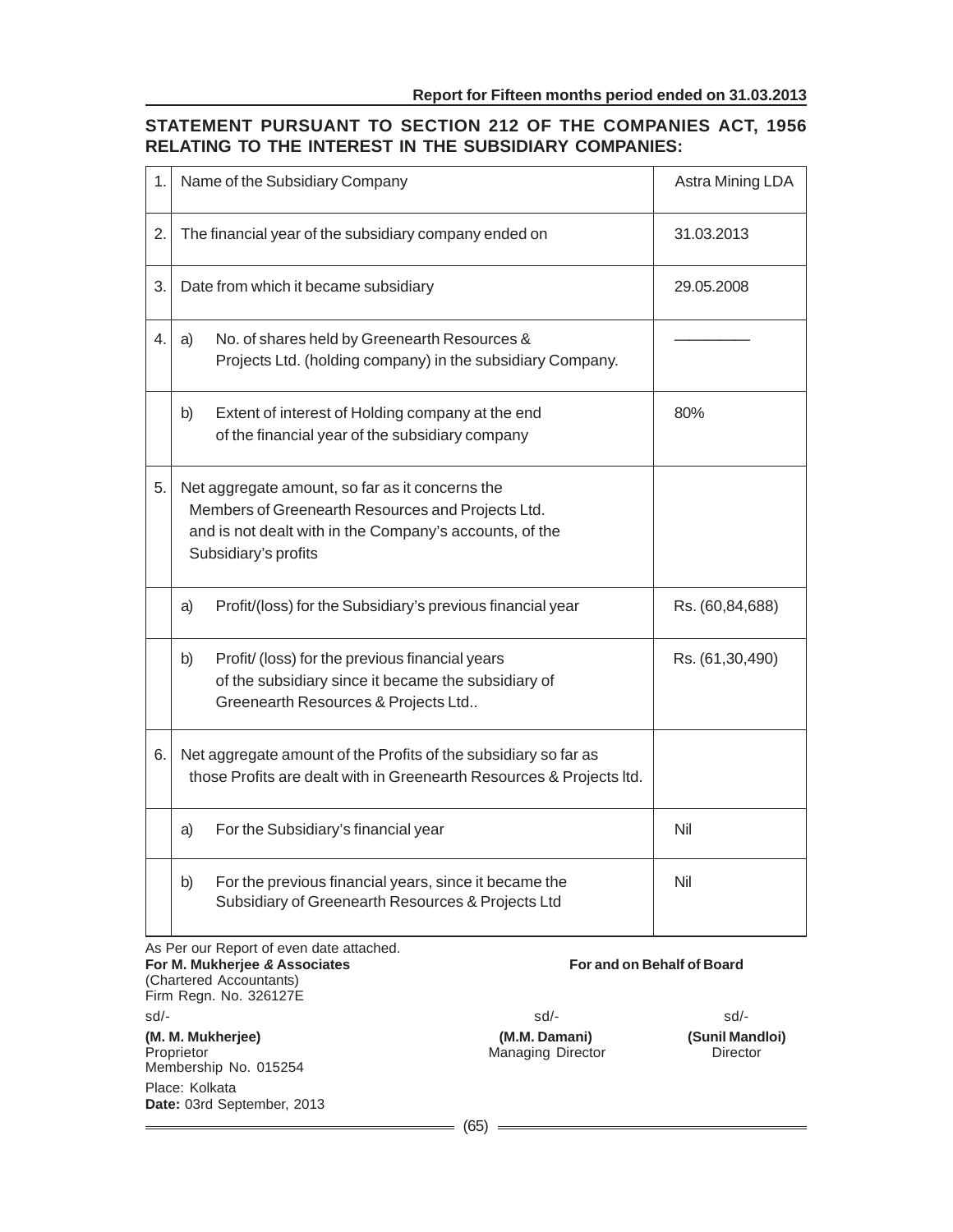# **STATEMENT PURSUANT TO SECTION 212 OF THE COMPANIES ACT, 1956 RELATING TO THE INTEREST IN THE SUBSIDIARY COMPANIES:**

|        |    | (M. M. Mukherjee)                                                                                                                                                                    | (M.M. Damani) | (Sunil Mandloi)            |
|--------|----|--------------------------------------------------------------------------------------------------------------------------------------------------------------------------------------|---------------|----------------------------|
| $sd/-$ |    |                                                                                                                                                                                      | $sd/-$        | sd/-                       |
|        |    | As Per our Report of even date attached.<br>For M. Mukherjee & Associates<br>(Chartered Accountants)<br>Firm Regn. No. 326127E                                                       |               | For and on Behalf of Board |
|        | b) | For the previous financial years, since it became the<br>Subsidiary of Greenearth Resources & Projects Ltd                                                                           |               | Nil                        |
|        | a) | For the Subsidiary's financial year                                                                                                                                                  |               | Nil                        |
| 6.     |    | Net aggregate amount of the Profits of the subsidiary so far as<br>those Profits are dealt with in Greenearth Resources & Projects Itd.                                              |               |                            |
|        | b) | Profit/ (loss) for the previous financial years of the subsidiary<br>since it became the subsidiary of Greenearth Resources &<br>Projects Ltd                                        |               | Rs.(1,75,17,19,433)        |
|        | a) | Profit/(loss) for the Subsidiary's previous financial year                                                                                                                           |               | Rs.(1,75,06,47,409)        |
| 5.     |    | Net aggregate amount, so far as it concerns the Members of<br>Greenearth Resources and Projects Ltd. and is not dealt with<br>in the Company's accounts, of the Subsidiary's profits |               |                            |
|        | b) | Extent of interest of Holding company at the end<br>of the financial year of the subsidiary company                                                                                  |               | 84.07%                     |
| 4.     | a) | No. of shares held by Greenearth Resources & Projects Ltd.<br>(holding company) in the subsidiary Company.                                                                           |               | 2,18,67,000                |
| 3.     |    | Date from which it became subsidiary                                                                                                                                                 |               | 12.03.2009                 |
| 2.     |    | The financial year of the subsidiary company ended on                                                                                                                                |               | 31.12.2012                 |
| 1.     |    | Name of the Subsidiary Company                                                                                                                                                       |               | Global Astra Pte Ltd.      |

Proprietor Director Managing Director Director Director Membership No. 015254 Place: Kolkata **Date:** 03rd September, 2013

**Note:T**he accounts of foreign subsidiaries,on basis of which consolidation has been made are unaudited and have not been annexed to this Report. The accounts for the fifteen months period of the subsidiary companies and the related details will be made available to the investors of the company and subsidiary companies seeking such information during normal business hours. The accounts of the subsidiary companies for stated period are available for inspection by any investor at the Registered Office of the company and the concerned subsidiaries of the company.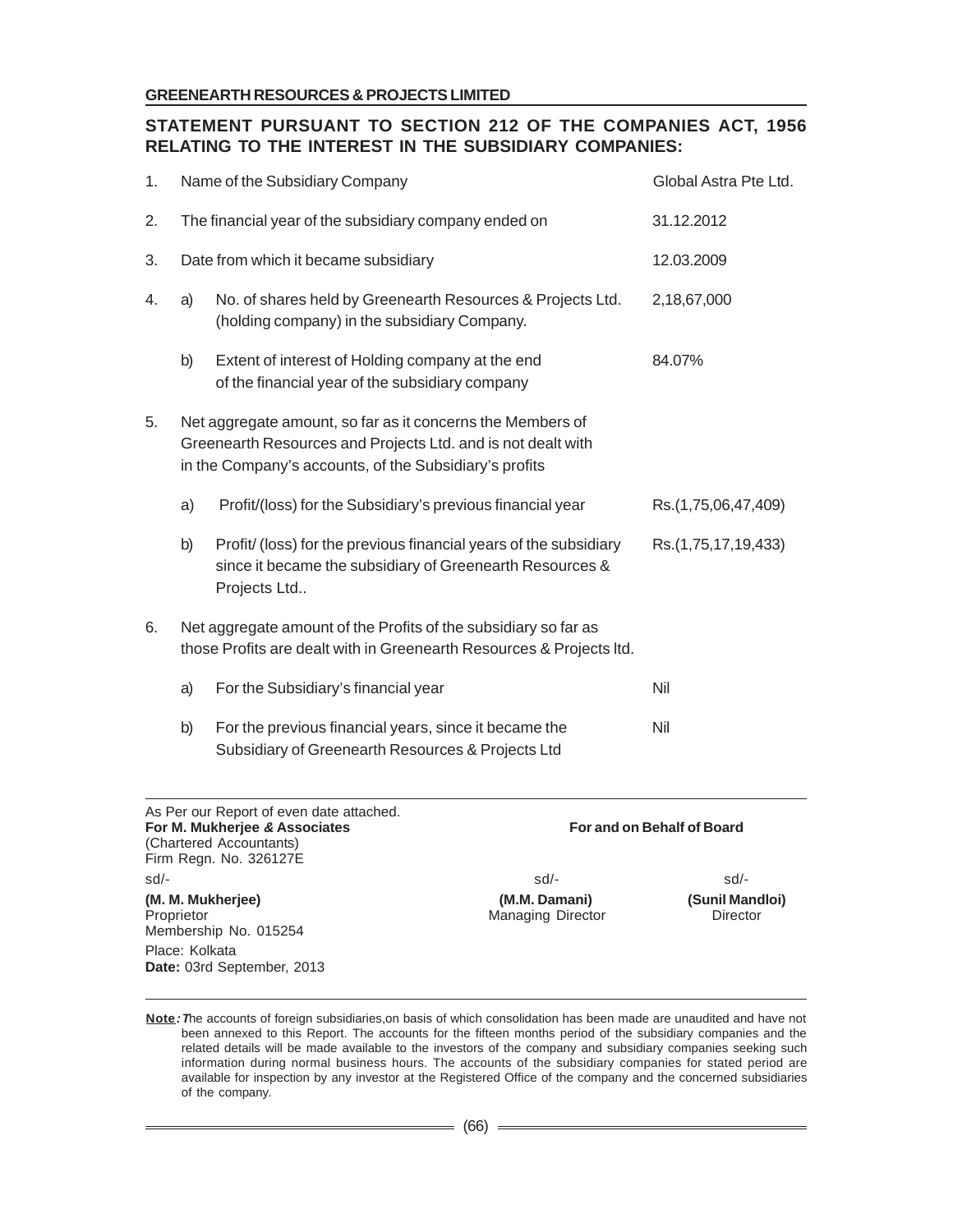|                                                                                        |                                                                | <b>GREENEARTH RESOURCES AND PROJECTS LIMITED</b>                                                                                                                               |                                  |
|----------------------------------------------------------------------------------------|----------------------------------------------------------------|--------------------------------------------------------------------------------------------------------------------------------------------------------------------------------|----------------------------------|
|                                                                                        |                                                                | Regd. Office: Natural Nest, Flat No.6-C, 6 <sup>Th</sup> Floor, New Town, Rajarhat, Kolkata -700157. Tel.No.: 033-40056750                                                     |                                  |
|                                                                                        | <b>19th Annual General Meeting</b>                             |                                                                                                                                                                                |                                  |
|                                                                                        | <b>PROXY FORM</b>                                              |                                                                                                                                                                                |                                  |
|                                                                                        |                                                                |                                                                                                                                                                                | Folio No._______________________ |
| Client ID _______________________                                                      | (Applicable for investor holding shares in electronic form)    |                                                                                                                                                                                | No. of Shares                    |
|                                                                                        |                                                                |                                                                                                                                                                                |                                  |
|                                                                                        |                                                                |                                                                                                                                                                                |                                  |
|                                                                                        |                                                                | district of ___________________________being a Member / Members hereby appoint ________________________ of                                                                     |                                  |
|                                                                                        |                                                                |                                                                                                                                                                                |                                  |
|                                                                                        |                                                                |                                                                                                                                                                                |                                  |
|                                                                                        |                                                                | my/our behalf at the Annual General Meeting of the company to be held on Monday 30th September, 2013                                                                           |                                  |
|                                                                                        |                                                                | at 05.00 p.m. At O2 Hotel & Restaurant, Near Airport, Kaikhali, Vip Road, Kolkata - 700 052                                                                                    |                                  |
|                                                                                        |                                                                |                                                                                                                                                                                |                                  |
|                                                                                        |                                                                |                                                                                                                                                                                |                                  |
|                                                                                        |                                                                |                                                                                                                                                                                | Affix                            |
|                                                                                        |                                                                |                                                                                                                                                                                | Rupee One<br>Revenue             |
|                                                                                        | not later than 48 hours before the commencement of the meeting | N.B.: The instrument appointing proxy shall be deposited at the Secretarial Department of the Company                                                                          |                                  |
|                                                                                        |                                                                | <b>GREENEARTH RESOURCES AND PROJECTS LIMITED</b><br>Regd. Office: Natural Nest, Flat No.6-C, 6 <sup>Th</sup> Floor, New Town, Rajarhat, Kolkata -700157. Tel.No.: 033-40056750 |                                  |
|                                                                                        | <b>19th Annual General Meeting</b>                             |                                                                                                                                                                                |                                  |
|                                                                                        | <b>ATTENDANCE SLIP</b>                                         |                                                                                                                                                                                |                                  |
| For Office use:<br>DP ID ________________________<br>Client ID _______________________ |                                                                |                                                                                                                                                                                |                                  |
|                                                                                        | (Applicable for investor holding shares in electronic form)    |                                                                                                                                                                                | Folio No.<br>No. of Shares       |
|                                                                                        |                                                                |                                                                                                                                                                                |                                  |
|                                                                                        |                                                                |                                                                                                                                                                                |                                  |
|                                                                                        | (to be filed only where a proxy attends the meeting)           |                                                                                                                                                                                |                                  |
|                                                                                        |                                                                | I hereby record my presence at the 19th Annual General Meeting of the Company on Monday 30th Septem-                                                                           |                                  |
|                                                                                        |                                                                | ber, 2013 at 05.00 p.m. At 02 Hotel & Restaurant, Near Airport, Kaikhali, Vip Road, Kolkata - 700 052                                                                          |                                  |
|                                                                                        |                                                                |                                                                                                                                                                                |                                  |
|                                                                                        |                                                                |                                                                                                                                                                                | Signature of Member / Proxy      |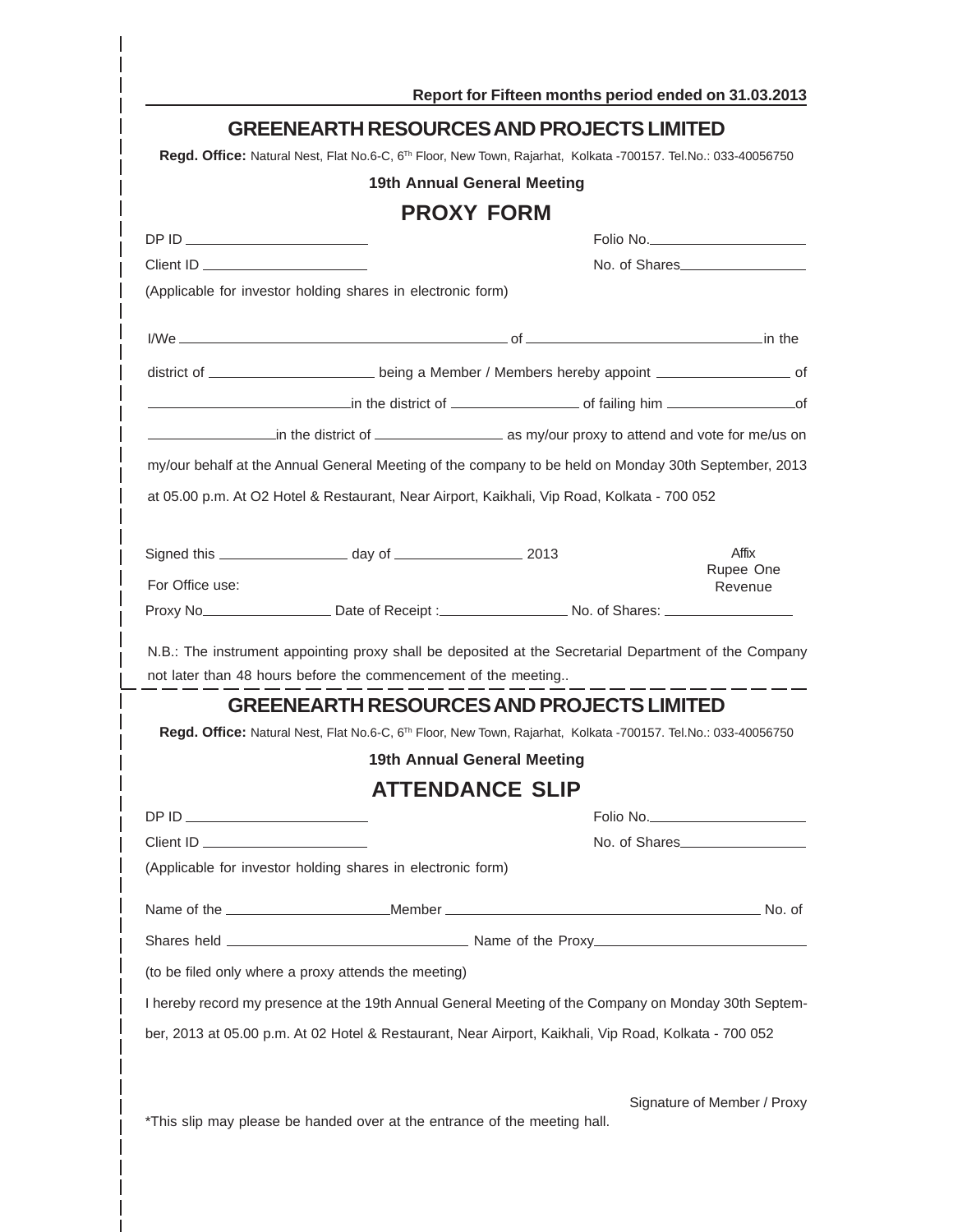# BOOK-POST

If undelivered, please return to: **GREENEARTH RESOURCES & PROJECTS LIMITED**

Natural Nest, Flat No.6-C, 6Th Floor, New Town, Rajarhat, Kolkata -700157. Tel.No.: 033-40056750 E-mail : contact@greenearth.net.in Website : www.greenearth.net.in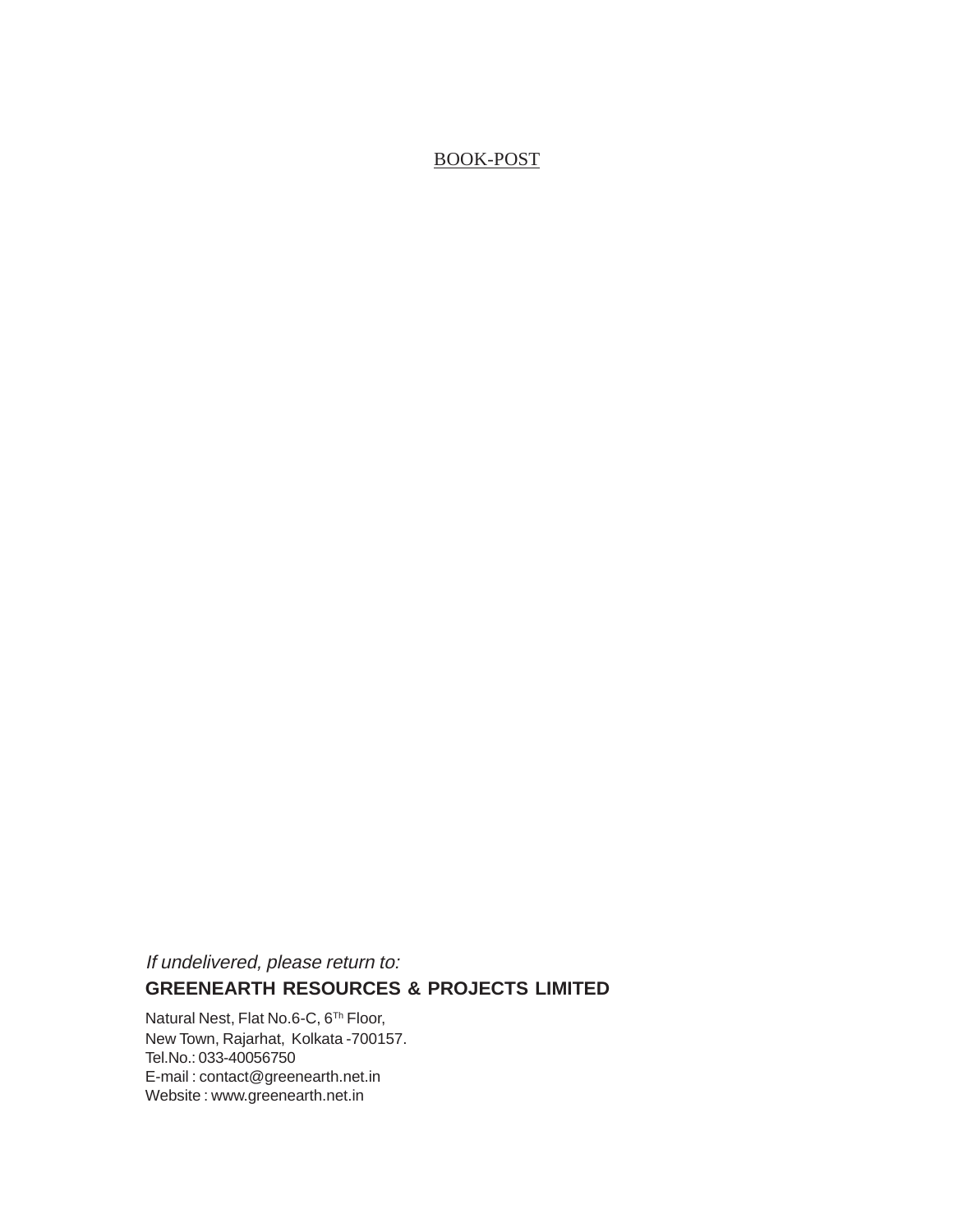

# **Greenearth Resources and Projects Limited**

# .....in continuation to Directors Annual Report"

# **FORM A**

| Sr.<br>No. | <b>Basic Particulars</b>                                          |                                         |
|------------|-------------------------------------------------------------------|-----------------------------------------|
|            | Name of the Company:                                              | Greenearth Resources & Projects Limited |
|            | Financial statements for the 15<br>months period ended 31.03.2013 | 31 <sup>st</sup> March, 2013            |

| Sr.<br>No. | <b>Type of Audit observation</b>                                                                                                                                                                                                                                                                                                                                                                                            | Unqualified/<br>Qualified / Matter<br>of Emphasis | Frequency of<br><b>Observations</b> |
|------------|-----------------------------------------------------------------------------------------------------------------------------------------------------------------------------------------------------------------------------------------------------------------------------------------------------------------------------------------------------------------------------------------------------------------------------|---------------------------------------------------|-------------------------------------|
| 1.         | Refer Point 2.a.: We have obtained all the<br>information and explanations which to the<br>best of our knowledge and belief were<br>necessary for the purpose of our audit, except<br>information and explanations read with<br>auditors' report for the year ended 31.03.2010,<br>31.03.2011 and 9 months period ended on<br>31.12.2011                                                                                    | Matter of Emphasis                                | Last four<br>reporting<br>periods   |
| 2.         | Refer Point no. 2.g: As per AS-28 impairment<br>asset, company has not made<br>an<br><sub>of</sub><br>independent assessment of any indicators that<br>may lead to impairment of assets                                                                                                                                                                                                                                     | Matter of Emphasis                                | Last three<br>reporting<br>periods  |
| 3.         | Refer Point no. 2.g:As per AS-22 Accounting<br>for Taxes on Income, and Note 24 forming part<br>of Balance Sheet and Profit & Loss Statement,<br>company has not provided for deferred tax<br>assets or liabilities that may arise on account of<br>timing differences which are capable of<br>reversal in one or more subsequent periods,<br>using the tax rates and tax laws that are<br>enacted or substantively enacted | Matter of Emphasis                                | Current<br>Reporting<br>period      |
|            |                                                                                                                                                                                                                                                                                                                                                                                                                             |                                                   |                                     |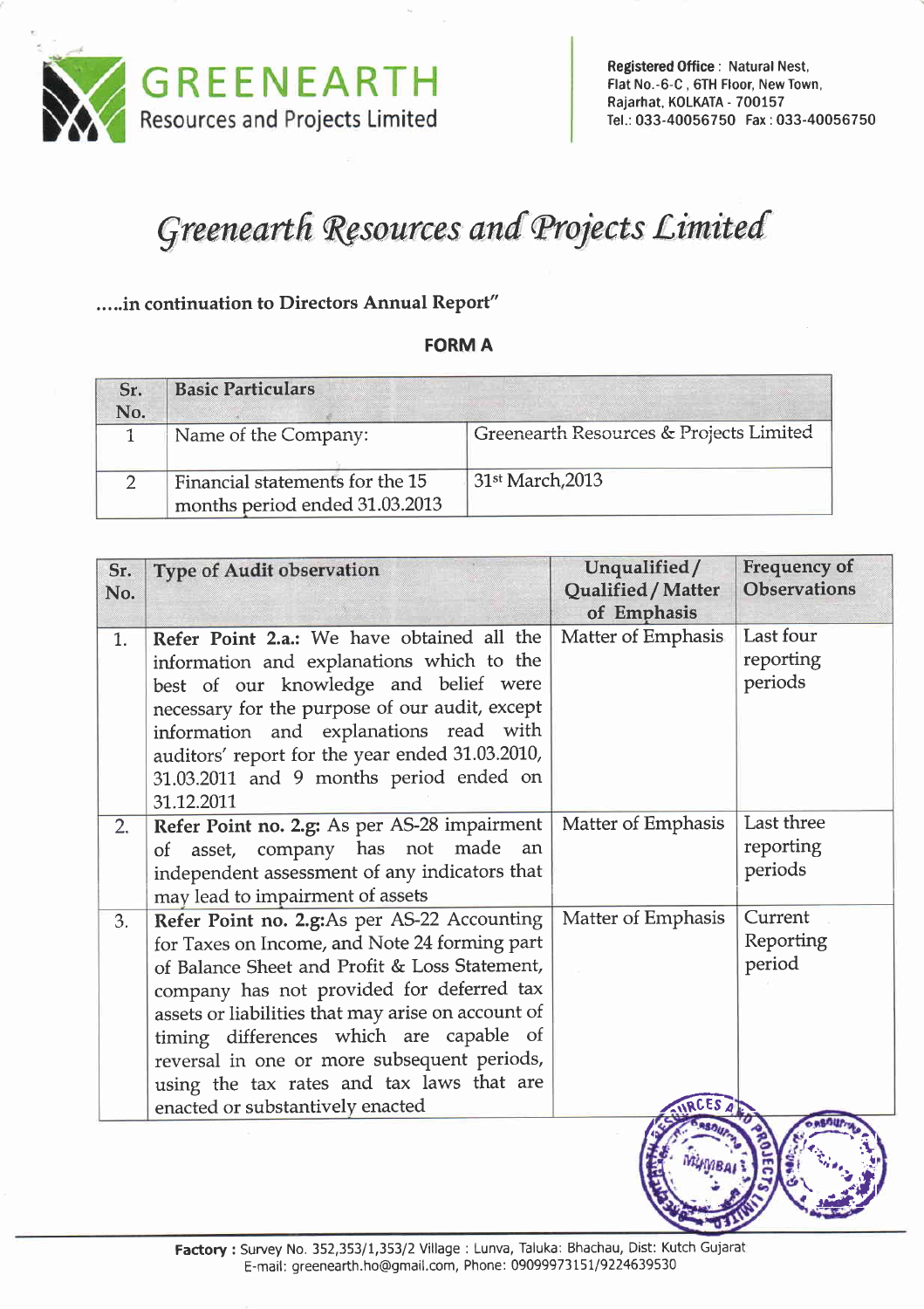

| Sr.<br>No. | <b>Type of Audit observation</b>                                                                                                                                                                                                                                                                                                                                                | Unqualified/<br>Qualified / Matter<br>of Emphasis | <b>Frequency of</b><br><b>Observations</b> |
|------------|---------------------------------------------------------------------------------------------------------------------------------------------------------------------------------------------------------------------------------------------------------------------------------------------------------------------------------------------------------------------------------|---------------------------------------------------|--------------------------------------------|
| 4.         | Refer Point no. 2.g: Company has not made<br>any Provision for Interest on Working Capital<br>Facility and Term Loan availed from Various<br>Banks, the amounts not having been<br>ascertained, as the same is not charged by<br>Banks. This is because of classification of its<br>account by the concerned Banks and Financial<br>Institution as Non-performing Assets (NPA). | Matter of Emphasis                                | Current<br>Reporting<br>period             |
| 5.         | Refer Point no. 2.g:Balances of Loans, Sundry<br>Debtors, Loans and Advances and Current<br>Liabilities, are subject to confirmation from the<br>respective parties and reconciliations, if any                                                                                                                                                                                 | Matter of Emphasis                                | four<br>Last<br>reporting<br>periods       |
| 6.         | Refer Annexure to the Auditors' Report Para<br>11:Based on our audit procedures and on the<br>information and explanations given by the<br>management, we are of the opinion that, the<br>Company has defaulted in repayment of dues<br>to a financial institutions and banks. In this<br>pursuance, company has motioned one time<br>settlement schemes to its bankers         | Matter of Emphasis                                | Three<br>Last<br>reporting<br>periods      |

For Greenearth Resources and Projects Limited (formerly known as Austral Coke & Projects Limited)

For M. Mukherjee & Associates (Chartered Accountants)

**SO** Acco

GREEN EARTH RESOURCES AND PROJECTS LTD<sub>GREEN</sub> EARTH RESOURCES AND PROJECTS LTD

DRECTOR

(Managing Director) (Shri M.M. Damani) Sunil Mandloc (Chairman of Audit Committee)

(Shri Sunil Mandloi)

(Propried (ShriM.M. Mukherjee) M. No.:015254



Place : Kolkata Date : 03rd September, 2013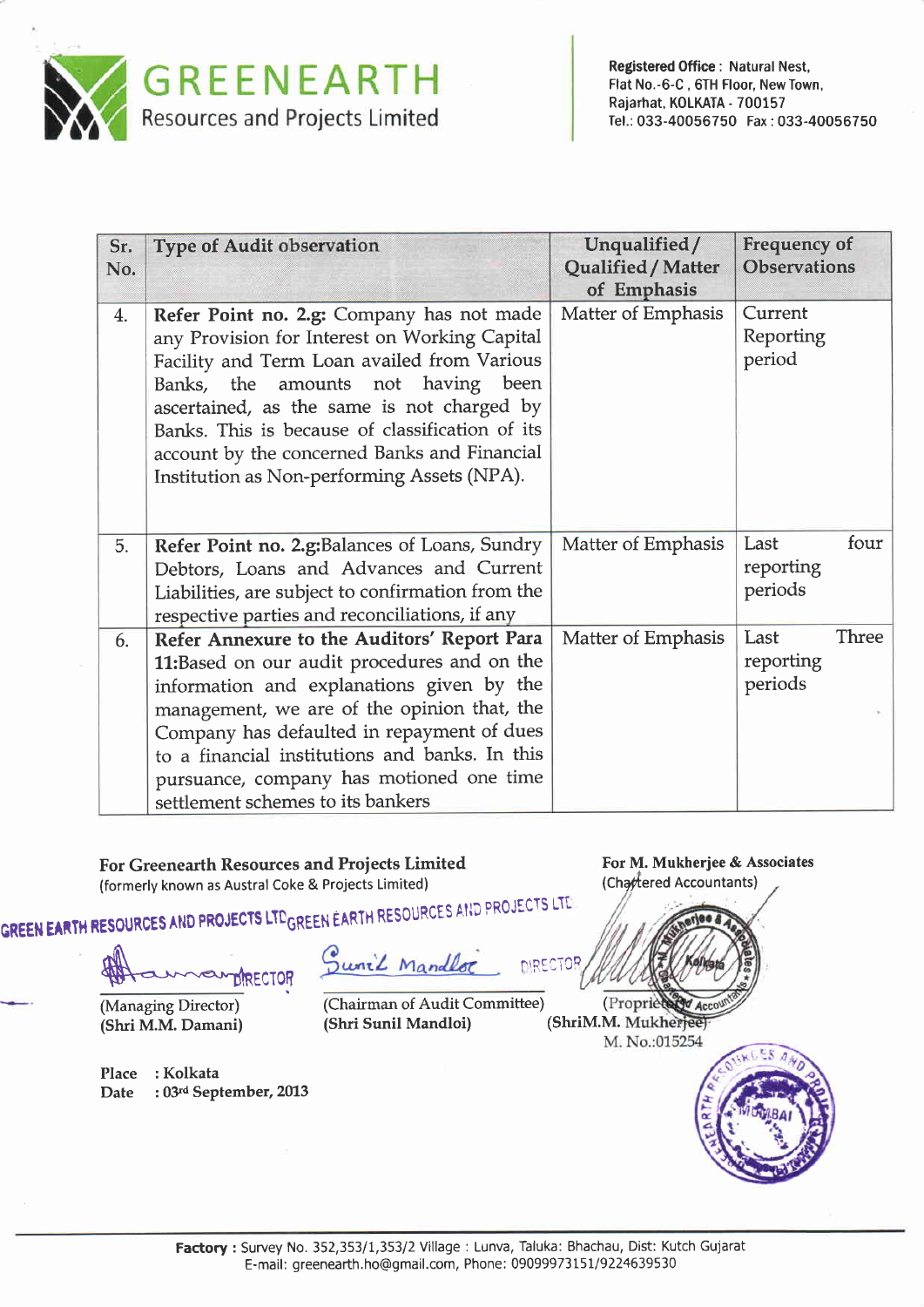

**Registered Office: Natural Nest,** Flat No.-6-C, 6TH Floor, New Town, Rajarhat, KOLKATA - 700157 Tel.: 033-40056750 Fax: 033-40056750

# Greenearth Resources and Projects Limited

.....in continuation to Directors Annual Report"

# **FORM B**

| Sr. No. | <b>Basic Particulars</b>                                          |                                         |  |
|---------|-------------------------------------------------------------------|-----------------------------------------|--|
|         | Name of the Company:                                              | Greenearth Resources & Projects Limited |  |
|         | Financial statements for the 15<br>months period ended 31.03.2013 | 31st March, 2013                        |  |

| Sr.              | Type of Audit Qualification                                         | Qualified / Subject to | Frequency of                           | <b>Comments of Board/Audit</b>                                 |
|------------------|---------------------------------------------------------------------|------------------------|----------------------------------------|----------------------------------------------------------------|
| No.              |                                                                     | /Except                | <b>Qualification</b>                   | Committee                                                      |
| $\overline{1}$ . | the<br>to<br>Refer<br>Annexure                                      | Oualified              | Last four reporting<br>periods         | Refer Page no. 34 of Annual<br>Report, as per Note 20.1.(d):   |
|                  | Auditors' Report Para 1.(a): The<br>maintained                      |                        |                                        | During the financial period                                    |
|                  | has<br>company<br>proper records showing full                       |                        |                                        | ended on 31st March, 2013;                                     |
|                  | including<br>particulars                                            |                        |                                        | figures related to previous                                    |
|                  | and<br>details<br>quantitative                                      |                        |                                        | financial periods had been<br>the basis of<br>presented on     |
|                  | situation of its fixed assets                                       |                        |                                        | $\int$ or<br>and<br>regenerated                                |
|                  | subject to the annexure to the<br>Auditors Report for theyear ended |                        |                                        | reconstructed records prepared                                 |
|                  | on 31.03.2010, 31.03.2011 and                                       |                        |                                        | on the basis of bank statements,                               |
|                  | nine months period ended on                                         |                        |                                        | residuary information and on the<br>of<br>management<br>basis  |
|                  | 31.12.2011                                                          |                        |                                        | the<br>to<br>due<br>representations                            |
|                  |                                                                     |                        |                                        | accidental loss of financials and                              |
|                  |                                                                     |                        |                                        | other records while shifting of<br>office                      |
|                  |                                                                     |                        |                                        | accounts,<br>of<br>books<br>documents and furniture from       |
|                  |                                                                     |                        |                                        | Corporate office (Mumbai) to                                   |
|                  |                                                                     |                        |                                        | Registered office (Kolkata).                                   |
| 2.               | the<br>to<br><b>Refer</b><br>Annexure                               | Qualified              | Last four reporting                    | Refer Page no. 34 of Annual                                    |
|                  | Auditors' Report Para 2.(c):In                                      |                        | periods                                | Report, as per Note $20.1(d)$ :<br>During the financial period |
|                  | our opinion and on the basis of                                     |                        |                                        | ended on 31st March, 2013;                                     |
|                  | our examination of the records,                                     |                        |                                        | related to previous<br>figures                                 |
|                  | the Company is generally<br>maintaining proper records of           |                        |                                        | financial periods had been                                     |
|                  | its inventories. No material                                        |                        |                                        | of<br>the basis<br>presented on<br>/ or<br>and                 |
|                  | discrepancy was noticed on                                          |                        | <b>MUMBAL</b>                          | regenerated                                                    |
|                  |                                                                     | $\alpha$<br>ı          | $\frac{1}{2}$                          |                                                                |
|                  |                                                                     |                        | $\Delta$<br>$\mathcal{F}_{\text{eff}}$ |                                                                |